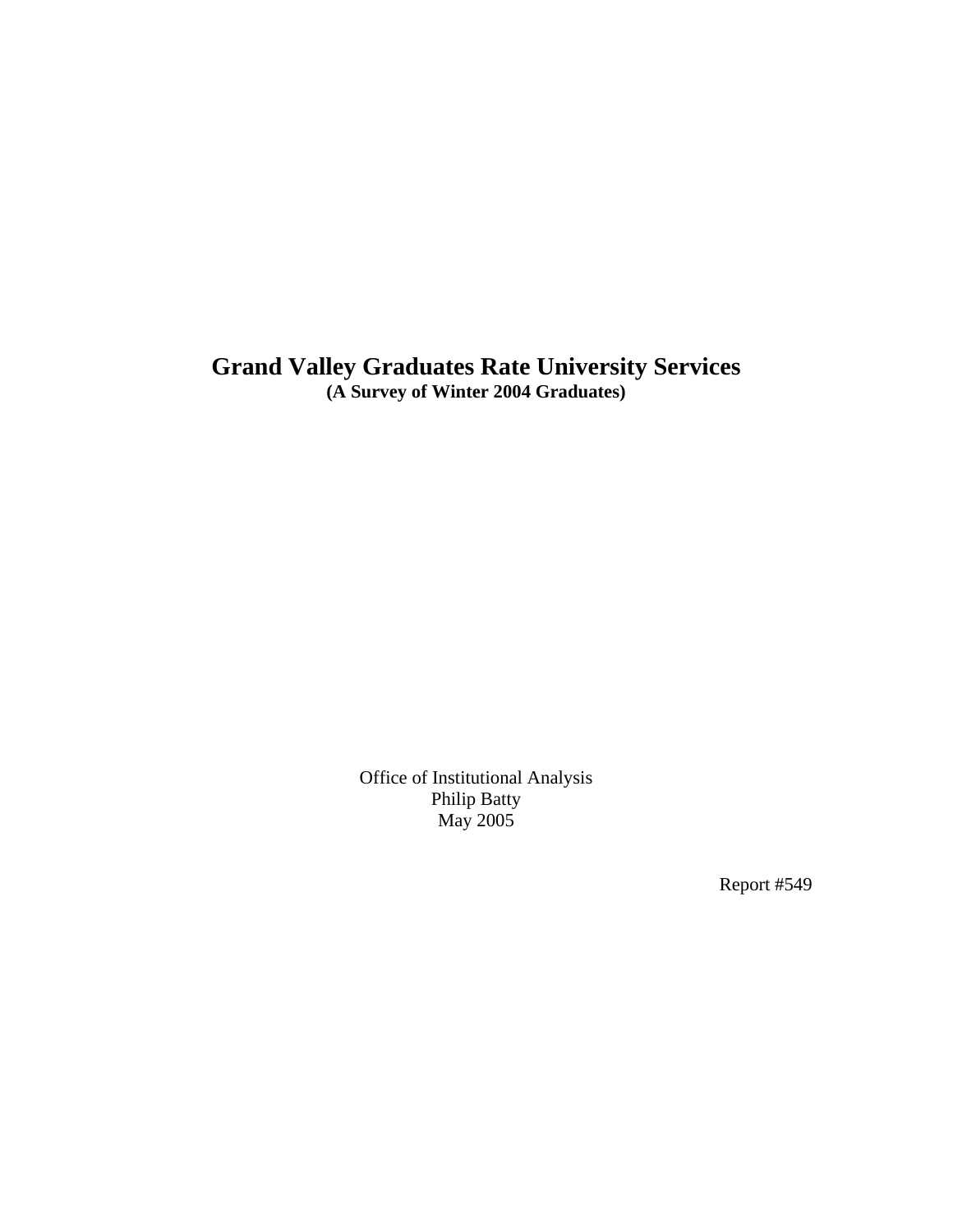# Table of Contents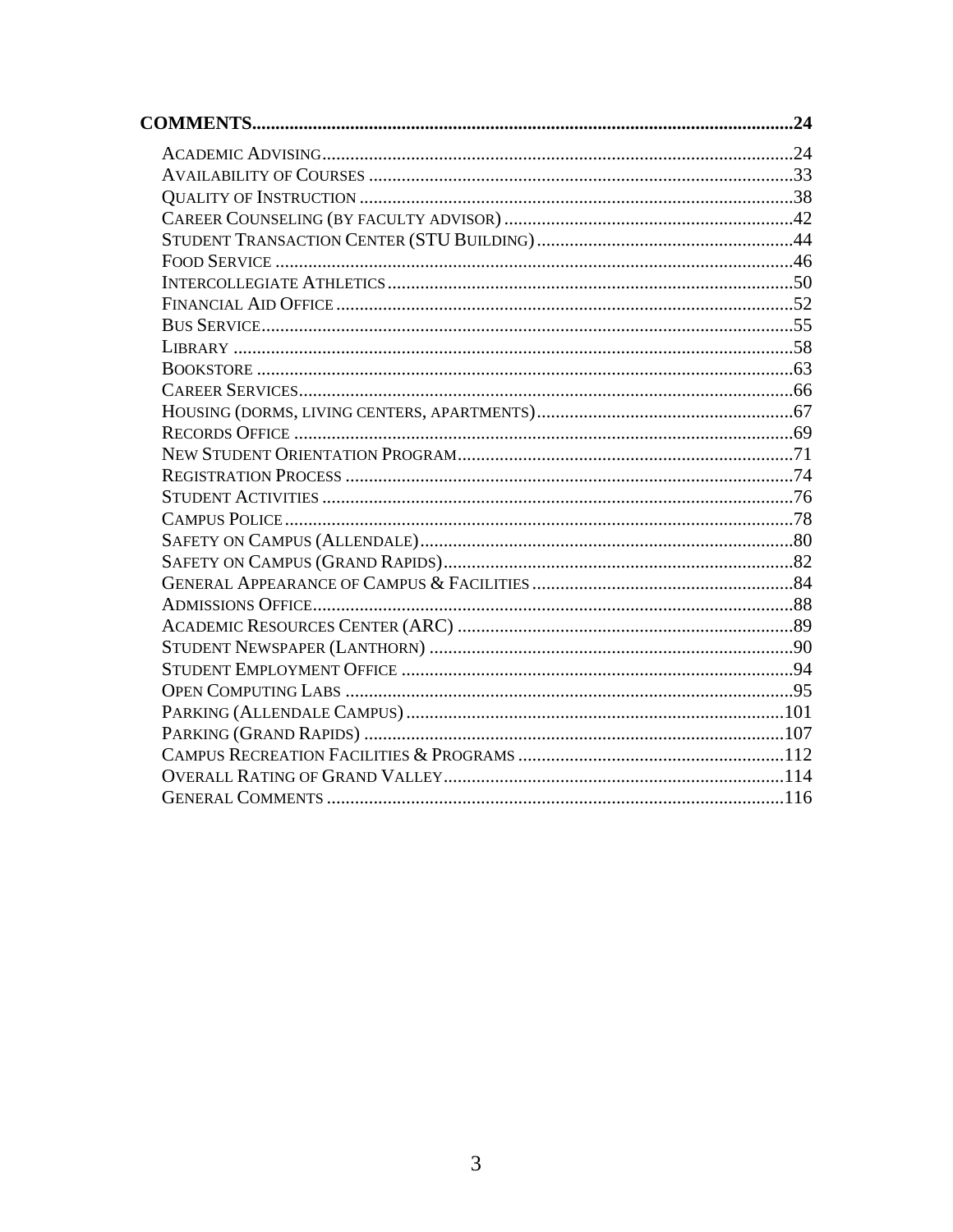## <span id="page-3-0"></span>**Background**

Since 1974, the Office of Institutional Analysis and the Records Office have cooperated to conduct a survey of graduates every even-numbered year. The survey asks winter term graduates to rate selected university services on a four-point scale from "excellent" to "poor." The continuity of the survey content and format allow university decision makers to monitor the quality of services over time and across the areas included in the survey. The survey of 2004 graduates marks the first time data have been presented and disseminated in electronic form.

## **Methodology**

The Records Office sent the survey instrument with degree certificates to all students who earned GVSU degrees in winter 2004. Response rates were as follows:

|  |  | Table 1: Response rate summary |  |
|--|--|--------------------------------|--|
|--|--|--------------------------------|--|

|             | Bachelor's | Master's | Total |
|-------------|------------|----------|-------|
| Sent        | 1,358      | 392      |       |
| Returned    | 337        | 118      |       |
| Return rate | 24.8%      | 30.1%    | 26.1% |

(Note that 2 respondents did not indicate which level degree they received.)

A copy of the survey instrument is included as Appendix A.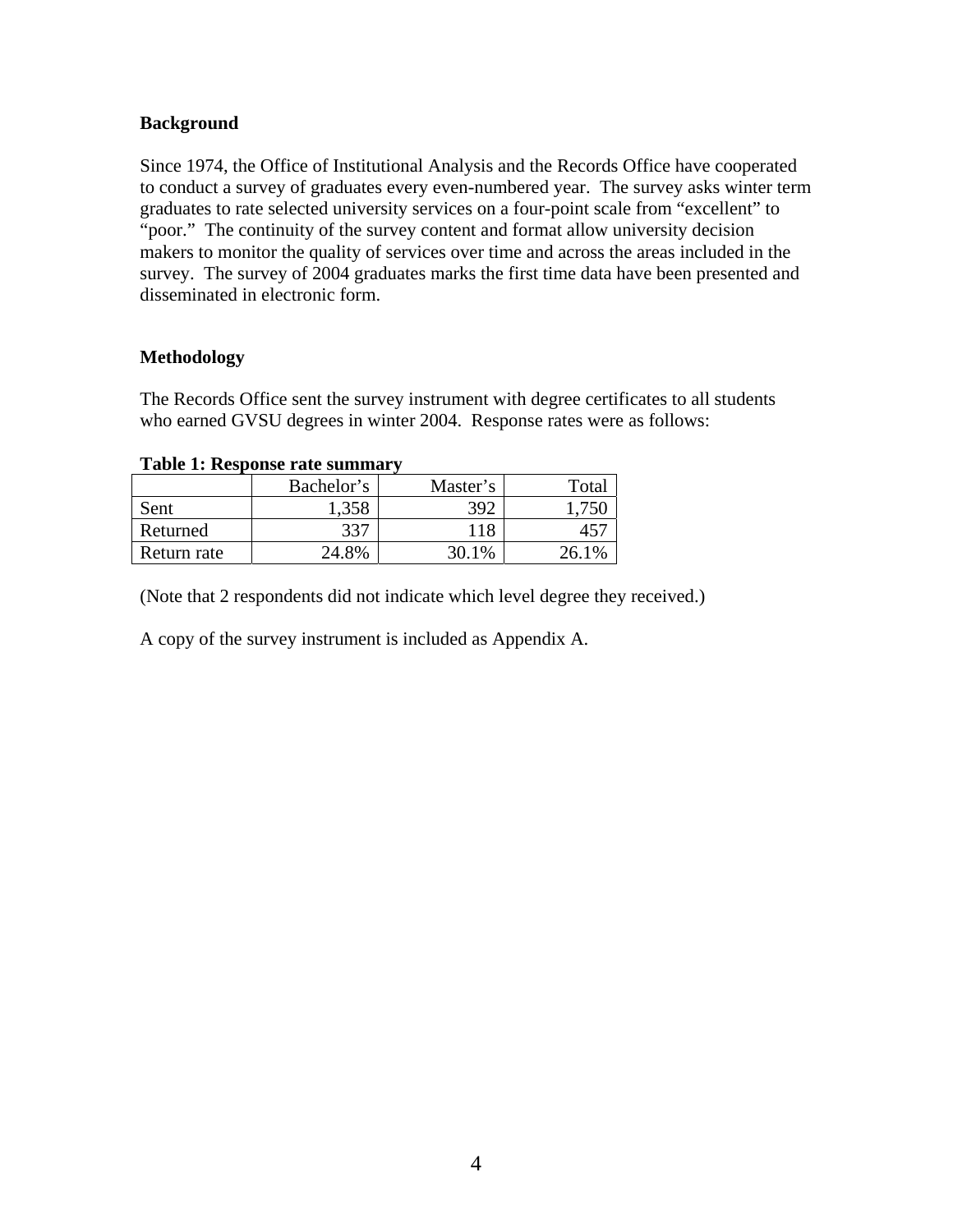## <span id="page-4-0"></span>**Results**

## **Frequencies of ratings**

Table 2 shows the percentage distribution of responses to each item on the 2004 questionnaire. For each item, respondents had the option of rating the service or indicating that they had no experience with the service in question. The percentages shown are for those that did rate the service or office. In addition, Table 2 shows the number of valid ratings given and the number of respondents who indicated "no contact."

|                               |                  |       |       |       |     | N <sub>0</sub>          |
|-------------------------------|------------------|-------|-------|-------|-----|-------------------------|
| <b>Service</b>                | <b>Excellent</b> | Good  | Fair  | Poor  | #   | contact                 |
| <b>Academic advising</b>      | 31.4%            | 32.3% | 21.6% | 14.7% | 421 | 36                      |
| <b>Course availability</b>    | 25.4%            | 57.0% | 14.5% | 3.1%  | 456 | 1                       |
| <b>Qual of instruction</b>    | 36.6%            | 56.4% | 7.0%  | 0.0%  | 456 | 1                       |
| <b>Career counseling</b>      | 22.7%            | 32.6% | 27.5% | 17.2% | 291 | 166                     |
| <b>Stu transaction ctr</b>    | 55.3%            | 39.4% | 4.7%  | 0.6%  | 320 | 137                     |
| <b>Food service</b>           | 30.2%            | 49.4% | 18.0% | 2.4%  | 334 | 123                     |
| <b>Intercoll athletics</b>    | 50.6%            | 39.3% | 6.7%  | 3.4%  | 178 | 279                     |
| <b>Financial aid</b>          | 35.5%            | 51.6% | 8.8%  | 4.1%  | 318 | 139                     |
| <b>Bus service</b>            | 44.9%            | 41.0% | 10.1% | 4.0%  | 227 | 230                     |
| <b>Library</b>                | 32.3%            | 44.0% | 19.1% | 4.7%  | 430 | 27                      |
| <b>Bookstore</b>              | 40.0%            | 48.2% | 9.6%  | 2.2%  | 450 | $\tau$                  |
| <b>Career services</b>        | 29.3%            | 53.4% | 12.5% | 4.7%  | 232 | 225                     |
| <b>Housing</b>                | 30.8%            | 55.6% | 11.6% | 2.0%  | 198 | 259                     |
| <b>Records office</b>         | 47.8%            | 45.3% | 5.2%  | 1.7%  | 362 | 95                      |
| <b>Orientation</b>            | 24.3%            | 44.8% | 23.8% | 7.1%  | 239 | 218                     |
| <b>Registration</b>           | 45.9%            | 47.0% | 5.1%  | 2.0%  | 449 | 8                       |
| <b>Student activities</b>     | 33.8%            | 52.7% | 11.7% | 1.8%  | 281 | 176                     |
| <b>Campus police</b>          | 28.3%            | 47.2% | 17.4% | 7.2%  | 265 | 192                     |
| <b>Safety - Allendale</b>     | 63.5%            | 33.1% | 3.3%  | 0.0%  | 359 | 98                      |
| Safety - G.R.                 | 45.5%            | 46.7% | 6.8%  | 0.9%  | 336 | 121                     |
| <b>Campus appearance</b>      | 82.2%            | 16.4% | 1.1%  | 0.2%  | 439 | 18                      |
| <b>Admissions</b>             | 44.4%            | 50.4% | 4.2%  | 1.0%  | 381 | 76                      |
| <b>ARC</b>                    | 46.8%            | 47.8% | 4.8%  | 0.5%  | 186 | 271                     |
| Lanthorn                      | 23.2%            | 45.9% | 22.2% | 8.6%  | 370 | 87                      |
| <b>Student employment</b>     | 26.8%            | 51.2% | 15.0% | 7.1%  | 127 | 330                     |
| <b>Computer labs</b>          | 29.0%            | 46.2% | 21.4% | 3.3%  | 420 | 37                      |
| <b>Parking Allendale</b>      | 11.5%            | 32.1% | 33.8% | 22.6% | 390 | 67                      |
| Parking - G.R.                | 10.3%            | 31.6% | 33.7% | 24.4% | 389 | 68                      |
| <b>Recreation &amp; Facil</b> | 50.0%            | 42.8% | 6.2%  | 1.0%  | 290 | 167                     |
| <b>Overall GVSU</b>           | 42.8%            | 52.8% | 4.0%  | 0.4%  | 453 | $\overline{\mathbf{4}}$ |

**Table 2: Percentage distribution of responses**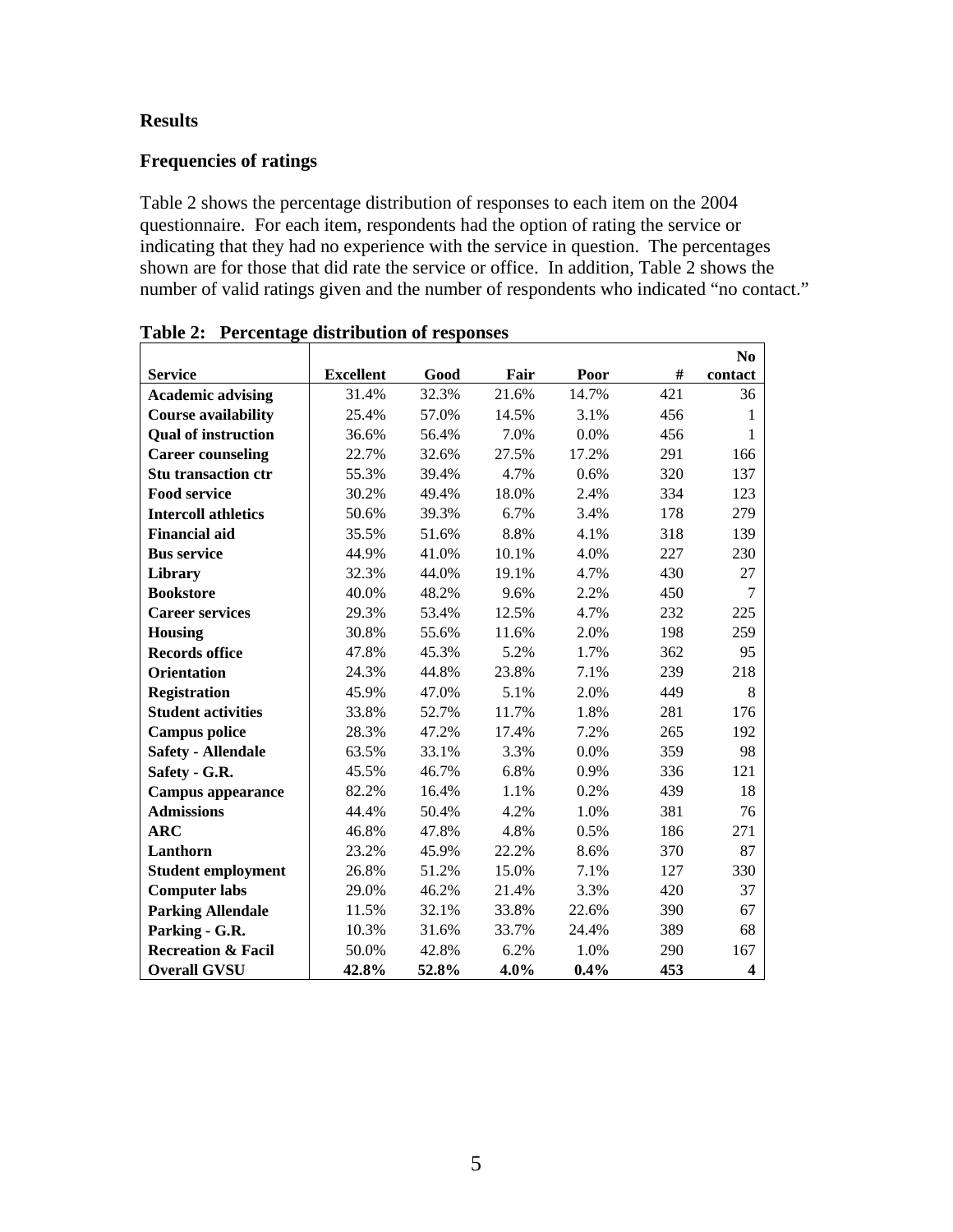## <span id="page-5-0"></span>**Mean ratings**

We can assign numeric values to the ratings ("Excellent"=4; "Good"=3; "Fair"=2; "poor"=1). If one is willing to accept that the "distance" between ratings is equal, the mean of the ratings can be used as a summary measure of all the ratings for a particular questionnaire item. Those average response values are shown in Table 3.

We have responses from a sample of winter 2004 graduates. If we believe that our survey responses come from an unbiased sample of a larger population (for example, all winter 2004 graduates), then all differences between our sample means and those for the whole population would arise from random sampling error, and the standard error of the mean would give an estimate of how much the population means should be expected to differ from the measured means. Table 3 includes confidence bounds for the population means for each item. These bounds can be interpreted as the top and bottom of a range that we're 67% certain contains the true population mean, *if* the sample is unbiased.

|                                    | <b>Mean</b> |     | <b>Upper</b> | Lower      |
|------------------------------------|-------------|-----|--------------|------------|
| <b>Service</b>                     | rating      | #   | confidence   | confidence |
| <b>Academic advising</b>           | 2.80        | 421 | 2.85         | 2.75       |
| <b>Course availability</b>         | 3.05        | 456 | 3.08         | 3.02       |
| <b>Quality of instruction</b>      | 3.30        | 456 | 3.33         | 3.27       |
| <b>Career counseling</b>           | 2.61        | 291 | 2.67         | 2.55       |
| <b>Student transaction center</b>  | 3.49        | 320 | 3.53         | 3.46       |
| <b>Food service</b>                | 3.07        | 334 | 3.11         | 3.03       |
| <b>Intercollegiate athletics</b>   | 3.37        | 178 | 3.43         | 3.31       |
| <b>Financial aid</b>               | 3.19        | 318 | 3.23         | 3.15       |
| <b>Bus service</b>                 | 3.27        | 227 | 3.32         | 3.22       |
| Library                            | 3.04        | 430 | 3.08         | 3.00       |
| <b>Bookstore</b>                   | 3.26        | 450 | 3.29         | 3.23       |
| <b>Career services</b>             | 3.07        | 232 | 3.12         | 3.02       |
| <b>Housing</b>                     | 3.15        | 198 | 3.20         | 3.10       |
| <b>Records office</b>              | 3.39        | 362 | 3.43         | 3.36       |
| <b>Orientation</b>                 | 2.86        | 239 | 2.92         | 2.80       |
| <b>Registration</b>                | 3.37        | 449 | 3.40         | 3.34       |
| <b>Student activities</b>          | 3.19        | 281 | 3.23         | 3.15       |
| <b>Campus police</b>               | 2.97        | 265 | 3.02         | 2.92       |
| <b>Safety - Allendale</b>          | 3.60        | 359 | 3.63         | 3.57       |
| Safety - G.R.                      | 3.37        | 336 | 3.41         | 3.33       |
| <b>Campus appearance</b>           | 3.81        | 439 | 3.83         | 3.79       |
| <b>Admissions</b>                  | 3.38        | 381 | 3.41         | 3.35       |
| <b>ARC</b>                         | 3.41        | 186 | 3.46         | 3.37       |
| Lanthorn                           | 2.84        | 370 | 2.89         | 2.79       |
| <b>Student employment</b>          | 2.98        | 127 | 3.06         | 2.91       |
| <b>Computer labs</b>               | 3.01        | 420 | 3.05         | 2.97       |
| <b>Parking Allendale</b>           | 2.33        | 390 | 2.38         | 2.28       |
| Parking - G.R.                     | 2.28        | 389 | 2.33         | 2.23       |
| <b>Recreation &amp; Facilities</b> | 3.42        | 290 | 3.46         | 3.38       |
| <b>Overall GVSU</b>                | 3.38        | 453 | 3.41         | 3.35       |

#### **Table 3: Mean ratings with upper and lower 67% confidence limits**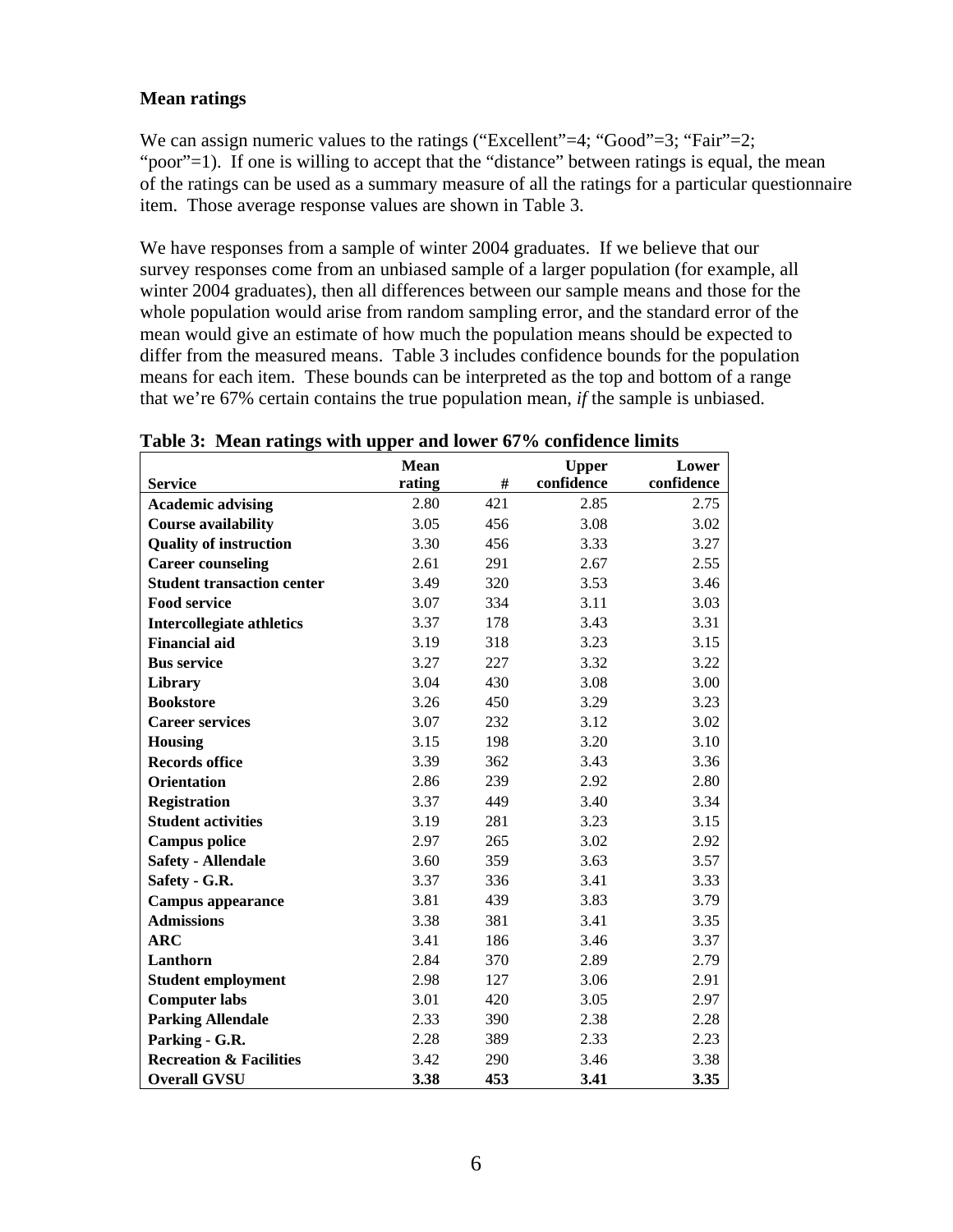<span id="page-6-0"></span>There are some differences between the ratings given by bachelor's degree recipients and master's degree recipients. Average scores by degree level are summarized in Table 4.

|                               | <b>Bachelors</b> |     | <b>Masters</b> |     |
|-------------------------------|------------------|-----|----------------|-----|
|                               | <b>Mean</b>      |     | <b>Mean</b>    |     |
| <b>Service</b>                | Rating           | #   | <b>Rating</b>  | #   |
| <b>Academic advising</b>      | 2.68             | 311 | 3.14           | 108 |
| <b>Course availability</b>    | 2.99             | 336 | 3.23           | 118 |
| <b>Qual of instruction</b>    | 3.25             | 337 | 3.44           | 117 |
| <b>Career counseling</b>      | 2.54             | 225 | 2.85           | 65  |
| <b>Stu transaction ctr</b>    | 3.48             | 261 | 3.55           | 58  |
| <b>Food service</b>           | 3.07             | 272 | 3.08           | 62  |
| <b>Intercoll athletics</b>    | 3.35             | 155 | 3.48           | 23  |
| Financial aid                 | 3.14             | 254 | 3.37           | 63  |
| <b>Bus service</b>            | 3.36             | 190 | 2.81           | 36  |
| Library                       | 2.96             | 319 | 3.28           | 109 |
| <b>Bookstore</b>              | 3.24             | 333 | 3.33           | 115 |
| <b>Career services</b>        | 3.04             | 198 | 3.27           | 33  |
| <b>Housing</b>                | 3.17             | 181 | 3              | 17  |
| <b>Records office</b>         | 3.35             | 269 | 3.51           | 92  |
| <b>Orientation</b>            | 2.84             | 201 | 3              | 38  |
| Registration                  | 3.34             | 331 | 3.43           | 116 |
| <b>Student activities</b>     | 3.16             | 238 | 3.3            | 43  |
| <b>Campus police</b>          | 2.97             | 222 | 2.98           | 41  |
| <b>Safety - Allendale</b>     | 3.63             | 302 | 3.49           | 55  |
| Safety - G.R.                 | 3.38             | 245 | 3.36           | 90  |
| Campus appearance             | 3.81             | 330 | 3.79           | 107 |
| <b>Admissions</b>             | 3.36             | 283 | 3.43           | 97  |
| <b>ARC</b>                    | 3.42             | 153 | 3.33           | 33  |
| Lanthorn                      | 2.8              | 296 | 3              | 73  |
| <b>Student employment</b>     | 2.93             | 108 | 3.26           | 19  |
| <b>Computer labs</b>          | 3.01             | 324 | 3              | 94  |
| <b>Parking Allendale</b>      | 2.29             | 320 | 2.5            | 68  |
| Parking - G.R.                | 2.34             | 283 | 2.12           | 105 |
| <b>Recreation &amp; Facil</b> | 3.41             | 242 | 3.46           | 48  |
| <b>Overall GVSU</b>           | 3.36             | 335 | 3.43           | 116 |

**Table 4: Mean ratings by degree earned** 

## **Comparison of mean ratings: 1982 – 2004**

Graphs showing the history of average responses (with standard error bands) for each item in the 2004 questionnaire are presented on pages 9-23.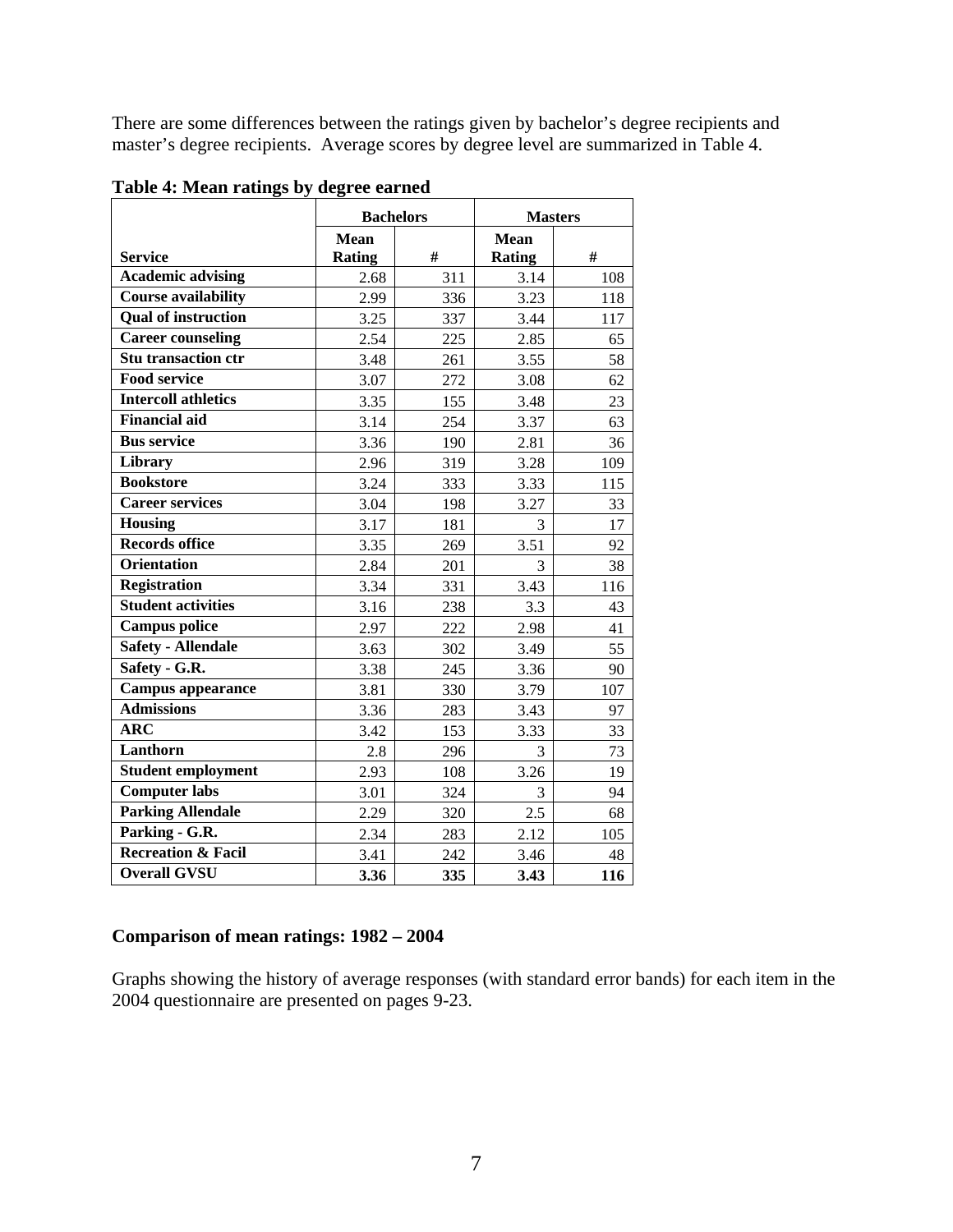## <span id="page-7-0"></span>**Respondents' comments**

Respondents were encouraged to provide comments to supplement their ratings of each service or office. They were also given the opportunity to make general comments at the conclusion of the survey. Transcripts of graduates' comments are printed on pages 24-128, organized by questionnaire item and rating.

Responses are reproduced verbatim, including distinctive grammar and spelling. In a very few cases, names of individuals cited by respondents in a negative context have been redacted.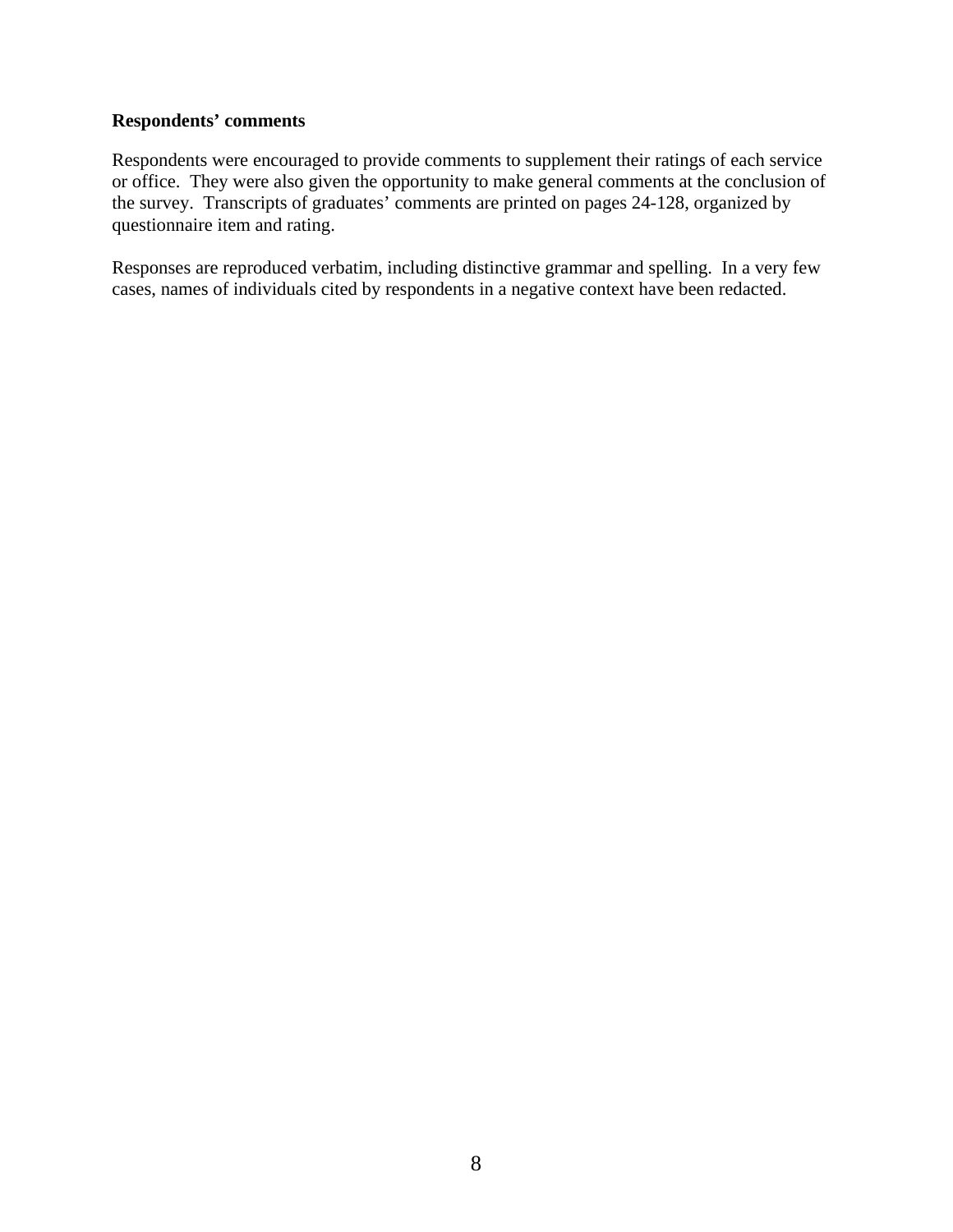<span id="page-8-0"></span>**Figure 1: Academic Advising**



**Figure 2: Availability of Courses**

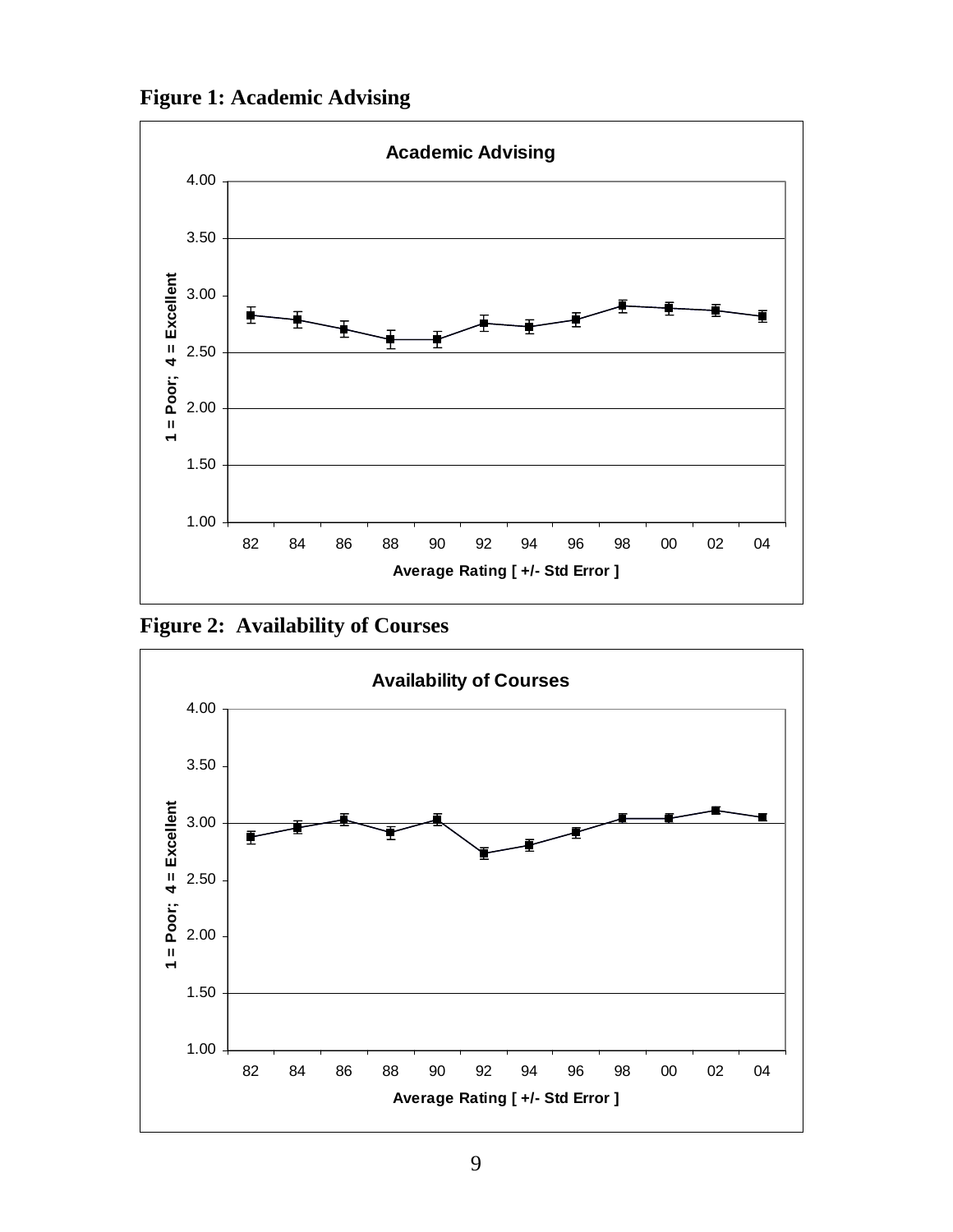**Figure 3: Quality of Instruction**



**Figure 4: Career Counseling** 

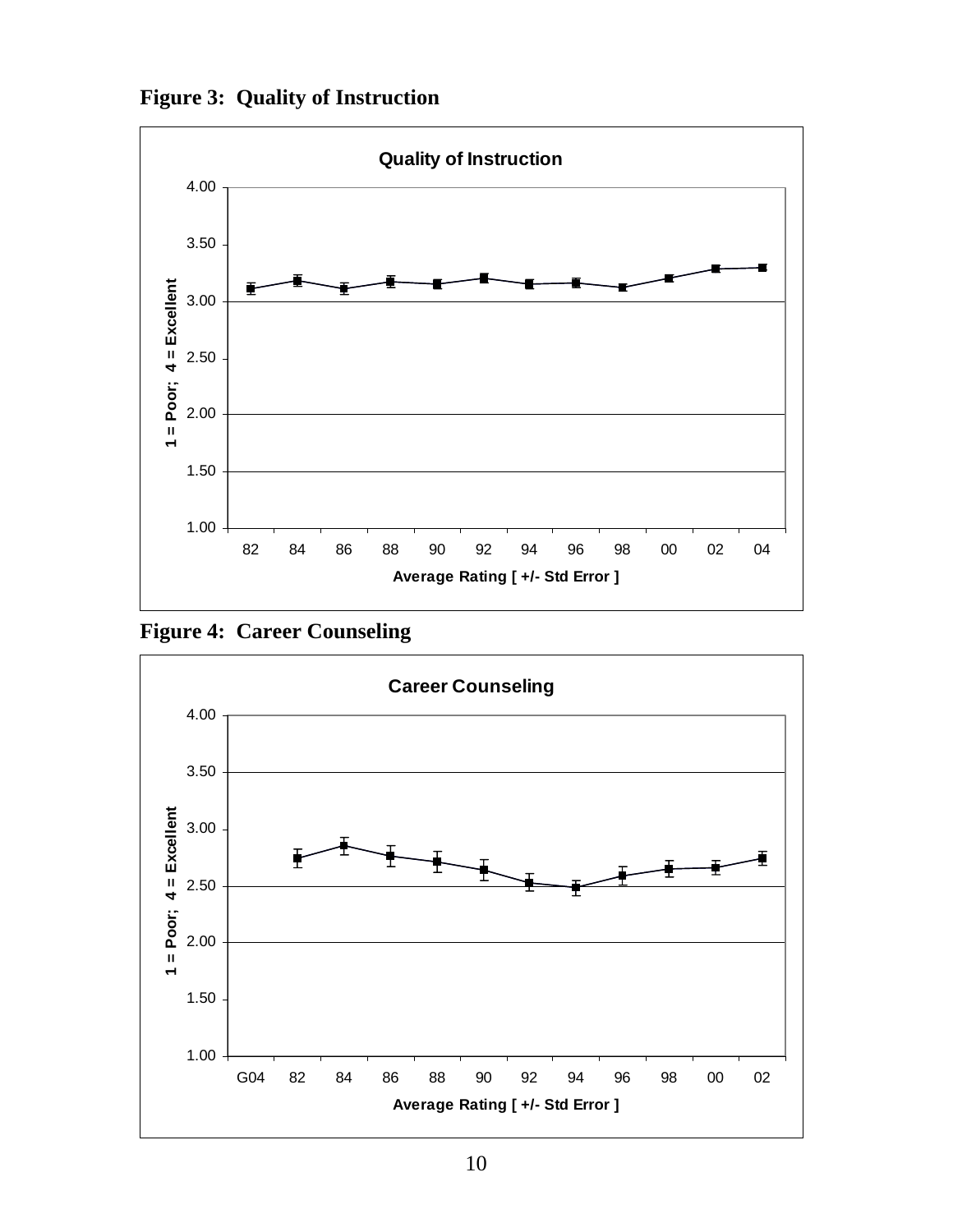



**Figure 6: Food Service** 

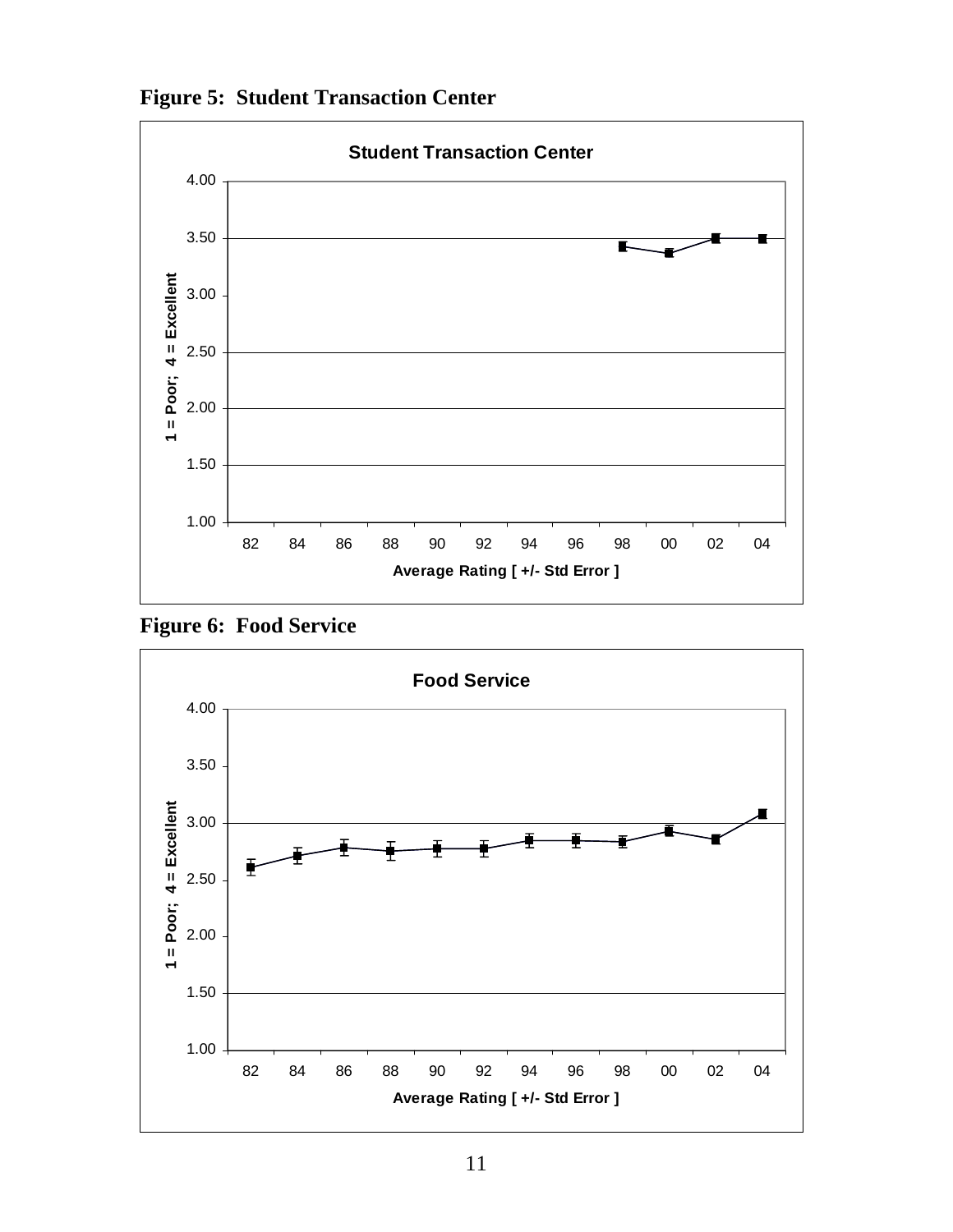



**Figure 8: Financial Aid Office** 

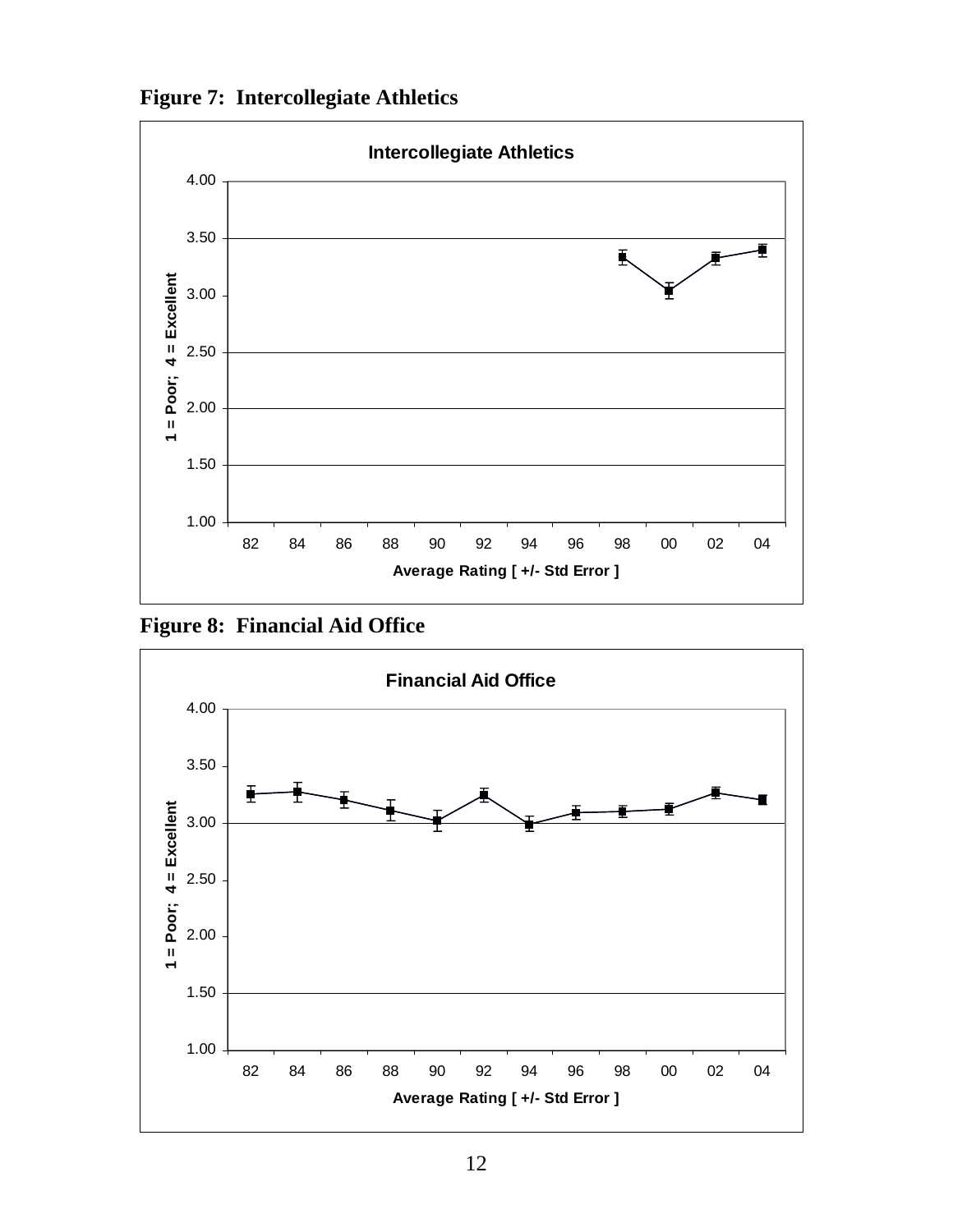**Figure 9: Bus Service** 



**Figure 10: Library** 

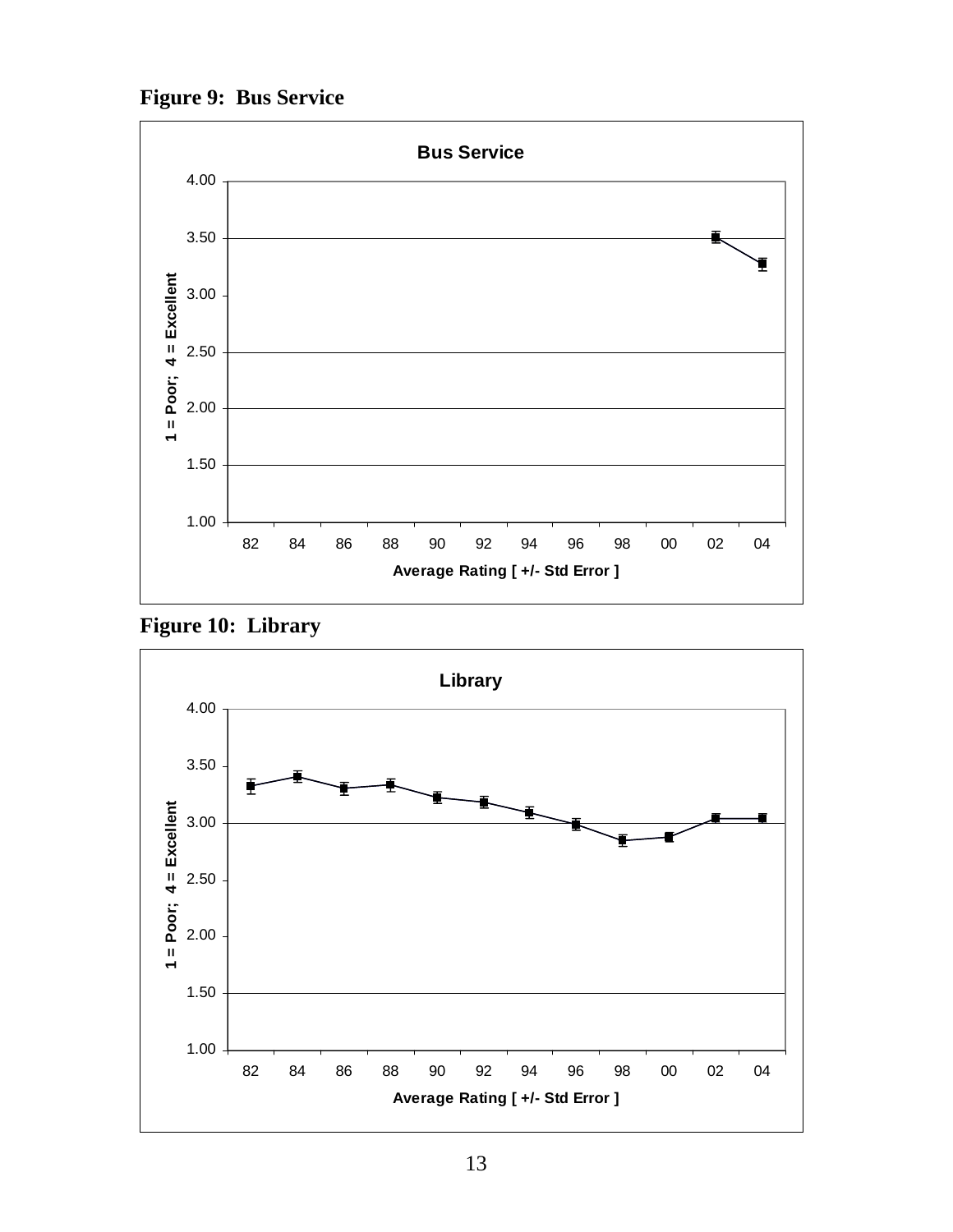**Figure 11: Bookstore** 



**Figure 12: Career Services Office** 

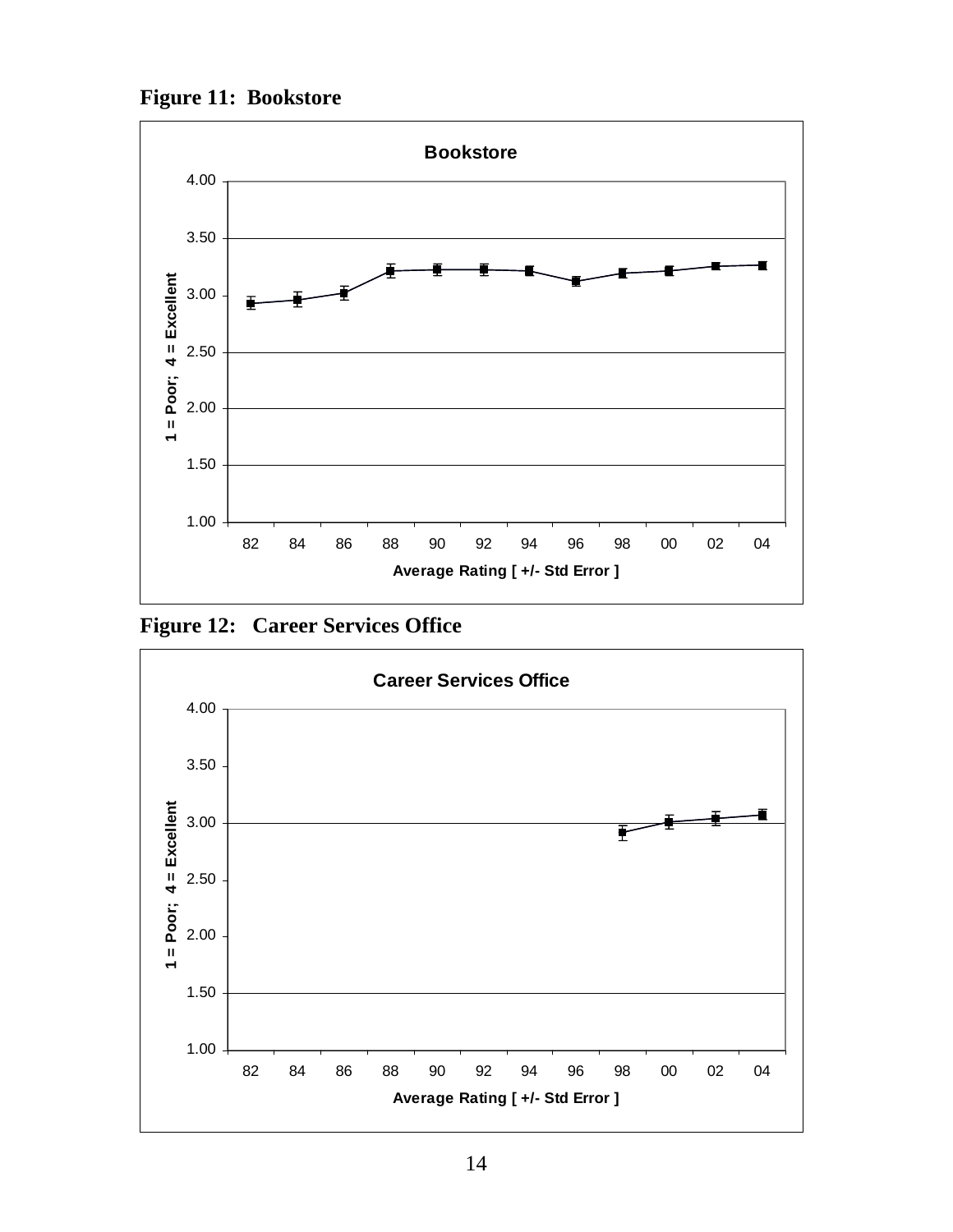**Figure 13: Housing** 



**Figure 14: Records Office** 

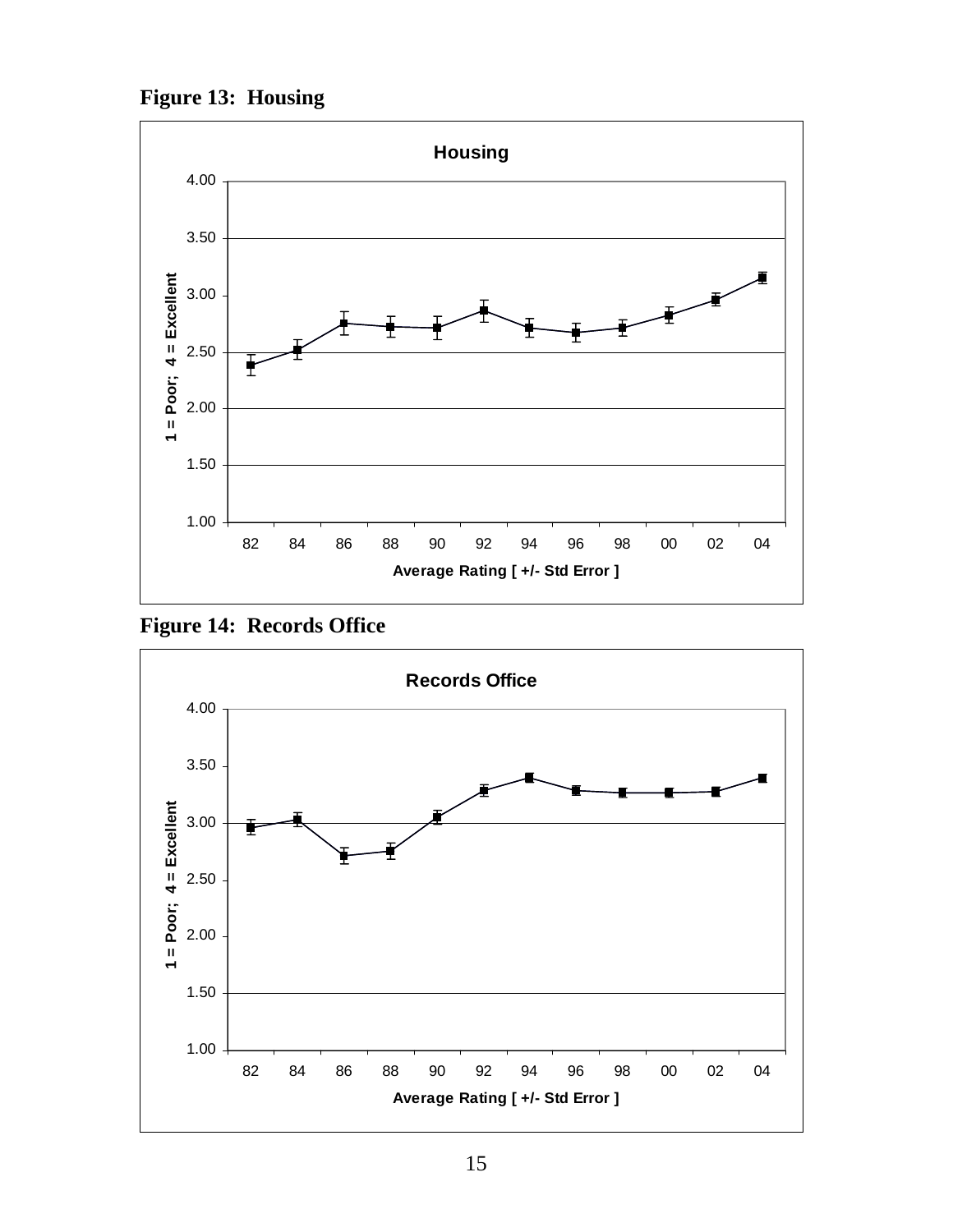



**Figure 16: Registration Process** 

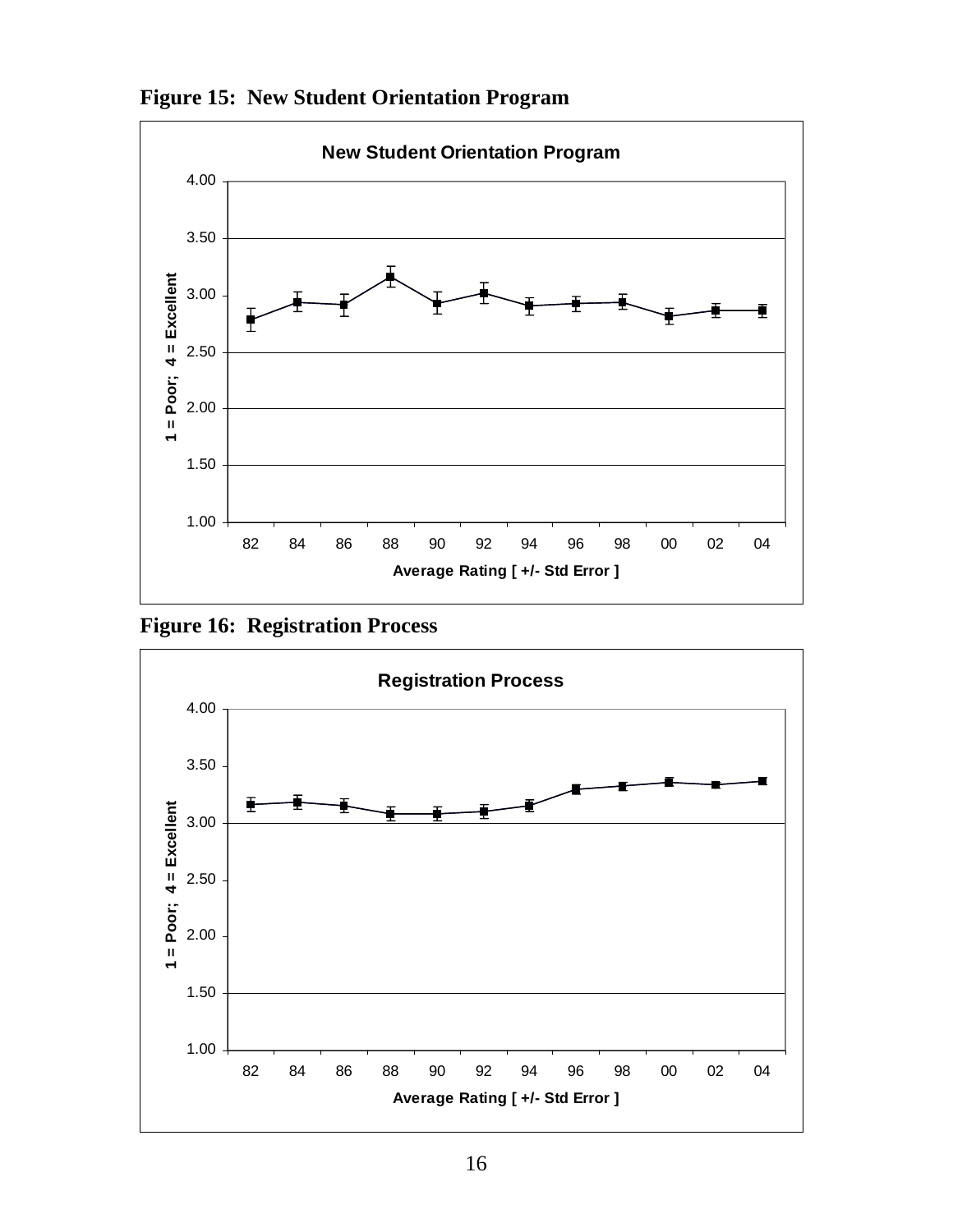**Figure 17: Student Activities** 



**Figure 18: Campus Police** 

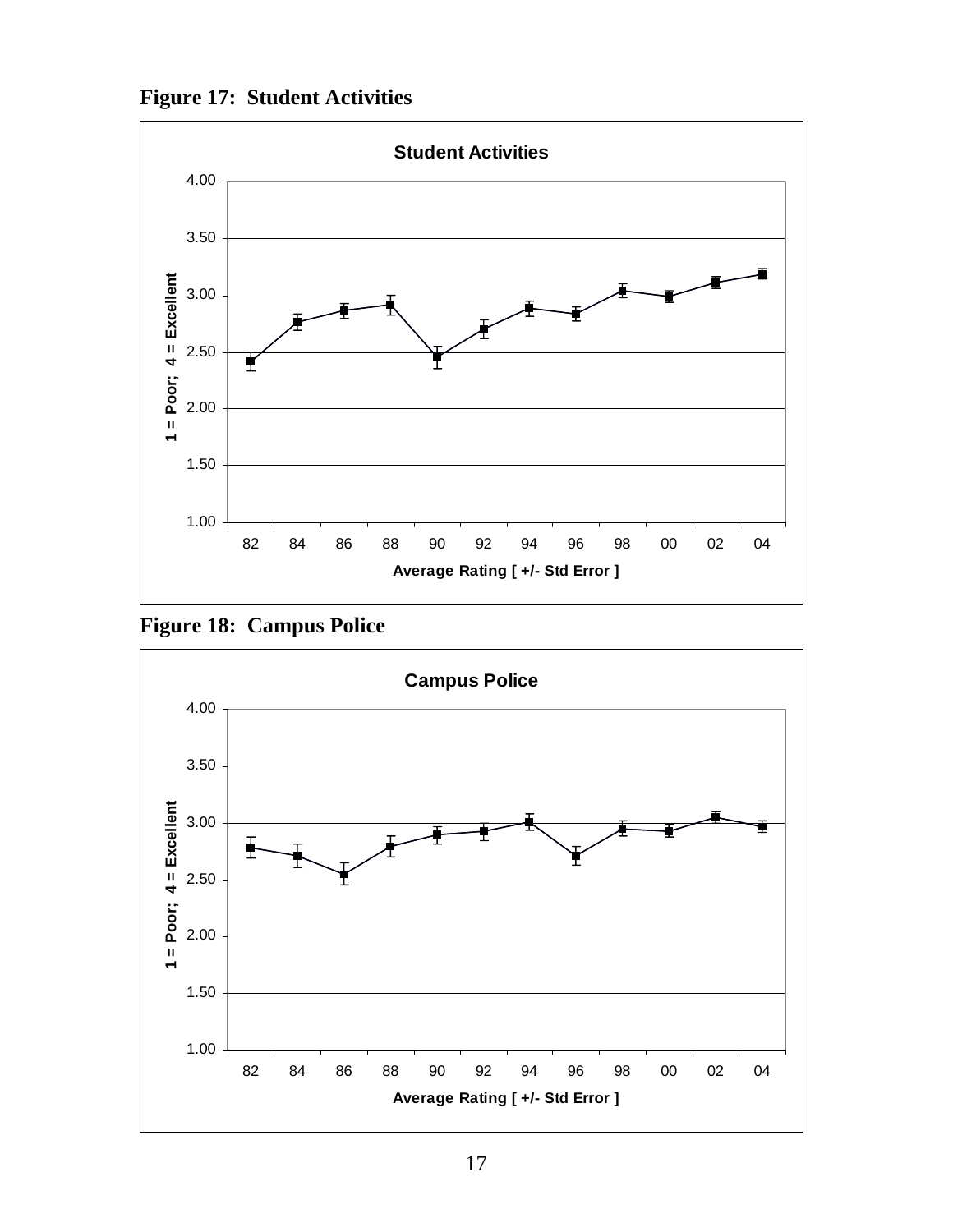



**Figure 20: Safety on Campus (Grand Rapids)** 

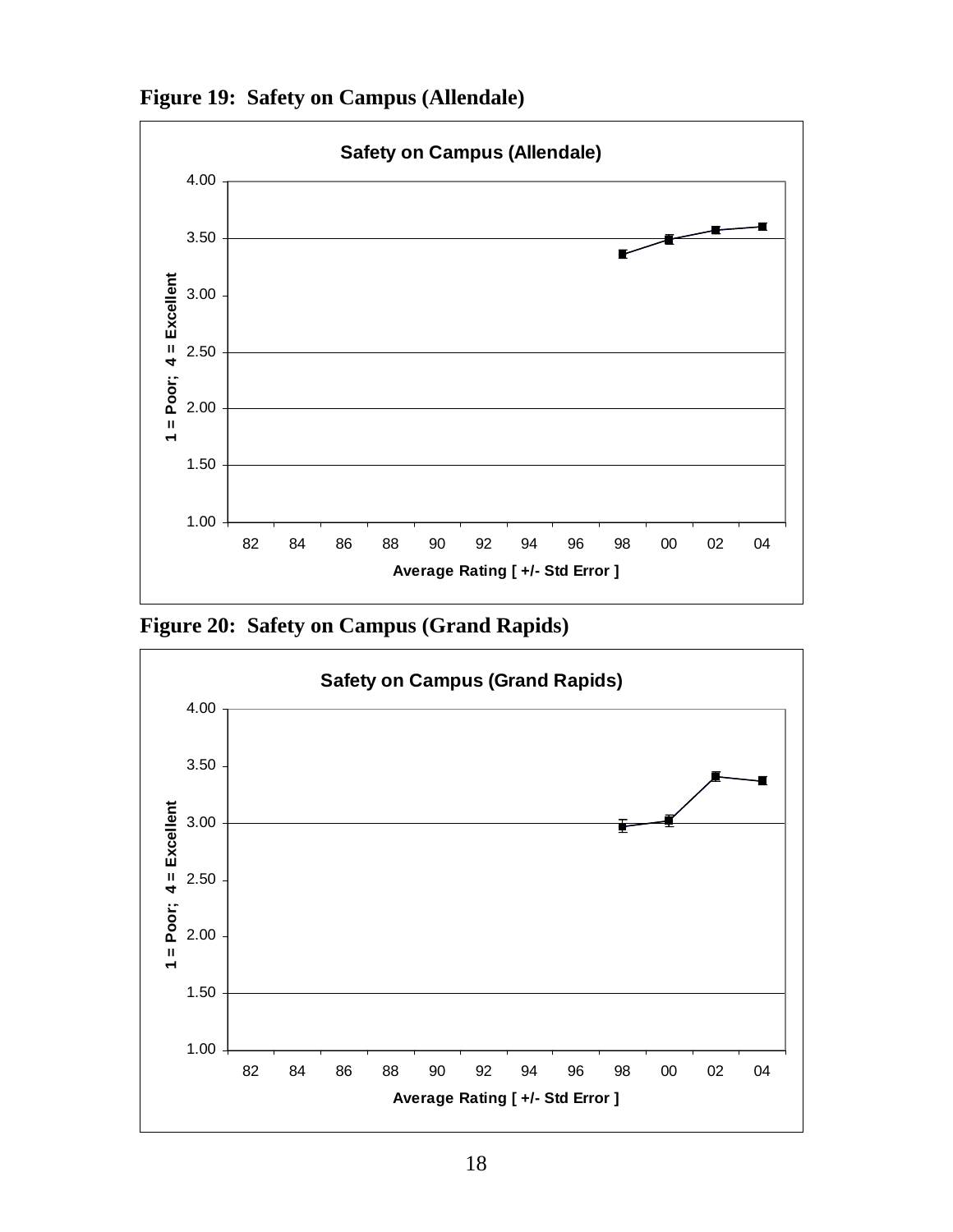

**Figure 21: General Appearance of Campus and Facilities** 

**Figure 22: Admissions Office** 

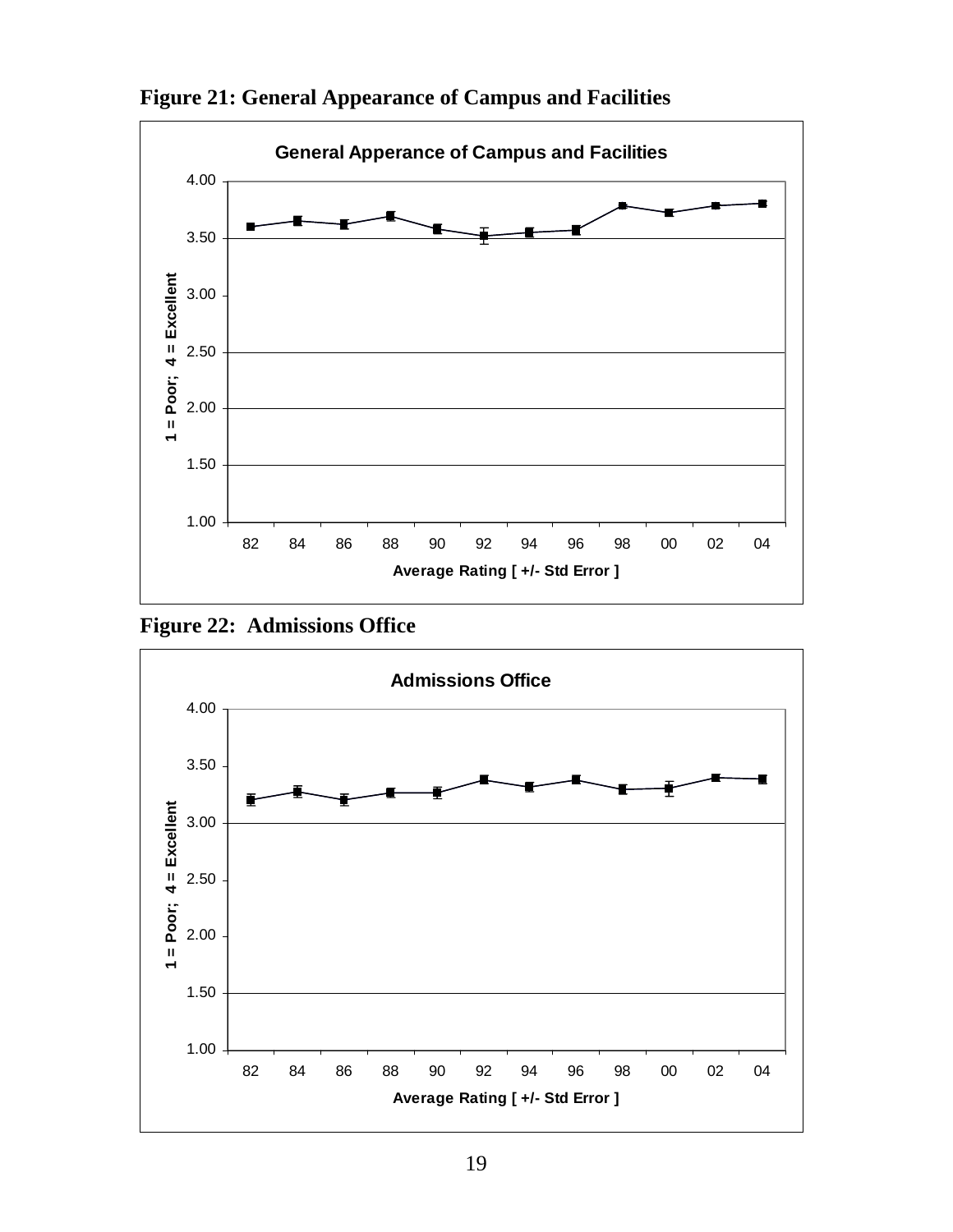



**Figure 24: Student Newspaper** 

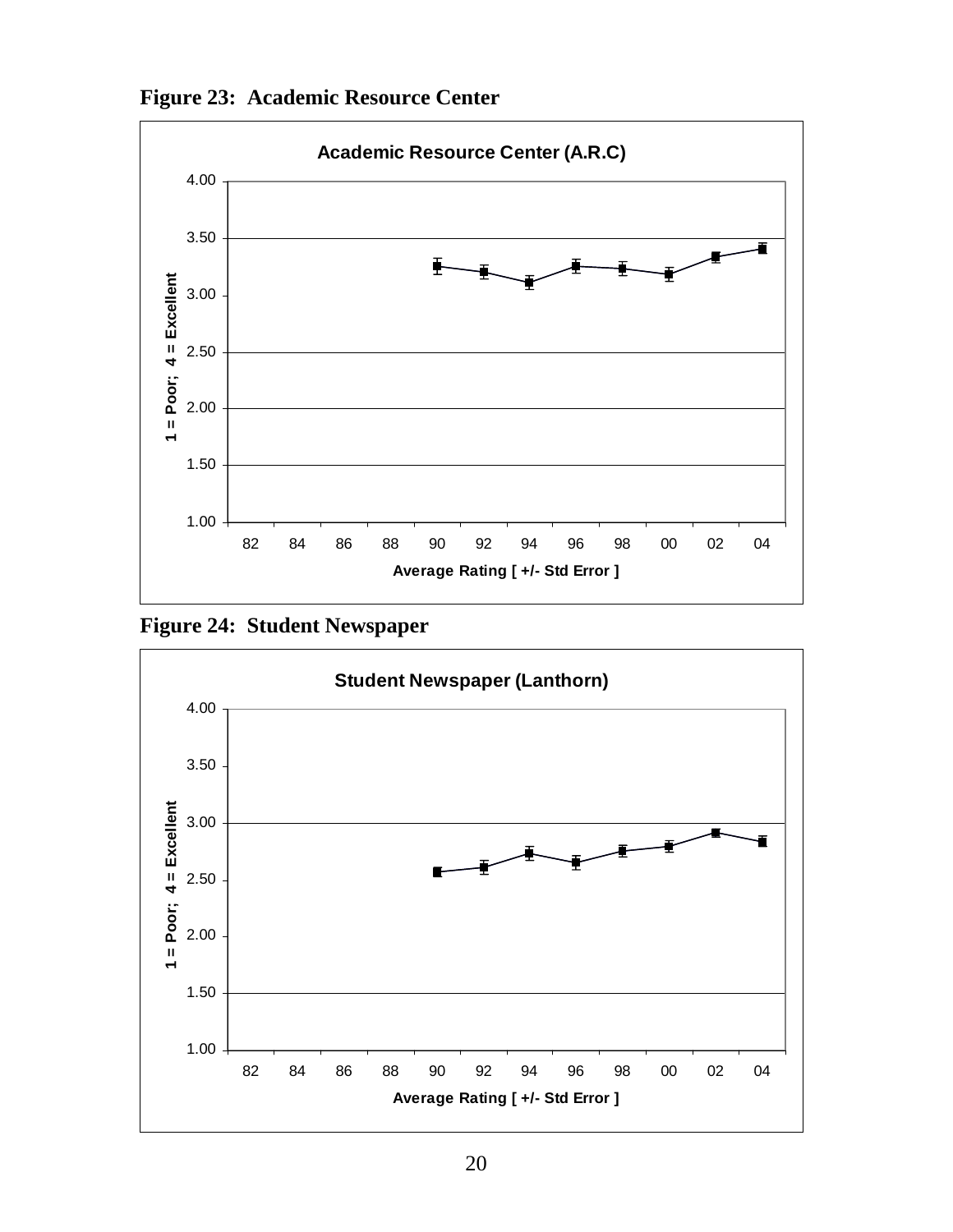



**Figure 26: Open Computing Labs** 

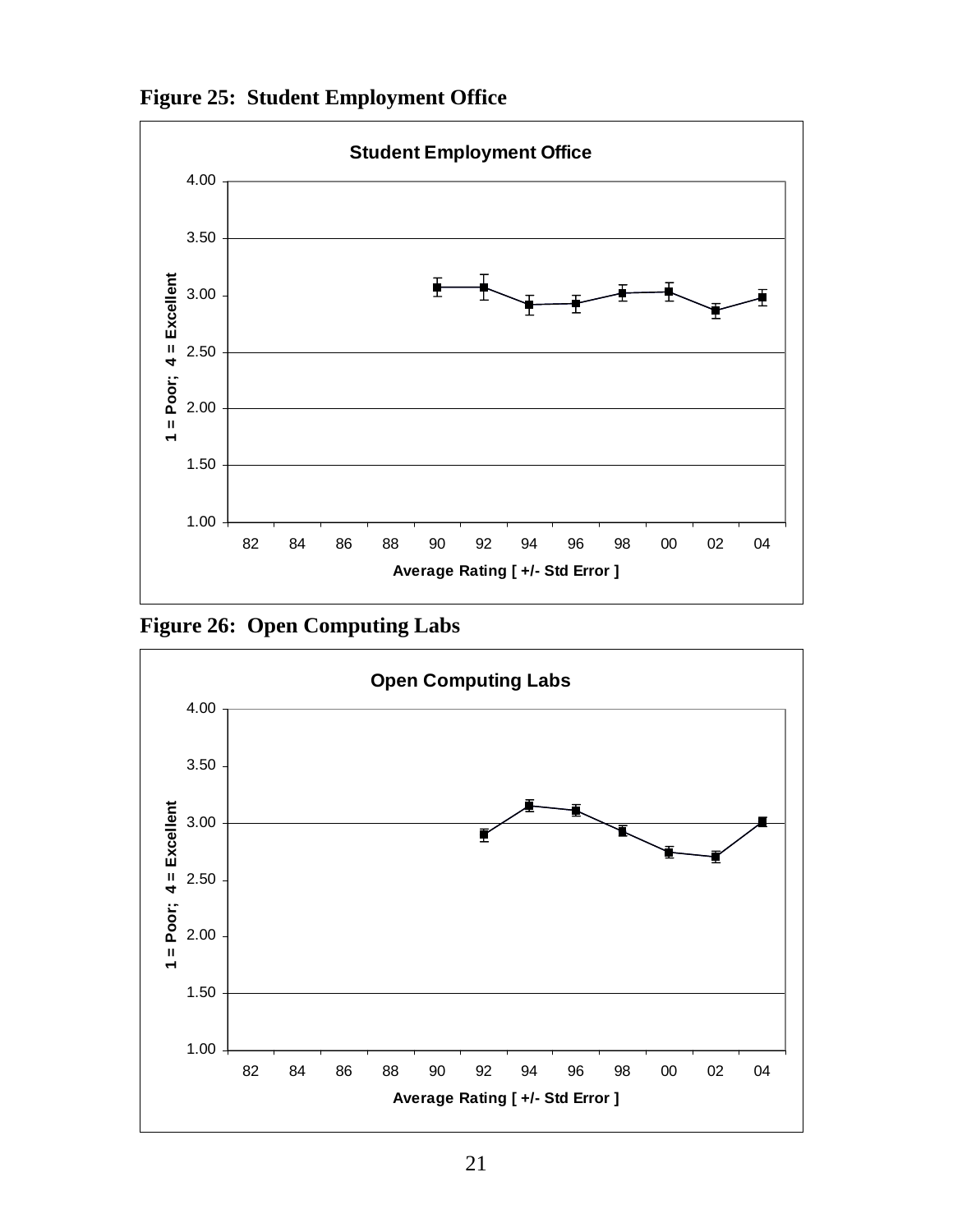



**Figure 28: Parking (Grand Rapids Campus)** 

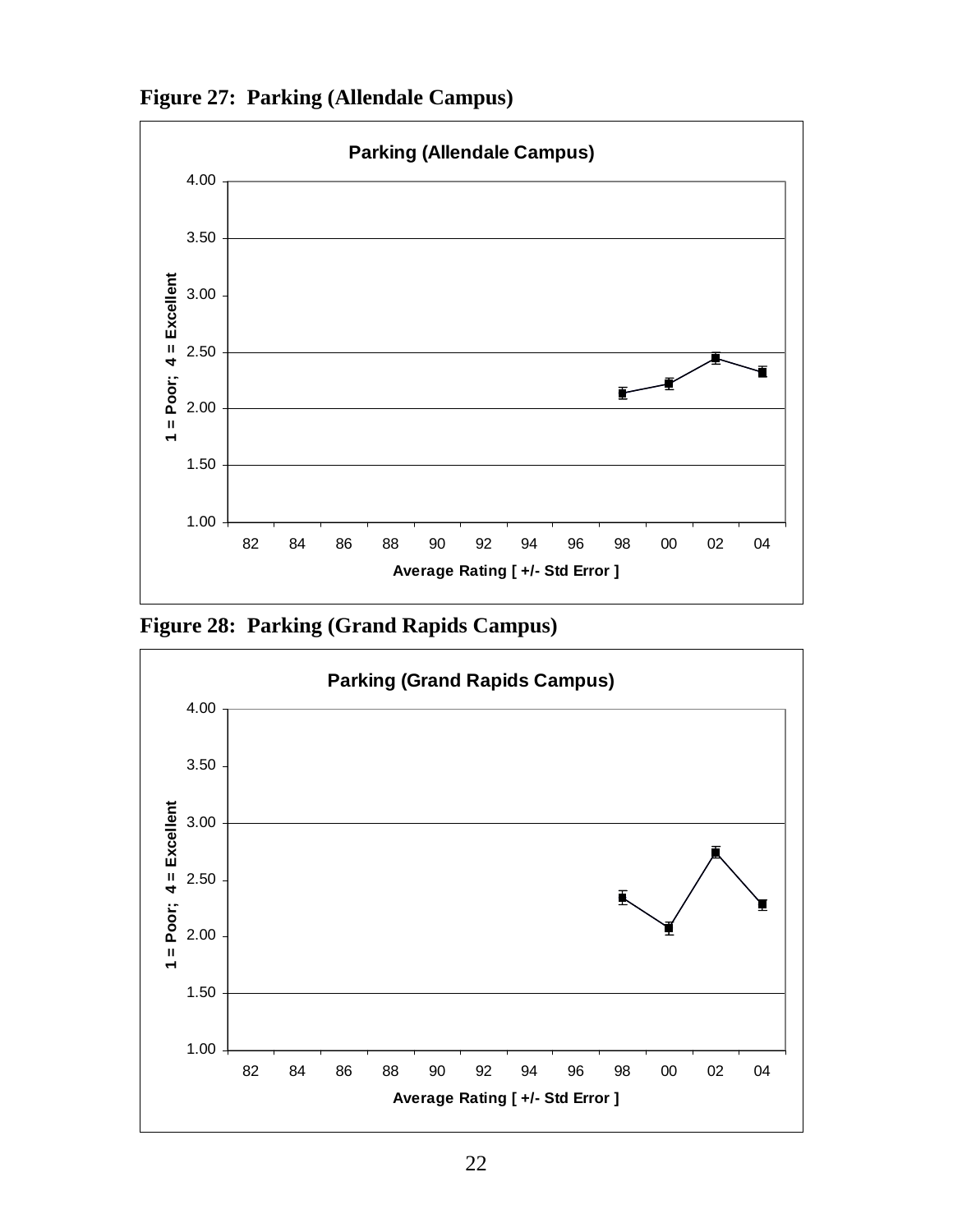**Figure 29: Campus Recreation** 



**Figure 30: Overall Rating** 

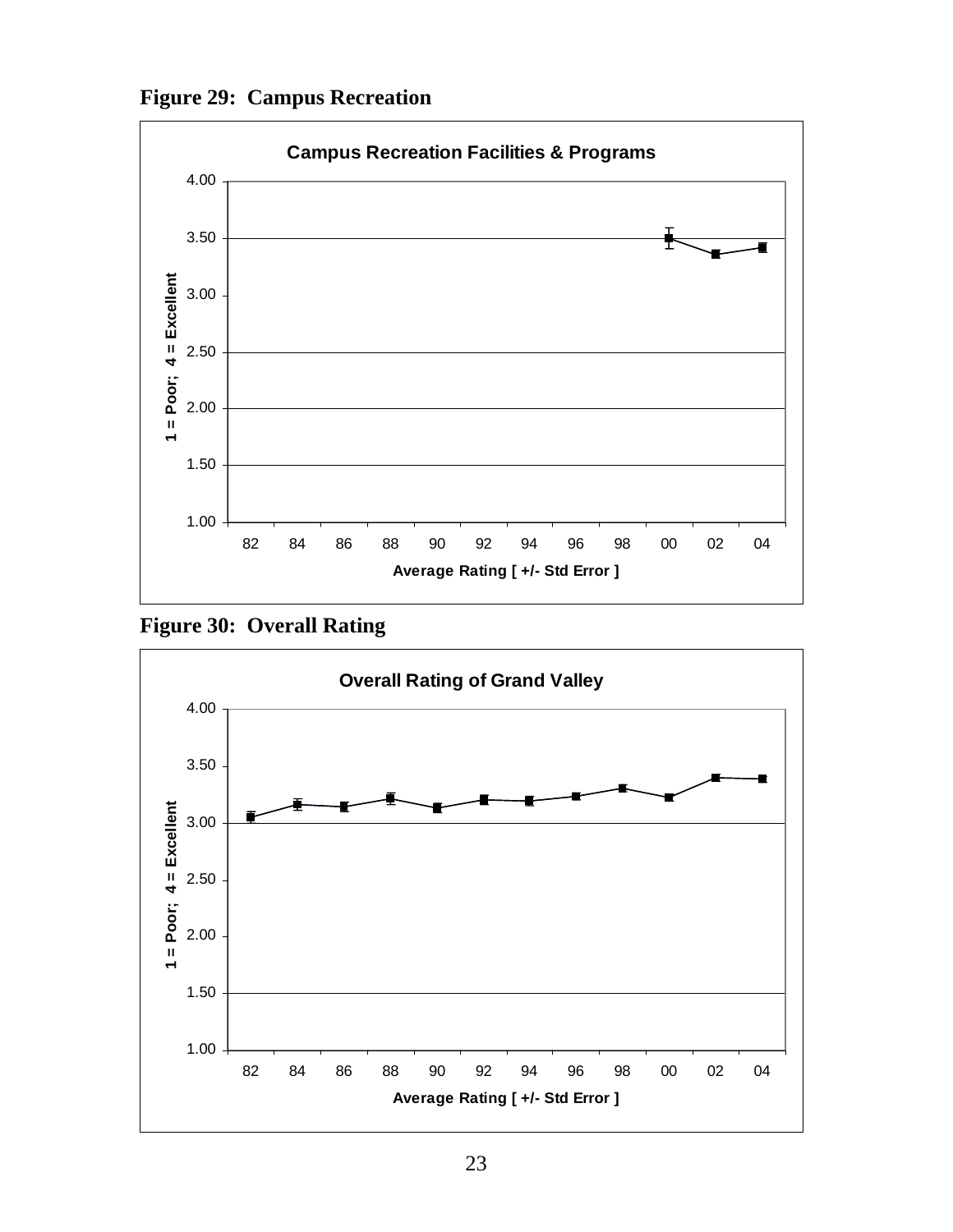## <span id="page-23-0"></span>**Comments**

## *Academic Advising*

| $\sim$ $\sim$ $\sim$<br>$\overline{0}$ | My advisor was not willing to make time to meet with me. He never returned my calls.                                                                                                                                                                        |
|----------------------------------------|-------------------------------------------------------------------------------------------------------------------------------------------------------------------------------------------------------------------------------------------------------------|
| $\boldsymbol{0}$                       | The advisor I was finally assigned my junior year would not meet with me or respond<br>to my questions                                                                                                                                                      |
| $\mathbf{1}$                           | [1-2] Had a Psych advisor who wasn't really helpful when I wanted to go into the<br>School of Ed.                                                                                                                                                           |
| $\mathbf{1}$                           | Advisor ate food and was rude while talking with me                                                                                                                                                                                                         |
| $\mathbf{1}$                           | advisor was never helpful                                                                                                                                                                                                                                   |
| $\mathbf{1}$                           | Advisor was not helpful, directed me to secretary. I pretty much advised myself out of<br>the handbook & degree analysis                                                                                                                                    |
| $\mathbf{1}$                           | Although my major advisor (Brian White), who I chose myself, was awesome, the<br>person that GVSU originally assigned to me never returned my emails or calls - pretty<br>frustrating for me when I first transferred.                                      |
| $\mathbf{1}$                           | Both my advisors were awful -- one NEVER returned my calls, EVER and the other<br>gave me incorrect information both times I met with her!                                                                                                                  |
| $\mathbf{1}$                           | Could never get ahold of MY advisor -- always thrown to another professor. B/c of this<br>I arranged my schedule EVERY semester for my whole time at GVSU. Could not get<br>help/advise of my advisor.                                                      |
| $\mathbf{1}$                           | did not seem very approachable. Made me feel stupid if I asked a question                                                                                                                                                                                   |
| $\mathbf{1}$                           | Was not helpful. He had no answers to my questions and told me that I was "screwed"<br>when I asked about classes I had not taken yet.                                                                                                                      |
| $\mathbf{1}$                           | Every semester I was assigned a new advisor, finally ending up with a prof with no<br>desire to help me. I don't blame him, he wasn't part of my major                                                                                                      |
| $\mathbf{1}$                           | I applied to get an advisor and had to track down someone before finally finding out the<br>paperwork was lost. I reapplied. When I finally received my advisor, he was<br>practically useless -- he just quoted the catalog, etc. that I had already read! |
| 1                                      | I declared a major and was never even assigned an advisor.                                                                                                                                                                                                  |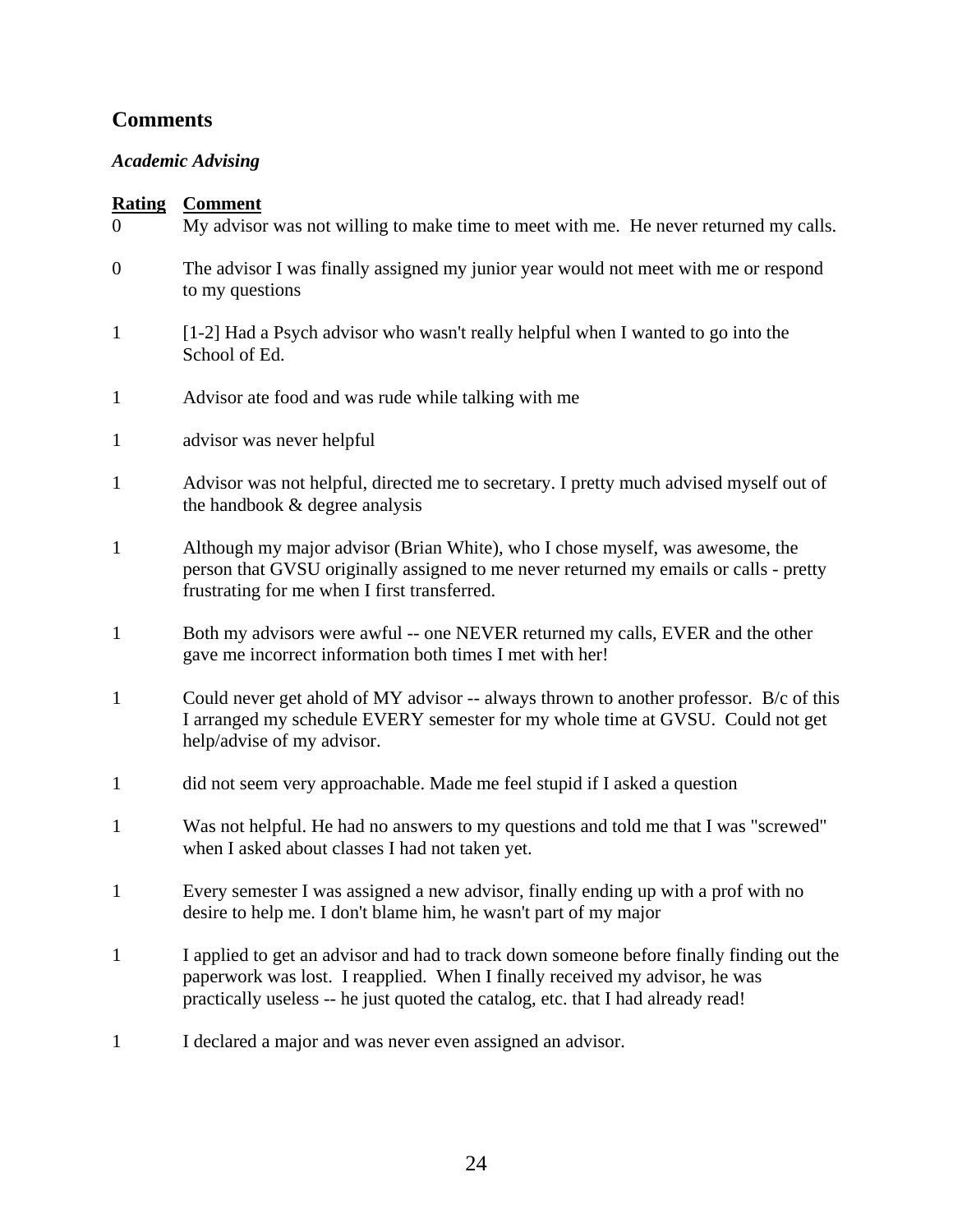- 1 I had 2 meetings with my faculty advisor and was not impressed. The faculty advisor acted like I was a waste of his time.
- 1 I had an advisor in the math dept  $\&$  then she left. The math dept didn't give me another one & just said "find your own". The previous advisor was no help not to mention had no idea what classes I needed to take. I did it ALL on my own for 6 years! I did ask one prof to help me and she did, but was busy with her own advisees.
- 1 I visited my academic advisor many times during my college career to ensure that I had met all my requirements & then I received a call that I could not enter into the nursing school because I lacked 2 classes. It was very infuriating.
- 1 I was given an advisor that knew nothing about the PT program & had no interest in helping me decide my coursework.
- 1 I was told to take the wrong PE teacher certification test by 2 people in the department and ended up having to pay an additional \$75 to take the correct test 6 months later!
- 1 I went through 3 undergrad advisors before I found one who could help me. In the process I took 3 extra classes I did not need wasting my time and money.
- 1 Major advisor saw once.
- 1 Many schools make it mandatory to met with an advisor before scheduling... this is very beneficial!
- 1 My academic advisors could rarely answer my questions. The head of the dept. was the only one who knew what he was doing.
- 1 my advisor had NO IDEA what I needed to graduate AND changed several times so they were no help at all!
- 1 My advisor was rarely in office, didn't return calls, scheduled me for uneccessary classes and didn't notify me or others when she left on sabaticle. NOT HELPFUL.
- 1 My advisor was changed every year, and they all were uninformed!
- 1 my advisor was never available therefore others were used when it was not their responsibility
- 1 My advisor was not very helpful at all. I had to find my needed courses without his help. He was not avalable either.
- 1 need more advising for the education program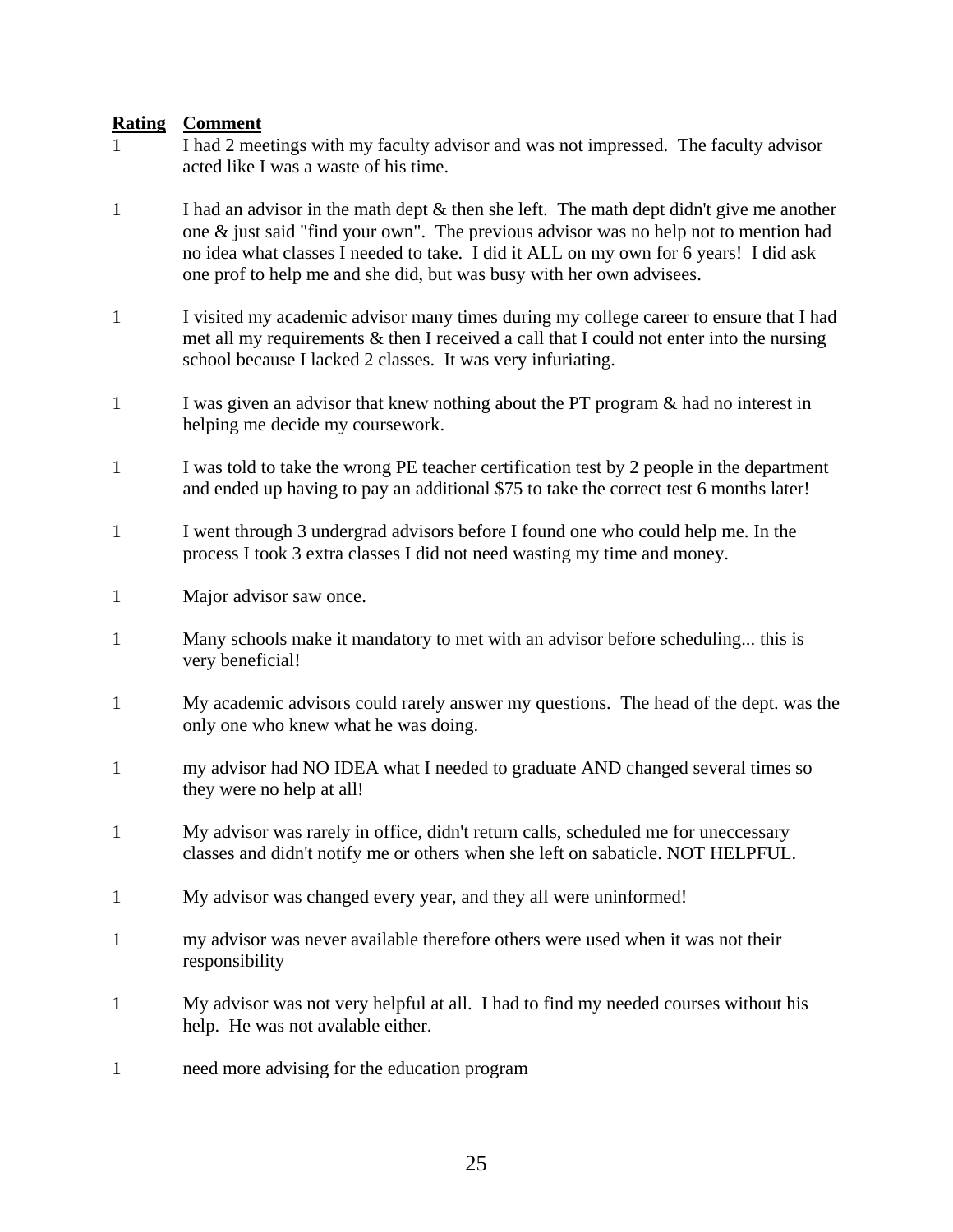| $\mathbf{1}$ | Need more help maybe specify office for all majors                                                                                                                                     |
|--------------|----------------------------------------------------------------------------------------------------------------------------------------------------------------------------------------|
| $\mathbf{1}$ | Never available. Too many students per advisor.                                                                                                                                        |
| $\mathbf{1}$ | Never had answers and always directed me to someone else.                                                                                                                              |
| $\mathbf{1}$ | Only went twice. First time she did not know anything about special ed. And second<br>time she lost my file and had to do it all over again, No help!!                                 |
| $\mathbf{1}$ | Psychology/Special Ed. Majors should not be placed with a Psychology advisor.                                                                                                          |
| $\mathbf{1}$ | Rarely met with my advisor but when I did, he/she rarely had any answers to my<br>questions A truly worthless program.                                                                 |
| $\mathbf{1}$ | School of Education students should have their own advisor within the school of Ed.                                                                                                    |
| $\mathbf{1}$ | Should have advisor in your field                                                                                                                                                      |
| $\mathbf{1}$ | Students wishing to enter the School of Ed should be given a SOE advisor, not just an<br>advisor in their major. Or please more faculty advisors trained to know about SOE.            |
| $\mathbf{1}$ | The first 3 advisors told me "I don't know what to do for you, but. . "I found this<br>totally unacceptable. Advisors should be chosen because they know their area to the<br>fullest. |
| $\mathbf{1}$ | There was not consistancy, I switched advisors three times they all told me I needed<br>different courses. There should be people who specialize in advising for each<br>department.   |
| $\mathbf{1}$ | They were hard to get in touch with, and then not very helpful.                                                                                                                        |
| $\mathbf{1}$ | This is just my advisor. I heard other students say they liked their advisor.                                                                                                          |
| $\mathbf{1}$ | Told me she wasn't there to choose classes for me when I asked for advice.                                                                                                             |
| $\mathbf{1}$ | Very little feedback. Few office hours.                                                                                                                                                |
| 1            | Was demonstrative of little interest in helping, making time for me. Ended up asking<br>other faculty for help.                                                                        |
| $\mathbf{1}$ | Wasn't good in 1984 & still hasn't improved                                                                                                                                            |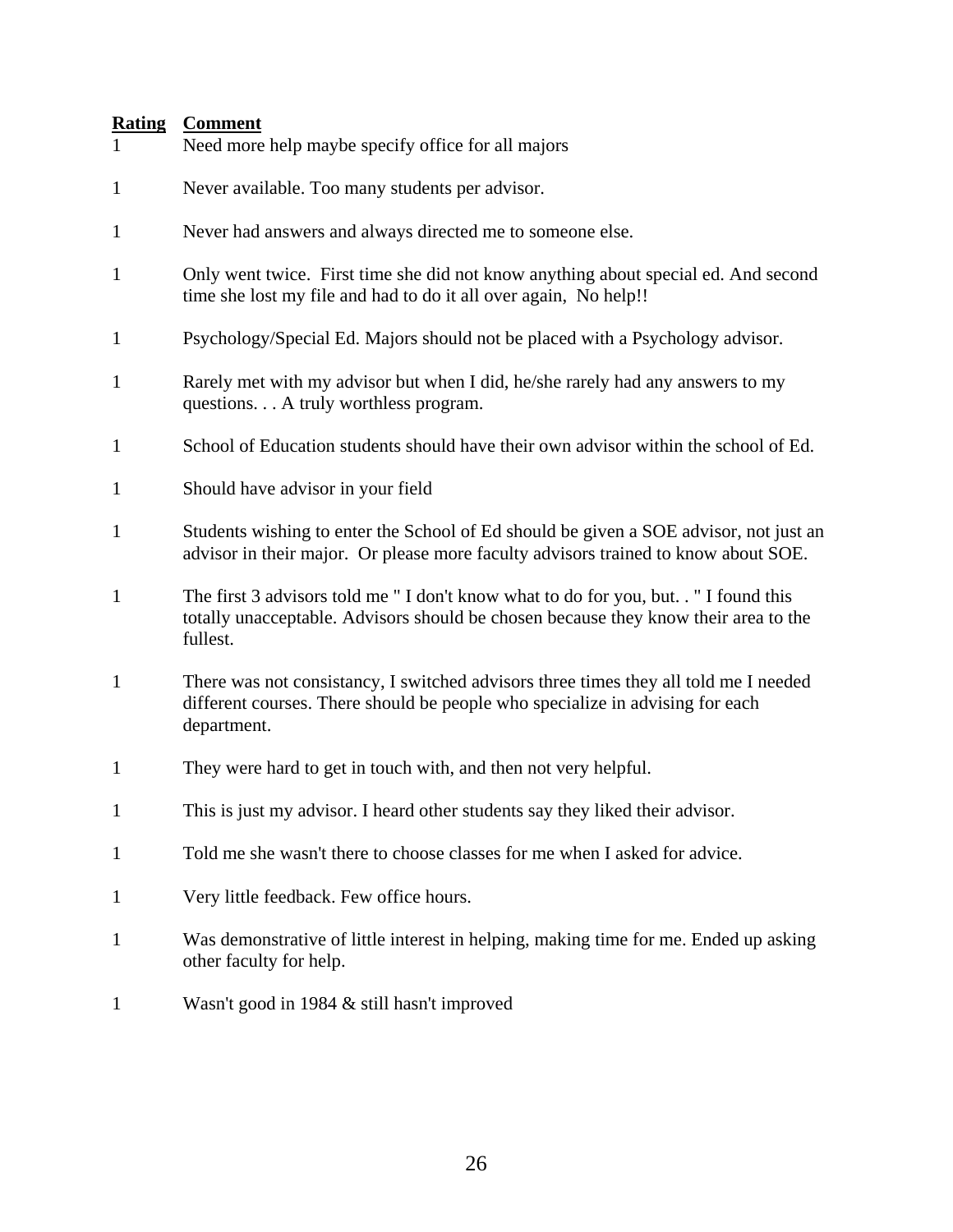- 1 You should have a department that just does advising. When I would meet with my advisor, he would pull out the course catalog and read the same thing that I had just read. The only questions he could answer were if they were clearly in the catelog. It was a waste of time because I didn't get anything more than I did by reading the catalog. Sometimes you need to speak to someone who can help you figure things out. If there was a department where that was all they did, you would get questions answered more efficiently and correctly.
- 2 "2" overall b/c I had some useless and discouraging my assigned advisor but some excellent & encouraging - a prof. I went to on my own.
- 2 Had health problems, advisor did, somewhat difficult. Not her fault.
- 2 Advisor not very helpful. She didn't know I needed for graduation requirements.
- 2 Advisors need to be more informed about the general education courses. I had two separate advisors who knew little outside of their department.
- 2 Advisors too busy think freshman know what to do.
- 2 Because I took control of knowing what curricula I needed, I only met with my advisor 1 time and it wasn't even for advising!
- 2 Didn't meet w/Appointed advisor, instead met w/others
- 2 faculty advisors could not help me with my degree analysis didn't know what classes I needed for major
- 2 Faculty are usually uninterested in advising and seem to "brush students off" at times.
- 2 For the longest time I didn't know who my advisor was. When I did see them they didn't answer my questions.
- 2 had hard time b/c of her busy schedule @ times
- 2 Had to switch 3 times in 5 yrs
- 2 I did it all myself, my advisor was not helpful, I went to other faculty for guidance.
- 2 I didn't use my advisor that was assigned to me.
- 2 I had to change my advisor twice.
- 2 I often had to seek counsel from another professor in my field of study.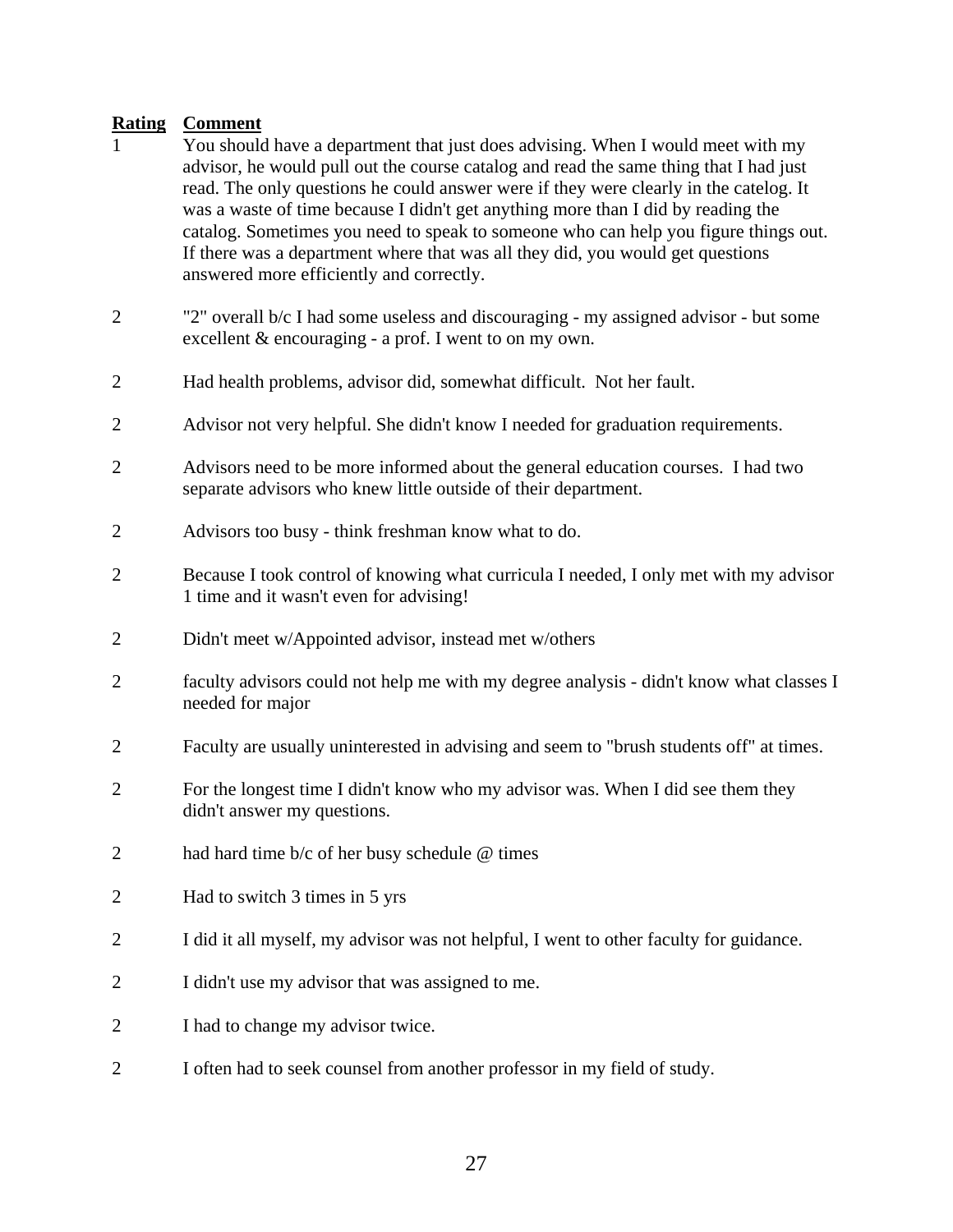- 2 I only had contact twice, but I felt major advisors had trouble with Education students they don't know a lot of Education requirements.
- 2 I planned my whole college career without the help of an advisor. One wasn't available half the time. It was difficult b/c requirements kept changing
- 2 I was in the Honors College and had much difficulty obtaining academic advising. I never knew who I was supposed to contact when I had questions. I talked to my advisor when I needed help with scheduling, and she always made it clear that it was a bother to try to work with music majors. My music department advisor was good, no problems.
- 2 I was involved w/2 programs so it was hard to get advising that combined both programs.
- 2 I was told by my advisor that I had take the Michigan Basic Skills test by a certain date and it cost several hundred dollars more. I found out later that this was not true. Advisors should double check facts.
- 2 It took a VERY long time to hear back from my advisor. It got to the point where I changed advisors.
- 2 My advisor cared little about me & was not helpful.
- 2 My advisor changed and I was never notified and I kept trying to contact an old advisor with no response. I felt like I should have been informed by mail.
- 2 my advisor failed to notify me of missing graduate criteria
- 2 My advisor was not related to my specific program (during undergrad) & did not assist in schedule planning because she was not informed or connected with the program.
- 2 My advisor was unable to help that much for preparing to go into the master's program 2 to lack of knowledge
- 2 My advisor wasn't much help, however I only went to see him once.
- 2 My advisor wasn't very helpful
- 2 No one ever contacted me besides the letter.
- 2 Other faculty helped, but not my advisor.
- 2 received more help from certain profs than my advisors. Also, I wasn't notified that one of my advisors had taken the year off.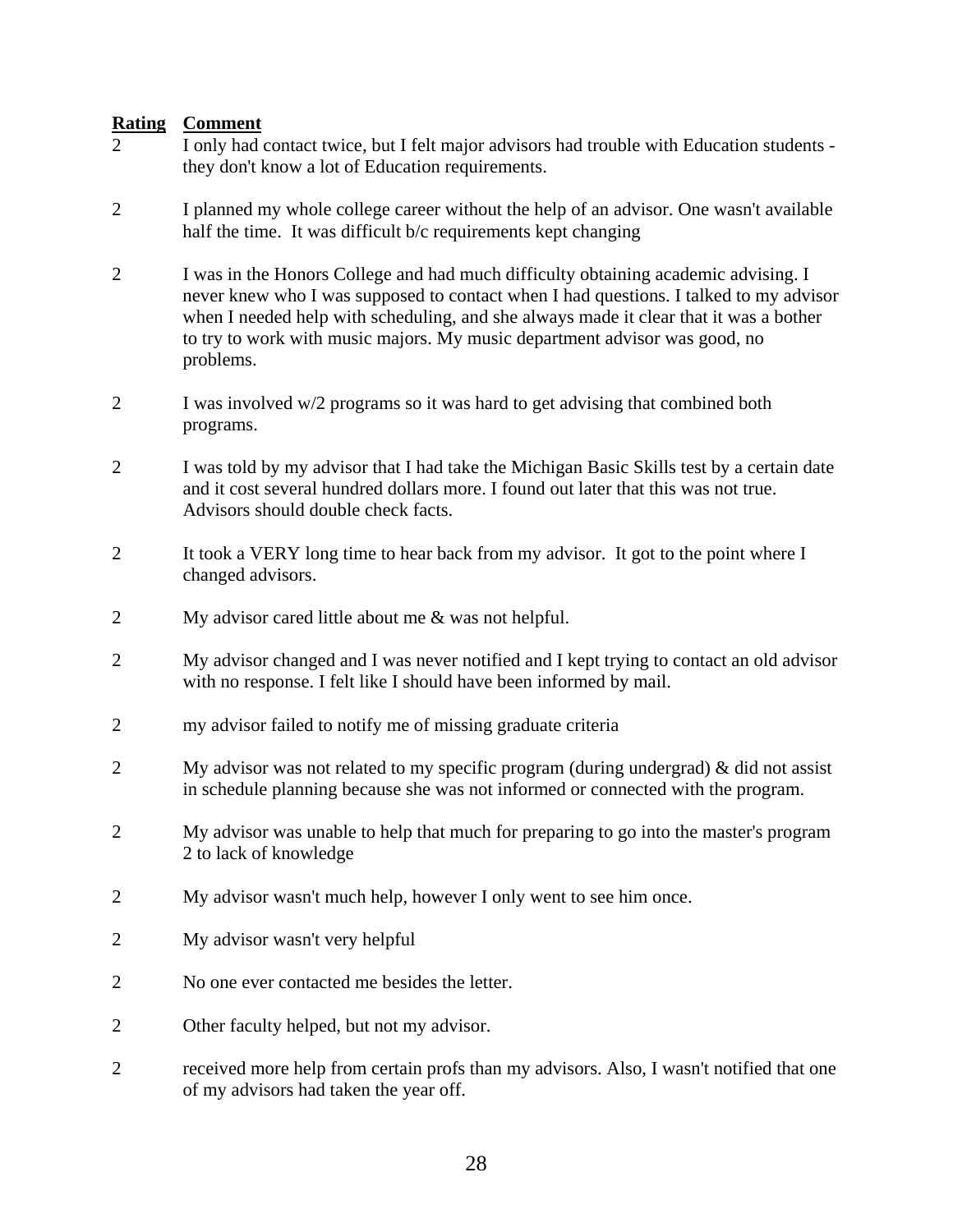| $\overline{2}$ | The one time I used this service they weren't really of any help                                                                                                                                                                |
|----------------|---------------------------------------------------------------------------------------------------------------------------------------------------------------------------------------------------------------------------------|
| $\overline{2}$ | Too much variation between different advisors                                                                                                                                                                                   |
| $\overline{2}$ | When we met there was no advising - just asked me what I wanted to take.                                                                                                                                                        |
| $\overline{2}$ | would benefit from also having student mentoring                                                                                                                                                                                |
| 3              | 2 for my first advisor. 4 for Marti Litherland. She is very knowledgeable in the<br>program.                                                                                                                                    |
| 3              | Advisor changed twice                                                                                                                                                                                                           |
| 3              | advisor was excellent in regards to my major but very un-willing to help regarding gen-<br>eds or anything outside of the department.                                                                                           |
| 3              | After a change in advisors                                                                                                                                                                                                      |
| 3              | as soon as I completed student teaching, he never returned my calls or emails. Was a 4<br>until the end. Very disapointed. He said he'ld help me after graduation. Won't even<br>write a letter of recommendation like he said. |
| 3              | At times hard to get a hold of.                                                                                                                                                                                                 |
| 3              | Coordination between honors program and the rest of the faculty could be improved.<br>My advisor didn't know anything about my honors classes                                                                                   |
| 3              | Didn't seem to listen to my concerns                                                                                                                                                                                            |
| 3              | Didn't use my faculty advisor. I used SSB undergrad.                                                                                                                                                                            |
| 3              | Generally good b/c the whole Biology department is willing to advise.                                                                                                                                                           |
| 3              | I had to go to a separate advisor for honors information.                                                                                                                                                                       |
| 3              | I had very few interactions with my advisor, but the meetings we had were of good<br>quality.                                                                                                                                   |
| 3              | Just met with once: Judy                                                                                                                                                                                                        |
| 3              | Make sure that your grad students are not locked out of changing their major advisor. I<br>could not.                                                                                                                           |
| 3              | Mike Mast was a great advisor my other advisor could never be reached nor did he<br>return phone calls                                                                                                                          |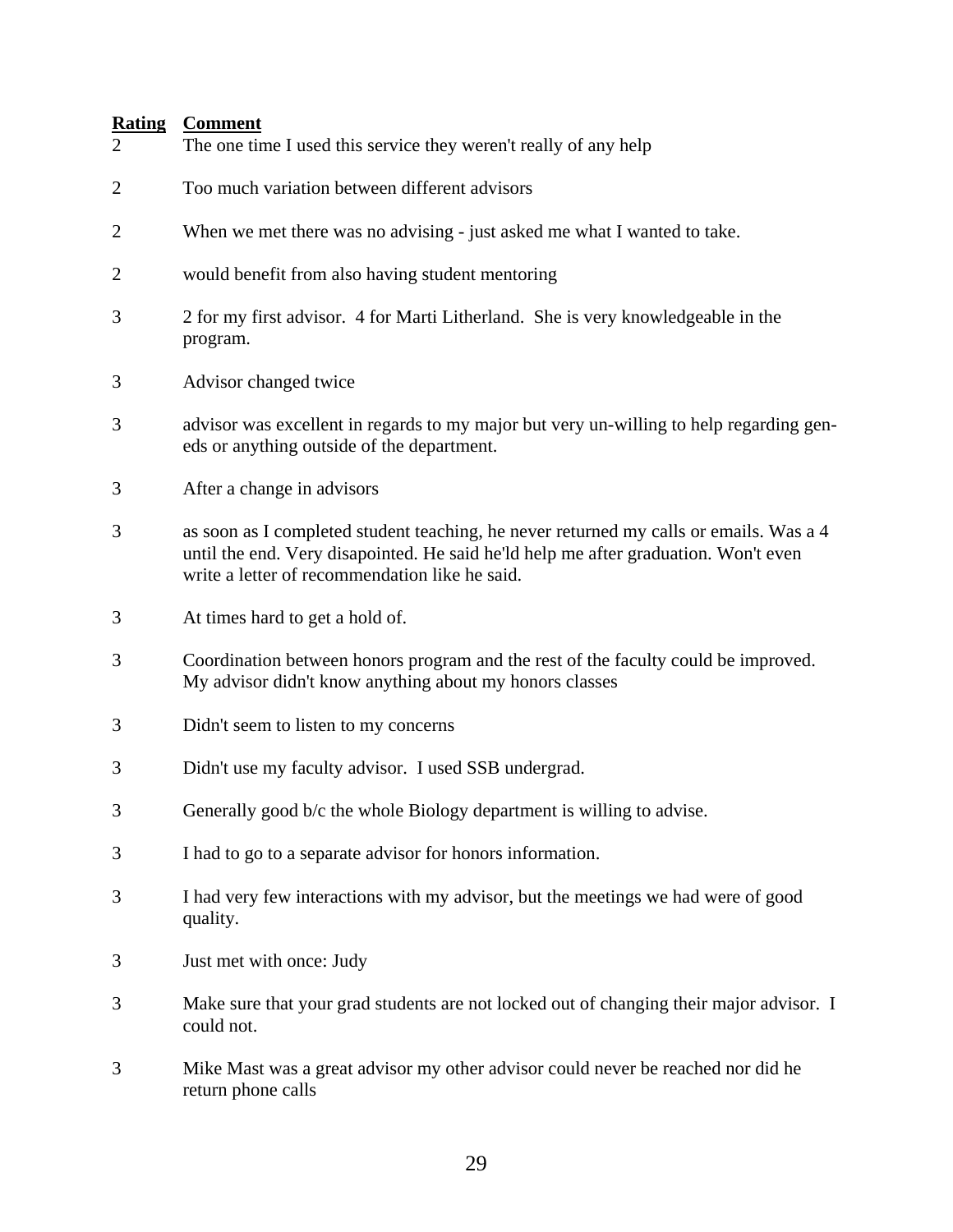- 3 My advisor wasn't always familiar with School of Ed. Procedures. It would have been nice if my advisor was part of School of Ed. From the beginning.
- 3 My advissor was changed my last year, which made it very inconvenient to make an appointment with the new one.
- 3 My assigned advisor didn't help much, but I found a different professor to help.
- 3 My faculty advisor was a bit intimidating
- 3 not as individualized as I would have liked. I kind of felt like a number in my advisor's large pool of clients. Advisor wanted to generalize myself and my career goals in a direction that I was interested in.
- 3 once I changed advisors, it was fine
- 3 Only met once.
- 3 sometimes difficult to get an appointment
- 3 sometimes faculty advisor know a lot about there own courses/major but not enough for those they advise i.e. education minors being advised by their major advisor
- 3 sometimes hard to find appointment time that fit into my schedule
- 3 There was a few ?'s she was unable to answer -- thus I had to research and find solutions myself.
- 3 There was some confusion as to who my advisor was at times. There were a few changes.
- 3 they were somewhat helpful when you could get ahold of them. Some post hours  $\&$ then never hold them
- 3 Told me what classes I needed but never told me about the senior audit had to hear it from other students
- 3 used student services advisors they were very helpful. Never used assigned advisor.
- 4 Apprehensive at first, but found them to be a great resource and very accessible
- 4 Beneficial if you've had them as a teacher
- 4 Biology professors were great here (Thorpe & Blackman)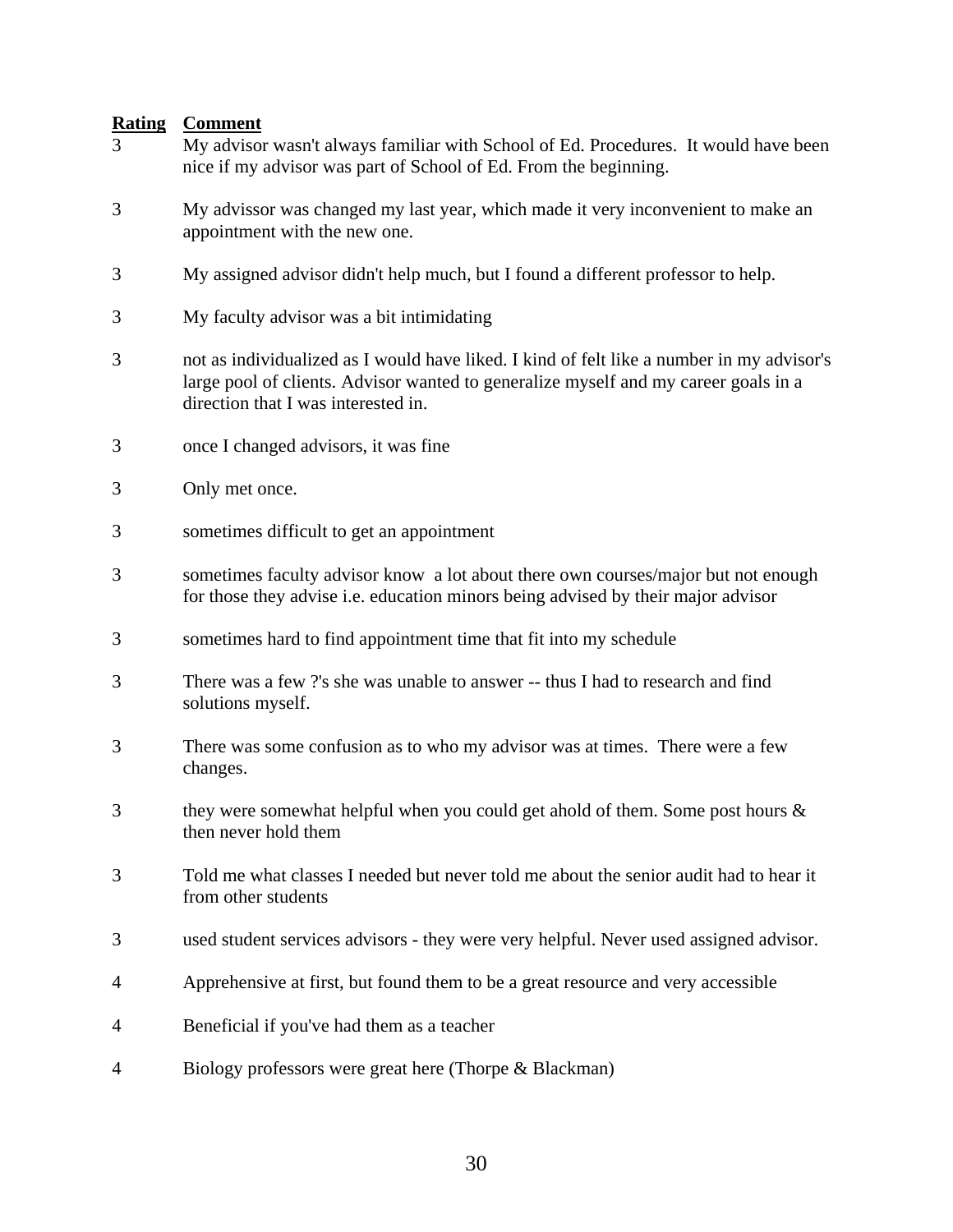| $\overline{4}$ | Chris Longstreet - my advisor - did a great job. He is very knowledgeable.                                                                                                                                                                                                                                       |
|----------------|------------------------------------------------------------------------------------------------------------------------------------------------------------------------------------------------------------------------------------------------------------------------------------------------------------------|
| 4              | Christian Trefftz was excellent.                                                                                                                                                                                                                                                                                 |
| 4              | Claudia was accessible, helpful and insightful.                                                                                                                                                                                                                                                                  |
| 4              | Dave Gabrielse showed extrodinary interest in each of us. He was our mentor,<br>instructor, advocate and cheerleader.                                                                                                                                                                                            |
| 4              | Dr. Grant, Dr. Kisher, Dr. Lancaster                                                                                                                                                                                                                                                                             |
| 4              | Dr. Judy Whipps went above and beyond in her efforts.                                                                                                                                                                                                                                                            |
| 4              | Dr. Karen Barnes is the best advisor I've had from GVSU and I've had 3.                                                                                                                                                                                                                                          |
| 4              | Dr. Lois Tyson (very professional $&$ encouraging)                                                                                                                                                                                                                                                               |
| 4              | Dr. Peck was very open available                                                                                                                                                                                                                                                                                 |
| 4              | Dr. Remilinger was very informative and involved in my education and well-being<br>while I attended GVSU.                                                                                                                                                                                                        |
| 4              | Ellen did a wonderful job!                                                                                                                                                                                                                                                                                       |
| 4              | <b>Excellent Advisor!</b>                                                                                                                                                                                                                                                                                        |
| 4              | Great 2nd Advisor! (Sandra Portko) However my 1st one (Psy dept) tried discouraging<br>me from going into special education. Very poor advisor. He told me it was too hard.<br>Probably shouldn't advise if he discourages people from going into the profession they<br>want. Started my freshman year out bad. |
| 4              | Great with classes. Really helped me out                                                                                                                                                                                                                                                                         |
| 4              | Had a little trouble at first, so I changed advisors $\&$ all was good.                                                                                                                                                                                                                                          |
| 4              | He was very helpful.                                                                                                                                                                                                                                                                                             |
| 4              | I did not use a lot, but what I did -- excellent                                                                                                                                                                                                                                                                 |
| 4              | I had Dr. Nesterenko in Communication and he was excellent and very helpful.                                                                                                                                                                                                                                     |
| 4              | Judy Whipp is the best!! She was very knowledgeable and willing to help no matter<br>how many times a day I called her.                                                                                                                                                                                          |
| 4              | Julie Chlebo and Vicki Kamps went above and beyond in all areas of advising.                                                                                                                                                                                                                                     |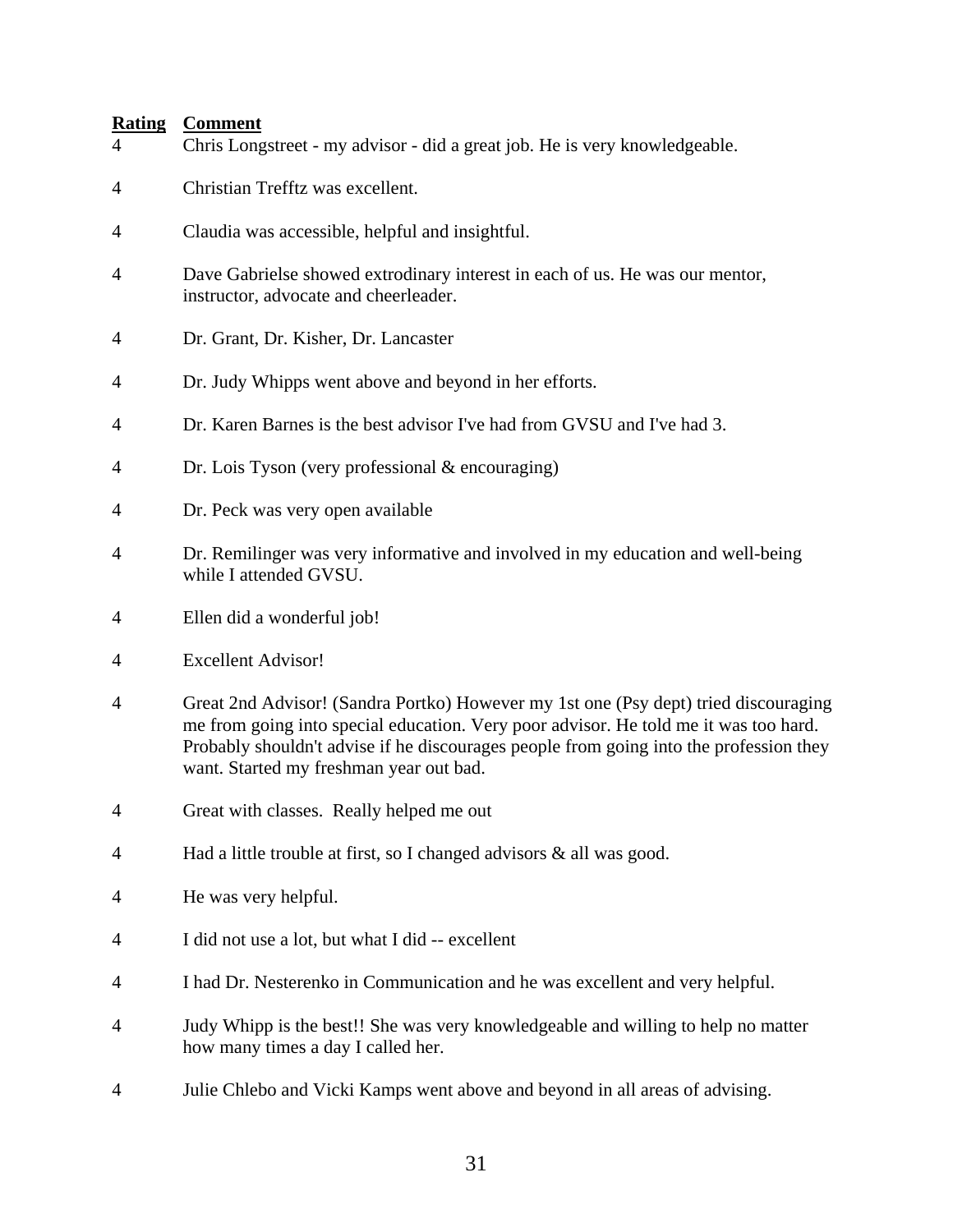- 4 Knew major requirements but not Honors College Requirements
- 4 L. Goossen very good!
- 4 Lois Tyson was a tremendous help. She really knows her stuff.
- 4 Loretta Konecki was available, kind and encouraging.
- 4 Mr. Nesterenko helped me out tremendously. He is a great advisor & teacher.
- 4 My advisor assisted me in various ways. Such helpfulness could be seen when determining what classes to take  $&$  what steps I should be taken to reach my career goals.
- 4 once I found an adviser that took time for me
- 4 Patricia Matthews was great!
- 4 Prof. Bailey was wonderful! Once to switched to Criminal Justice. The advisor that I had when I was a social work major was terrible that is the main reason that I switched majors.
- 4 Prof. Michael Taylor
- 4 PT program advisor
- 4 Really helped me find my direction.
- 4 Sandra Portko was the best advisor I have ever had.
- 4 very helpful. Well informed.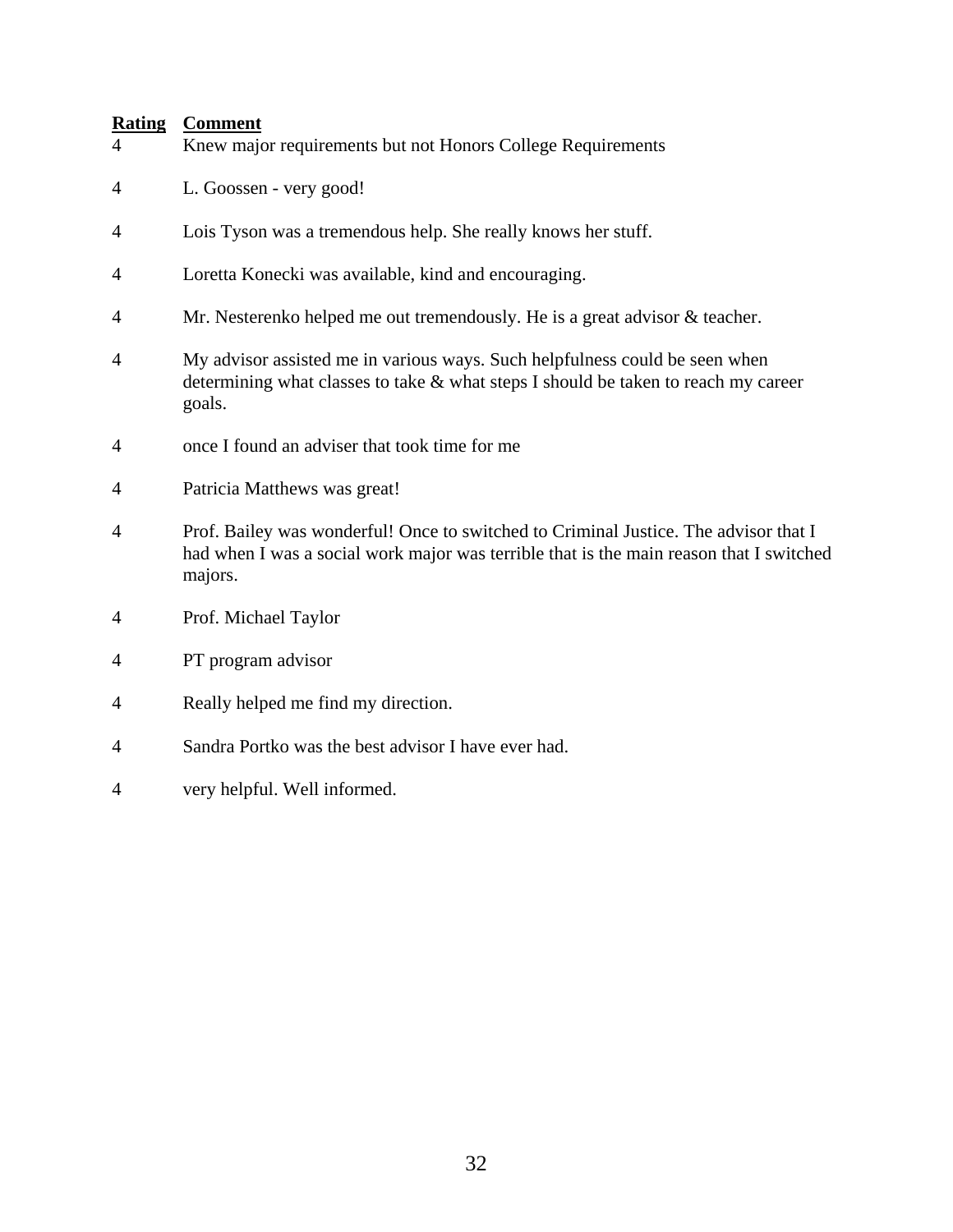## <span id="page-32-0"></span>*Availability of Courses*

| It's sometimes rediculous how some course aren't offered at times that allow students                                                                                     |
|---------------------------------------------------------------------------------------------------------------------------------------------------------------------------|
|                                                                                                                                                                           |
|                                                                                                                                                                           |
|                                                                                                                                                                           |
| because they were often full and only offered once that semester, and in other cases,                                                                                     |
|                                                                                                                                                                           |
|                                                                                                                                                                           |
|                                                                                                                                                                           |
| Should offer more variety of times for classes. Not EVERYONE works the typical 9-<br>5 job. Not every class has to start @ 6PM. Why can't more be offered at a variety of |
|                                                                                                                                                                           |
|                                                                                                                                                                           |
|                                                                                                                                                                           |
|                                                                                                                                                                           |
|                                                                                                                                                                           |

- 2 Classes offered every other year is discouraging
- 2 could not get into major courses until junior year!
- 2 depends on the class!
- 2 For some of the courses for my major, unless I signed up the first day of registration, there was no way I could get in.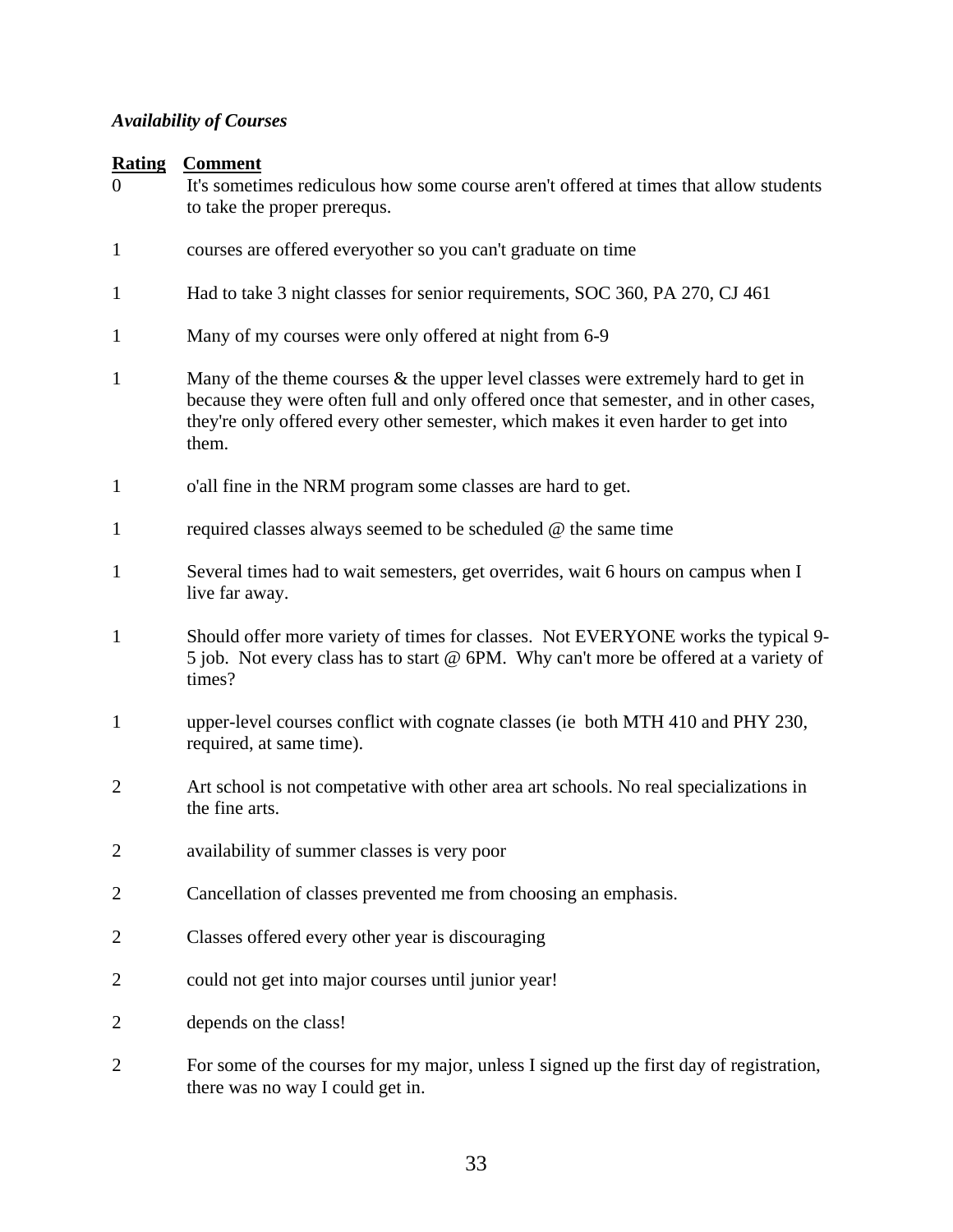- 2 I had a difficult time getting into gen. ed courses.
- 2 I had to take my capstone during my student teaching. I wish I would have been able to take this previously.
- 2 I had to work full-time to put myself though school & there weren't many options of evening classes
- 2 In my second semester of grad school, we had a law class and another class back to back. This meant we went to the law class first for three hours. Then we had a half in hour break and had to be at the next class, which lasted for three hours. It was definately challenging to stay attentive in the 2nd class we had to attend.
- 2 limited choices in Geography
- 2 Many courses I was registered for were cancelled at the late minute over the years.
- 2 Most classes were held during the day.
- 2 Most theme courses were unavailable when needed.
- 2 Not enough course availability
- 2 Not fair that business classes cannot add extra students (closed class permit)
- 2 Offer more selection, variety, and choices within major programs. Don't limit students so much. Offer more.
- 2 okay in my major, hard to get into required classes outside of my major that don't interface w/other required classes.
- 2 Part of a co-hort.
- 2 Petoskey classes were very limited.
- 2 Petoskey cohort, grateful for what was --
- 2 Some course were not offer in the semester I wanted them in.
- 2 The availability of theme courses put a hault in taking courses that I wanted/desired to take.
- 2 The lack of courses caused me to drop the minor and initially change my major in order to finish in 4 years.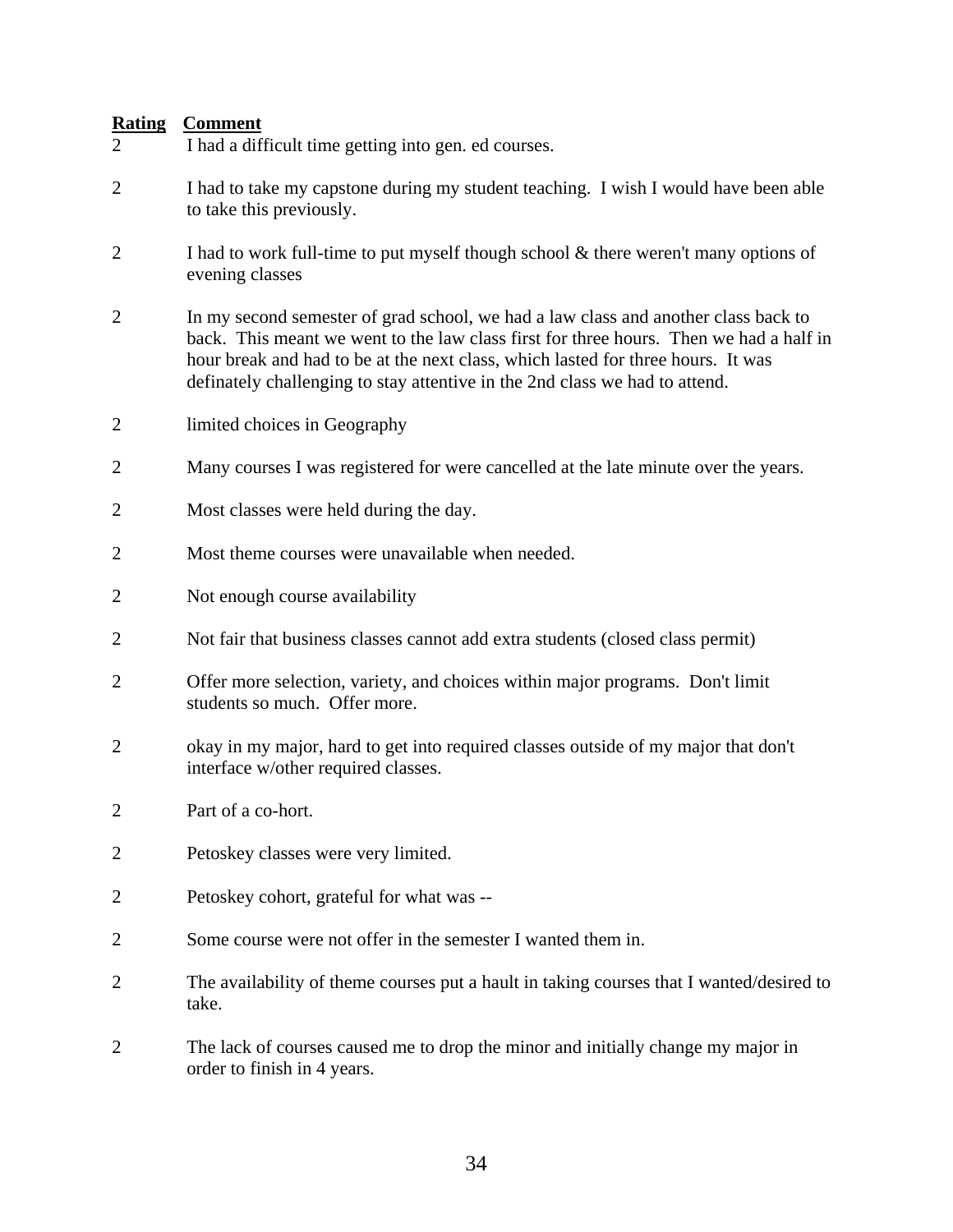| $\overline{2}$ | Theme courses are very restricting - not offered all the time                                                                                                                                                                                                                                                                    |
|----------------|----------------------------------------------------------------------------------------------------------------------------------------------------------------------------------------------------------------------------------------------------------------------------------------------------------------------------------|
| $\overline{2}$ | There are no a lot of options for international students. What I mean is not all the<br>classes are offered all semesters so students have to take other classes in order to be<br>fulltime.                                                                                                                                     |
| $\overline{2}$ | Too hard to get into many classes. Need to offer them more often.                                                                                                                                                                                                                                                                |
| $\overline{c}$ | When near the end of my studies, it was difficult to get into required upper level<br>courses for a non-traditional student.                                                                                                                                                                                                     |
| $\overline{2}$ | Why can't photo students take art classes? Art students have to take photo classes.                                                                                                                                                                                                                                              |
| $\overline{2}$ | Working student/older students have difficulty scheduling some classes due to limited<br>availability & times offered                                                                                                                                                                                                            |
| 3              | Alot of Spanish classes were only offered on the same days and times.                                                                                                                                                                                                                                                            |
| 3              | Closed class permits are not offered enough.                                                                                                                                                                                                                                                                                     |
| 3              | Day & evening classes would be more benificial.                                                                                                                                                                                                                                                                                  |
| 3              | depends on location; schedule got messier higher up into 300 level courses & up.                                                                                                                                                                                                                                                 |
| 3              | Did experience some trouble as a part-time student.                                                                                                                                                                                                                                                                              |
| 3              | Didn't like that many of the upper level courses that were required for graduation<br>were offered so infrequently (ex: every winter semester of the odd year) and then<br>when you do get the class it is cancelled because they didn't have anyone to teach it.<br>If it is required have at least one section every semester. |
| 3              | good for health sciences                                                                                                                                                                                                                                                                                                         |
| 3              | Good if registering opening day                                                                                                                                                                                                                                                                                                  |
| 3              | Had trouble scheduling Honors courses and music courses - ones I needed were often<br>at conflicting times.                                                                                                                                                                                                                      |
| 3              | Had two course conflicts (overlapping times) physics $\&$ geology                                                                                                                                                                                                                                                                |
| 3              | Hard to get into some required courses.                                                                                                                                                                                                                                                                                          |
| 3              | higher level of classes were sometimes unavailable due to smaller class sizes                                                                                                                                                                                                                                                    |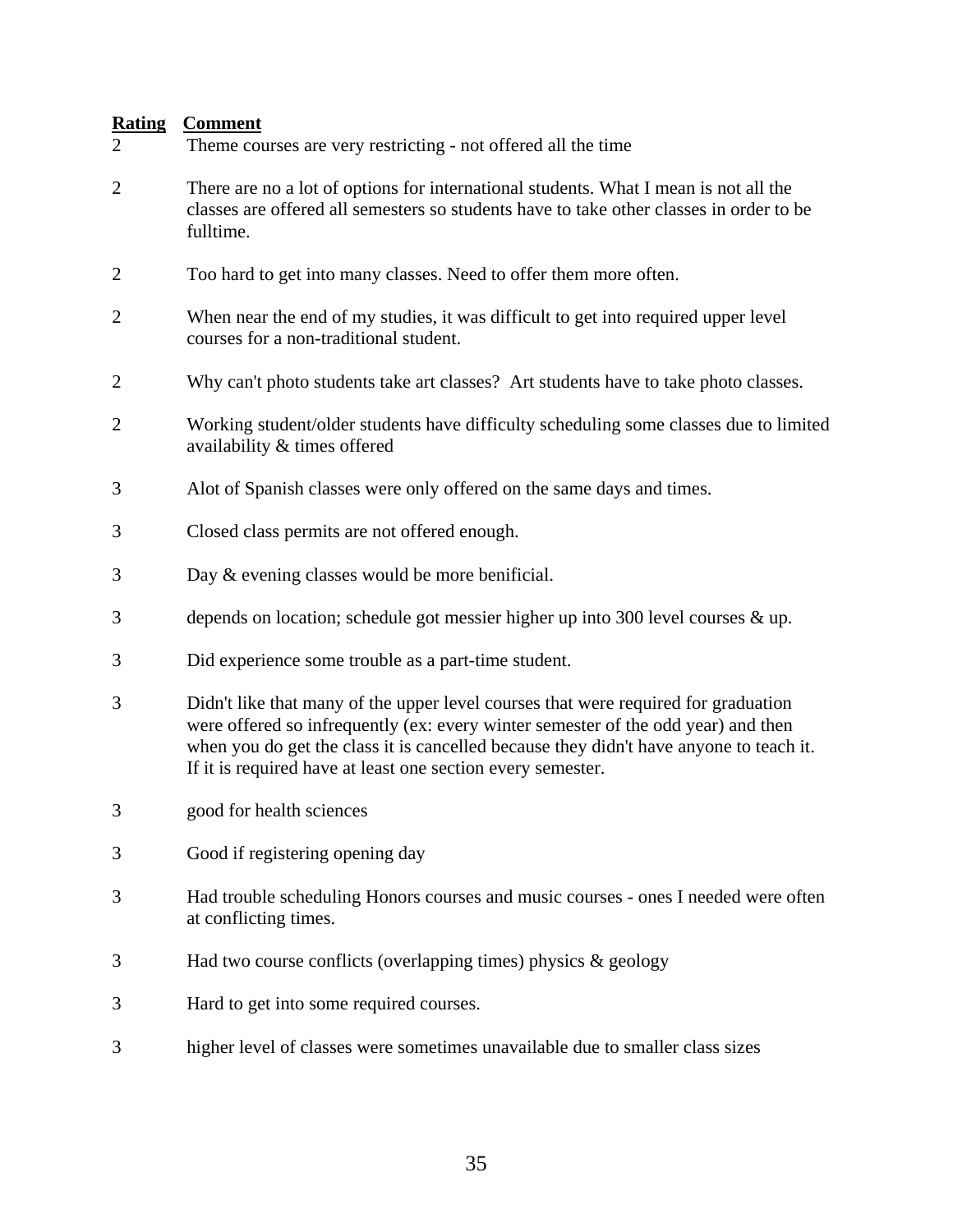- 3 I was never able to take 2 classes in the SUMMER. Often the 2 classes I needed/wanted to take were offered at the same time, so I had to choose one.
- 3 Junior-level theme classes need to be offered more than once every other semester.
- 3 Library media courses should be offered more often.
- 3 more night courses in science needed
- 3 my first choice of classes was usually closed.
- 3 Need more options for spring semester.
- 3 Need more summer courses.
- 3 Several PED classes very difficult to get into!
- 3 Some classes I wanted to take were only offered every other year
- 3 Some courses not available at night which was needed at times.
- 3 Some courses were scheduled so that you had to pick one needed course at the expense of another.
- 3 Some of the courses weren't available to me because I wasn't going into that major. I wanted to take a "fun" class outside my major.
- 3 summer options are few
- 3 Theme courses are only offered at night, once every 2 years
- 3 Theme courses: if required in the future need to have more classes because they were all difficult to aquire
- 3 There seem to be too many students and not enough seats for many of the classes.
- 3 There were a few schedule conflicts and times when prof could have been better
- 3 they were fine until I tried to get into upper level Spanish classes, then it was extremely difficult
- 3 Too many classes are available only in one semester. Also classes necessary to enter the School of Ed should have more sections.
- 3 very stressful not getting into classes you need to graduate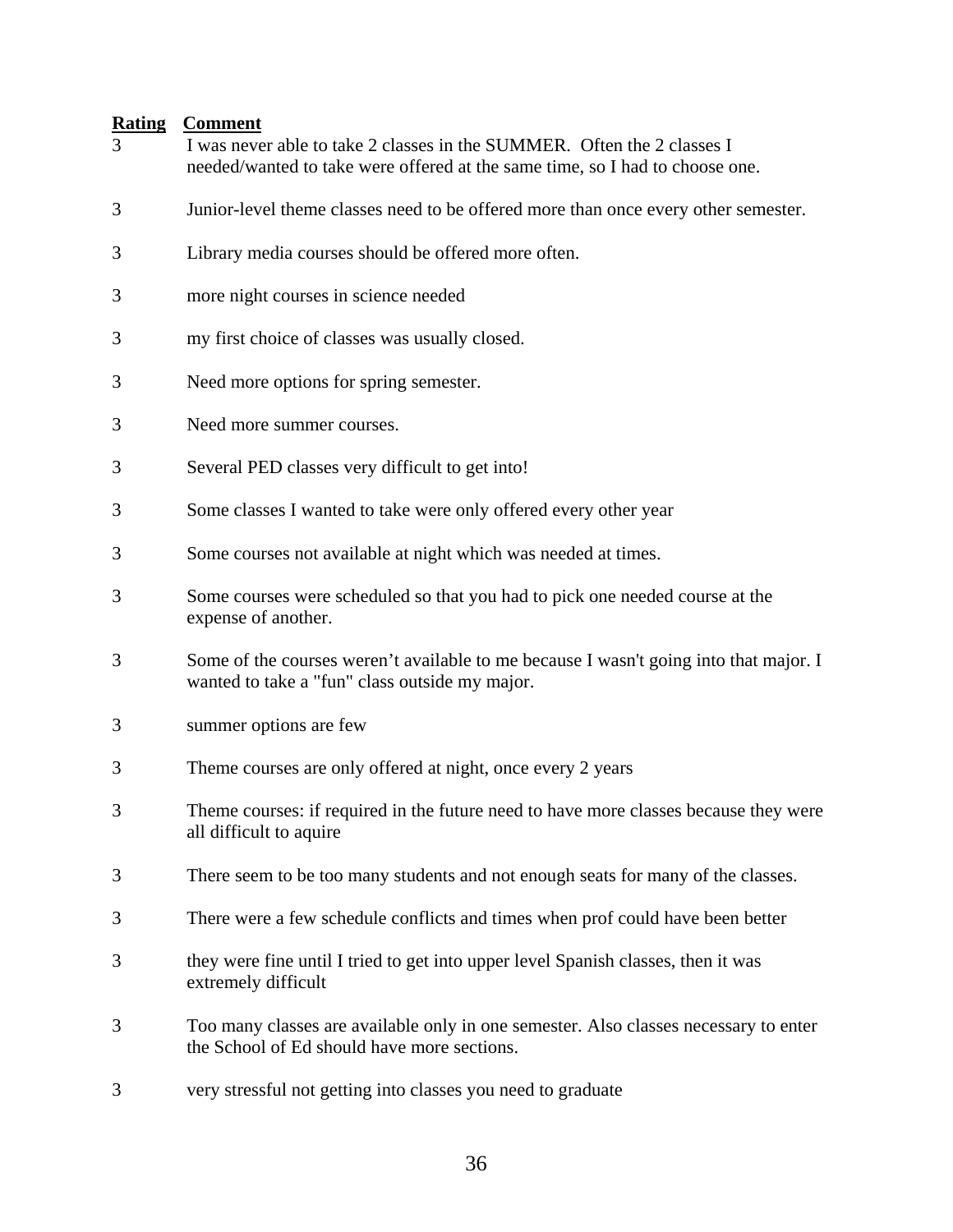- 3 w/ exception of theme courses
- 4 I had no trouble getting the courses I needed
- 4 Never once had a conflict in the scheduling of my courses in terms of desire and personal time constraints.
- 4 Offered winter semester of odd-numbered years? Can't GVSU do a little better than that?
- 4 The only negative thing is that my program (nursing) can't accept students for each semester.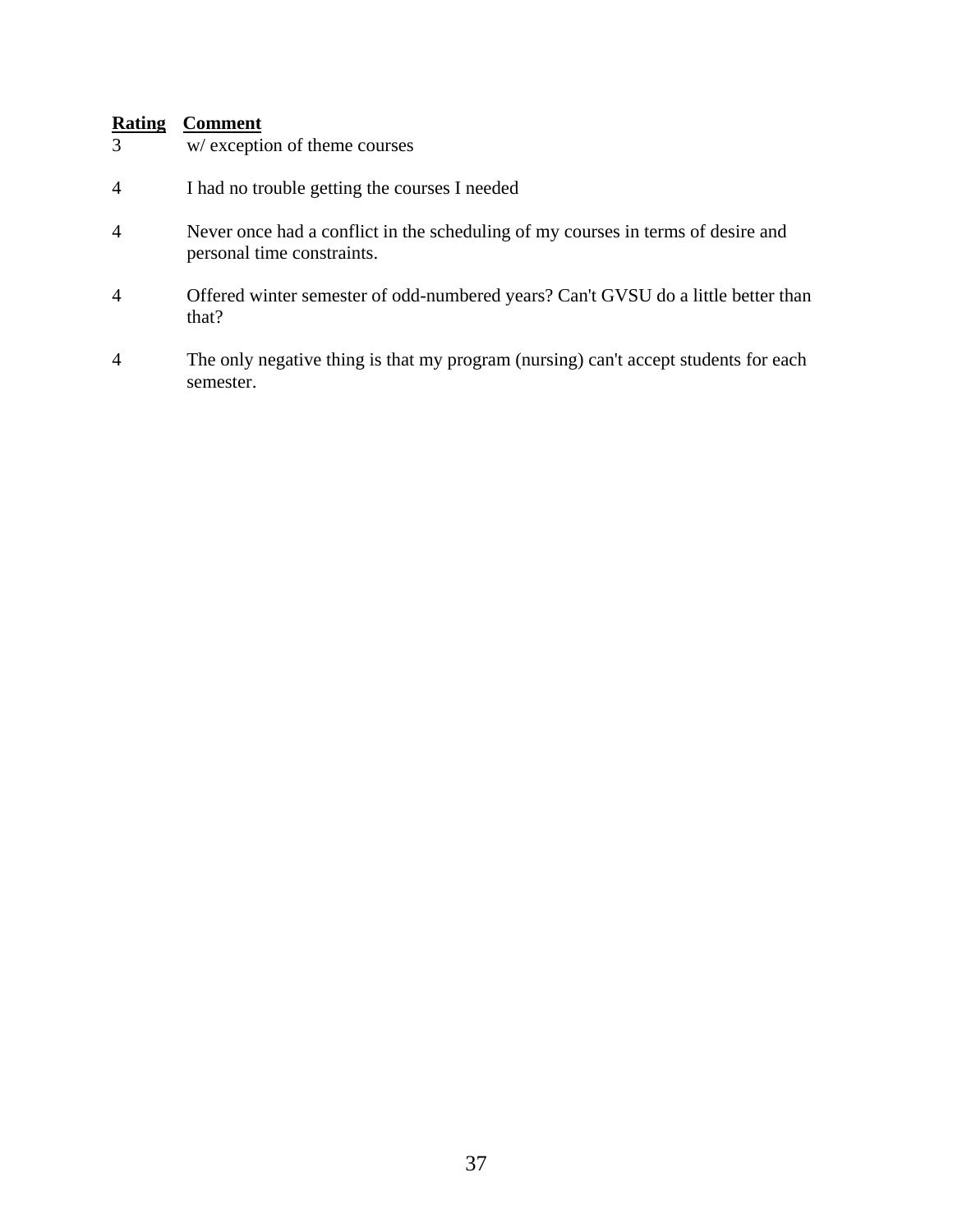# *Quality of Instruction*

| <b>Rating</b><br>$\Omega$ | <b>Comment</b><br>Generally 4, but varies greatly by instructor.                                                                                                                                                      |
|---------------------------|-----------------------------------------------------------------------------------------------------------------------------------------------------------------------------------------------------------------------|
| $\overline{2}$            | About 1/4 of my professors knew the material but had no idea what good teaching<br>was.                                                                                                                               |
| 2                         | I had some excellent professors, however the bad ones were the worst and nothing<br>every seems to get done about them.                                                                                               |
| $\overline{2}$            | I had some really poor instructors, some good, 1 excellent. The poor were really poor<br>and unfortunately that is what I most remember.                                                                              |
| $\overline{2}$            | in my major, high quality for the most part. Out of my major a waste of time and<br>money.                                                                                                                            |
| $\overline{2}$            | Many Communications profs seem unprepared all the time                                                                                                                                                                |
| 2                         | many horrible professors who are unqualified                                                                                                                                                                          |
| $\overline{2}$            | Math dept -- not so good, a lot of negative profs who were very negative towards<br>many of us & discouraged me from continuing my major - secondary math edu. (I<br>did complete even though "they" told me not to.) |
| 2                         | Professors need EXTENSIVE diversity training                                                                                                                                                                          |
| $\overline{2}$            | So few instructors, given distance option.                                                                                                                                                                            |
| 2                         | Some (many) professors were excellent. Others, however, were poor. Didn't ask<br>much of students and/or didn't offer much substance                                                                                  |
| 2                         | Some instructors did not seem to care about us as as students                                                                                                                                                         |
| $\overline{2}$            | Some of the profs I didn't care for, but in order to take the courses I wanted, I had to<br>have that prof. b/c that was the only prof. teaching the course.                                                          |
| $\overline{2}$            | Some professors were better / worse than others                                                                                                                                                                       |
| 2                         | Wasn't encouraged to think. Most of my courses promoted memorization.                                                                                                                                                 |
| 3                         | [3-4] Depended on the professor, but most of mine were very good.                                                                                                                                                     |
| 3                         | A couple courses could have been better instructed.                                                                                                                                                                   |
| 3                         | A few instructors seemed to be stuck on their own works                                                                                                                                                               |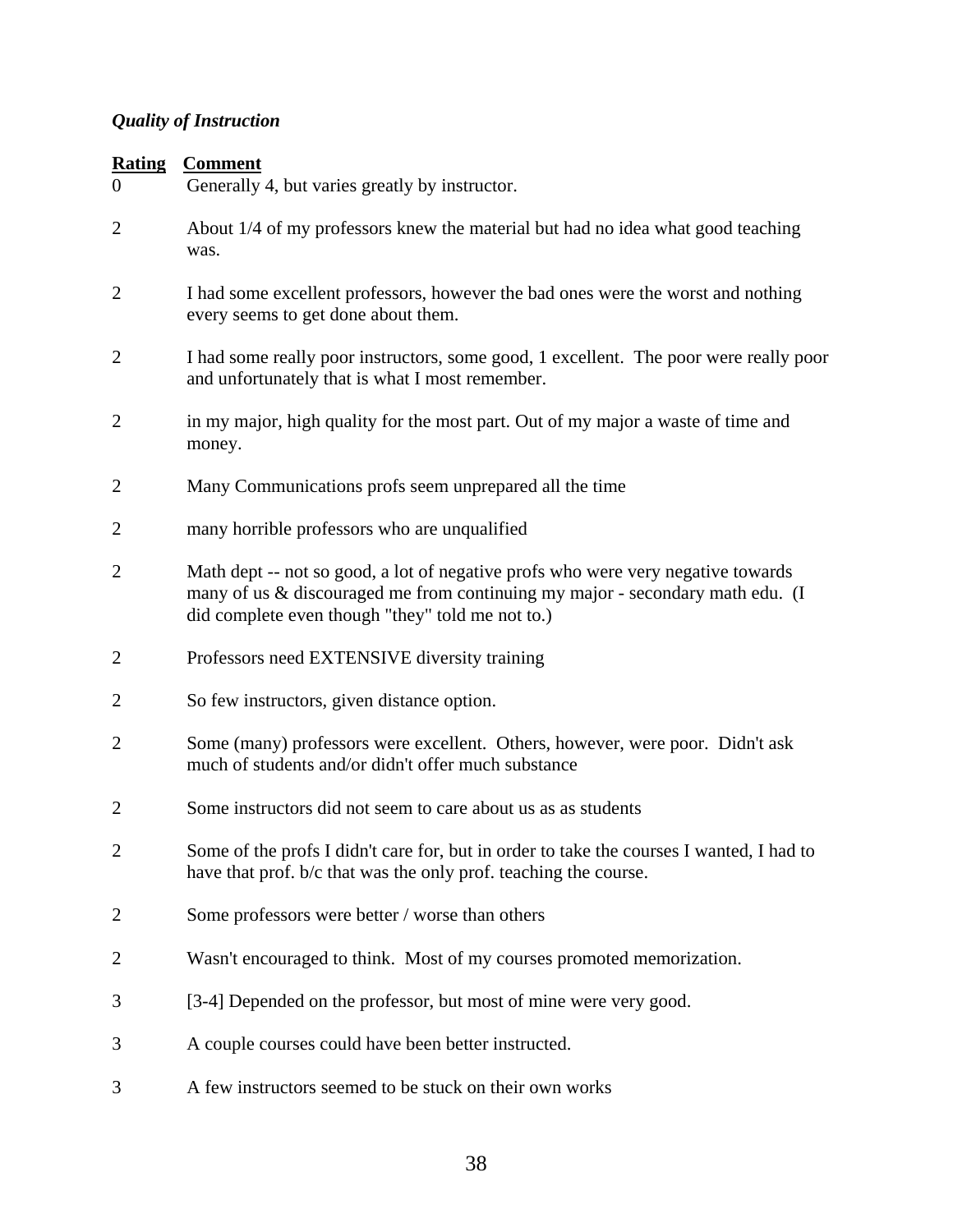| 3 | a few instructors were poor                                                                                            |
|---|------------------------------------------------------------------------------------------------------------------------|
| 3 | A few of of my instructors struggled with teaching. I didn't learn much from them                                      |
| 3 | at least 85% of my teachers were fantastic                                                                             |
| 3 | chemistry department wasn't so impressive                                                                              |
| 3 | Concerns with research courses.                                                                                        |
| 3 | Hard to understand core classes when the professor is unable to speak english clearly<br>or doesn't understand grammer |
| 3 | I feel like I was given great instruction.                                                                             |
| 3 | I had more poor and fair profs than good/great profs. It should be the other way<br>around.                            |
| 3 | Loved most professors                                                                                                  |
| 3 | Majority of the CJ instructors were great, but A LOT of the gen. ed instructors were<br>crummy.                        |
| 3 | Many great professors, some horrible that monopolize certain courses (only prof that<br>instructs certain class).      |
| 3 | Many professors in Bus. School were too focused on text & not enough on actual<br>application.                         |
| 3 | Most courses through DL and most fine                                                                                  |
| 3 | most professors were wonderful but there were a couple that should be a professor                                      |
| 3 | Most teachers were here to teach, others, seemed to lack this quality                                                  |
| 3 | Need to re-evaluate some professors.                                                                                   |
| 3 | overall good, but I had one adjunct (for 2 classes) that was not good.                                                 |
| 3 | physics & chemistry could use some male personality                                                                    |
| 3 | Some are excellent, many are average & some are awful.                                                                 |
| 3 | Some good, some bad                                                                                                    |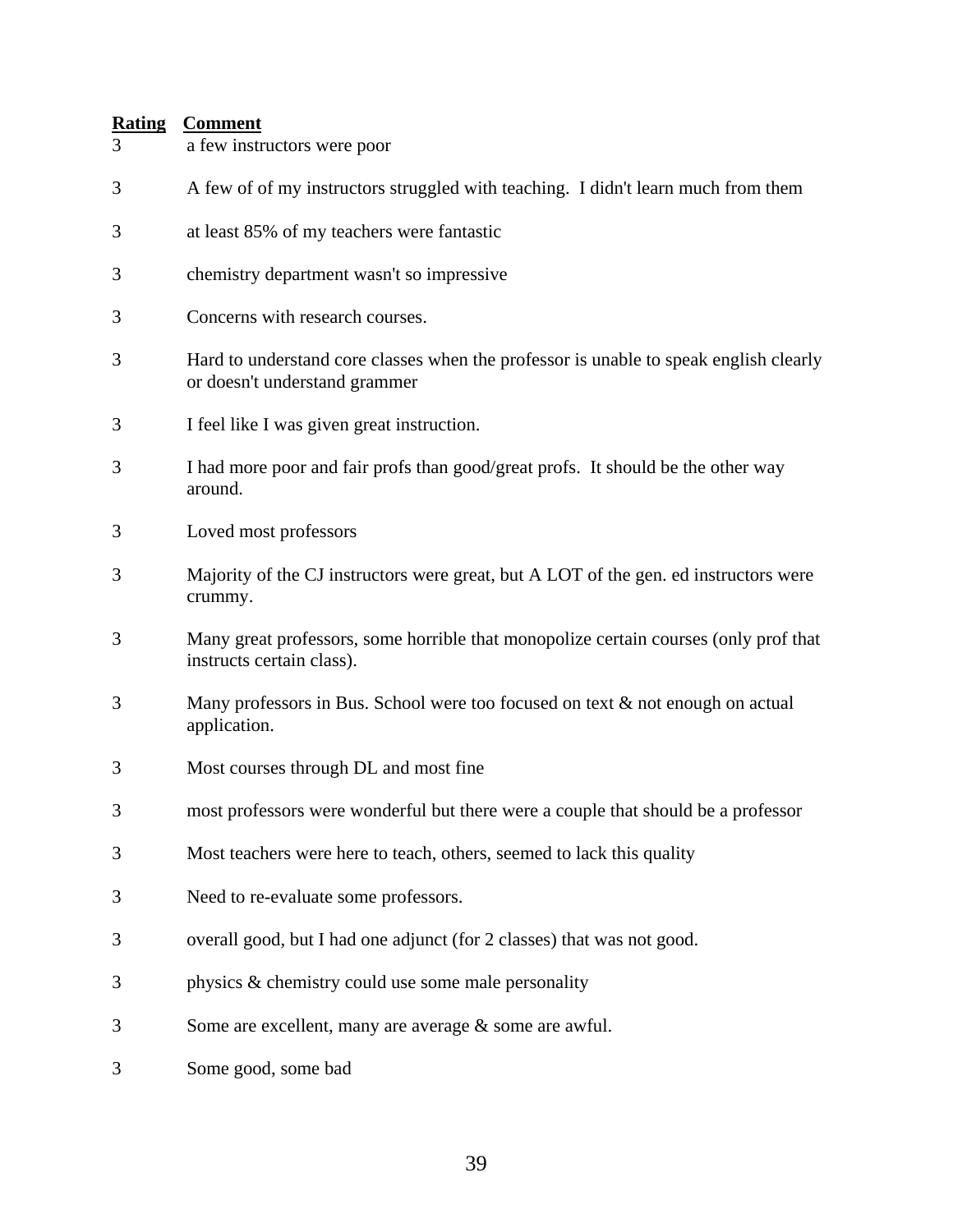| <u>Kating</u><br>3 | <u>Comment</u><br>Some instructors need to be reevaluated. Instruction is very poor boring, does not<br>involve class at all. |
|--------------------|-------------------------------------------------------------------------------------------------------------------------------|
| 3                  | The majority of the instructors ranged from good to excellent.                                                                |
| 3                  | There are select NUR courses that could improve, as well as Pharmacology.                                                     |
| 3                  | There were good profs and bad profs                                                                                           |
| 3                  | There's always a few profs who are just lacking                                                                               |
| 3                  | Too many adjuncts                                                                                                             |
| 3                  | too many brand new professors                                                                                                 |
| 3                  | variety of experiences w/profs.                                                                                               |
| 4                  | [3.5] For the most part instruction was beneficial -- a couple instructors could be<br>replaced.                              |
| 4                  | always knew my name                                                                                                           |
| 4                  | Awesome instructors and classes. Couldn't ask for anything better.                                                            |
| 4                  | Excellent                                                                                                                     |
| 4                  | Except for ED 660 (I think) Education research class. Very inflexible.                                                        |
| 4                  | <b>Except School Learning</b>                                                                                                 |
| 4                  | fanominal! I have no qualms about faculty instructors here.                                                                   |
| 4                  | For the most part great, but need some kind of integrational course before capstone,<br>maybe sophomore or junior year.       |
| 4                  | Good, last semester had new lack-luster prof for BIO 105                                                                      |
| 4                  | Graduate level with Dr. Grant, Dr. Fisher, Dr. Barnes, Dr. Lancaster                                                          |
| 4                  | Great education (ED) faculty!                                                                                                 |
| 4                  | I had a number of excellent professors who really cared                                                                       |

4 I had one professor who used difficulties in her personal life as an excuse for her poor performance. (General Physics I (PHY 220) Fall 2002).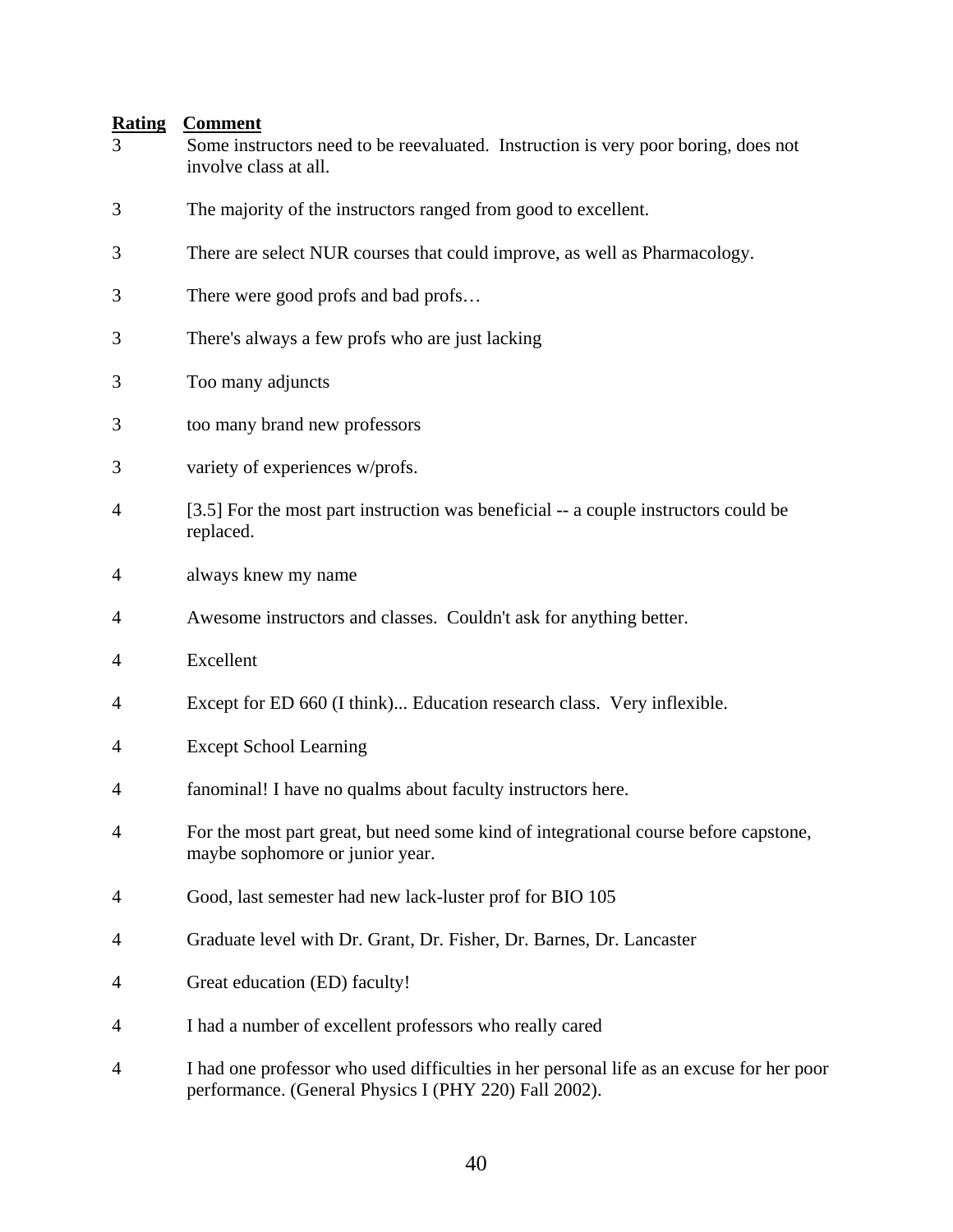- 4 Most of my instructors were great.
- 4 probably tops any other MI university. I loved my teachers.
- 4 Psy and Soc dept were top notch
- 4 Ratemyprofessors.com helps!
- 4 some professors were excellent, some just fair
- 4 Very knowledgeable and helpful.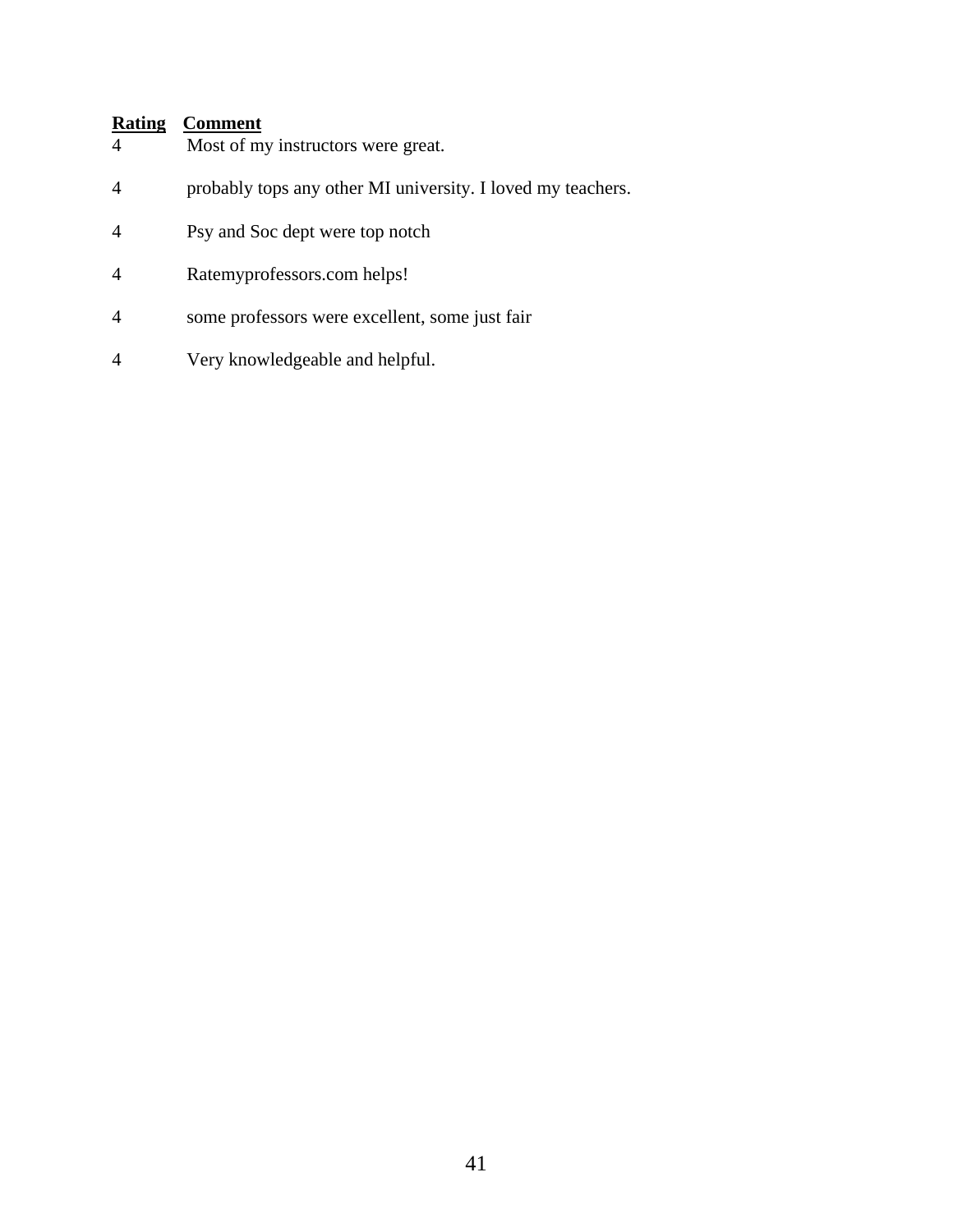# *Career Counseling (by faculty advisor)*

| Rating | Comment |
|--------|---------|
|        |         |

| $\overline{0}$ | No one helped me w/that                                                                                                                      |
|----------------|----------------------------------------------------------------------------------------------------------------------------------------------|
| $\mathbf{1}$   | addition of pre-prof. advisor was a wonderful thing, but a little late for me. For the<br>future, I am sure this rating will be much higher. |
| $\mathbf{1}$   | as soon as I needed help, I didn't get it.                                                                                                   |
| 1              | Asked for advice and he said, "Look on the internet." and that was the end of his<br>advice.                                                 |
| $\mathbf{1}$   | I barely received any.                                                                                                                       |
| $\mathbf{1}$   | I had an advisor tell me that my combination would get me nowhere.                                                                           |
| $\mathbf{1}$   | I had none even when I went for help                                                                                                         |
| $\mathbf{1}$   | I never knew this was an available service!                                                                                                  |
| $\mathbf{1}$   | If GVSU wishes to have a regionally competitive MBA program, it must provide on-<br>campus recruiting.                                       |
| $\mathbf{1}$   | Must have had the worst advisor ever.                                                                                                        |
| $\mathbf{1}$   | No push for study abroad or internship                                                                                                       |
| $\mathbf{1}$   | She gave me no help on where to find a job. Had to be done on my own.                                                                        |
| $\mathbf{1}$   | Should be advertised more; make it easier for students to get advising help.                                                                 |
| $\mathbf{1}$   | talked to my advisor on 1 or 2x, I knew about as much about the physician assistant<br>program as she did just from reading the brochure     |
|                | There were no ideas for future study or work that were given to me. My proffessors,<br>in their spare time were more helpful.                |
| $\mathbf{1}$   | would not meet with me unless "my" advisor dropped me.                                                                                       |
| 2              | (By Career Services)                                                                                                                         |
| 2              | Advisors need to be more open to ideas                                                                                                       |
| 2              | Again, she was ill                                                                                                                           |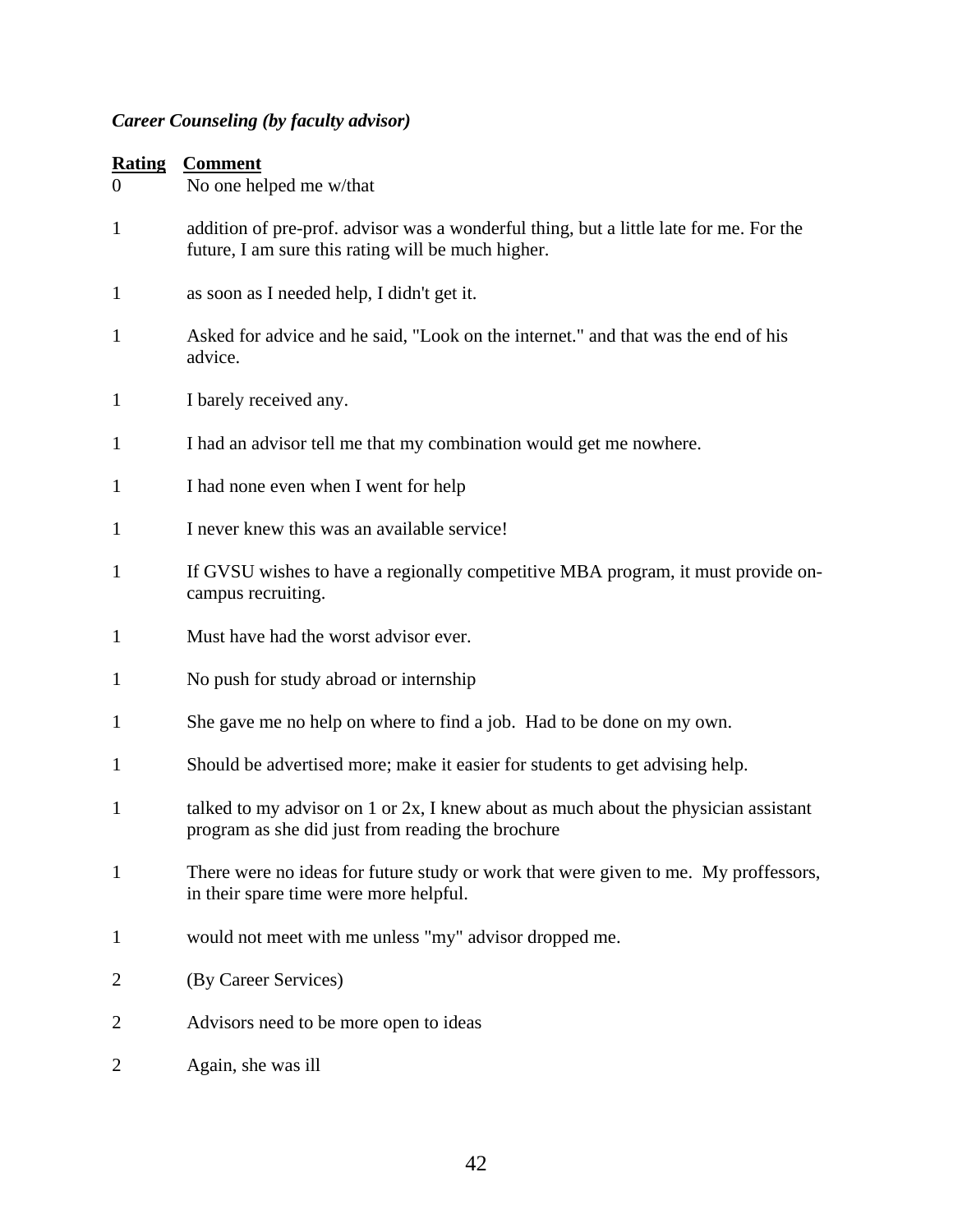| $\overline{2}$ | apart from the initial program set-up I had not contact some reservations about that                       |
|----------------|------------------------------------------------------------------------------------------------------------|
| $\overline{2}$ | as above. Once in a grad program much better                                                               |
| 2              | Career Services should not cost money to students. E.g. SHP career services                                |
| $\overline{2}$ | Didn't go to faculty advisor look at peers who went into the career I was going in.                        |
| $\overline{2}$ | Didn't help me at all. Told me my resume looked fine and didn't know why I was<br>even there.              |
| $\overline{2}$ | Great by Social Work department as a whole. My advisor did nothing to do with<br>career counseling though. |
| 2              | Had no advisor to help with this.                                                                          |
| $\overline{2}$ | I would have wanted this from an advisor in my minor program but I didn't have<br>anyone.                  |
| $\overline{2}$ | I'm still feeling a bit lost.                                                                              |
| $\overline{2}$ | never talked about careers with advisor                                                                    |
| $\overline{2}$ | Not much given, but didn't seek either                                                                     |
| 3              | did not have a lot of information about the career I want to go into.                                      |
| 3              | Lots of jobs / internships posted on boards                                                                |
| 3              | rather than answering my questions regarding graduate schools, she told me to look<br>online               |
| 3              | That was more self pursued through Career Services                                                         |
| 4              | Susan Simmerman is still helpful to me                                                                     |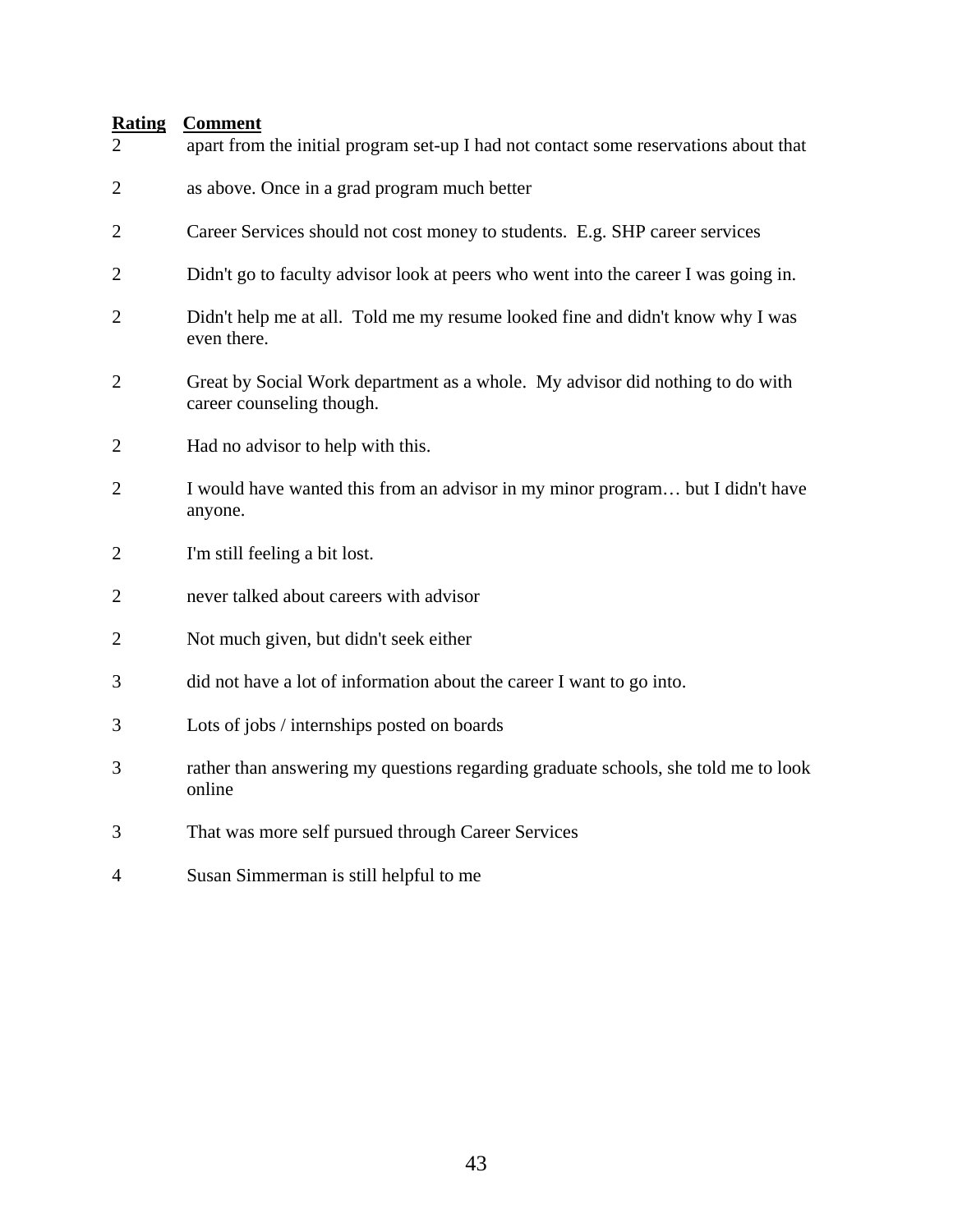# *Student Transaction Center (STU Building)*

| <b>Rating</b> | <b>Comment</b> |
|---------------|----------------|
|               |                |

| <u>ivating</u><br>1 | <u>Communi</u><br>I had many problems here                                                                                                          |
|---------------------|-----------------------------------------------------------------------------------------------------------------------------------------------------|
| 2                   | constantly get contradicting info from different employees                                                                                          |
| 2                   | more metered parking near the building would help with access                                                                                       |
| $\overline{2}$      | Staff seemed to go out of thei way to be unhelpful and difficult. Not very<br>knowledgeable either.                                                 |
| 2                   | Very long lines at times.                                                                                                                           |
| 3                   | clerks were usually friendly but incapable of thinking for themselves. If the computer<br>says something, no matter how illogical, it must be true. |
| 3                   | Freshmen should be a huge target for STU. Start them early!!                                                                                        |
| 3                   | Quick, efficient, always open and lots of windows.                                                                                                  |
| 3                   | Some employees have attitude with students.                                                                                                         |
| 3                   | sometimes you had to wait in line a long time                                                                                                       |
| 3                   | Untrained staff @ times.                                                                                                                            |
| 4                   | <b>Eberhard Center?</b>                                                                                                                             |
| 4                   | Excellent service.                                                                                                                                  |
| 4                   | except for financial aid                                                                                                                            |
| 4                   | Fast service, friendly staff                                                                                                                        |
| $\overline{4}$      | Friendly service, usually very helpful                                                                                                              |
| 4                   | good service, friendly staff                                                                                                                        |
| 4<br>4              | I love how it's all in a central location.<br>Ladies at the windows were extremely helpful.                                                         |
| 4                   | ladies at transaction windows were always nice and helpful!!                                                                                        |
| 4                   | Nice setup. Made paying tuition easy                                                                                                                |
|                     |                                                                                                                                                     |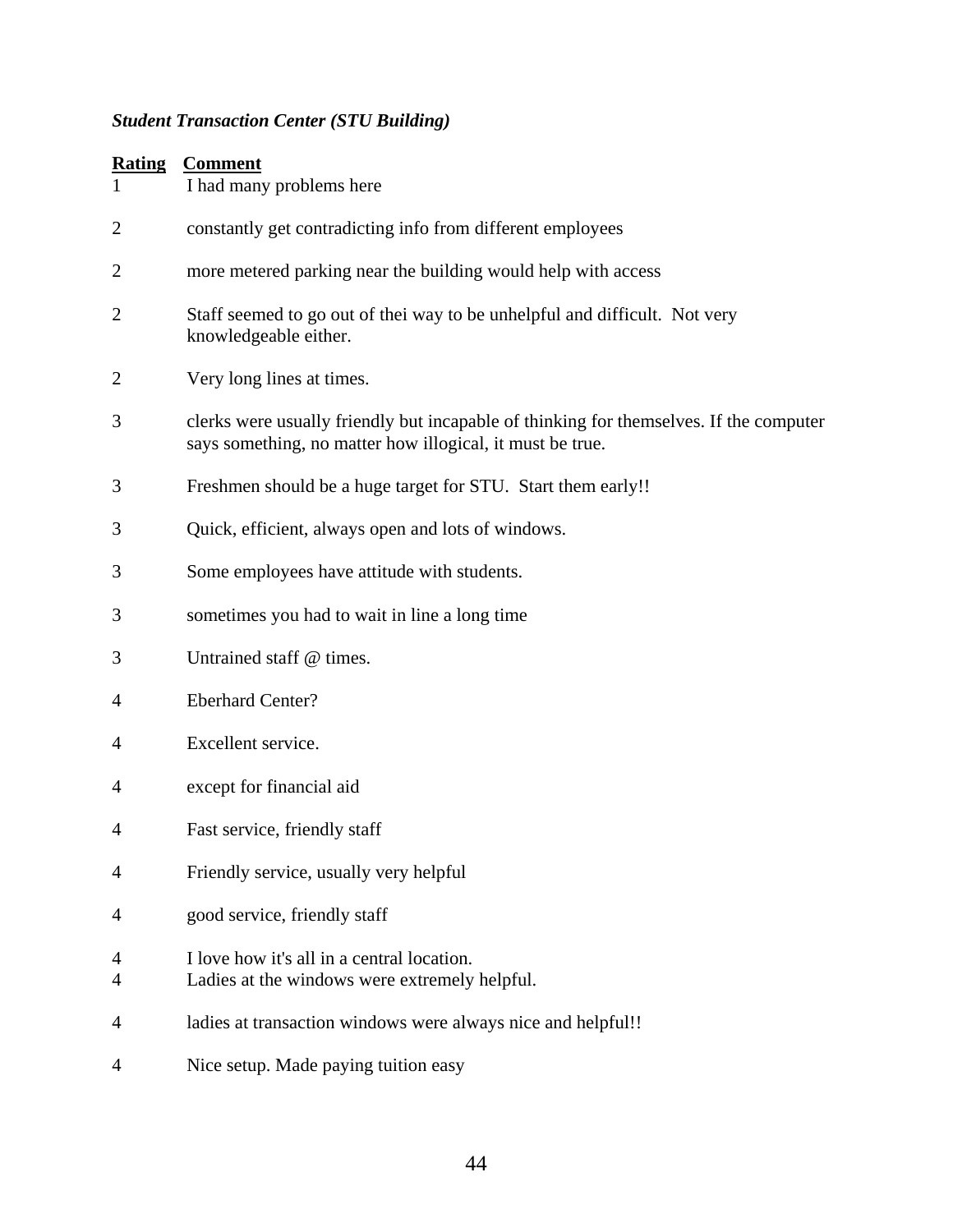- 4 Served its purpose. Wished it was open until 5:30 or 6:00, nonetheless, the STU served me well.
- 4 TC
- 4 They were wonderful. I felt comfortable going to them with any question and knew they could at least point me in the right direction.
- 4 Those ladies in the booths know EVERYTHING... The hub of the campus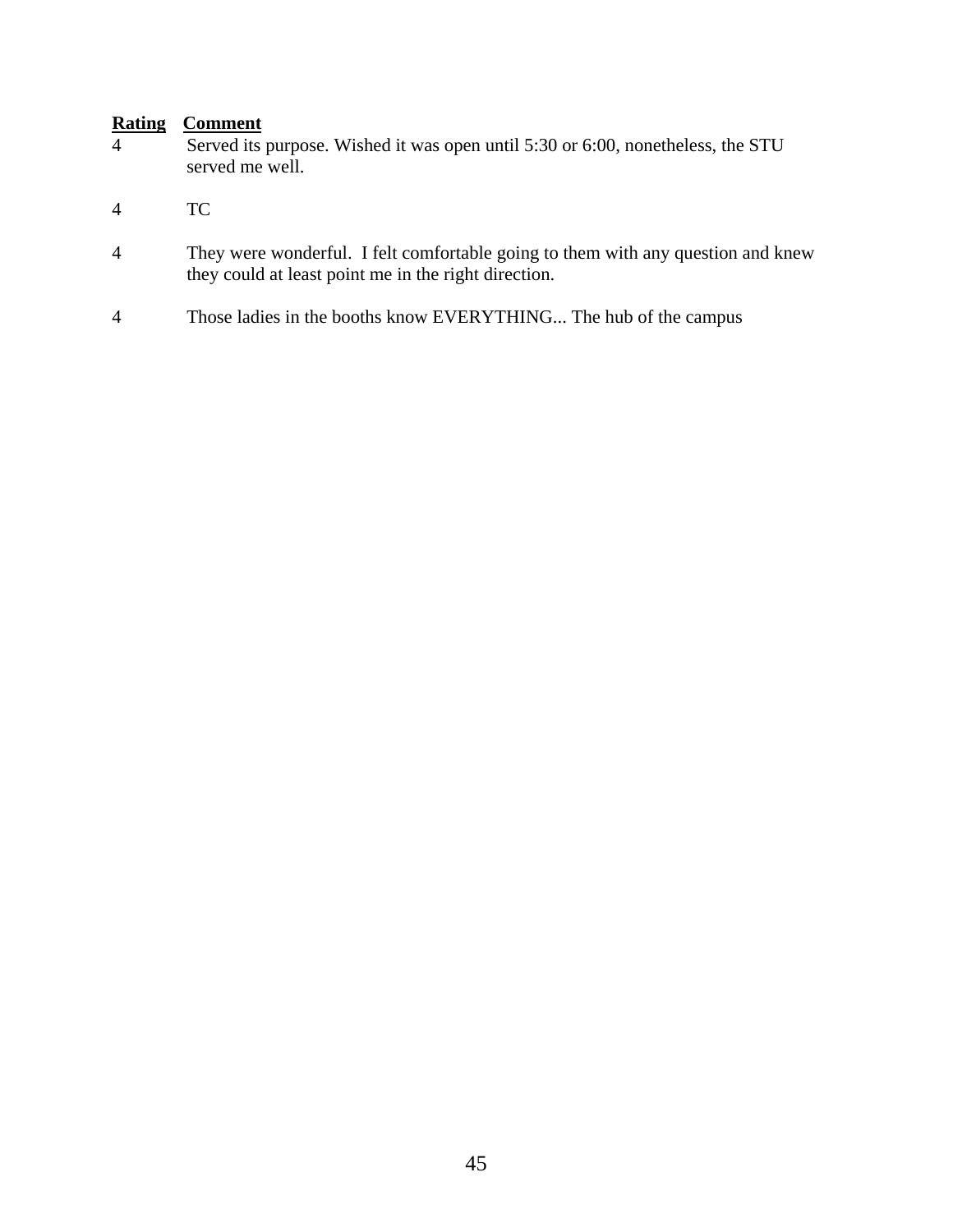#### *Food Service*

| <b>Rating</b><br>$\Omega$ | <b>Comment</b><br>TC not much                                                                                         |
|---------------------------|-----------------------------------------------------------------------------------------------------------------------|
| $\mathbf{1}$              | food way to expensive for struggling students                                                                         |
| $\mathbf{1}$              | It was the same food served in my H.S. & often made me feel ill!                                                      |
| $\mathbf{1}$              | need to have prices of food at a more reasonable amount. Taco Bell was the only<br>place that was reasonable.         |
| $\mathbf{1}$              | Needs Breakfast Buffet again (it was the only good part of the food program)                                          |
| $\mathbf{1}$              | not many options @ CHS                                                                                                |
| $\overline{2}$            | Expensive                                                                                                             |
| $\overline{2}$            | Expensive!                                                                                                            |
| $\overline{2}$            | Extended hours would encourage people to stay on campus.                                                              |
| $\overline{2}$            | Extremely expensive -- I brought my own lunch most of the time because of<br>rediculous prices.                       |
| $\overline{2}$            | Food and selection was great but service was fair and hours were bad, not open late<br>enough, especially Pew campus. |
| $\overline{2}$            | Hard to get food if not living on campus have to wait a long time.                                                    |
| $\overline{2}$            | Healthy choices were so much more expensive                                                                           |
| $\overline{2}$            | High fat/high cost food. Soy & vegetarian alternatives desperately needed!!!                                          |
| $\overline{2}$            | high prices for medium-quality food.                                                                                  |
| $\overline{2}$            | Keosk was great. I got food poisoning from some soup.                                                                 |
| $\overline{2}$            | More options                                                                                                          |
| 2                         | more selection, too expensive                                                                                         |
| $\overline{c}$            | need more variety                                                                                                     |
| 2                         | No acces during summer 03 class breaks                                                                                |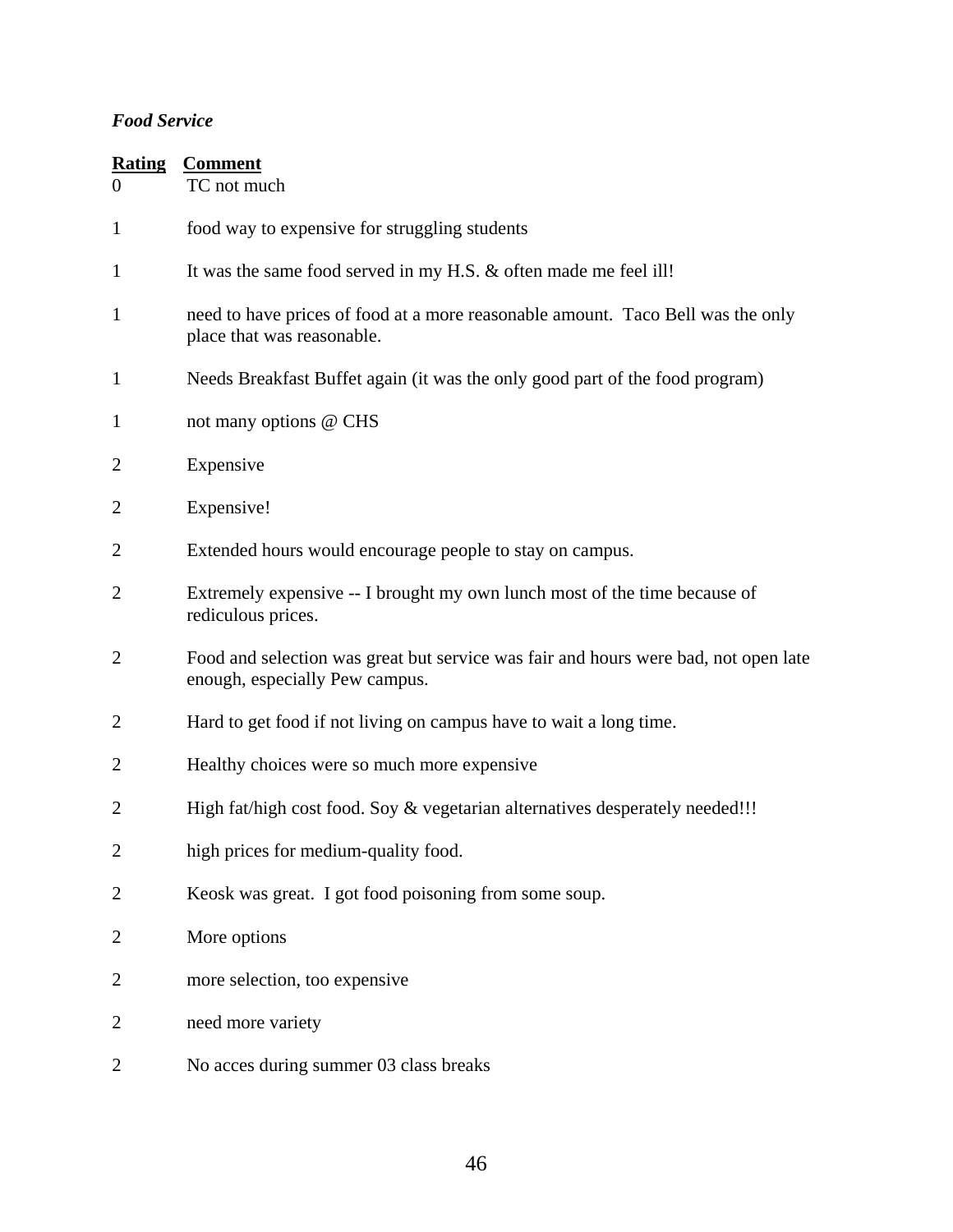| $\overline{2}$ | No variety offered @ CHS in GR                                                                                   |
|----------------|------------------------------------------------------------------------------------------------------------------|
| $\overline{2}$ | not enough options & open hours in/near Kirkhof.                                                                 |
| $\overline{2}$ | Not much choice available at CHS Building, it would helps to have some cheaper<br>alternatives to Bagel Beanery. |
| 2              | Overpriced for portions @SHP Building                                                                            |
| $\overline{2}$ | pricey, not fresh food                                                                                           |
| $\overline{2}$ | Same thing offered. No variety.                                                                                  |
| $\overline{2}$ | Subway is ok, but to take out the good restaurant in Lower Kirkhof is not good.                                  |
| $\overline{2}$ | there doesn't seem to be a wide variety of healthy choices                                                       |
| $\overline{2}$ | Too expensive and not many healthy choices                                                                       |
| $\overline{2}$ | too expensive!                                                                                                   |
| $\overline{2}$ | too expensive!                                                                                                   |
| $\overline{2}$ | TOO EXPENSIVE! Quality of food getting much better.                                                              |
| $\overline{2}$ | very overpriced                                                                                                  |
| 3              | a bit pricey at times                                                                                            |
| 3              | ATM @ food services would be well received                                                                       |
| 3              | Closed early on holidays makes it hard to eat before late classes.                                               |
| 3              | Costly, but I enjoy the variety of options                                                                       |
| 3              | DeVos café - cost of food was high                                                                               |
| 3              | expensive                                                                                                        |
| 3              | expensive                                                                                                        |
| 3              | food court closes at 6 p.m.!!                                                                                    |
| 3              | Food is expensive but tastes good.                                                                               |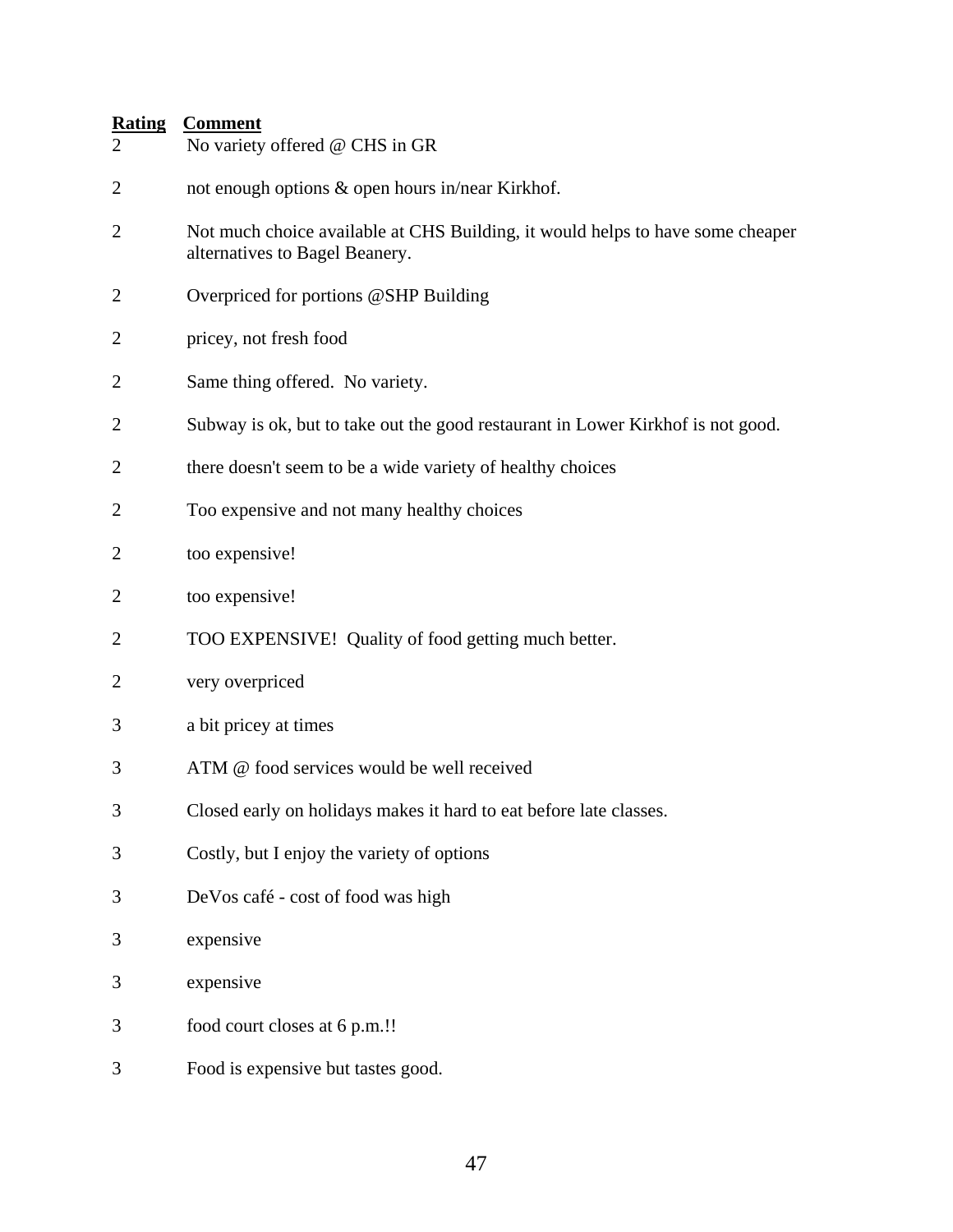| 3 | high prices, but food was good                                                                                                                           |
|---|----------------------------------------------------------------------------------------------------------------------------------------------------------|
| 3 | hours weren't great, but they were improving when I graduated                                                                                            |
| 3 | Improved                                                                                                                                                 |
| 3 | it has gotten a lot better since 98                                                                                                                      |
| 3 | Kind of pricey. I would have liked to have had a food "credit card" but didn't live on<br>campus and it didn't seem available to me or easily available. |
| 3 | Kirkhof was better before, w/ the grab and go atmosphere. BOO TO ARAMARK!                                                                                |
| 3 | lack of helpfulness at times. Cleanliness = great! Subway should also be downtown.                                                                       |
| 3 | Little pricey.                                                                                                                                           |
| 3 | More options for students with food allergies.                                                                                                           |
| 3 | More things needed at CHS                                                                                                                                |
| 3 | need a few more healthy choices                                                                                                                          |
| 3 | Need more choices.                                                                                                                                       |
| 3 | not enough vegetarian options                                                                                                                            |
| 3 | over-long lines for food court!                                                                                                                          |
| 3 | prices were plenty high                                                                                                                                  |
| 3 | Should have kept Pizza Hut.                                                                                                                              |
| 3 | somewhat pricey at certain locations                                                                                                                     |
| 3 | Taco Bell is excellent                                                                                                                                   |
| 3 | Tended to be a bit pricey, but good overall.                                                                                                             |
| 3 | The food selection was good, but most things were too expensive.                                                                                         |
| 3 | Too crowded; expensive                                                                                                                                   |
| 3 | Too expensive if you don't have a meal card.                                                                                                             |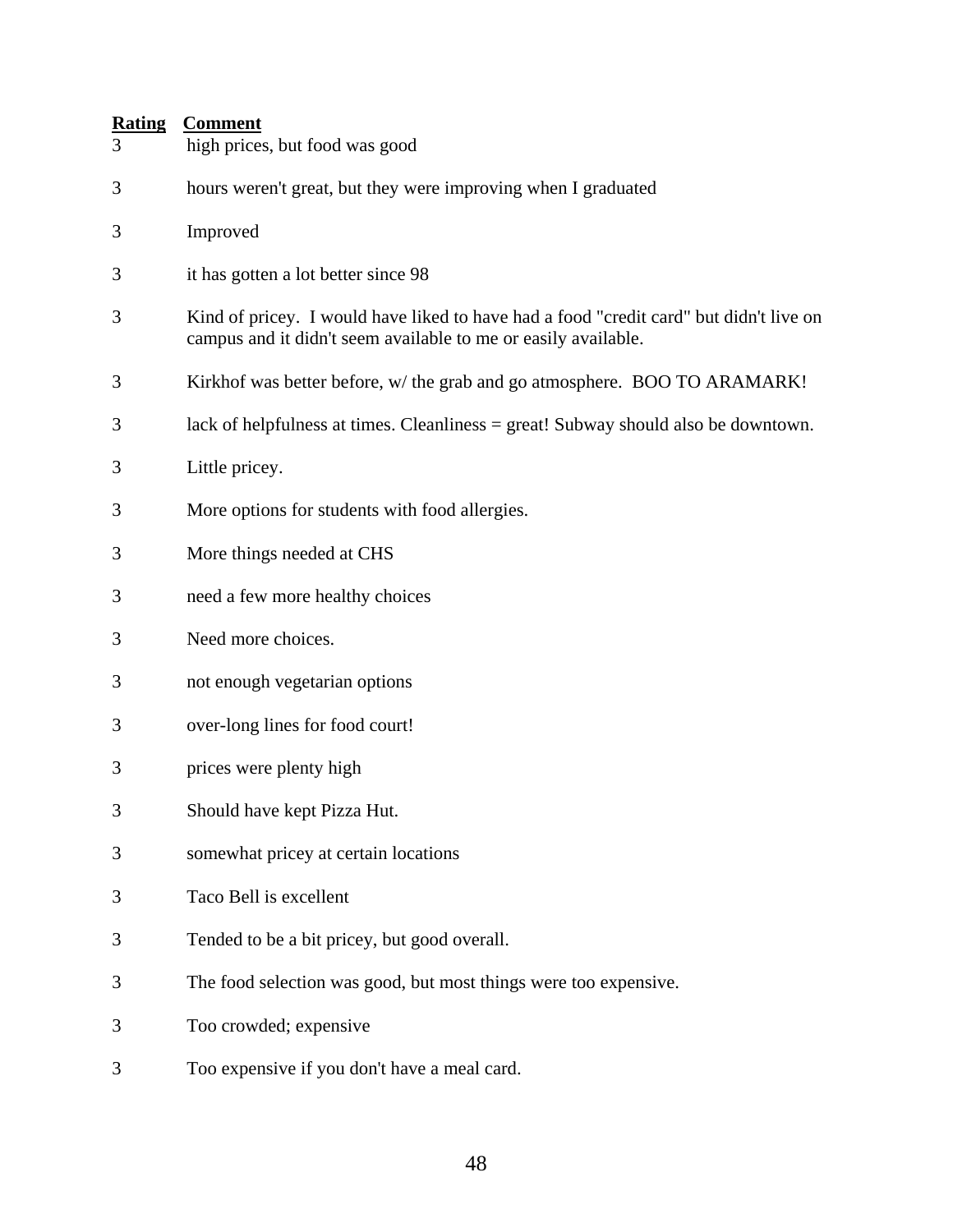| <b>Rating</b><br>3 | <b>Comment</b><br>Too expensive.                                                       |
|--------------------|----------------------------------------------------------------------------------------|
| 3                  | Very pricy for a college campus                                                        |
| $\overline{4}$     | (Looks Beautiful!)                                                                     |
| 4                  | although I only ate at the food court once (breakfast buffet) - it was excellent!      |
| $\overline{4}$     | Bring pizza hut back!!                                                                 |
| $\overline{4}$     | But a little expensive. DeVos should have weekend food service.                        |
| $\overline{4}$     | But I only ate there my Freshman year, it was good though! But so much has<br>changed! |
| $\overline{4}$     | Good selection                                                                         |
| $\overline{4}$     | great healthy options                                                                  |
| 4                  | great service - great food                                                             |
| $\overline{4}$     | Nice food - pretty expensive, though                                                   |
| 4                  | nice staff                                                                             |
|                    |                                                                                        |

4 Pew campus was my experience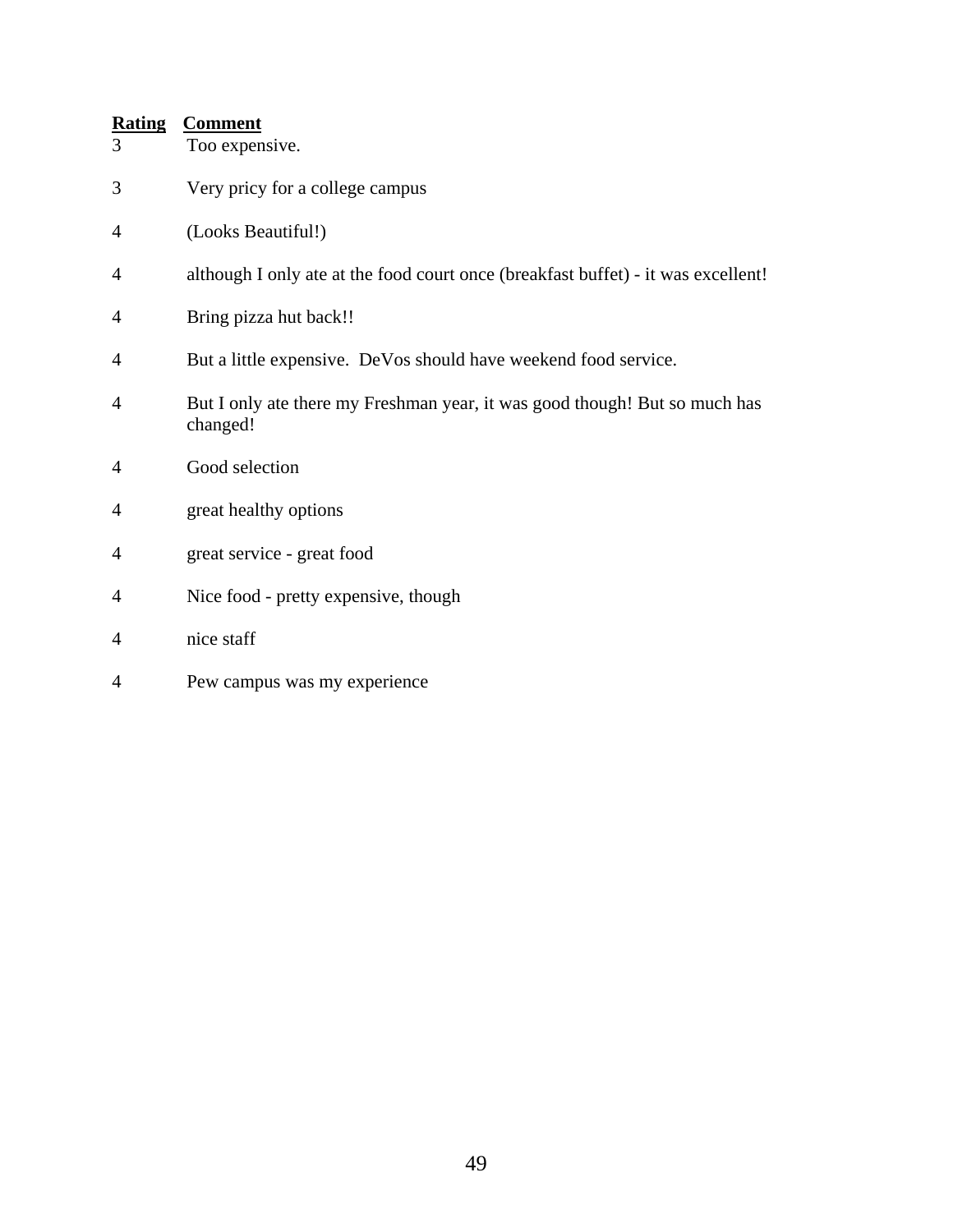#### *Intercollegiate Athletics*

| <b>Rating</b><br>$\theta$ | <b>Comment</b><br>did like the workout center in the fieldhouse, but didn't know it existed until my last<br>year there                                        |  |
|---------------------------|----------------------------------------------------------------------------------------------------------------------------------------------------------------|--|
| $\boldsymbol{0}$          | They won didn't they?                                                                                                                                          |  |
| 1                         | fading? If any it's questionable                                                                                                                               |  |
| 1                         | I enjoyed and have good things to say about every aspect of the school but this one.                                                                           |  |
| $\mathbf 1$               | They messed my financial aid up several times and were never able to offer help on<br>Scholarships - all they could do was say fill out another form Loan app. |  |
| 1                         | To much money spent                                                                                                                                            |  |
| $\overline{2}$            | Needs to promote other things than just football. I liked the Lainitics this year, Good<br>promo idea.                                                         |  |
| $\overline{2}$            | Really only football games were exciting and fun to go to.                                                                                                     |  |
| 2                         | Shouldn't we be focusing more on academics and less on sports?                                                                                                 |  |
| 3                         | fees are a little high for intramural activities                                                                                                               |  |
| 3                         | Instead of spending money on new stadium, how about renovating the library?                                                                                    |  |
| 3                         | More publicity needed for sports other than football.                                                                                                          |  |
| 3                         | need a bigger football stadium after our recent success                                                                                                        |  |
| 3                         | Not an athlete but enjoyed watching football, basketball, volleyball                                                                                           |  |
| 3                         | participated in various (im) sports. Problems communicating if there was a rain out<br>w/teams on rain days. Officiating was good.                             |  |
| 3                         | Stadium needs help. I enjoyed football games.                                                                                                                  |  |
| 4                         | Coaches are wonderful and friendly                                                                                                                             |  |
| 4                         | Fun to watch                                                                                                                                                   |  |
| 4                         | Great teams, can we find a way to make them less of snobs.                                                                                                     |  |

4 I had the pleasure of running CC and track for Jerry Baltes. He is a great coach and has built and amazing program.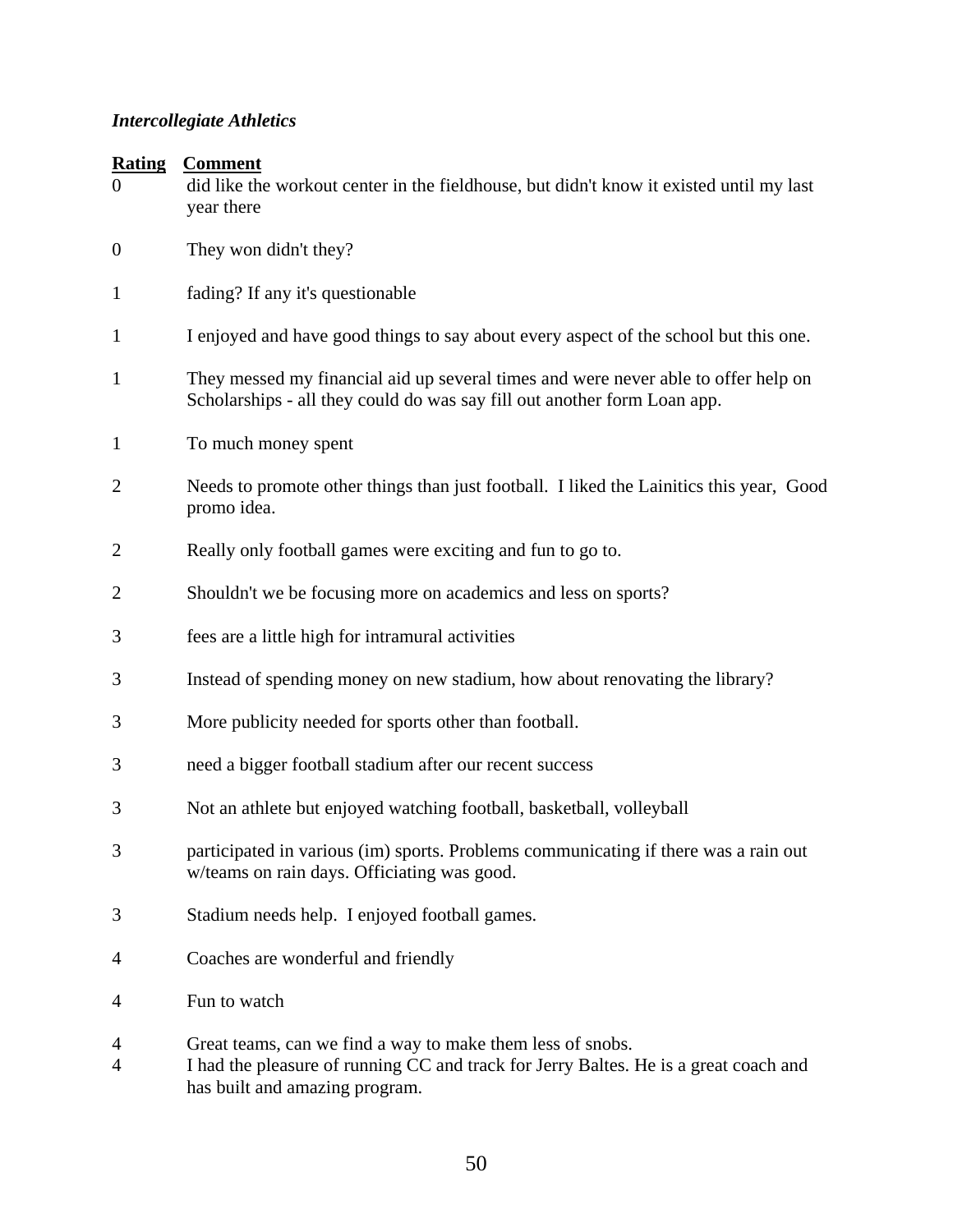- $\frac{1}{4}$  I ran xc & Track for GVSU and it was the best experience of my life
- 4 It is an excellent program.
- 4 More public knowledge and advertizing would be a good idea to get students involved.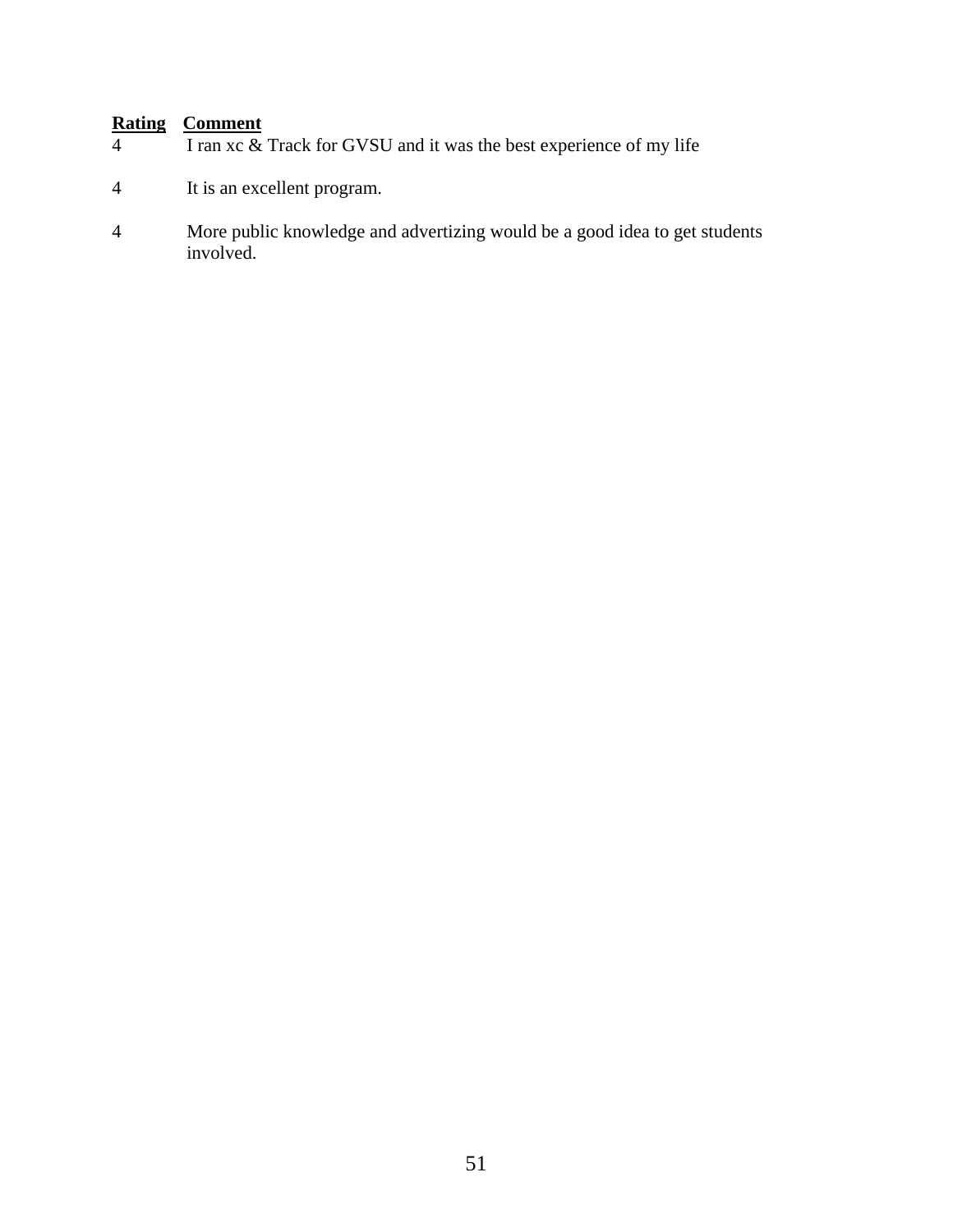#### *Financial Aid Office*

#### **Rating Comment**

1 Had nothing but problems, getting help with papers for aid, getting my questions answered.

- 1 Hard to get to speak w/anyone
- 1 I'll never forget the day that the Director told me to have a baby so I could qualify for more financial aid. I left his office in tears twice.
- 1 Information frequently lost/mishandled Incorrect loan amounts every semester-very difficult to fix problems because there is no single point of contact. Phone usually busy or left to ring, even during "open" hours. Each person would tell me something different when I did mange to talk to them. In general, this office is incredibly incompetent.
- 1 no one in that office seems interested in helping anyone, and they always seem in a bad mood.
- 1 Not very helpful and quite often rude!
- 1 Several times they misplaced my paperwork, costing me time, money and effort
- 1 Staff is rude. Didin't return calls promptly, give incorrect information and are flat out racist!
- 1 Takes forever to get to talk to someone
- 1 The financial aid office is a group of some of the most useless and unhelpful people on GVSU campus. I found 1 knowledgeable employee my whole time at GVSU.
- 1 the majority of the people I dealt w/didn't seem to know what the heck the were talking about.
- 1 very poor
- 2 Always sent many bills that were wrong.
- 2 Desk assistants gave many different answers to the same questions. All processes are slow.
- 2 Generally good help, but I often found rude student workers.
- 2 I had quite a few problems with them not receiving my forms another not letting me know.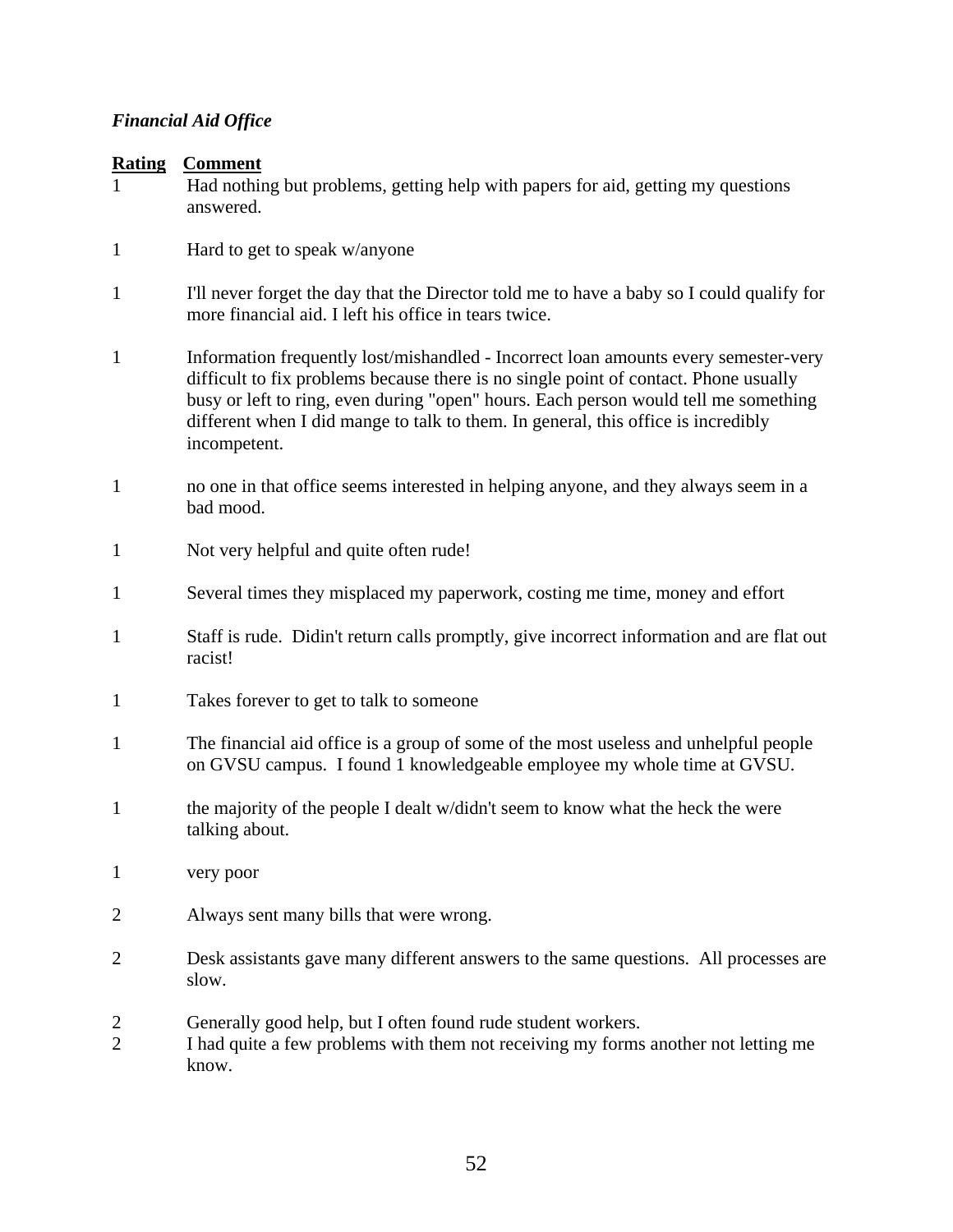- 2 Lousy set up. Congestion & confusion
- 2 not much information out about what they can help with.
- 2 Untrained staff giving mis-information
- 3 Always answered questions, but felt like I was imposing on them.
- 3 Can be difficulty at times to talk to a person who can help answer questions.
- 3 Friendly, helpful, usually knowledgeable.
- 3 hard to get the answers I needed due to inavailability of counselors & misinformation from front desk.
- 3 Hard to get through to a counselor
- 3 Often had to wait a while for help
- 3 seemed like they were too busy to sit down & explain things to you.
- 3 Sometimes ladies seemed frustrated with questions.
- 3 Staff members were usually very helpful and courteous.
- 3 Very helpful, patient, empathetic staff
- 3 would have liked more guidance on consolidation
- 4 Always available & immediately helpful
- 4 Always have been helpful, answered questions.
- 4 constantly provided information, updated reports, etc.
- 4 Correspondence was only through the mail system
- 4 Every transaction or question I had was handled with extreme efficiency.
- 4 Excellent service
- 4 great! Friendly! Willing to help!
- 4 Helpful service
- 4 Helpful. Patient.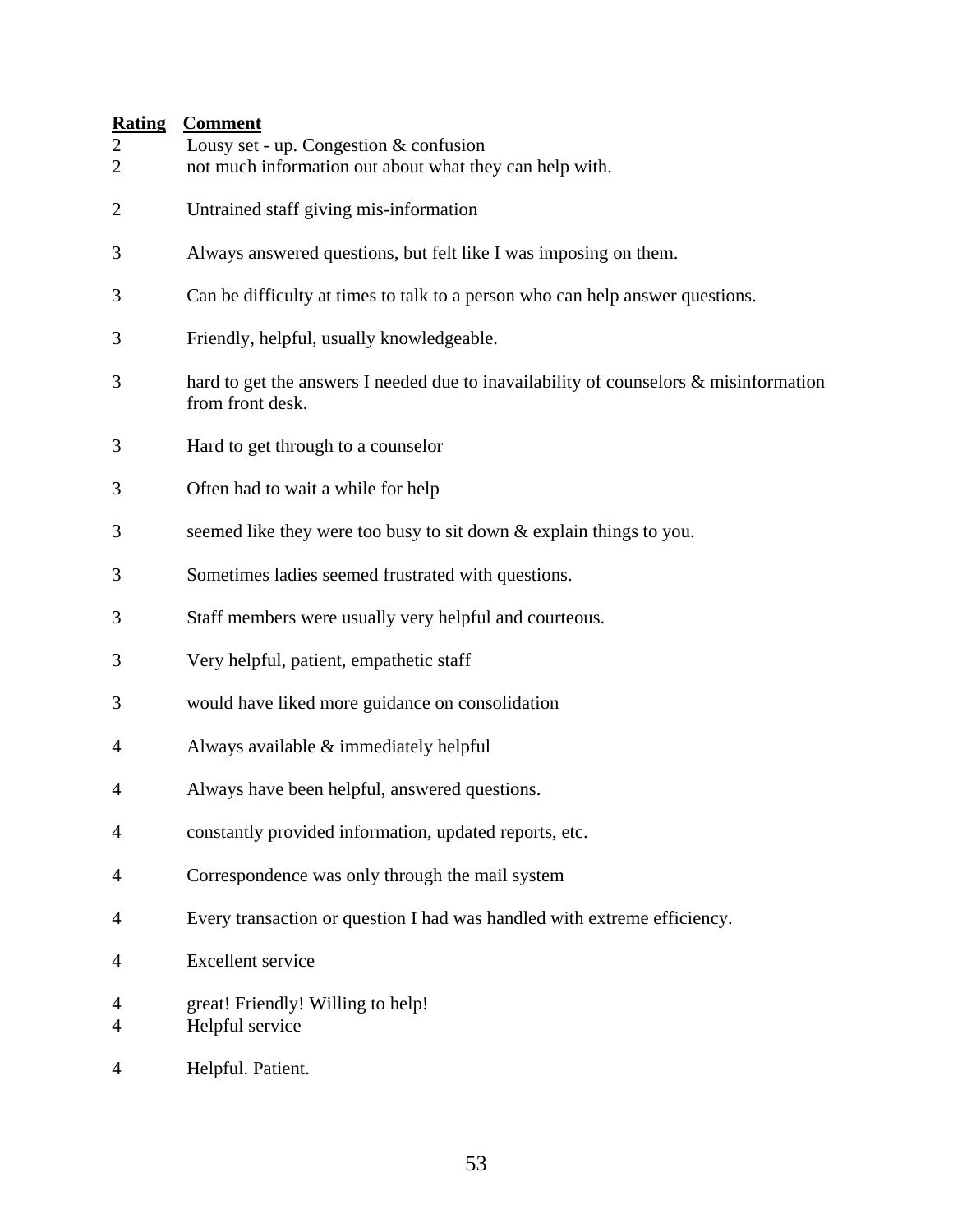# **Rating Comment**<br>I like the a

- I like the availability of one-on-one counseling.
- 4 Very helpful.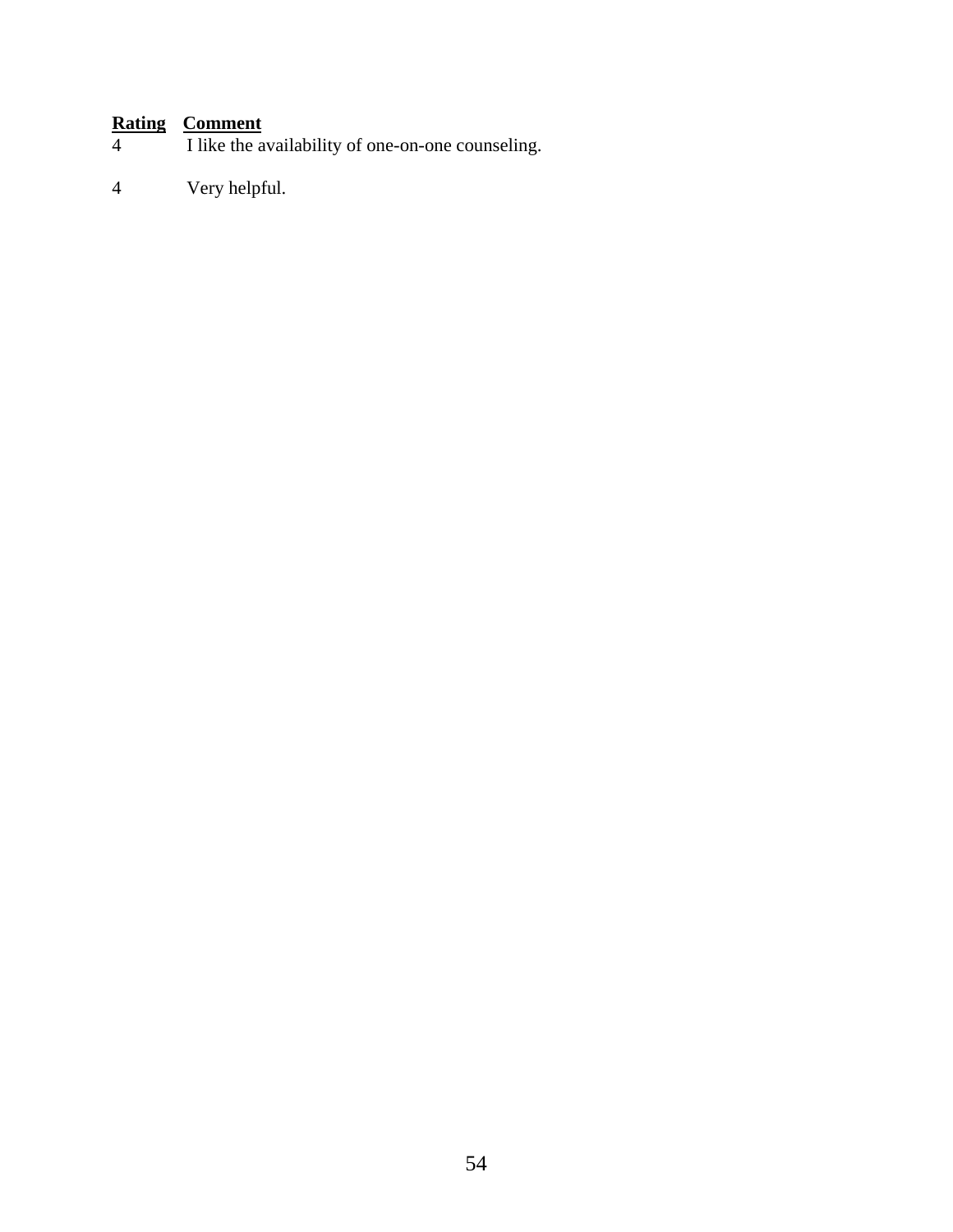## *Bus Service*

| <b>Rating</b>  | <b>Comment</b>                                                                                                                                                                                                                                                                                |  |
|----------------|-----------------------------------------------------------------------------------------------------------------------------------------------------------------------------------------------------------------------------------------------------------------------------------------------|--|
|                | Buses commuting from Dash Lot 9 to CHS was poor. Buses never arrived when they<br>were supposed to. Taking night classes was horrible because you had to wait forever<br>for the bus.                                                                                                         |  |
|                |                                                                                                                                                                                                                                                                                               |  |
| $\mathbf{1}$   | did not run on time - overcrowded                                                                                                                                                                                                                                                             |  |
| $\mathbf{1}$   | Going from Dash-9 to the Cook-DeVos building was terrible. I had to plan on an<br>extra hour each day I had class to ensure that I arrived on time to class or to<br>appointments/engagements after class. The times the buses run are very unreliable<br>and the route is ridiculously long. |  |
| $\mathbf{1}$   | The bus drivers were sometimes reckless.                                                                                                                                                                                                                                                      |  |
| $\mathbf{1}$   | too crowded                                                                                                                                                                                                                                                                                   |  |
| $\mathbf{1}$   | took CHS-Dash to hill -- never on time and only a few nice drivers.                                                                                                                                                                                                                           |  |
| $\mathbf{1}$   | we really need our escort service back!                                                                                                                                                                                                                                                       |  |
| $\overline{2}$ | At Dash 9 lot - schedules the buses should be on are poorly followed.                                                                                                                                                                                                                         |  |
| 2              | Could be more consistent with posted schedule.                                                                                                                                                                                                                                                |  |
| $\overline{2}$ | DASH Bus should go both ways from CHS to DASH 9 lot. Waiting also a problem &<br>CHS w/night classes.                                                                                                                                                                                         |  |
| 2              | Needs to come more frequently than every 20 minutes                                                                                                                                                                                                                                           |  |
| $\overline{2}$ | Not on time, sometimes came back to back.                                                                                                                                                                                                                                                     |  |
| $\overline{2}$ | Often not on time, do not wait at CHS building unless your re waiting outside, not<br>convenient in winter                                                                                                                                                                                    |  |
| $\overline{2}$ | Rarely on time & takes to long (Dash to the Hill service)                                                                                                                                                                                                                                     |  |
| 2              | sometimes had to wait up to 15 minutes between buses                                                                                                                                                                                                                                          |  |
| 2              | The downtown bus (going to Health Sciences building) runs slow and often you have<br>to wait 20 min for a bus.                                                                                                                                                                                |  |
| $\overline{2}$ | Too crowded at times. Made me decide to commute instead.                                                                                                                                                                                                                                      |  |
| 3              | A huge plus for GVSU.                                                                                                                                                                                                                                                                         |  |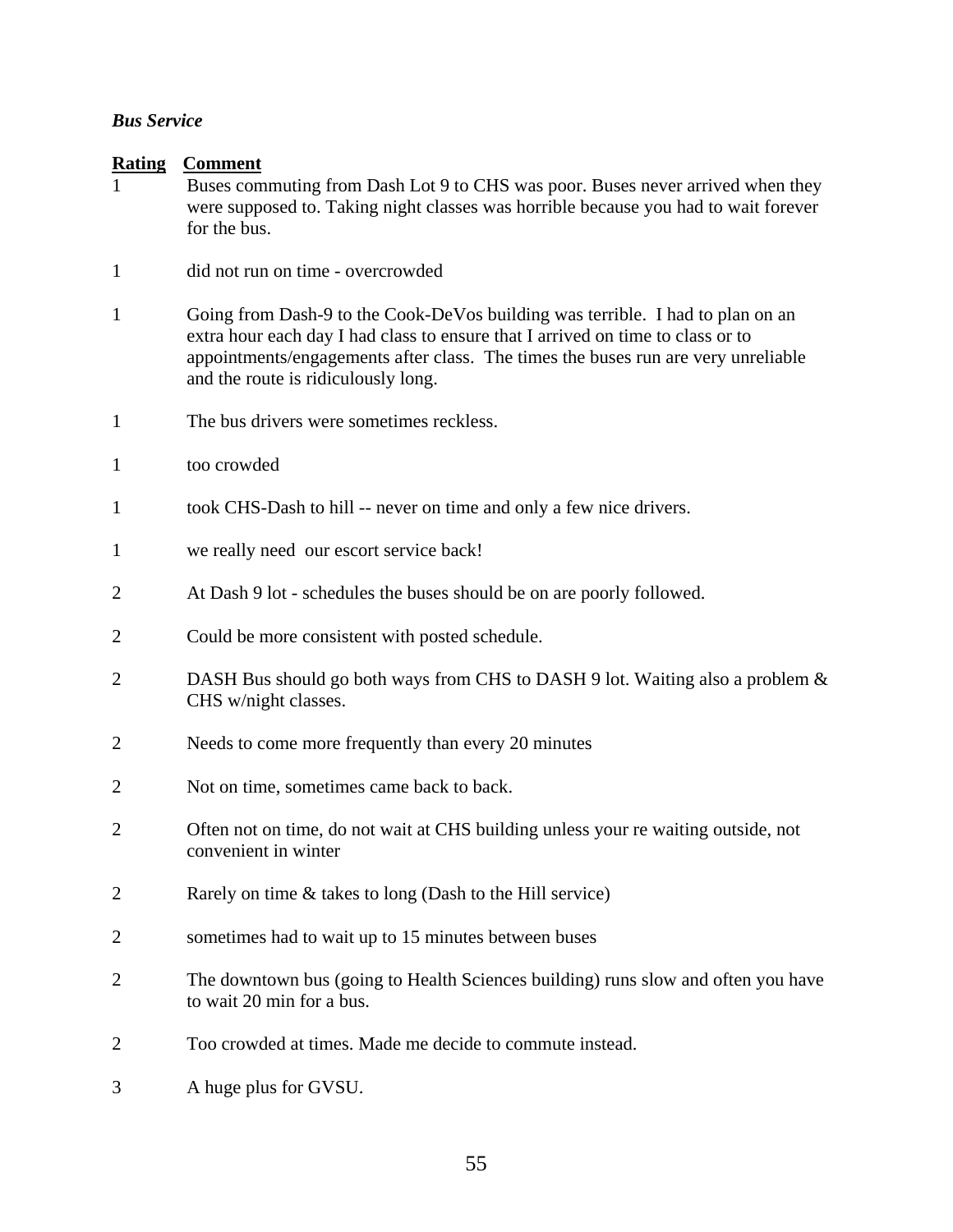| <b>Rating</b><br>3 | <b>Comment</b><br>Bus service to and from CHS should coordinate with class times to help eliminate<br>wait.          |  |
|--------------------|----------------------------------------------------------------------------------------------------------------------|--|
| 3                  | convenient, but sometimes they were just too crowded                                                                 |  |
| 3                  | Fridays and weekend schedules should not be any different from M-Th. 1 bus every<br>1-2 hrs. on a Sat. is a joke.    |  |
| 3                  | getting better                                                                                                       |  |
| 3                  | Got better, with more buses running                                                                                  |  |
| 3                  | I enjoyed when the bus ran every 15 min. during winter. Great idea to have bus run<br>elsewhere on weekend.          |  |
| 3                  | Should run later                                                                                                     |  |
| 3                  | Sometimes the bus was too crowded $&$ I didn't feel safe standing.                                                   |  |
| 3                  | The bus should run to places like Family Fare too                                                                    |  |
| 3                  | There were times (usually 2PM on M-W-F) when I couldn't get on the bus back to<br>GR campus because of overcrowding. |  |
| 3                  | Two buses instead of one could be used on the Allendale Campus, especially during<br>the winter semester.            |  |
| 3                  | unreliable schedule                                                                                                  |  |
| 3                  | Very good now, but when I first started taking the bus, times were to spread out.                                    |  |
| 3<br>4             | Very slow<br>an excellent benefit wish I knew about it sooner than my last year                                      |  |
| 4                  | AWESOME!! More should take advantage of this perk.                                                                   |  |
| 4                  | Dependable & convinient                                                                                              |  |
| 4                  | drivers are friendly and helpful                                                                                     |  |
| 4                  | Especially with the off-campus shuttle extended hours                                                                |  |
| 4                  | Every student who commutes from the Allendale campus to the DeVos campus<br>should be required to take the bus.      |  |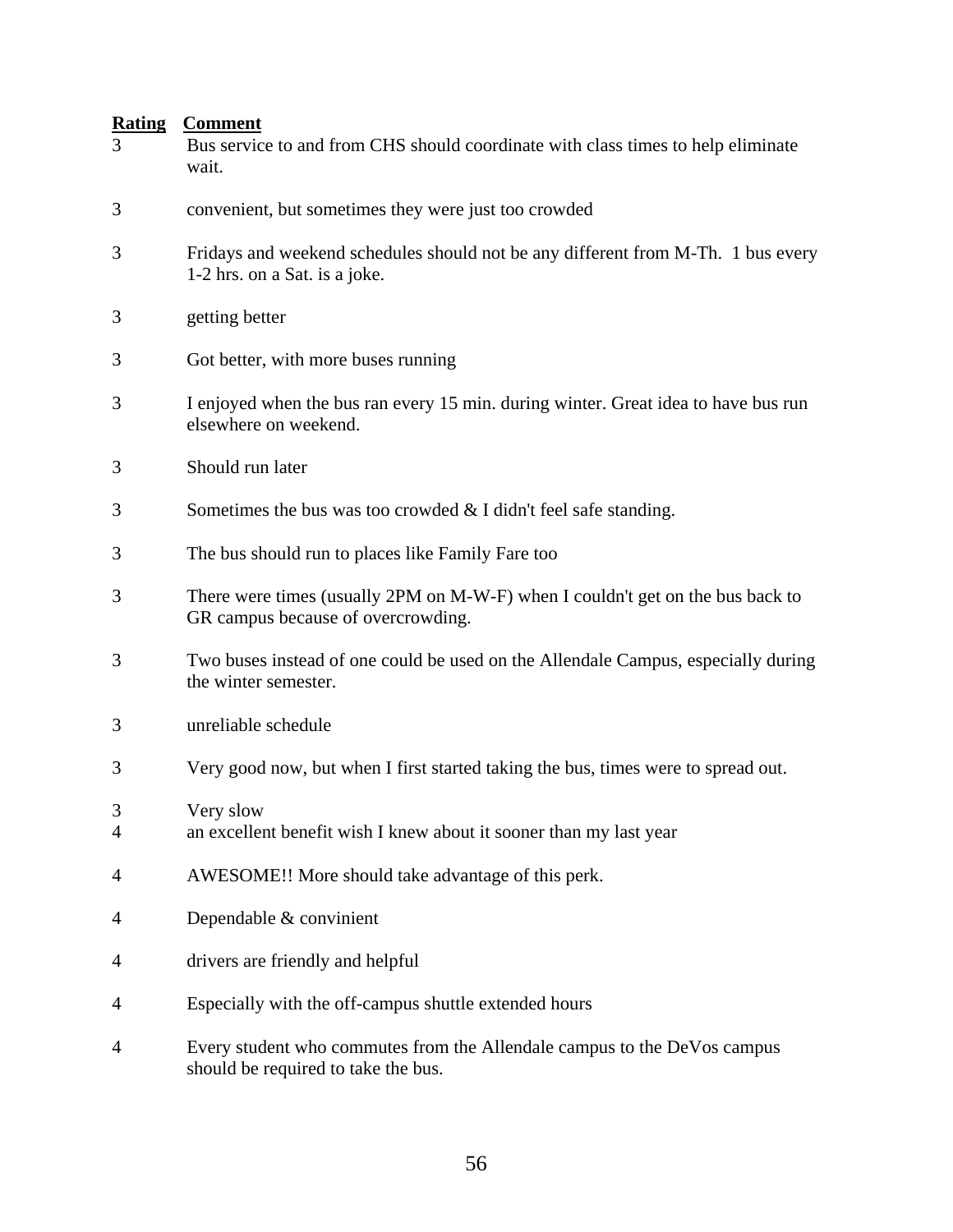| $\overline{4}$ | Excellent service, except when late. Nice to have on off campus apartments |
|----------------|----------------------------------------------------------------------------|
| $\overline{4}$ | EXCELLENT! Keep it up!                                                     |
| $\overline{4}$ | excellent! Thank you for the Campus Connector                              |
| $\overline{4}$ | Love the shuttle to local apartment complexes                              |
| $\overline{4}$ | off campus shuttle is especially helpful                                   |
| $\overline{A}$ | on campus late at night lot.                                               |
| $\overline{4}$ | Only used it for the last 2 months. Should have used it the whole time.    |
| $\overline{4}$ | Really helped me save gas \$ and parking issues.                           |
| $\overline{4}$ | used bus many times. Happy with service                                    |
| $\overline{4}$ | Very friendly drivers.                                                     |
| $\overline{4}$ | Wonderful service -- used it a lot.                                        |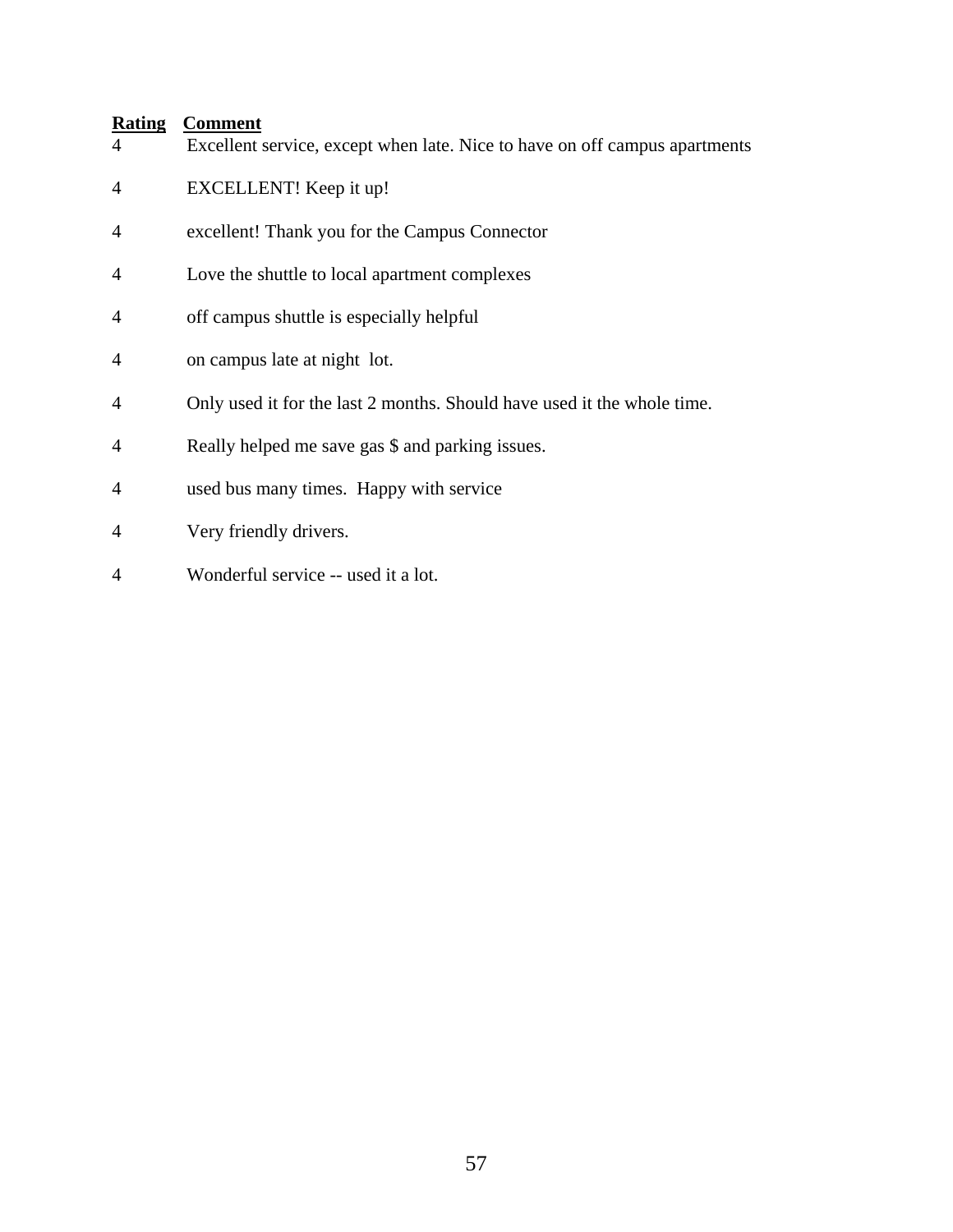# *Library*

| <b>Rating</b><br>$\overline{0}$ | <b>Comment</b><br>Allendale (1) lack of helpfulness $\&$ books need be updated. Grand Rapids (4)<br>quiet/serves its purpose/love magazine selection                                                                                                                                                                                                                                                                                                                                                                                                                                                                                                         |
|---------------------------------|--------------------------------------------------------------------------------------------------------------------------------------------------------------------------------------------------------------------------------------------------------------------------------------------------------------------------------------------------------------------------------------------------------------------------------------------------------------------------------------------------------------------------------------------------------------------------------------------------------------------------------------------------------------|
| $\boldsymbol{0}$                | Allendale 2 DeVos 4 - The library in All is not very warm $\&$ welcome to study,<br>very dreary. Love the Pew campus Library!                                                                                                                                                                                                                                                                                                                                                                                                                                                                                                                                |
| 1                               | <b>BIGGER!</b>                                                                                                                                                                                                                                                                                                                                                                                                                                                                                                                                                                                                                                               |
| 1                               | Did not meet my needs. Had no articles on hispanics                                                                                                                                                                                                                                                                                                                                                                                                                                                                                                                                                                                                          |
| 1                               | Don't like the system OR THE BUILDING!                                                                                                                                                                                                                                                                                                                                                                                                                                                                                                                                                                                                                       |
| 1                               | extremely poor selection of electronic journals & poor filing system of the electronic<br>journal subscriptions GVSU does have; this is especially a problem b/c of how all the<br>health-related literature is now only accessible at the CHS library (ie is now quite<br>inaccessible - very limited hrs, not open on weekends, an hour commute by bus, not<br>accessible by car, etc). This caused me & many of my biomedical science classmates<br>a lot of frustration when trying to write $20 + page$ capstone papers; many people I<br>knew used other colleges' library access to retrieve their sources, something I think is<br>shameful to GVSU. |
| $\mathbf{1}$                    | hard to use downtown library, on campus library small                                                                                                                                                                                                                                                                                                                                                                                                                                                                                                                                                                                                        |
| 1                               | Needs to be bigger, newer.                                                                                                                                                                                                                                                                                                                                                                                                                                                                                                                                                                                                                                   |
| 1                               | Needs to be updated - material is outdated. KCRC is good.                                                                                                                                                                                                                                                                                                                                                                                                                                                                                                                                                                                                    |
| 1                               | needs to be updated!! Up'd hours.                                                                                                                                                                                                                                                                                                                                                                                                                                                                                                                                                                                                                            |
| 1                               | Not enough musical references. Poor organization.                                                                                                                                                                                                                                                                                                                                                                                                                                                                                                                                                                                                            |
| 1                               | Not very disabled accessible                                                                                                                                                                                                                                                                                                                                                                                                                                                                                                                                                                                                                                 |
| $\mathbf{1}$                    | Poor selection. Poor operating hours. The fact that the library is split into different<br>branches is ridiculous. Poor library for this size school.                                                                                                                                                                                                                                                                                                                                                                                                                                                                                                        |
| $\mathbf{1}$                    | Very outdated and old.                                                                                                                                                                                                                                                                                                                                                                                                                                                                                                                                                                                                                                       |
| 1                               | way outdated, scary at night                                                                                                                                                                                                                                                                                                                                                                                                                                                                                                                                                                                                                                 |
| 2                               | 4th floor periodicals                                                                                                                                                                                                                                                                                                                                                                                                                                                                                                                                                                                                                                        |
|                                 |                                                                                                                                                                                                                                                                                                                                                                                                                                                                                                                                                                                                                                                              |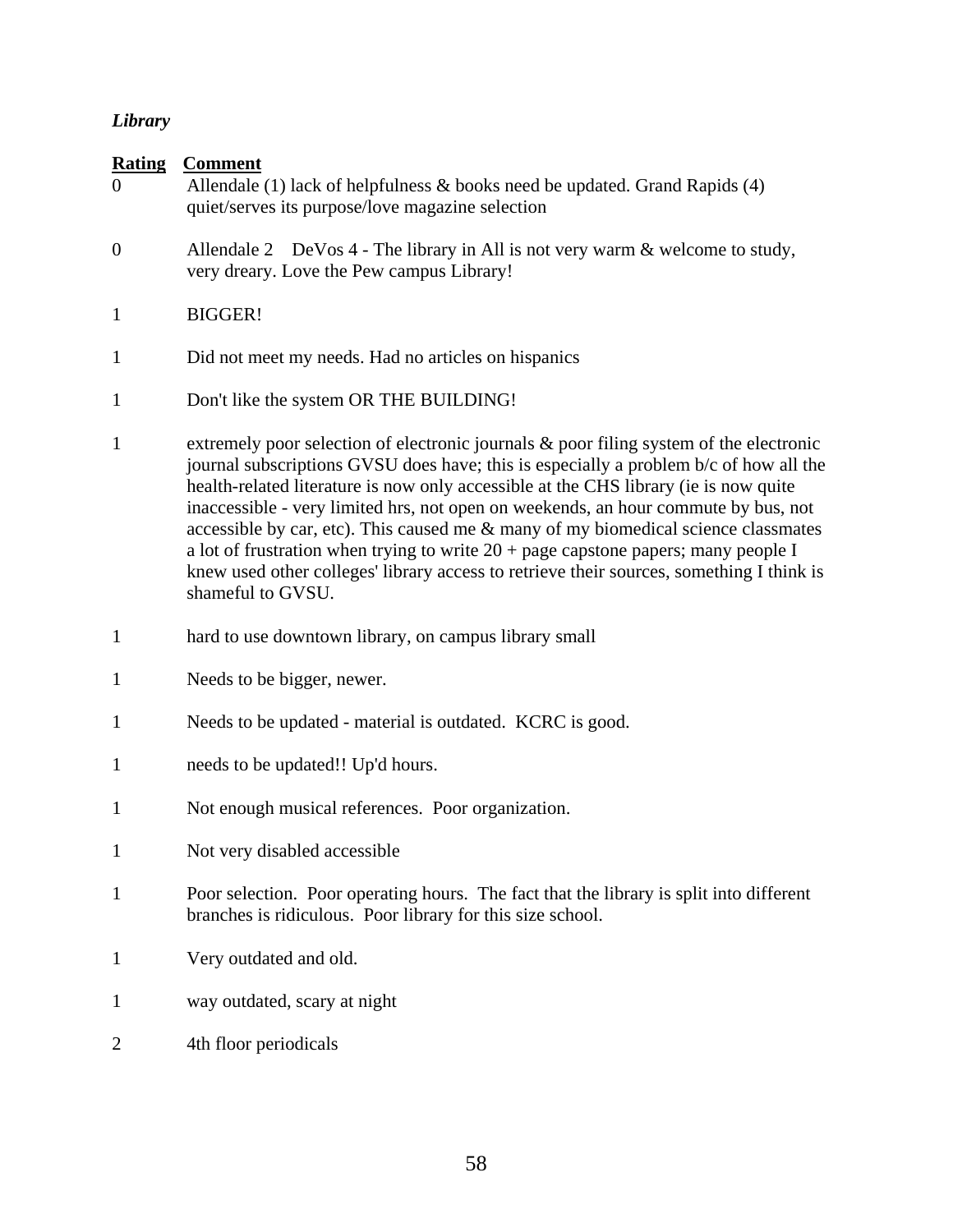| $\overline{2}$ | A new facility is much needed to cater to the expanding collection of references and<br>sources                                        |  |
|----------------|----------------------------------------------------------------------------------------------------------------------------------------|--|
| $\overline{2}$ | Allendale library is too outdated. Need new books.                                                                                     |  |
| $\overline{2}$ | Frey needs longer hours & weekend hours.                                                                                               |  |
| 2              | Having 2 libraries makes finding information difficult.                                                                                |  |
| $\overline{2}$ | I think the GR Public Library had much more to offer. GVSU really needs to revamp<br>their library                                     |  |
| $\overline{2}$ | Inconvenient to have health science material downtown. Library needs renovation                                                        |  |
| $\overline{2}$ | Interlibrary loan material should be free.                                                                                             |  |
| $\overline{2}$ | Limited places to comfortably study $\&$ probably the least attractive building on<br>campus. I would travel to the GR campus to study |  |
| 2              | Many materials out of date, little available, building needs renovation                                                                |  |
| $\overline{2}$ | Need extended hours at CHS                                                                                                             |  |
| 2              | need to have more articles available online so that you don't have to do as many<br>interlibrary loans                                 |  |
| 2              | Needs an update!                                                                                                                       |  |
| 2              | needs remodeling!                                                                                                                      |  |
| 2              | Needs renovation                                                                                                                       |  |
| $\mathbf{2}$   | Needs to be UPDATED                                                                                                                    |  |
| $\overline{2}$ | not big enough!!                                                                                                                       |  |
| $\overline{2}$ | Not enough scientific journals and current volumes shuld be kept in Allendale where<br>most science classes are, not downtown          |  |
| $\overline{2}$ | Not up to par with other areas of university. More room to study will be nice.                                                         |  |
| 2              | Old selection, hard to get newer research                                                                                              |  |
| 2              | OLD. Remodel and update. Soon!                                                                                                         |  |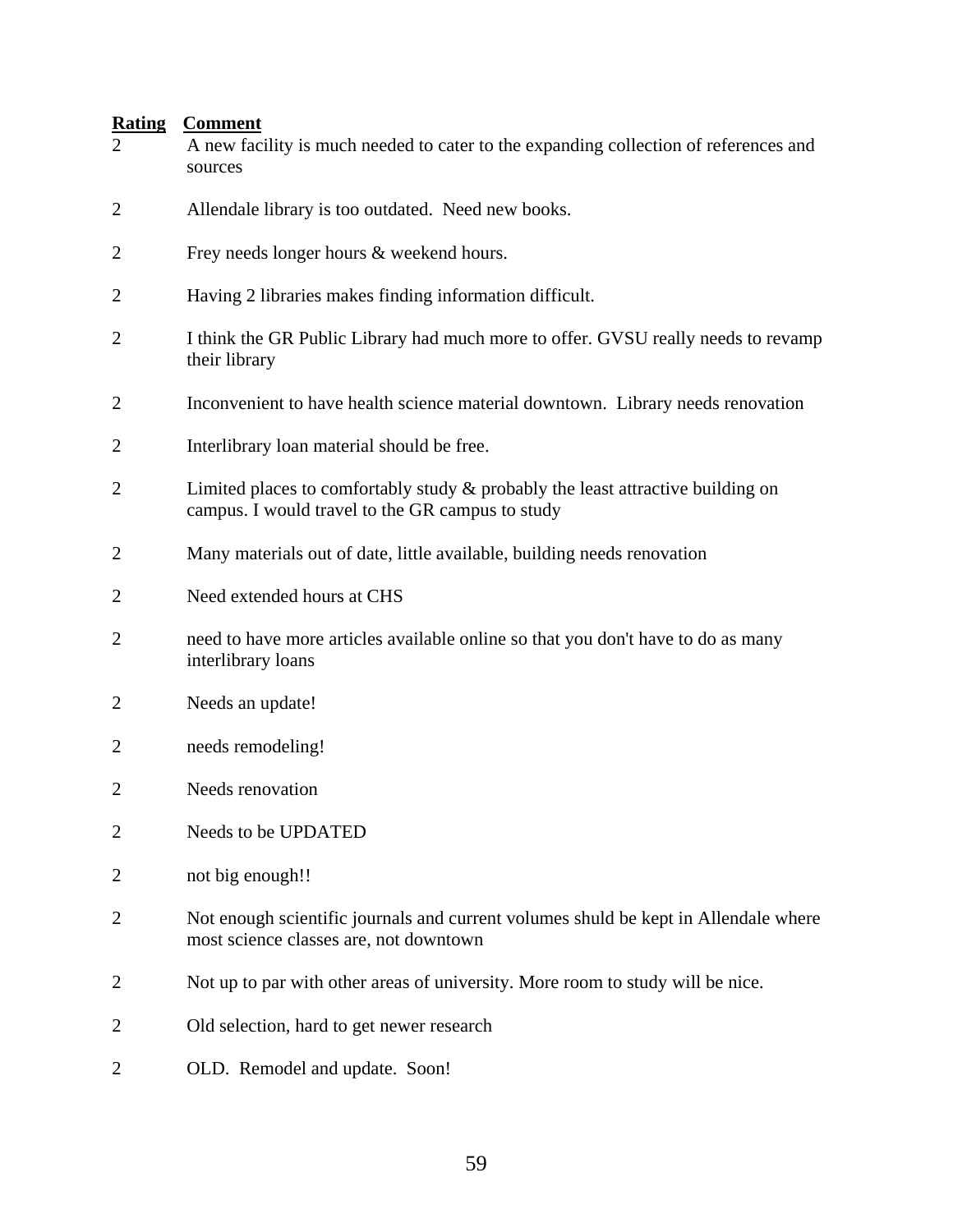| $\overline{2}$ | online resources are terrible. Moving health science journals to Cook-DeVos was a<br>horrible idea because most students were in class the only hour it was open (No<br>weekends?!) and there is no parking at Cook DeVos. |  |
|----------------|----------------------------------------------------------------------------------------------------------------------------------------------------------------------------------------------------------------------------|--|
| $\overline{2}$ | Poor compared to other major univ. (U of M, Calvin, ect.) no place to study to<br>comfortably, limited resources.                                                                                                          |  |
| $\overline{2}$ | Should be equal resources downtown and in Allendale. African American fiction as<br>well.                                                                                                                                  |  |
| $\overline{2}$ | The library is keeping GVSU from becoming a truly excellent school. It needs to have<br>more research journals, more recent books, and newer facilities                                                                    |  |
| $\overline{2}$ | too old, librarians not willing to help                                                                                                                                                                                    |  |
| 2              | Underfunded for a school our size.                                                                                                                                                                                         |  |
| $\overline{2}$ | unhappy with Frey Library: Re: lack of hours open evening & weekends (CHS) other<br>libraries $=$ 4                                                                                                                        |  |
| $\overline{2}$ | Very old, outdated, and dark; not a comforrtable study environment.                                                                                                                                                        |  |
| $\overline{2}$ | Very outdated. Environment not comfortable for studying. Need a larger section<br>with books for leisure reading - current bestsellers, etc.                                                                               |  |
| $\overline{2}$ | Very unorganized and not big enough for the amount of students                                                                                                                                                             |  |
| 3              | Allendale's library is pathetic. Steelcase is amazing.                                                                                                                                                                     |  |
| 3              | CHS library should be open more often                                                                                                                                                                                      |  |
| 3              | Computers for searching magazine databases should be on the same floor as the<br>magazines.                                                                                                                                |  |
| 3              | could be better                                                                                                                                                                                                            |  |
| 3              | cramped, not inviting                                                                                                                                                                                                      |  |
| 3              | Difficult to do research with lit @ both libaries Allendale & SHP                                                                                                                                                          |  |
| 3              | Difficult to locate journal articles. The journals were often not in their appropriate<br>location. Also there are too many possible locations for a given journal.                                                        |  |
| 3              | Employees should know and publicize closing dates and times during vacations /<br>holidays; especially during phone contacts.                                                                                              |  |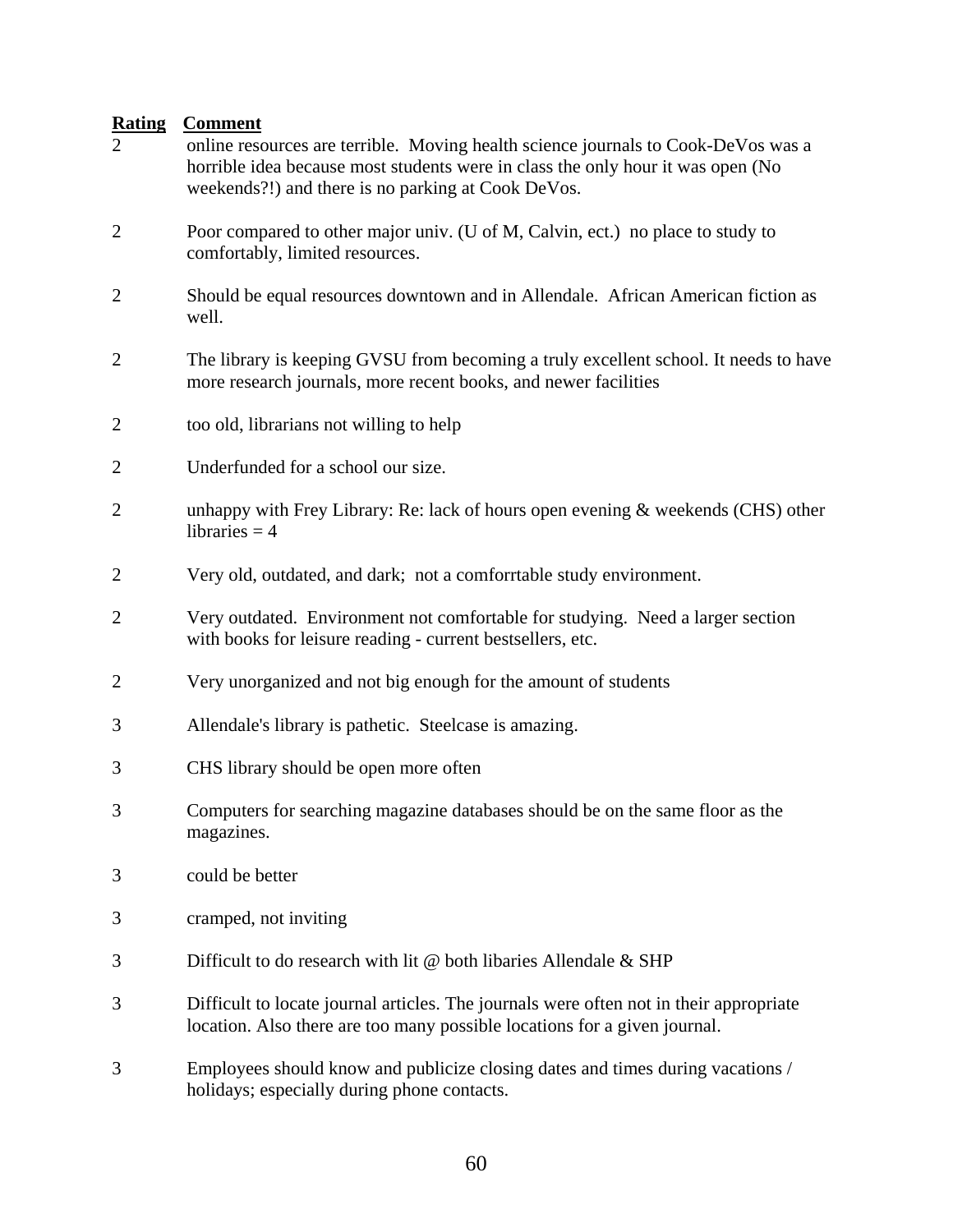| 3 | Good selection, but a little too warm for studying -- put me to sleep                                                                                                                                                 |  |
|---|-----------------------------------------------------------------------------------------------------------------------------------------------------------------------------------------------------------------------|--|
| 3 | Great help but the books are out-dated.                                                                                                                                                                               |  |
| 3 | Health Sciences references should NOT be at CHS - especally when that library is<br>only open until 5 PM                                                                                                              |  |
| 3 | I don't like that some books are $@$ 1 library while some are at the other                                                                                                                                            |  |
| 3 | I hate electronic databases.                                                                                                                                                                                          |  |
| 3 | Internet only                                                                                                                                                                                                         |  |
| 3 | It was frustrating when they moved most of the medically related books/articles to the<br>PEW campus b/c of the new Health Sc. Building. There are still health sciences<br>students in Allendale!! Don't screw them. |  |
| 3 | Libraries need to be better informed about less used systems, ie. Microfiche, readers'<br>guide to periodical literature                                                                                              |  |
| 3 | Library at CHS has very limited hours (Frey library).                                                                                                                                                                 |  |
| 3 | more journals needed for TESOL program                                                                                                                                                                                |  |
| 3 | More photo books would be nice. There are very limited artists                                                                                                                                                        |  |
| 3 | more places to plug in laptops!                                                                                                                                                                                       |  |
| 3 | need more copiers and computers                                                                                                                                                                                       |  |
| 3 | Needs to be updated and expanded.                                                                                                                                                                                     |  |
| 3 | not enough chemistry journals                                                                                                                                                                                         |  |
| 3 | often missing prominent health journals                                                                                                                                                                               |  |
| 3 | outdated a bit                                                                                                                                                                                                        |  |
| 3 | Pew - I like to browse books when researching $\&$ the robot retrieval system makes<br>this impossible.                                                                                                               |  |
| 3 | Really enjoyed. I spent a lot of time here. Maybe get some more comfortable chairs.                                                                                                                                   |  |
| 3 | Space needs to be updated (not moved) the library is not a comfortable space for long<br>term study research. It is too cramped.                                                                                      |  |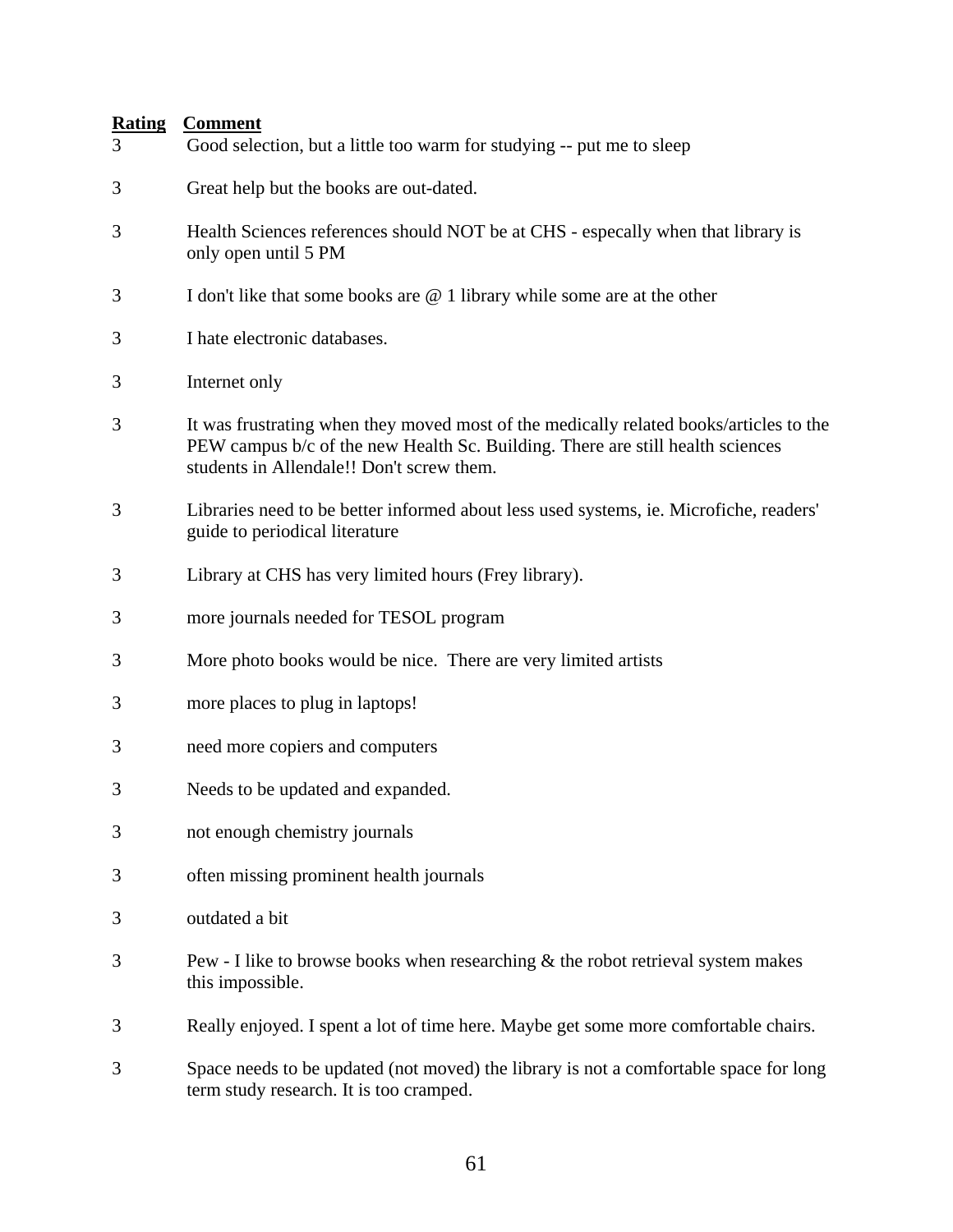| <b>Rating</b><br>3 | <b>Comment</b><br>Steelcase                                                                                                                         |  |
|--------------------|-----------------------------------------------------------------------------------------------------------------------------------------------------|--|
| 3                  | The Health Science Center library should be open longer!!                                                                                           |  |
| 3                  | The library is a little confusing the way it is set up and I often could not find the<br>materials I was looking for.                               |  |
| 3                  | The library is quite small $\&$ inadequate for a university                                                                                         |  |
| 3                  | Used online D-bases                                                                                                                                 |  |
| 3                  | Very pleasant                                                                                                                                       |  |
| 4                  | [4+] This was FABULOUS for us distance folks. GREAT women "HAN" &<br>"AHH"!!                                                                        |  |
| 4                  | 4-Steelcase, 2-Allendale Library                                                                                                                    |  |
| 4                  | Every one at the libary were always very helpful - no matter the request                                                                            |  |
| 4                  | <b>Excellent Resources</b>                                                                                                                          |  |
| 4                  | Great service always!                                                                                                                               |  |
| 4                  | internet access was excellent                                                                                                                       |  |
| 4                  | Loved the online database -- very helpful!                                                                                                          |  |
| 4                  | Needs extended hours during finals week.                                                                                                            |  |
| 4                  | on-line is a wonderful invention                                                                                                                    |  |
| $\overline{4}$     | some sources are a little out of date, but databases are excellent resources, and I<br>appreciated being able to access them from my home computer. |  |
| 4                  | Very helpful staff                                                                                                                                  |  |
| 4                  | Very helpful staff. They took extra time to show me how to use the internet search                                                                  |  |

engines.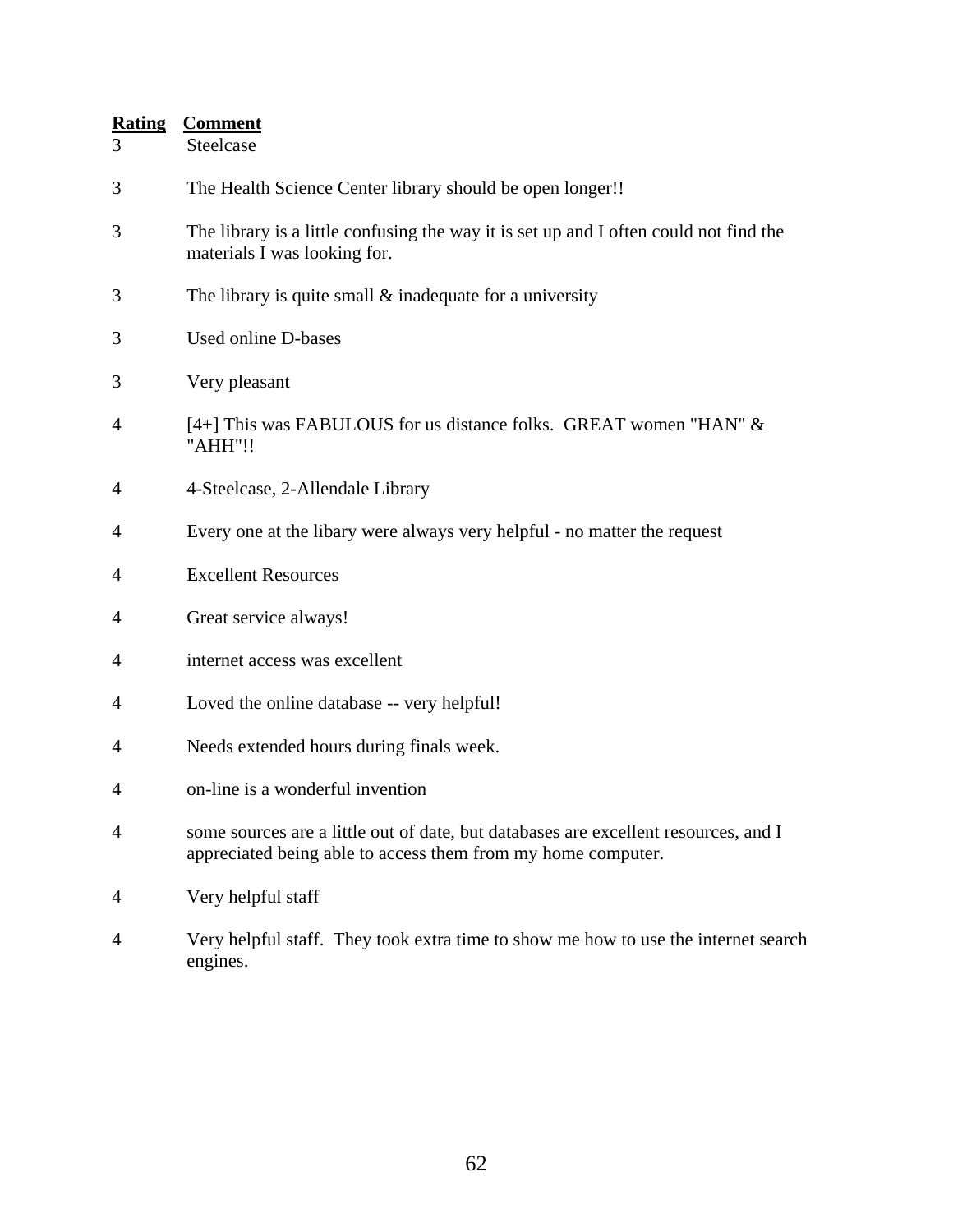#### *Bookstore*

| <b>Rating</b><br>1 | <b>Comment</b><br>Books have a high mark-up, especially used books.                                                                                                                                                                                                                                                                                                                                              |  |  |
|--------------------|------------------------------------------------------------------------------------------------------------------------------------------------------------------------------------------------------------------------------------------------------------------------------------------------------------------------------------------------------------------------------------------------------------------|--|--|
| $\mathbf{1}$       | For extended learning students, the bookstore should be reopened in Traverse City.                                                                                                                                                                                                                                                                                                                               |  |  |
| $\mathbf{1}$       | I think you TOTALLY RIP PEOPLE OFF w/how much everything costs.                                                                                                                                                                                                                                                                                                                                                  |  |  |
| 1                  | Like every other college, It's a ripoff! They would intentionally order a hardback<br>when a paperback was available and requested by the instructor. My Mythology 204<br>class required a book that cost \$20 at the bookstore and \$12 at Barnes and Noble.<br>The book was from 1988 and had the original price of \$20 blacked out and they still<br>charged \$20! That was years ago, but it still irks me. |  |  |
| $\mathbf{1}$       | Pricey                                                                                                                                                                                                                                                                                                                                                                                                           |  |  |
| $\mathbf{1}$       | TC site - There wasn't a bookstore in TC and it made it difficult to get books.                                                                                                                                                                                                                                                                                                                                  |  |  |
| $\mathbf{1}$       | too expensive by far, poor service                                                                                                                                                                                                                                                                                                                                                                               |  |  |
| $\overline{2}$     | books, somehow - someway, need to become more affordable.                                                                                                                                                                                                                                                                                                                                                        |  |  |
| $\overline{2}$     | Didn't always feel very welcoming                                                                                                                                                                                                                                                                                                                                                                                |  |  |
| $\overline{2}$     | don't carry in stock mini cassettes that go in a mini cassette recorder that are 909<br>minutes on each side of the tape and don't carry film for a 35 mm camera.                                                                                                                                                                                                                                                |  |  |
| $\overline{2}$     | How can you go across the street to Brian's Books and buy them cheaper? Students<br>should also get more money for them when selling them back. GVSU earns more and<br>more and more money off the books each semester while the students suffer for<br>paying such high prices                                                                                                                                  |  |  |
| $\overline{2}$     | needs more space! Way to crowded compared to other colleges                                                                                                                                                                                                                                                                                                                                                      |  |  |
| $\overline{2}$     | over priced                                                                                                                                                                                                                                                                                                                                                                                                      |  |  |
| $\overline{2}$     | Overpriced items                                                                                                                                                                                                                                                                                                                                                                                                 |  |  |
| $\overline{2}$     | way too expensive                                                                                                                                                                                                                                                                                                                                                                                                |  |  |
| 3                  | A bit pricey                                                                                                                                                                                                                                                                                                                                                                                                     |  |  |
| 3                  | Brian's is often cheaper                                                                                                                                                                                                                                                                                                                                                                                         |  |  |
| 3                  | Did pretty well given distance                                                                                                                                                                                                                                                                                                                                                                                   |  |  |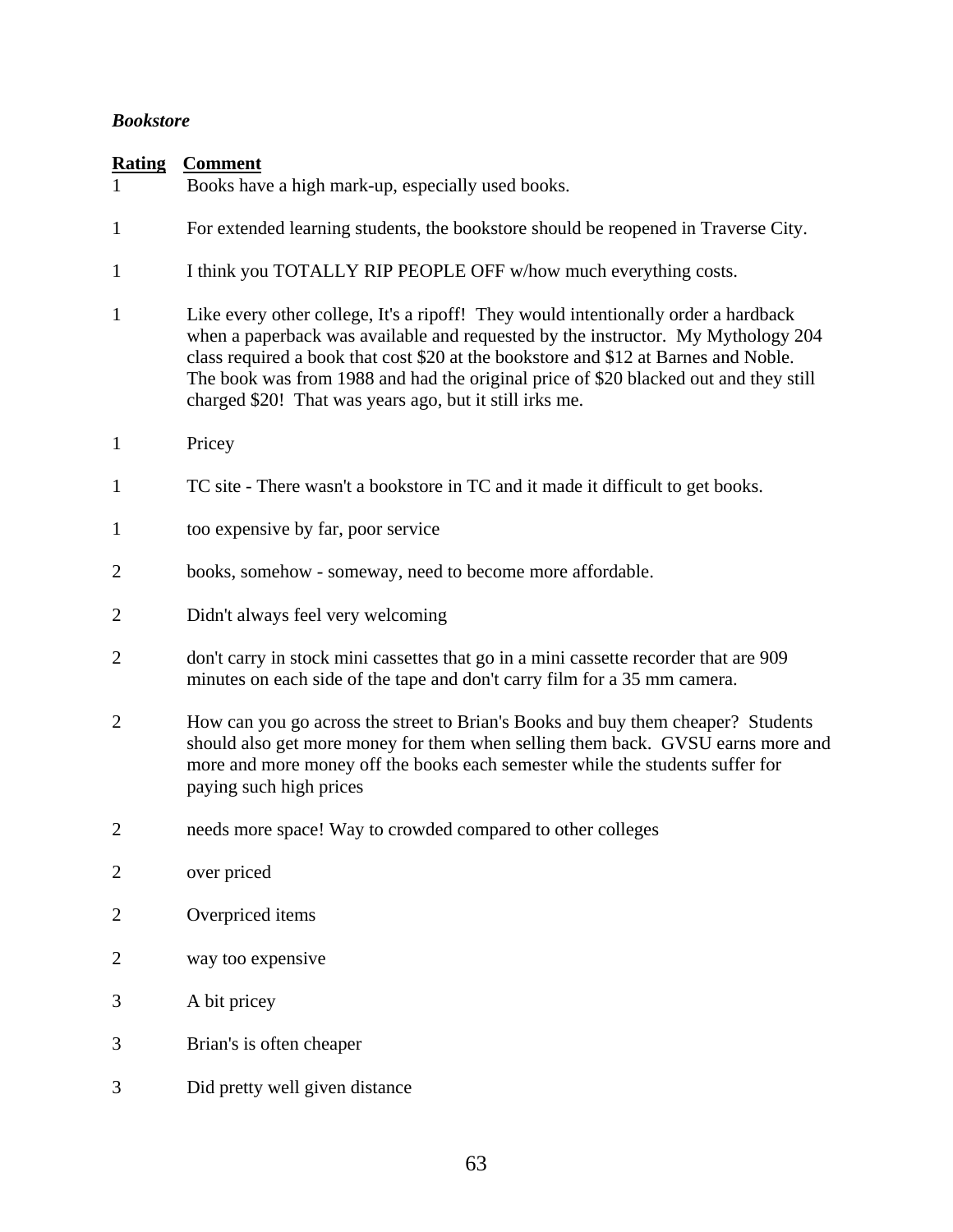- 3 Expensive!
- 3 for some small classes, where only 7 students were in, bookstore only ordered 5 books. Took half the semester for us to order the rest. Very upsetting
- 3 kind of expensive
- 3 more books, less silly sweatshirts
- 3 Nice atmosphere and gifts.
- 3 Overpriced
- 3 overpriced!
- 3 Pew
- 3 Prices too high
- 3 some grumpy employees. Is the focus books or to look like a mall store.
- 3 some of the staff were consistantly unfriendly and made me feel unwelcome
- 3 Sometimes too expensive
- 3 telephone and e-mail services only
- 3 text books cost waayyy too much
- 3 The usual gripe about price, blah, blah, blah.
- 3 Their markups are ridiculous. Half.com will steal their profits!
- 3 There is no reason why books must be so expensive. Students should be able to sell all books back and get a reasonable amount for them.
- 3 When I had an online course the book was not available in Allendale. I had no classes in GR and was working. This made it very difficult to get the book.
- 4 Clean/helpful/courteous employees. /hours open were great
- 4 com
- 4 Expensive. Book buy backs are a rip off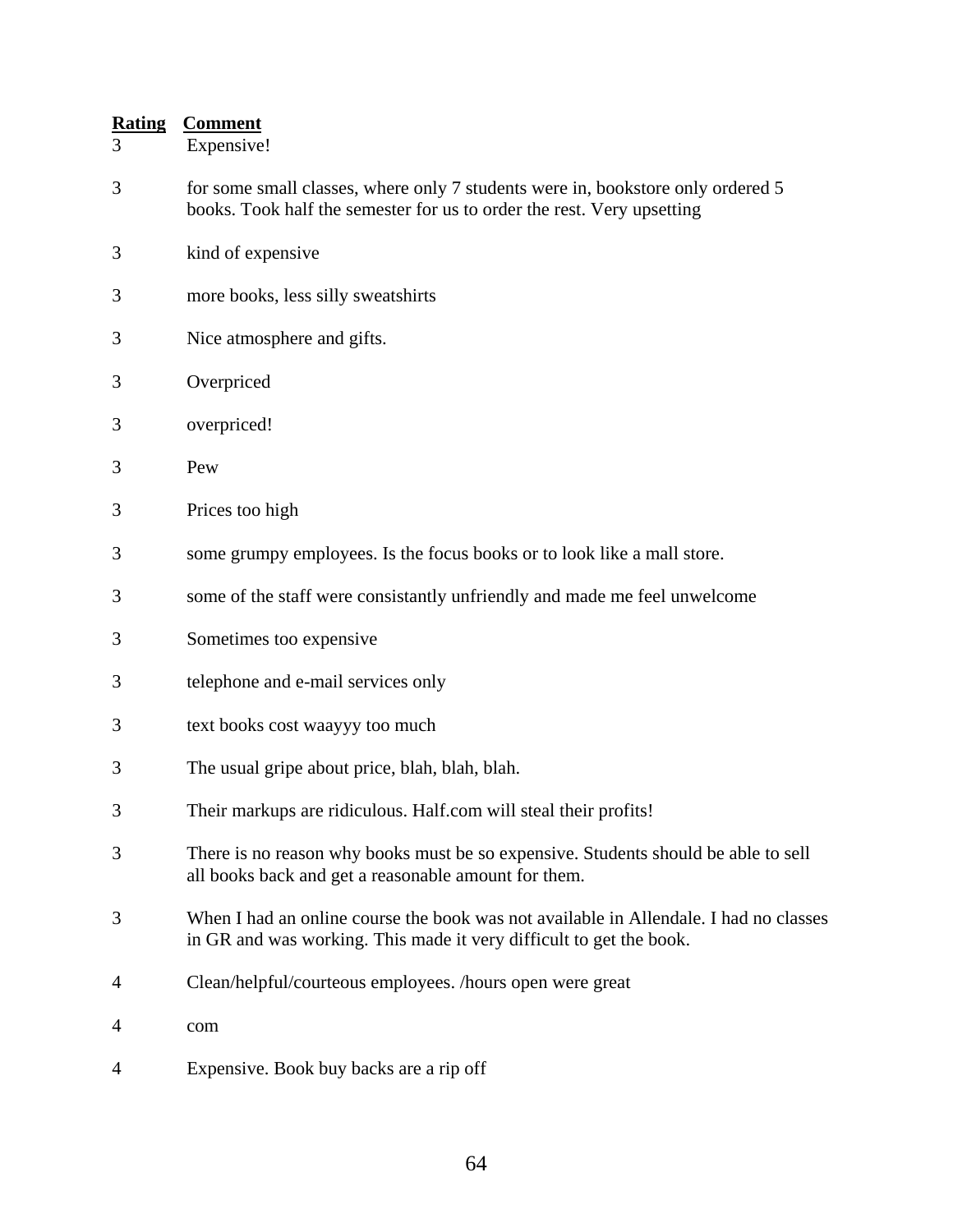| Good selection, convenient |
|----------------------------|
|                            |

- 4 Great merchandise!
- 4 Great variety; high prices, but tolerable in a pinch.
- 4 I called and they sent my books immediately!
- 4 nice place to browse for misc. gifts and killl time
- 4 Not a lot of contact/use, but the couple times I was there it was nice. Although, the layout is quite confusing.
- 4 prices a bit steep
- 4 Still expensive though!!
- 4 very friendly & helpful! Lots of variety of stuff to buy.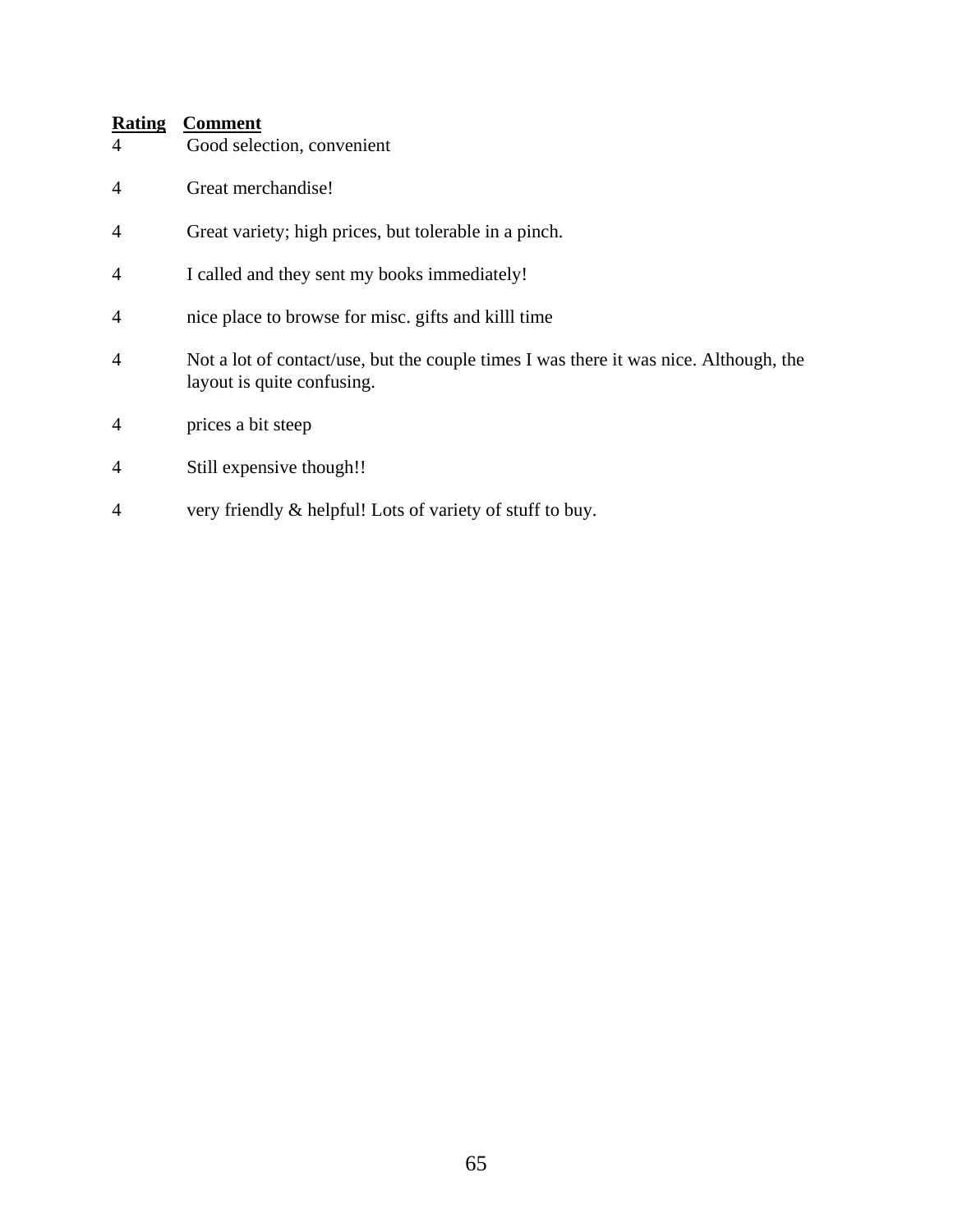## *Career Services*

| <b>Rating</b>  | <b>Comment</b><br>Failed to answer emails or return phone calls.                                                                                                                      |  |
|----------------|---------------------------------------------------------------------------------------------------------------------------------------------------------------------------------------|--|
| $\mathbf{1}$   | Left everything to be done on own. Very little help with resume.                                                                                                                      |  |
| $\mathbf{1}$   | The people I spoke with overthere were clueless $\&$ lazy.                                                                                                                            |  |
| $\mathbf{1}$   | waited an hour, counselor was not much help                                                                                                                                           |  |
| $\overline{2}$ | Didn't find helpful -- found myself even more lost                                                                                                                                    |  |
| $\overline{2}$ | disappointed - not much help with finding a job.                                                                                                                                      |  |
| $\overline{2}$ | Need a business career advisor. It was terrible not having one my last semester.                                                                                                      |  |
| $\overline{2}$ | Need to remove old job postings from binders                                                                                                                                          |  |
| $\overline{2}$ | Not many jobs outside GR online                                                                                                                                                       |  |
| 3              | Idea = place jobs that just opened online & not in books! I know there is a \$10 service<br>for placing resume on site $\&$ searching jobs. However the books in the office are free! |  |
| 3              | no networking opportunities with alumni                                                                                                                                               |  |
| 3              | Not bad info, but bad support in finding a job                                                                                                                                        |  |
| 3              | Repeatedly received differing views on questions about conduct and presentation for<br>interviews and resume.                                                                         |  |
| 3              | seemed overwhelming and was avoided until my last semester                                                                                                                            |  |
| 3              | Very willing to arrange interviewa, programs, etc.                                                                                                                                    |  |
| 3              | Was told if I was on a list, they would send job info. Never received email. Had to<br>rely on director of program.                                                                   |  |
| 3              | Your career postings books don't tell geography students where to look for positions.                                                                                                 |  |
| 4              | Because of advice given, I developed a professional resume, in which my name is<br>now floating in vast job-seeker market.                                                            |  |
| 4              | Great/timely resume advice                                                                                                                                                            |  |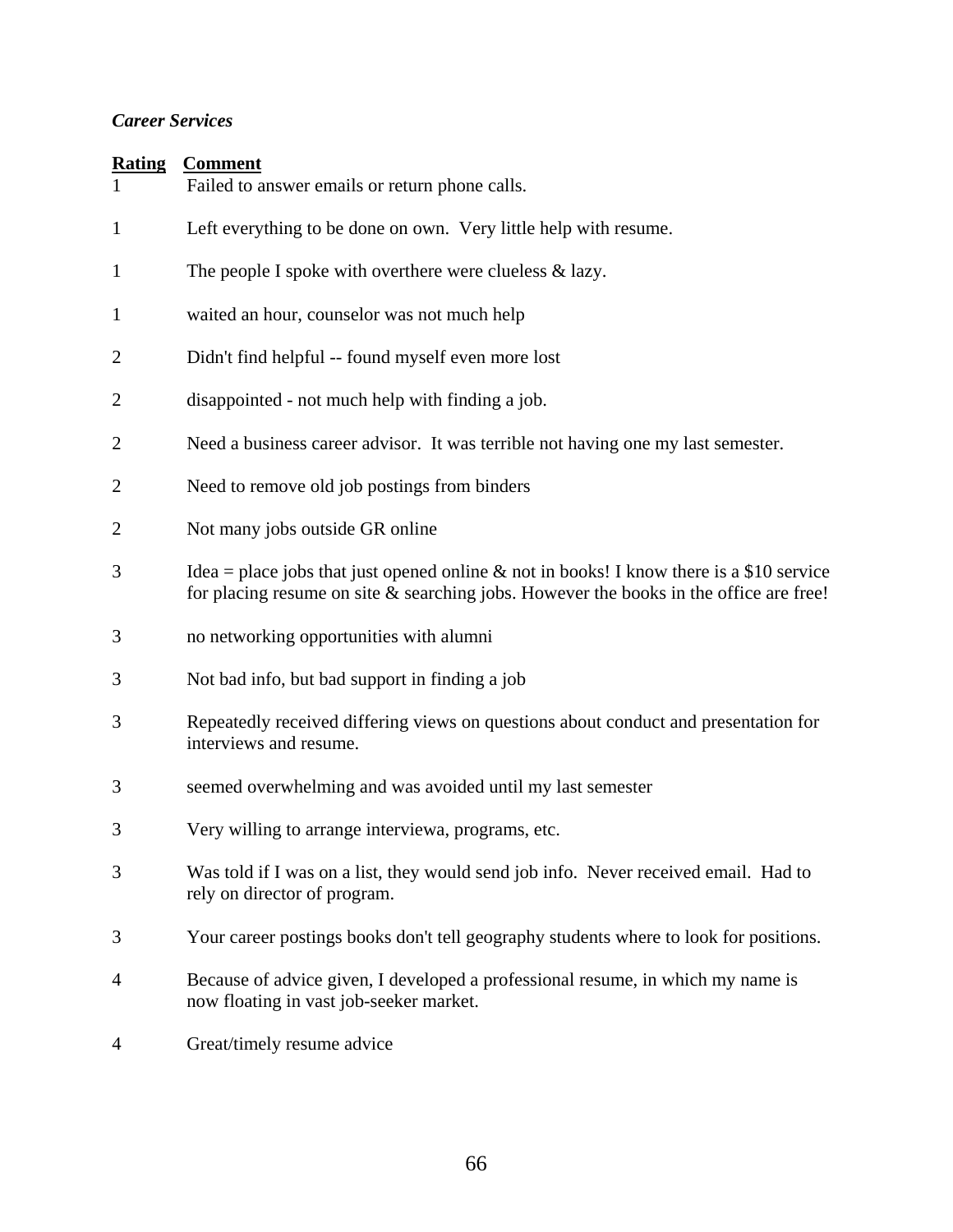## *Housing (dorms, living centers, apartments)*

| <b>Rating</b><br>1 | <b>Comment</b><br>Laker Village was okay, but the Ravines were filthy $\&$ my neighbors were too loud;<br>staff in Housing Office lied to me regularly                                                                                                                                                                                                                                                                                       |
|--------------------|----------------------------------------------------------------------------------------------------------------------------------------------------------------------------------------------------------------------------------------------------------------------------------------------------------------------------------------------------------------------------------------------------------------------------------------------|
| $\mathbf{1}$       | The dorms were wonderful. But the whole Department was horrible and unorganized<br>again I had to fight every semester to get every thing corrected - and they were always<br>the same fights                                                                                                                                                                                                                                                |
| $\mathbf{1}$       | too expensive, shoddily built/maintained (Janitors are excellent in dorms, though)                                                                                                                                                                                                                                                                                                                                                           |
| $\overline{2}$     | [3 & 1] Had problems with laker Village -- 2 of my roommates moved out (by GVSU<br>requirement) $\&$ 2 new ones moved in. These girls were unsafe, dirty, destructive and<br>thieves. When we tried to get out, our RA and the living manager were no help, after<br>much insistence to even get them to meet with us and discuss options. Policies need<br>to be changed here. Roommates should not be placed w/ people against their will. |
| $\overline{2}$     | Could not receive on campus housing after my freshman year. Too many people.                                                                                                                                                                                                                                                                                                                                                                 |
| $\overline{2}$     | Inadequate/inconvenient parking (Secchia Hall)                                                                                                                                                                                                                                                                                                                                                                                               |
| $\overline{2}$     | lived in copeland before it was re-modeled - otherwise I lived off campus                                                                                                                                                                                                                                                                                                                                                                    |
| $\overline{2}$     | Maybe money should be put towards renovations rather than unnecessary artwork and<br>more housing.                                                                                                                                                                                                                                                                                                                                           |
| $\overline{2}$     | Need to make it known that Secchia is not finished                                                                                                                                                                                                                                                                                                                                                                                           |
| 2                  | They need to get their act together.                                                                                                                                                                                                                                                                                                                                                                                                         |
| 3                  | (1988)                                                                                                                                                                                                                                                                                                                                                                                                                                       |
| 3                  | Beautiful housing available                                                                                                                                                                                                                                                                                                                                                                                                                  |
| 3                  | better than many campuses I've been to.                                                                                                                                                                                                                                                                                                                                                                                                      |
| 3                  | Grad students should be priority. They've invested more time & money. They should<br>get first pick for Housing!!                                                                                                                                                                                                                                                                                                                            |
| 3                  | GVA heating was a nightmare - couldn't regulate heat and nothing was done to fix it.<br>Housing otherwise fine.                                                                                                                                                                                                                                                                                                                              |
| 3                  | lost track of me 2 years in a row. 1st year didn't get placed @all - ran out of housing.<br>2nd year got placed in Campus West (w/2 spots left on campus) after being promised<br>Laker Village apartment!                                                                                                                                                                                                                                   |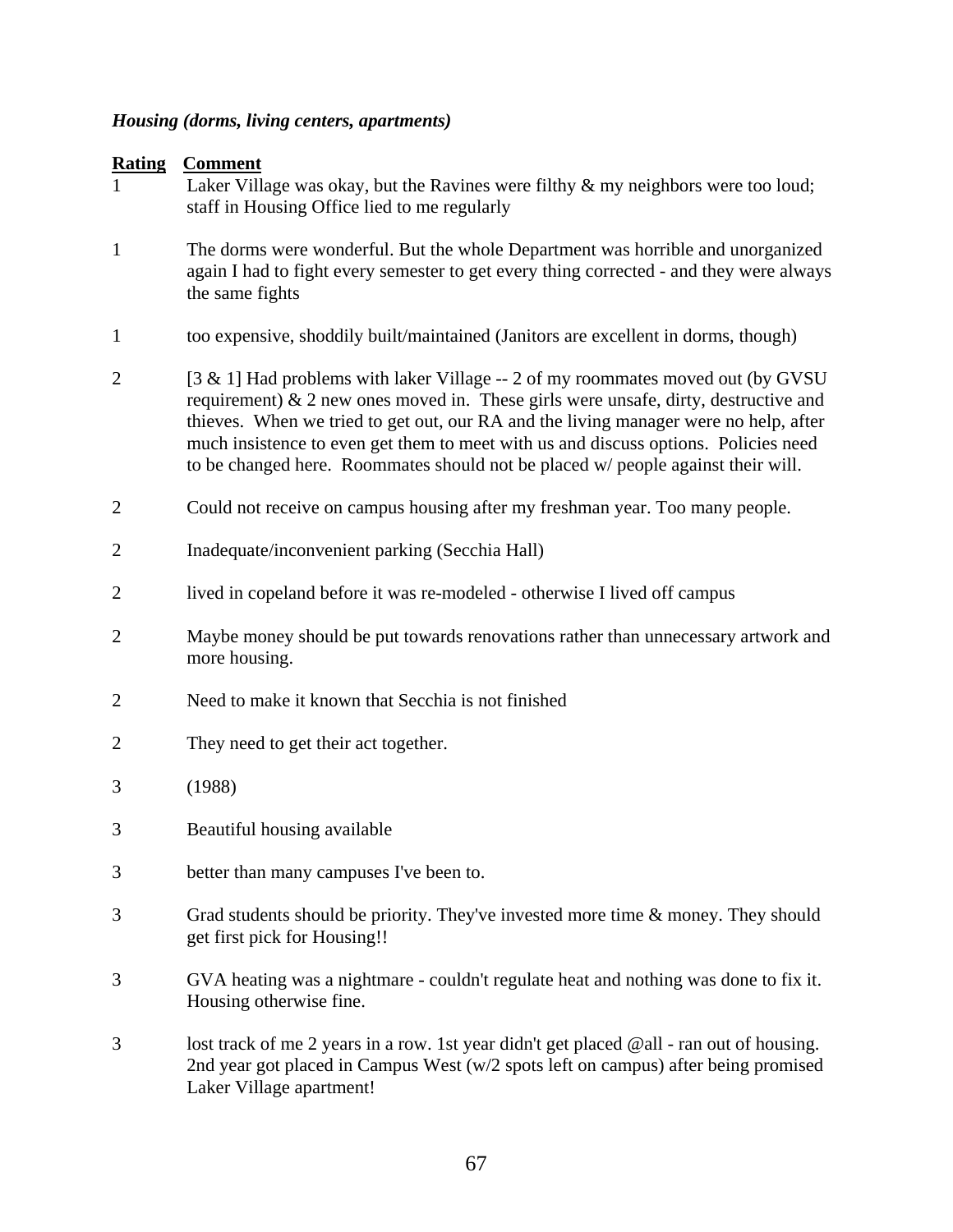| 11001116<br>3 | $\cup$ vinnicht<br>Never lived there but enjoyed visiting.                                                                                                                                                                                                                                                                                                                                                                                                                                                                                                                                                                           |
|---------------|--------------------------------------------------------------------------------------------------------------------------------------------------------------------------------------------------------------------------------------------------------------------------------------------------------------------------------------------------------------------------------------------------------------------------------------------------------------------------------------------------------------------------------------------------------------------------------------------------------------------------------------|
| 3             | new dorms & LCF are nice, too expensive                                                                                                                                                                                                                                                                                                                                                                                                                                                                                                                                                                                              |
| 3             | pretty helpful and readily available. Dorms a little tight though.                                                                                                                                                                                                                                                                                                                                                                                                                                                                                                                                                                   |
| 3             | Some residents were smoking inside the apartment building. My room mate and I<br>reported it several times, but it continued throughout the school year                                                                                                                                                                                                                                                                                                                                                                                                                                                                              |
| 3             | sometimes other residents would be too loud                                                                                                                                                                                                                                                                                                                                                                                                                                                                                                                                                                                          |
| 3             | The Resident Assistant did not seem interested in the students living in his building.<br>There was no sense of community. The RA could initiate meeting their residents<br>more and taking an interest in them.                                                                                                                                                                                                                                                                                                                                                                                                                     |
| 3             | When I lived on campus it was a great experience and I loved it! My only complaint<br>was that you are an adult and living on your own but are still treated like a child by<br>the housing staff sometimes. You have no credibility. One instance was we were<br>living in the dorm and there was an ant problem. Most of the rooms one our floor<br>(4th) had ants. We complained to our RA and was told to deal with it. We went to<br>housing and was told to lay out ant traps. My roommates mother called housing and<br>the next day there was an exterminator. We weren't taken seriously until our parents<br>got involved. |

- 4 amazing accomidations!
- 4 expensive
- 4 Great! Except for the process of selecting a space for the next year. Camping out overnight is NOT fun.
- 4 Housing OFFICE, however is terrible.
- 4 I enjoyed living in the living centers and the apartments. They were well kept up.
- 4 Lived in Robinson (1 year) and Ravines (3 years).
- 4 More money should be spent on education.
- 4 Stafford made my friends from other schools wish they lived at GV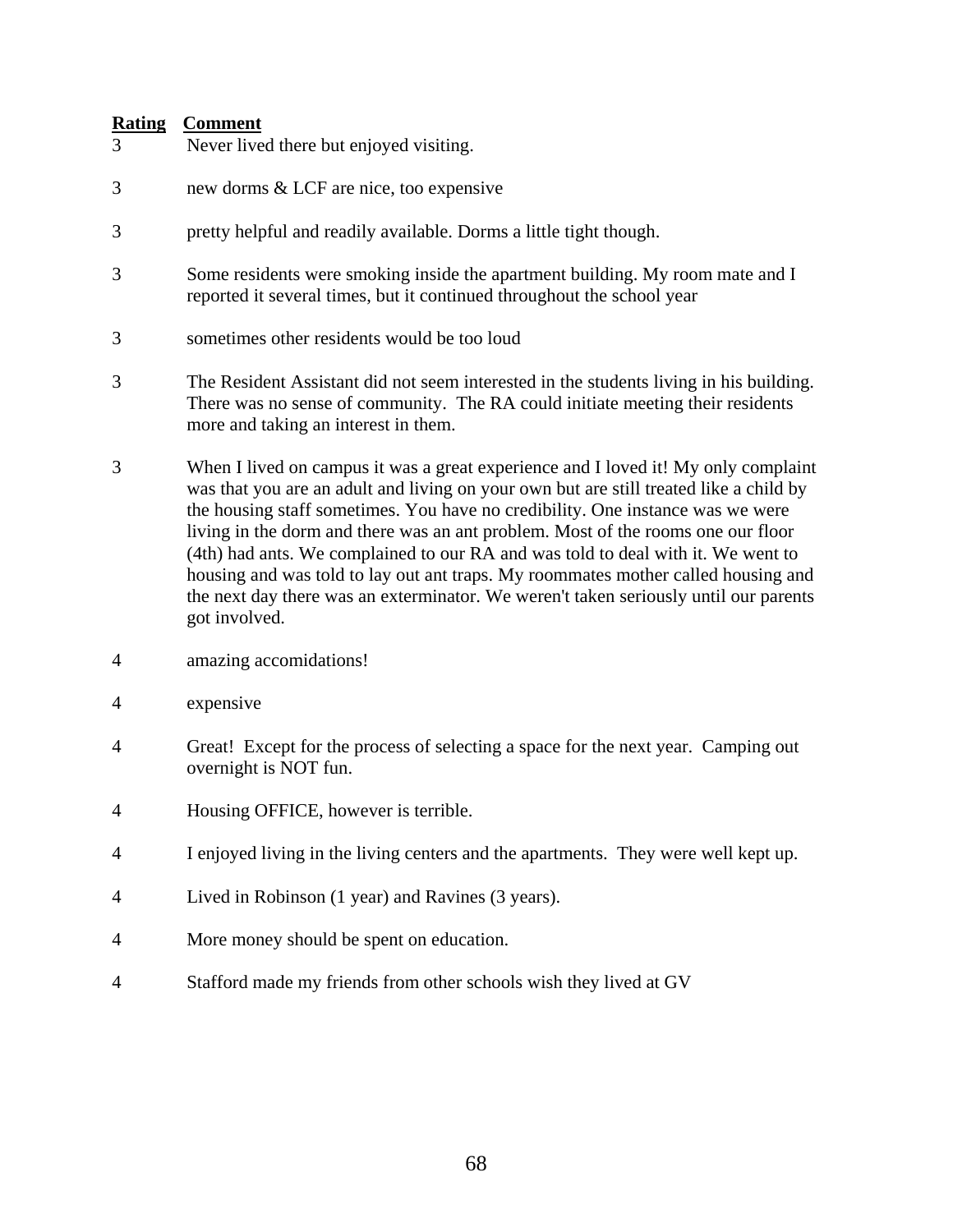# *Records Office*

| <b>Rating</b><br>$\theta$ | <b>Comment</b><br>The online portion is good, though                                                                                                                                                  |
|---------------------------|-------------------------------------------------------------------------------------------------------------------------------------------------------------------------------------------------------|
| 1                         | Initially, my transcript was lost when I transferred.                                                                                                                                                 |
| 1                         | Often times I had to drive to Allendale from Muskegon to drop something off<br>(overrides) because they would not allow them to be sent or deliviered by my advisor.                                  |
| 1                         | Staff is not helpful, has their information all twisted and will argue you down that you<br>are incorrect even when you have documentation in front of you.                                           |
| $\mathbf{1}$              | very bad experience w/a clerk - rude and condescending more than 1 occasion                                                                                                                           |
| $\overline{2}$            | Didn't use it to much but I got what I needed from them.                                                                                                                                              |
| 2                         | get conflicting info from different employees                                                                                                                                                         |
| $\overline{2}$            | I still have not received my degree from my dual major even after contacting them<br>several times.                                                                                                   |
| $\overline{2}$            | told contradicting things about certain class I needed, took a lot of hassle to get it<br>straightened out.                                                                                           |
| 3                         | Like the on-line access                                                                                                                                                                               |
| 3                         | Make sure that name is included on transcripts for tuition reimbursement.                                                                                                                             |
| 3                         | Sent in my teacher re-certification 5 weeks early, causign a loss of on full year of<br>certification. MI Dept of Ed said the colleges are clearly aware of the April 1st roll-<br>over date bummer!! |
| 3                         | Some issues w/my name change (married) and I felt lost several times.                                                                                                                                 |
| 3                         | trouble w/transcript request online                                                                                                                                                                   |
| 4                         | always very responsive to questions                                                                                                                                                                   |
| 4                         | Excellent                                                                                                                                                                                             |
| 4                         | Excellent service.                                                                                                                                                                                    |
| 4                         | Great community                                                                                                                                                                                       |
| 4                         | Helpful. Polite                                                                                                                                                                                       |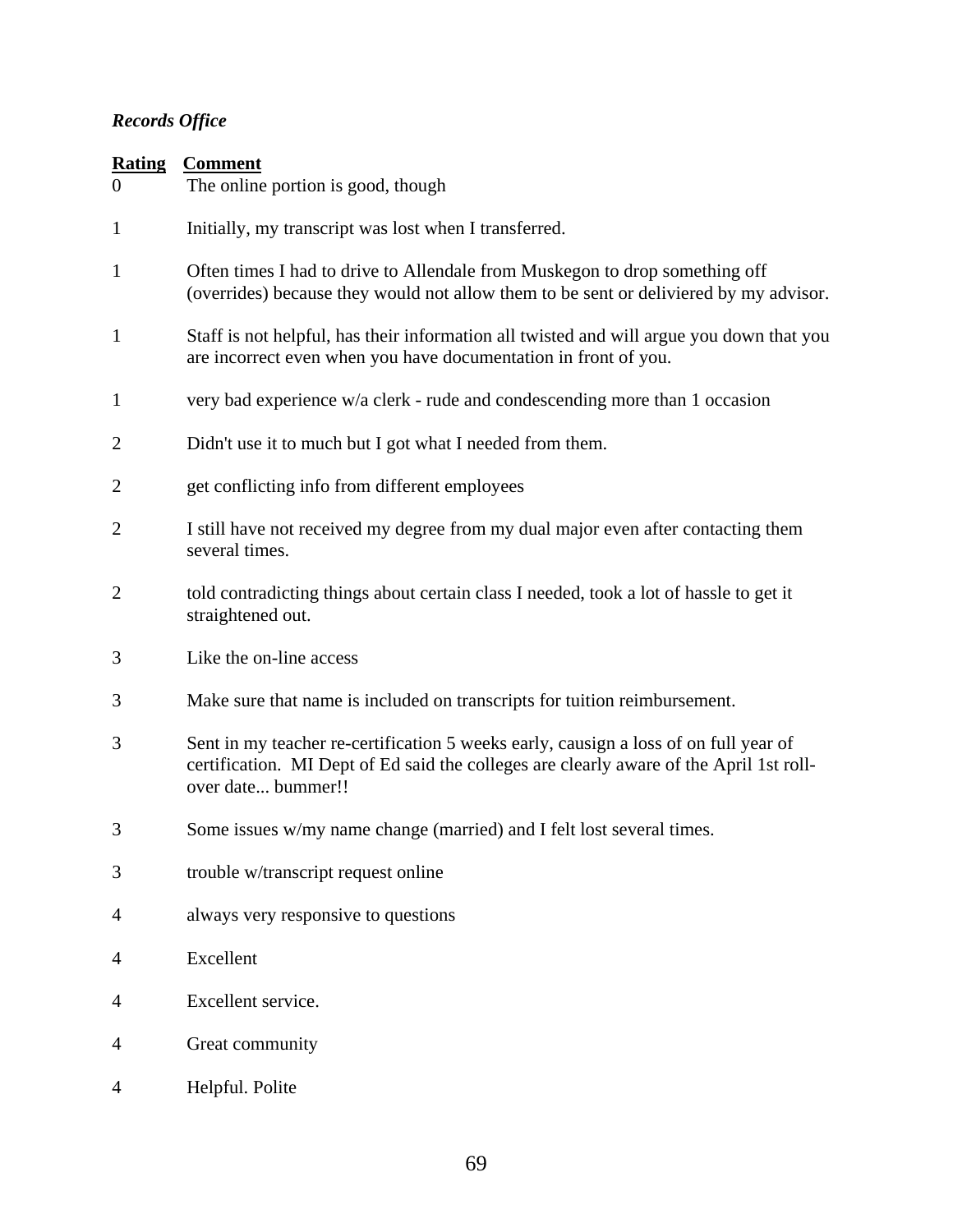- 4 I requested a transcript to be sent each semester to my tribe (Native American), and each semester, this was done accurately and promptly!
- 4 Kind & helpful people. Quick to fix errors.
- 4 Punctual easy to work with pleasant folks.
- 4 Served purpose & kind people
- 4 they helped out a ton with my records & making sure everything was going smoothly.
- 4 Very helpful. I'm glad they use email.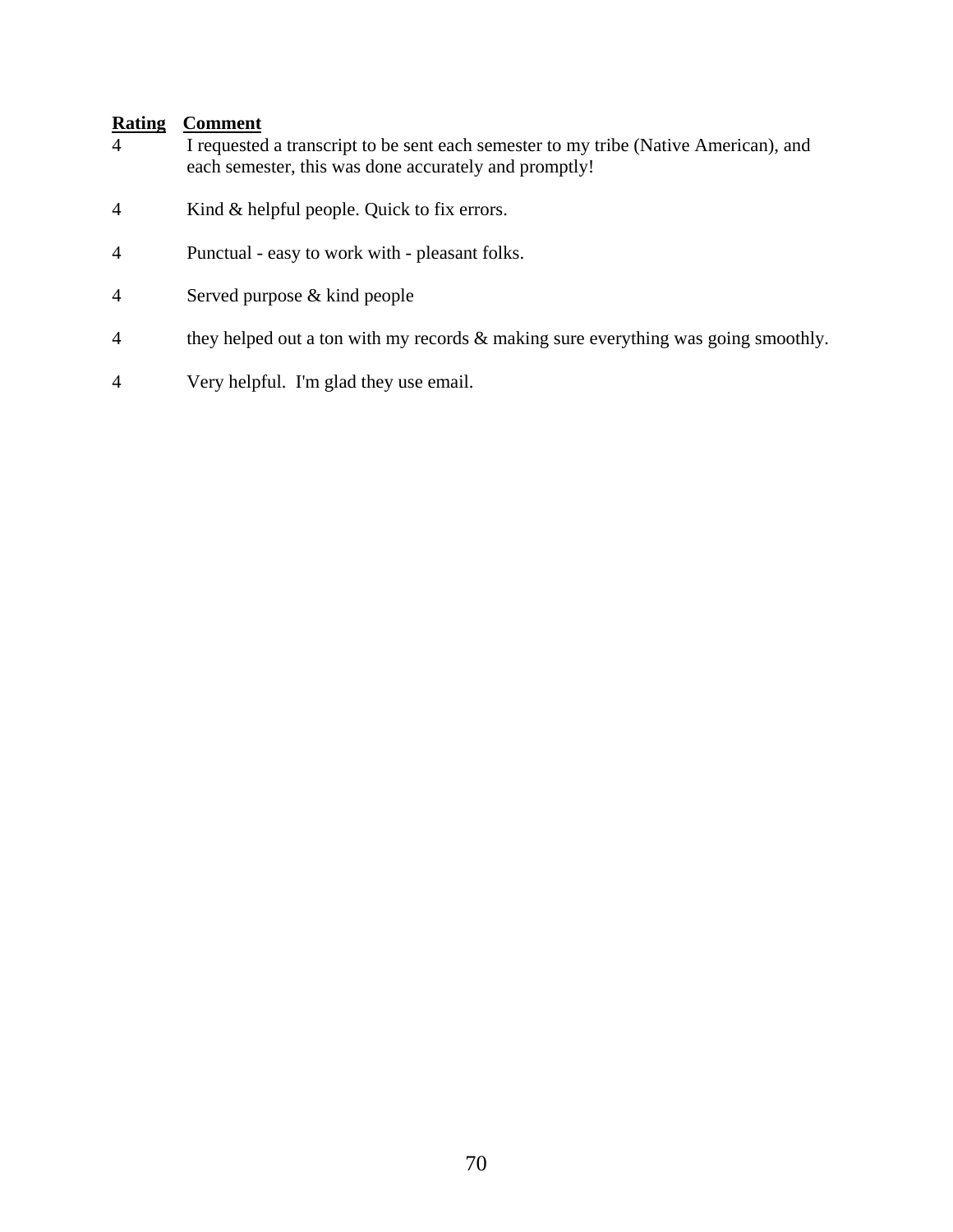## *New Student Orientation Program*

| $\boldsymbol{0}$ | The freshman seminar I was signed up for either never happened or they never told<br>me when/where to go.                                                                                                                      |
|------------------|--------------------------------------------------------------------------------------------------------------------------------------------------------------------------------------------------------------------------------|
| $\mathbf{1}$     | again, another waste of time                                                                                                                                                                                                   |
| $\mathbf{1}$     | As a transfer student, I was told I had to do an orientation, but never received<br>information, and never did orientation. Don't require this for people who will be<br>juniors when transferring! (or sophomores or seniors) |
| $\mathbf{1}$     | As a transfer student, this was not offered to me.                                                                                                                                                                             |
| $\mathbf{1}$     | As an athlete, when missed orientation, RA's looked down on people.                                                                                                                                                            |
| $\mathbf{1}$     | I was advised to take (advising) courses that I did not need! A waste of an entire<br>semester!                                                                                                                                |
| $\mathbf{1}$     | I was yelled at my first day for being to tired.                                                                                                                                                                               |
| $\mathbf{1}$     | It didn't help me much.                                                                                                                                                                                                        |
| $\mathbf{1}$     | Lacked in a lot of things. Didn't feel oriented afterwards.                                                                                                                                                                    |
| $\mathbf{1}$     | My freshman year 1999 they gave us no help registering and orientation was nothing<br>to write home about. I almost didn't want to come to GVSU after my orientation.                                                          |
| $\mathbf{1}$     | Never received info, missed orientation                                                                                                                                                                                        |
| $\mathbf{1}$     | Not designed for self-motivated students. Waste of money. Slap in the face to transfer<br>students. Orientation person not too well prepared.                                                                                  |
| $\overline{2}$   | [2-3] Students should have a few days to adjust before they are forced to go through<br>tours, new people, etc.                                                                                                                |
| $\overline{2}$   | Better now than when I came in.                                                                                                                                                                                                |
| 2                | Boring.                                                                                                                                                                                                                        |
| 2                | Coming to grand valley as a graduate student I didn't receive any type of orientation<br>or tour of the whole campus                                                                                                           |
| 2                | for middle of year it felt like a waste of time                                                                                                                                                                                |
| $\overline{2}$   | Horribly boring when I entered                                                                                                                                                                                                 |
|                  |                                                                                                                                                                                                                                |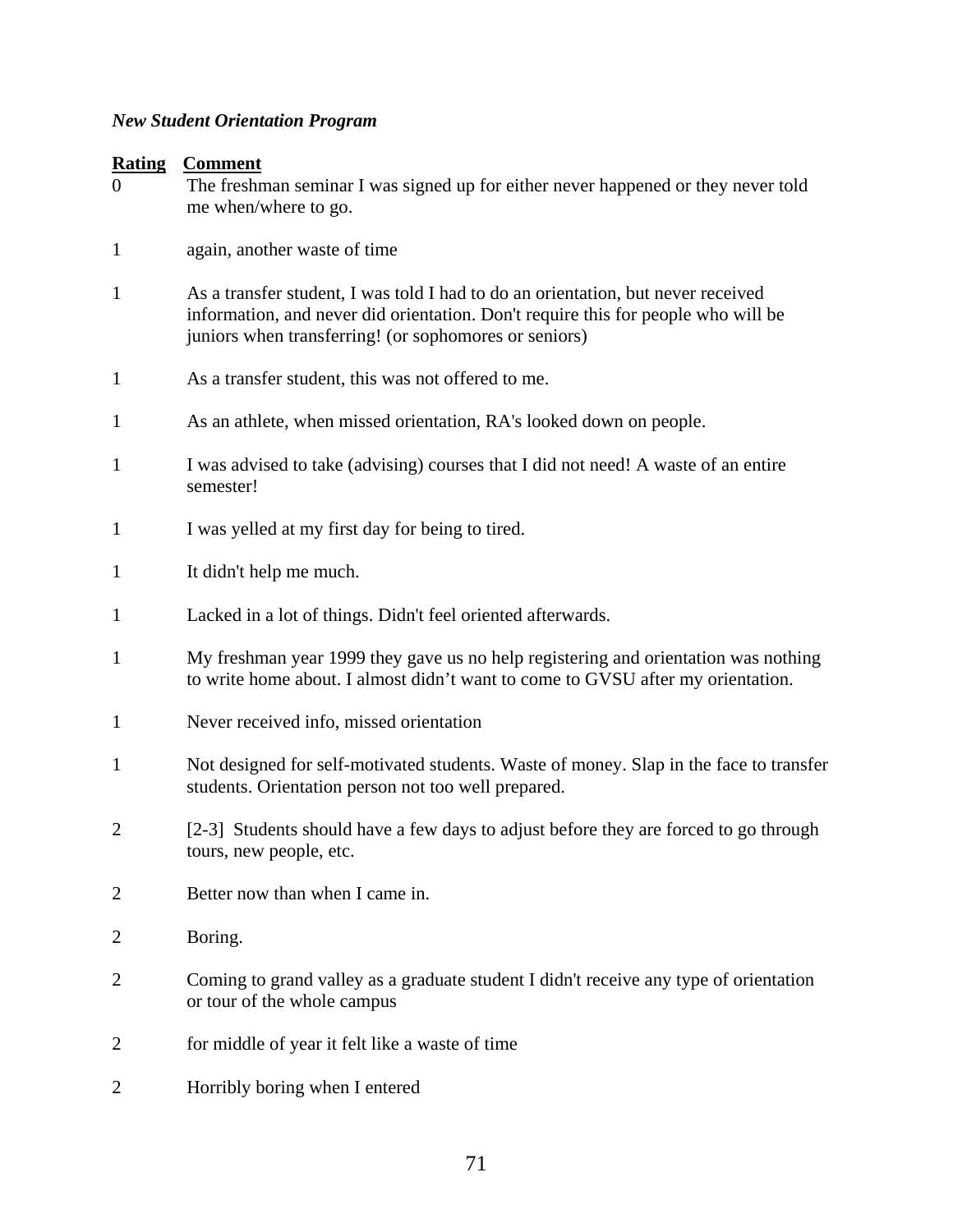| I felt that as a transfer student I was let down at times.                                                                                                                                                                                                 |
|------------------------------------------------------------------------------------------------------------------------------------------------------------------------------------------------------------------------------------------------------------|
| It was probably fine and/or needed by other students, but seemed to be a waste of<br>time.                                                                                                                                                                 |
| maybe things have changed since I was a freshman, but I would have benefittd from<br>more in-resident activity. I didn't get to know my peers on my floor or our RA at all.                                                                                |
| Need better transfer orient.                                                                                                                                                                                                                               |
| need more advisors on hand when signing up for classes to tell new students what<br>they need and guide them                                                                                                                                               |
| There are many things that the students are not told about during orientation, such as<br>extra requirements (student recital hours for music students). Also, parents should be<br>permitted to be more involved in the orientation/registration process. |
| Too long.                                                                                                                                                                                                                                                  |
| waste of time & money                                                                                                                                                                                                                                      |
| When setting up the schedules, the assistants need to advise the freshmen not to take<br>all hard classes all at once. I failed most of my first semester because I was told to<br>take all core classes & then I could not handle the workload.           |
| adegquate orientation for freshmen, my fiance was a new grad student $\&$ had no<br>orientation                                                                                                                                                            |
| It has greatly improved from when I started                                                                                                                                                                                                                |
| More attention should be spent on transfer/off-campus student to include them.                                                                                                                                                                             |
| More diversity training / exposure.                                                                                                                                                                                                                        |
| Student helpers need more training on helping incoming freshmen set up their<br>schedule. They didn't care enough about it & then you get poor guidance.                                                                                                   |
| Sufficient                                                                                                                                                                                                                                                 |
| There should be more information on getting to know your advisor.                                                                                                                                                                                          |
| (By PAS Program)                                                                                                                                                                                                                                           |
| GMAT training and the orientation helpful for a new MBA student                                                                                                                                                                                            |
|                                                                                                                                                                                                                                                            |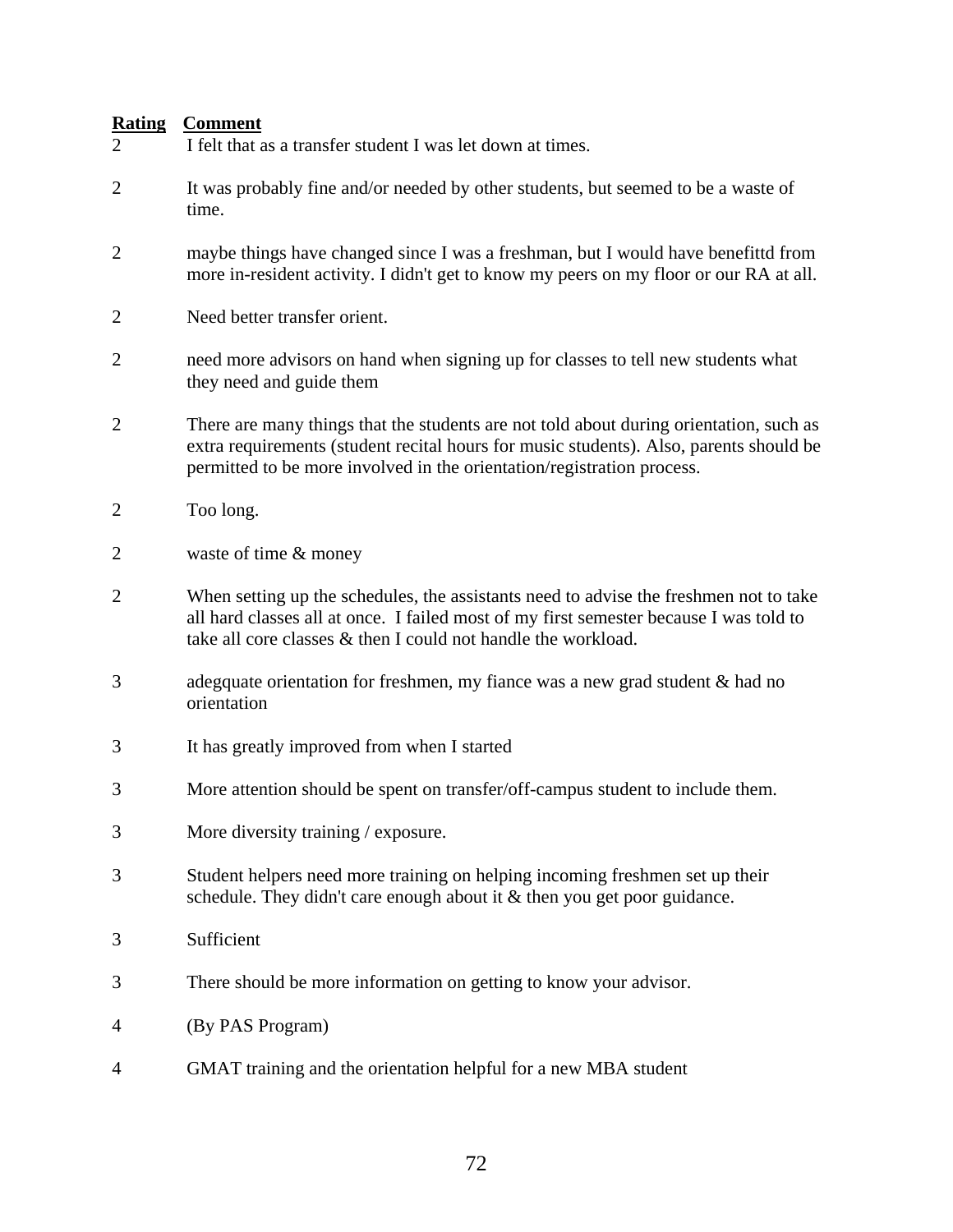# **Rating Comment**<br>I loved Car

- I loved Campus Life Night and orientation weekend.
- 4 very organized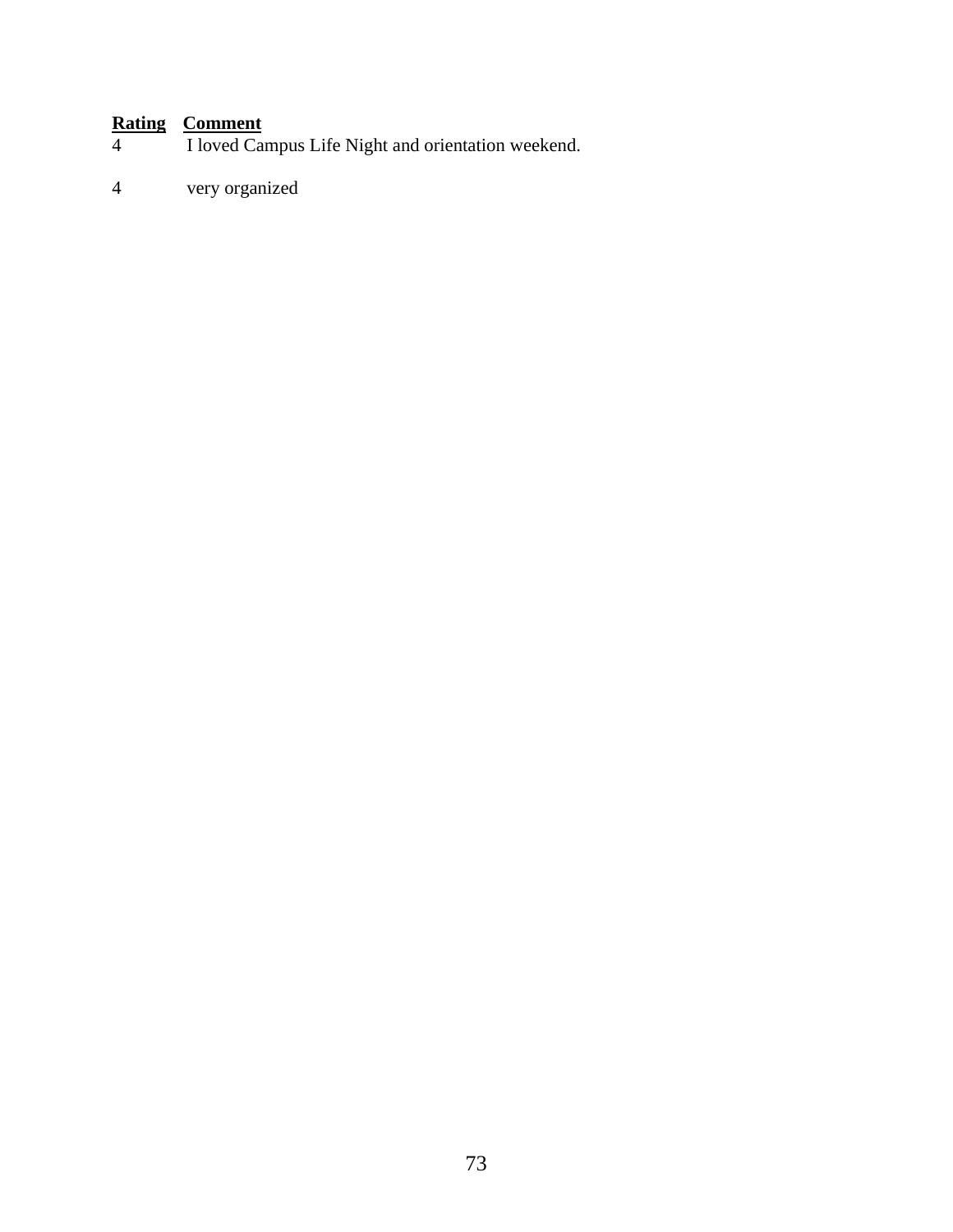# *Registration Process*

| Rating | <b>Comment</b> |
|--------|----------------|
|        |                |

| $\mathbf{1}$   | I wasn't accepted the first time.                                                                                                                                                   |
|----------------|-------------------------------------------------------------------------------------------------------------------------------------------------------------------------------------|
| $\mathbf{1}$   | it was messy online, and in person. And the seniors, juniors, etc. enrollment dates<br>were strange to deal with.                                                                   |
| $\mathbf{1}$   | way too confusing for freshman                                                                                                                                                      |
| $\mathbf{1}$   | When I started taking classes at GVSU, I was advised to take two classes that I did<br>not need to take - very frustrating & very expensive.                                        |
| 2              | [2-3] I always ended up in the last group to register for the next year. I was never<br>first.                                                                                      |
| $\overline{2}$ | As a returning, non-traditional student I found this to be not very useful.                                                                                                         |
| $\overline{2}$ | frustrated when such few classes. Hated it when I lived far away w/o a computer.                                                                                                    |
| $\overline{2}$ | I felt that as a transfer student I was let down at times.                                                                                                                          |
| $\overline{2}$ | I'm not sure there is a solution but the process is stressful and over-whelming                                                                                                     |
| 3              | BUS 680, MKT 680, and other 680 classes are not listed in the catalog & course<br>descriptions were not provided in advance at registration. This could be done thru<br>blackboard. |
| 3              | Even though I was paid tuition wise - classes got dropped. Apology was given &<br>basically I was left to deal w/a few dillemas.                                                    |
| 3              | First time around, it was hard. After I got the hang of it, it was better.                                                                                                          |
| 3              | For freshmen there needs to be more guidance. I was very lost in the process.                                                                                                       |
| 3              | I always had helpful people over the phone                                                                                                                                          |
| 3              | I did it online and preferred online                                                                                                                                                |
| 3              | I like how easy online registration is.                                                                                                                                             |
| 3              | Need more guidance - but overall process good!                                                                                                                                      |
| 3              | Online great -- Availability a problem                                                                                                                                              |

3 online registration was great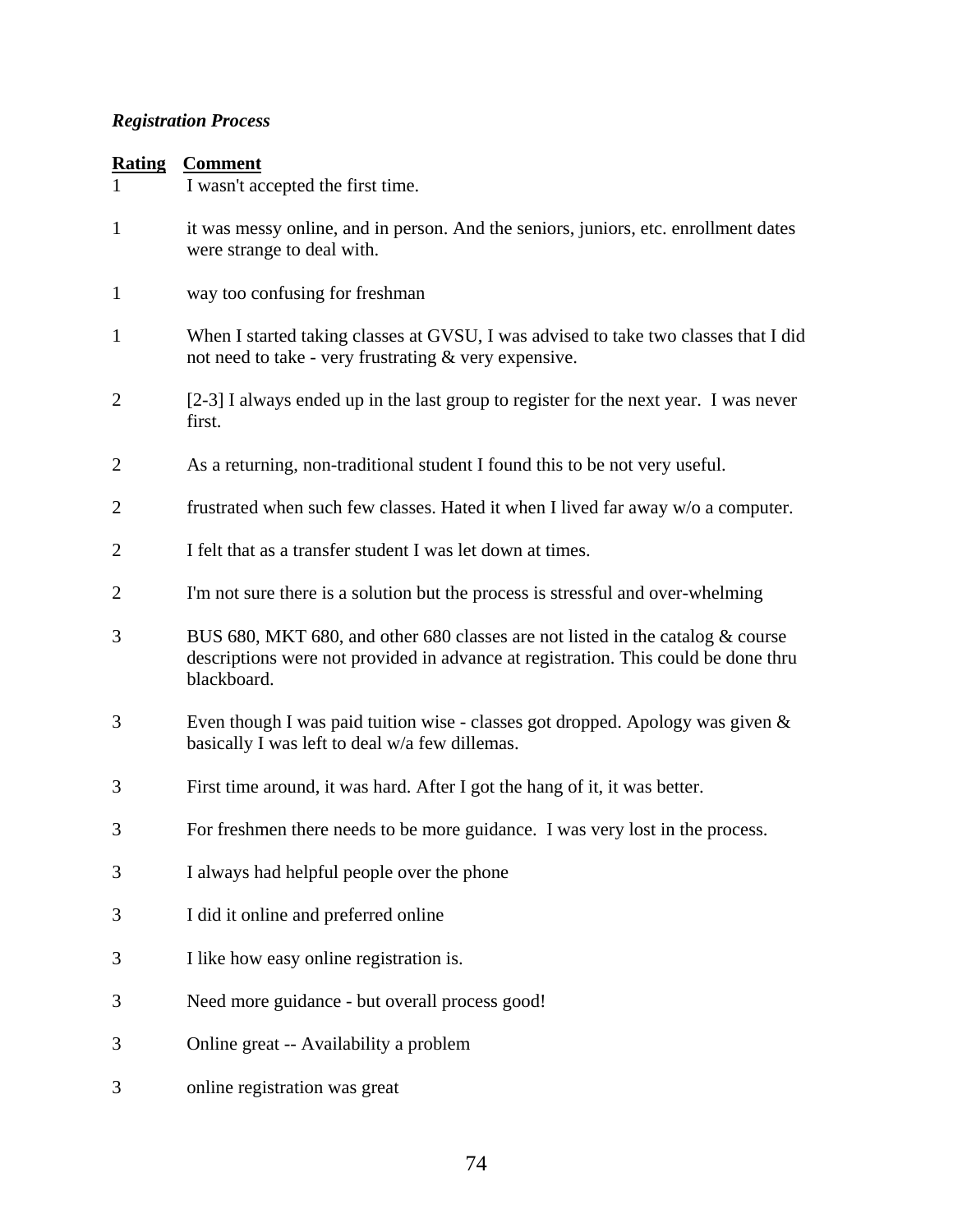| 3              | <b>Rating Comment</b><br>TC - For first 2 years kind of a mess, but got to be GREAT  |
|----------------|--------------------------------------------------------------------------------------|
| 4              | as long as your not disconnected by your technology.                                 |
| 4              | I LOVE using the web. Very easy.                                                     |
| $\overline{4}$ | I was always pleased with the staff at the registrar's office.<br>Thank you!         |
| $\overline{4}$ | love the online registration!                                                        |
| 4              | Loved online -- I never had any problems!                                            |
| 4              | Online always smooth                                                                 |
| 4              | online and phone services made registration easy $\&$ quick                          |
| 4              | Online is great!                                                                     |
| $\overline{4}$ | Online registration is easy and convenient.                                          |
| 4              | online registration is much better then telephone                                    |
| $\overline{4}$ | Online registration was excellent.                                                   |
| 4              | so easy, fast, and convenient online!                                                |
| 4              | So smooth using a home personal computer it was scary.                               |
| 4              | the internet makes it so easy - it's great to register for the whole yr. at one time |
| 4              | User friendly                                                                        |
| 4              | very convienient online                                                              |

4 Very helpful to have online registration.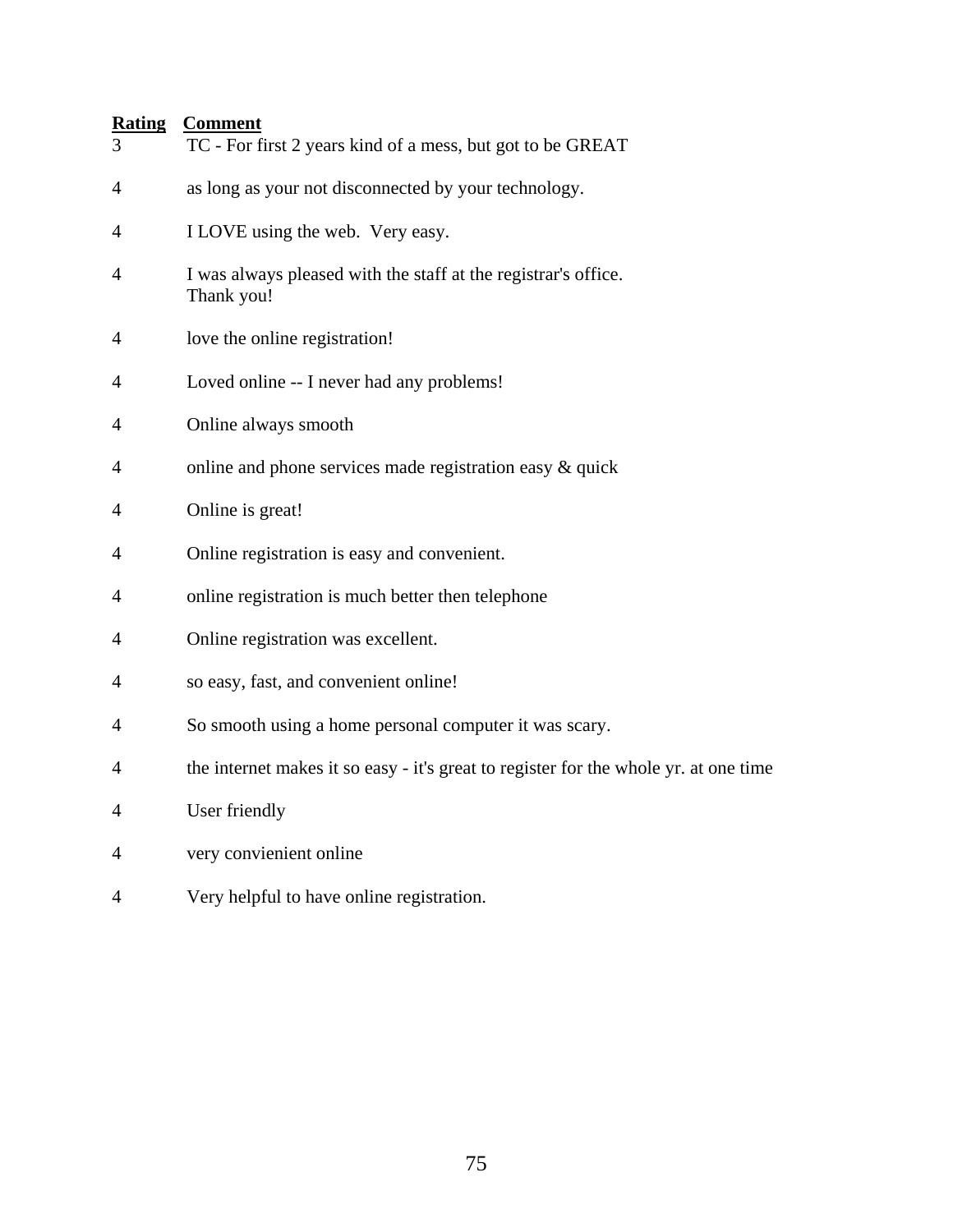#### *Student Activities*

| <b>Rating</b><br>2 | <b>Comment</b><br>[Student Life staff member] needs to be replaced by someone who cares and wants to<br>improve the greek community.                                            |
|--------------------|---------------------------------------------------------------------------------------------------------------------------------------------------------------------------------|
| 2                  | Do more promoting.                                                                                                                                                              |
| $\overline{2}$     | funding seems to go to a small handful of organizations who do whatever they want,<br>not what students are interested in.                                                      |
| 2                  | funding, is there any?                                                                                                                                                          |
| $\overline{2}$     | I think these could be incorporated within Grand Valley Apartments. We always had<br>pizza parties! We need to do something different.                                          |
| 2                  | Need more on-campus activities, especially on weekends                                                                                                                          |
| 2                  | need more that fit variety of interests                                                                                                                                         |
| 2                  | off-site student                                                                                                                                                                |
| $\overline{2}$     | There needs to be more activities for on-campus students                                                                                                                        |
| $\overline{2}$     | TOO MANY student organizations for students to get involved in -- they are<br>overwhelmed and some are involved too much with student organizations and get<br>overly stressed. |
| 3                  | could be advertised better                                                                                                                                                      |
| 3                  | Drop the rap gigs $\&$ see the light in bluegrass/jam bands                                                                                                                     |
| 3                  | Good., you have to look for it a lot of times it doesn't pop out at you                                                                                                         |
| 3                  | I attended many and they were interesting and informative.                                                                                                                      |
| 3                  | I didn't receive many informative details about these.                                                                                                                          |
| 3                  | Making significant progress, but still a commuter college atmosphere.                                                                                                           |
| 3                  | soccer intermural was fun                                                                                                                                                       |
| 3                  | There are lots of activities, but how do we attract more people?                                                                                                                |
| 4                  | A lot of things to do! Excellent!                                                                                                                                               |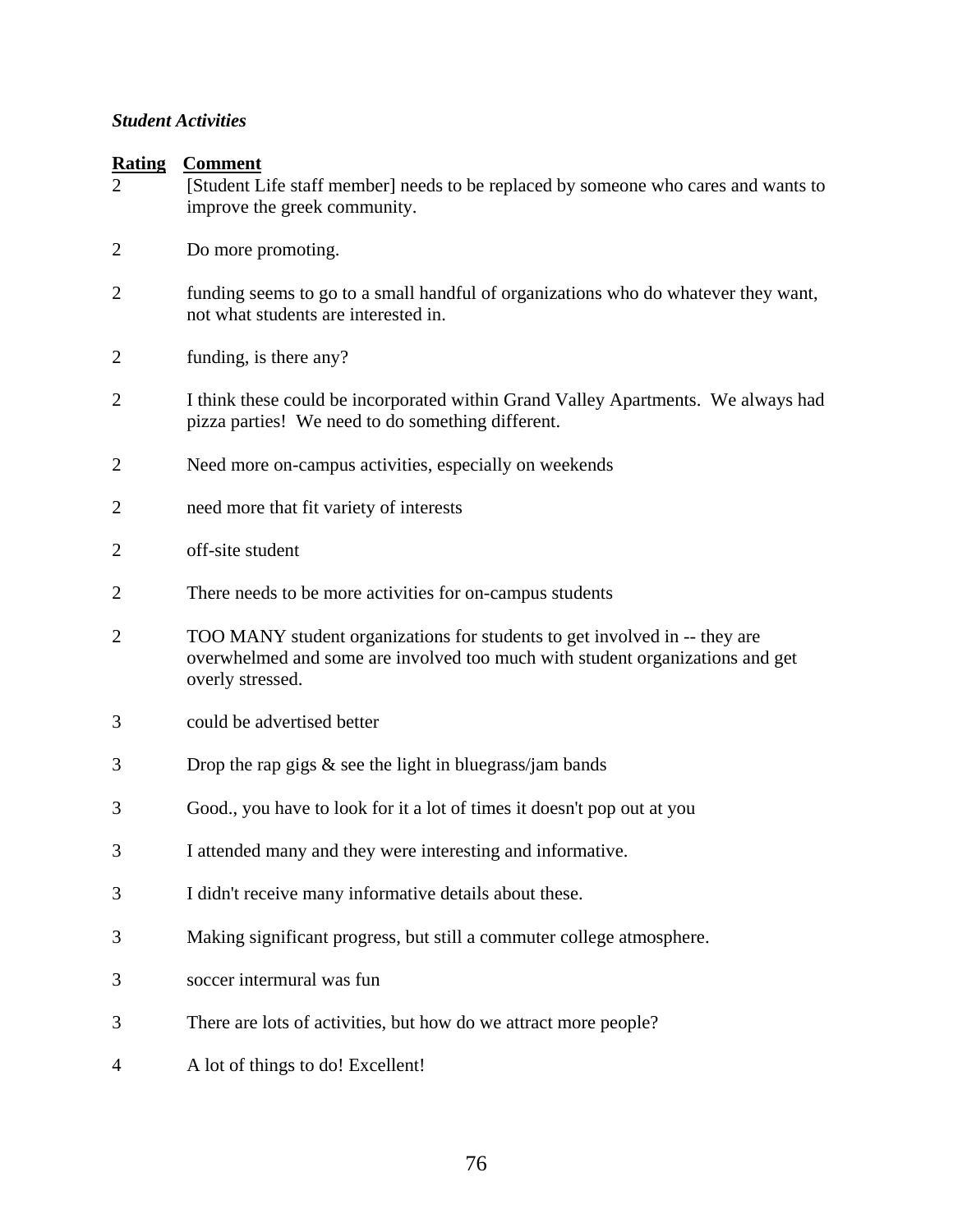- 4 Good variety of activities for students.
- 4 GVSU puts in a lot of effort here and has great orgs w/great members
- 4 I loved SIBS day and my sisters did too. It really gave me a chance to share GVSU with my family.
- 4 lots of choices and good notification of times & places.
- 4 Many opportunities for a student to get involved. However, that is much truer for an undergrad than a grad student.
- 4 More than enough for those interested to be entertained in every waking hour.
- 4 Plenty to get involved in.
- 4 Wonderful variety of activities, always availability of low cost activities
- 4 Yeah Kung Fu Club!!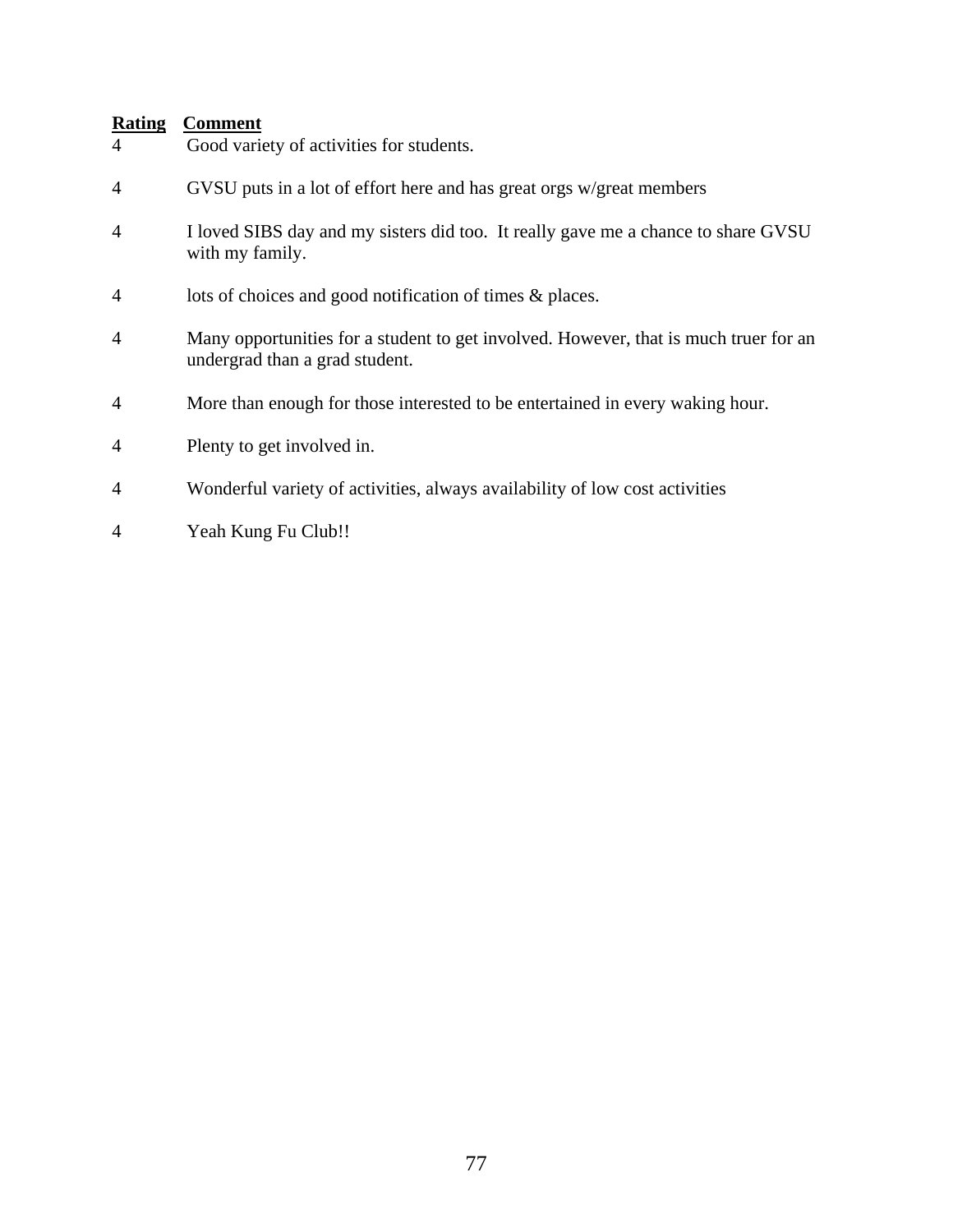# *Campus Police*

| <b>Rating</b><br>$\overline{0}$ | <b>Comment</b><br>They're nice & helpful                                                                                                                                                                                                                                                         |
|---------------------------------|--------------------------------------------------------------------------------------------------------------------------------------------------------------------------------------------------------------------------------------------------------------------------------------------------|
| $\mathbf{1}$                    | All of police officers are glorified "rent-a-cops" on power trips.                                                                                                                                                                                                                               |
| 1                               | Biased. Need to enforce laws same way to everyone                                                                                                                                                                                                                                                |
| $\mathbf{1}$                    | Gave a hard time to anyone walking around late                                                                                                                                                                                                                                                   |
| $\mathbf{1}$                    | more of a nuisance than anything else.                                                                                                                                                                                                                                                           |
| $\mathbf{1}$                    | one officer tried out his spanish $\&$ said that if the person didn't put their hands on their<br>head he would shoot him. It is not said like that in English. It was offensive.                                                                                                                |
| $\mathbf{1}$                    | Parking tickets --> psychos                                                                                                                                                                                                                                                                      |
| $\mathbf{1}$                    | Power trip!                                                                                                                                                                                                                                                                                      |
| 1                               | The officers I had contact with were excellent, but the red tape disgusted me.                                                                                                                                                                                                                   |
| $\mathbf{1}$                    | They nee to relax and understand it's a COLLEGE campus. GV police shuld be<br>called Gestapo! Security and harassment are too closely related thru GV police.                                                                                                                                    |
| $\overline{2}$                  | "Power Hungry" at times                                                                                                                                                                                                                                                                          |
| $\overline{2}$                  | A few police officers tend to be very unpersonable (rather rude).                                                                                                                                                                                                                                |
| $\overline{2}$                  | Driving around like the Guestopa trying to give tickets is no way to raise money                                                                                                                                                                                                                 |
| $\overline{2}$                  | Family members visiting had problems with handicap parking $&$ tickets - even though<br>they have hand pk permits.                                                                                                                                                                               |
| $\overline{2}$                  | I was once pulled over for not wearing a seatbelt travelling from one end of a parking<br>lot to another -- They are bored.                                                                                                                                                                      |
| $\overline{2}$                  | I was stopped once for having a burnt-out taillight on my car, and the officer was<br>quite rude. A friend in the music department had her instruments stolen from the<br>Performing Arts Center last year and I felt that the officer was totally incompetent in<br>his handling of the matter. |
| 2                               | Not very friendly, too strict                                                                                                                                                                                                                                                                    |
| $\overline{2}$                  | One time when I was at Allendale, they wouldn't come and escort me to my car-<br>they said it was Housing's job to do this.                                                                                                                                                                      |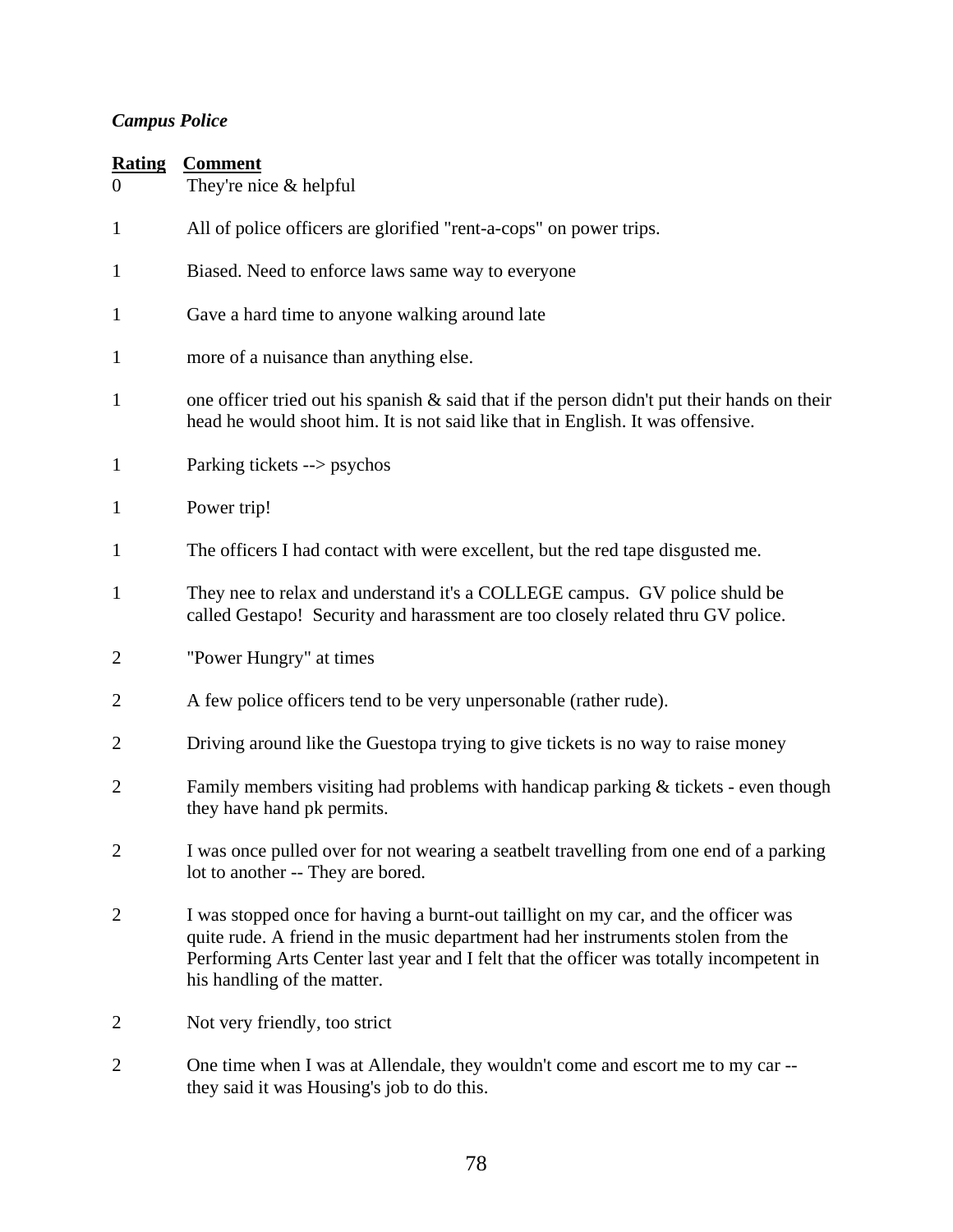- 2 There was a situations when a police officer was assuing there was a bad situation before checking the facts. 2 Though many officers were incredibley helpful, some were untrusting of students and were overly accusatory. 2 too often pull students over for 5 mph over speed limit 2 Unable to help people on campus with flat tires. 3 Friendly if needed help.
- 3 Needs to get over college drinking.
- 3 Nice people, but why is it they will pull you over off-campus, but when there is an accident near campus they tell me to call Ottawa County Sheriff?
- 3 rarely saw @ CHS
- 3 responded appropriately
- 3 The Performing Arts Center is locked too early. They can wait at least until midnight.
- 3 typical campus police with nothing to do, so hassle students w/ little issues. I never had a problem though.
- 3 very friendly and helpful
- 3 Very nice people
- 4 awesome
- 4 I love campus police!
- 4 I never had any contact, but seeing them around a lot -- seemed like they kept us safe.
- 4 Involved, or victim of, a hit-and-run in DeVos parking lots. Campus police very helpful.
- 4 no news is good news
- 4 very good they all do a great job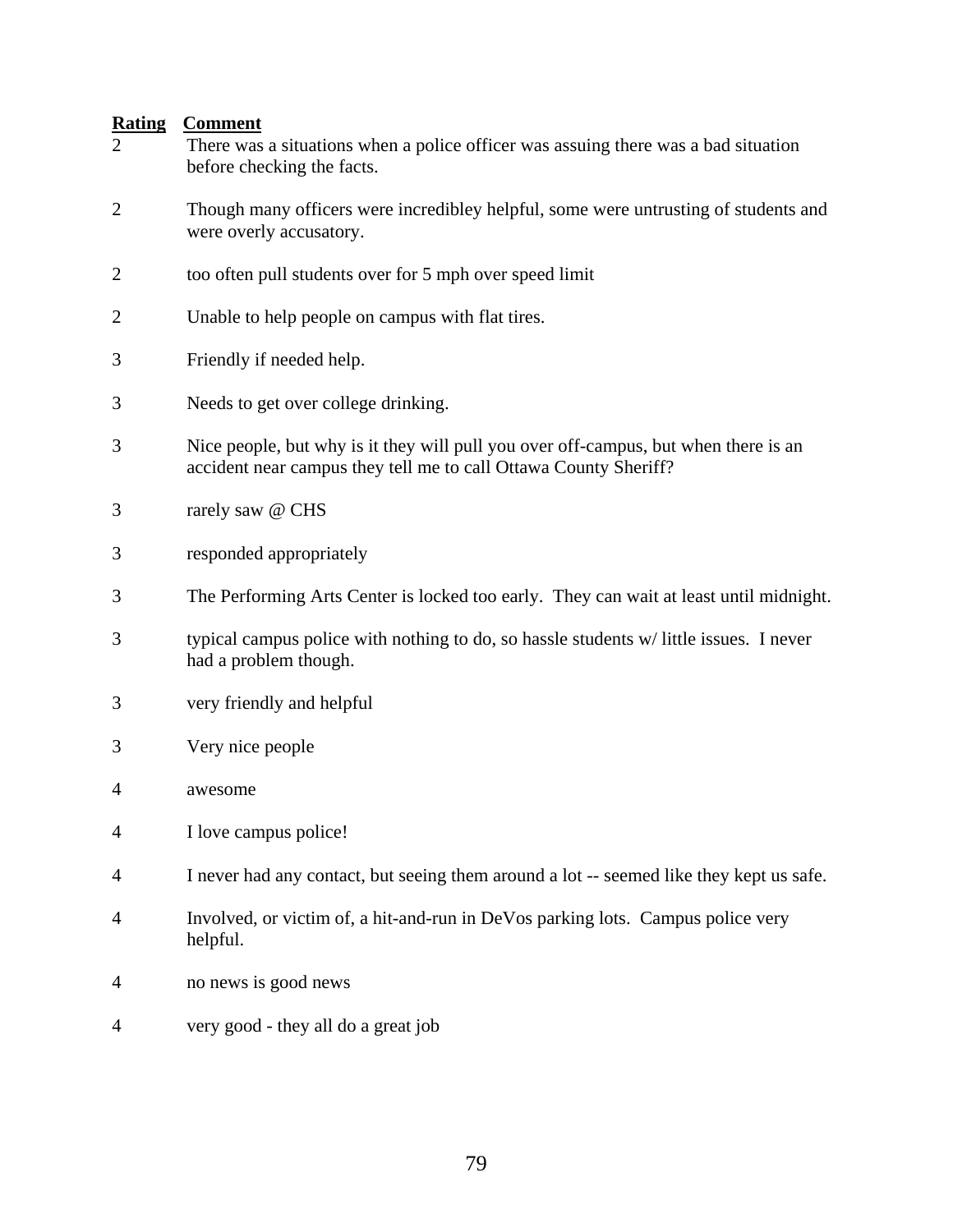#### *Safety on Campus (Allendale)*

#### **Rating Comment**

- 1 My car was broken into last summer (along with several others). The security cameras were not even being used at that time. In addition, I was informaed that GVSU does not provide security for the parking lots. It angers me that I must pay to park in a place that does not guarantee any safety for my vehicle. Later that school year, a friend visited my husband and I and his car was broken into. Nothing was ever done about the rash of break-ins on the GR campus.
- 2 I was hit by a car my freshman year by the new living centers, there was no seperation b/w cars and pedestrians in this area.
- 2 Students just walk across the road without looking putting their lives in drivers hands.
- 3 A bit dim at night.
- 3 I almost always felt safe except after a late (9 pm) class. It would have been comforting to see police driving around the lots.
- 3 more lighting is need downtown or police pressence for night classes
- 3 need better patrol of traffic violations
- 3 Need more security for night classes
- 3 people sometimes drive too fast along the roads
- 4 Always felt safe!
- 4 Escort service was good, should continue.
- 4 Excellent!
- 4 I allways felt very safe!
- 4 I never felt scared on campus.
- 4 I never felt threatened
- 4 Never had problems
- 4 No problems.
- 4 put phones on campus site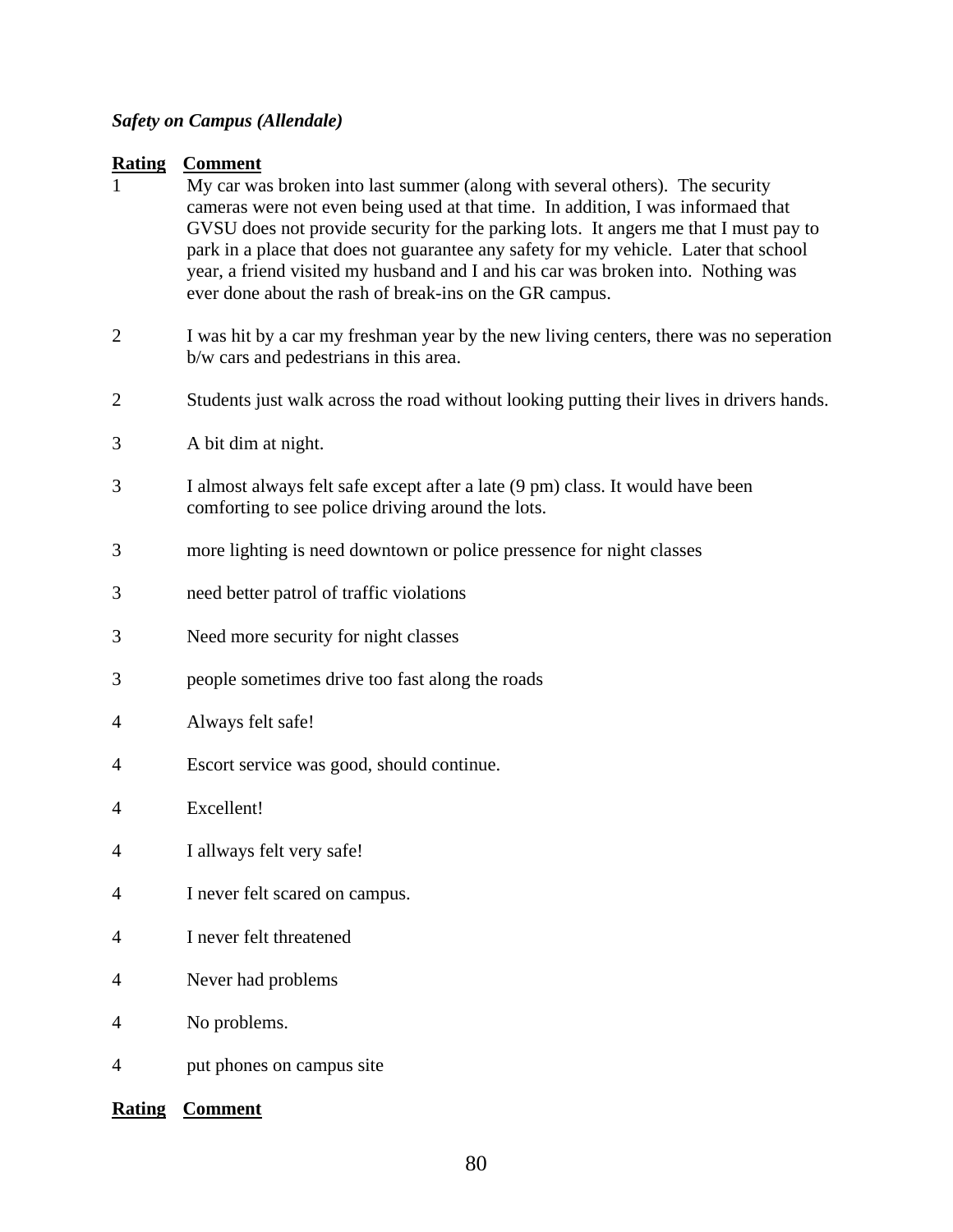- Thank you!
- wonderful!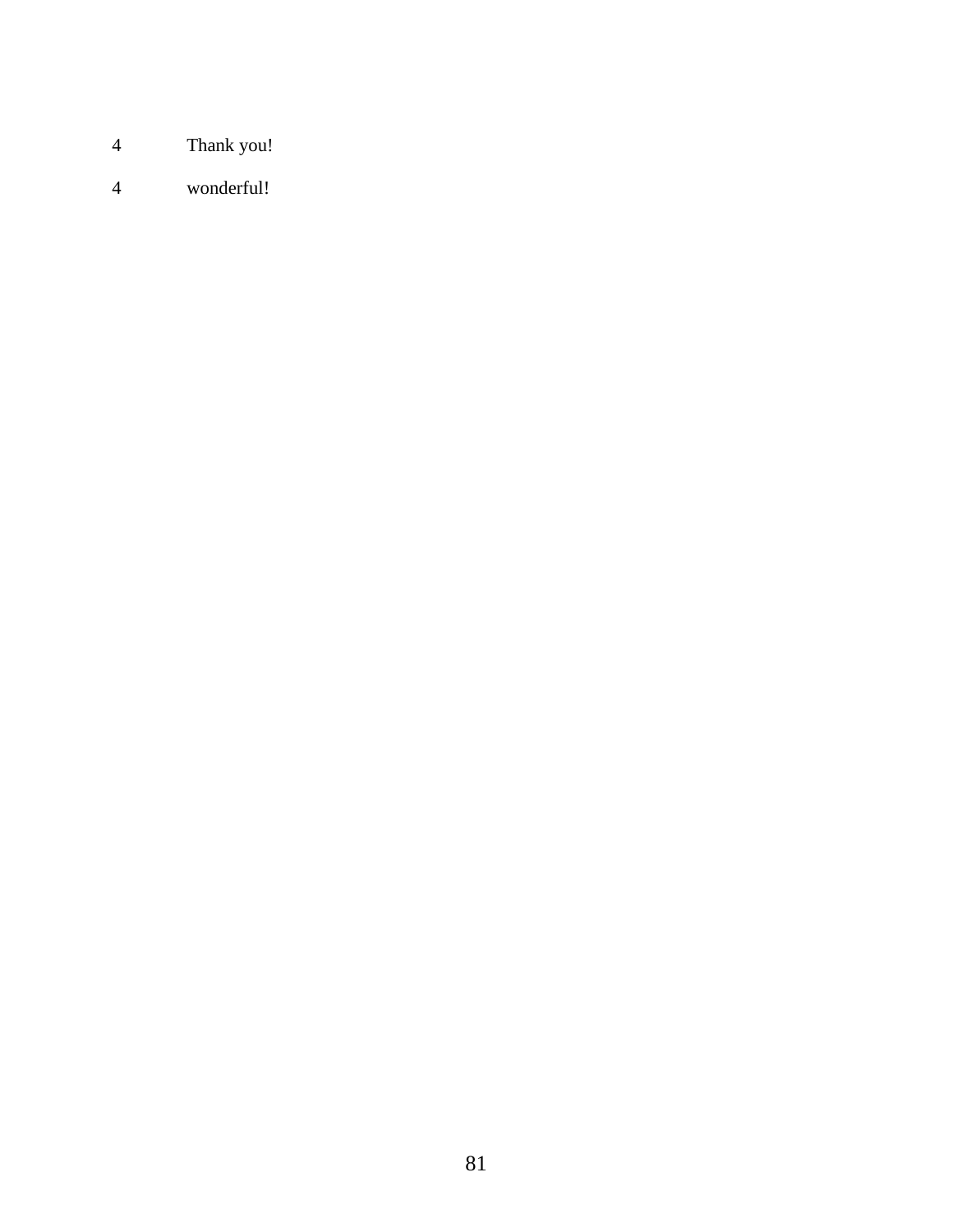# *Safety on Campus (Grand Rapids)*

| <b>Rating</b>  | <b>Comment</b><br>There should be more emergency phones on the Pew Campus, especially in the<br>parking lots.                                  |
|----------------|------------------------------------------------------------------------------------------------------------------------------------------------|
| $\overline{2}$ | Dash 9 lot doesn't feel safe at night                                                                                                          |
| $\overline{2}$ | GVSP staff offered no assistance after I was hit by a vehicle                                                                                  |
| $\overline{2}$ | Kind of scary walking from parking lots to buildings. I think the ramp will help, I<br>hope.                                                   |
| $\overline{2}$ | Need more people patrolling parking lots. The parking lots are scary at night!                                                                 |
| 2              | Never felt as if they had a presence downtown. Should have escort after dark to<br>parking lots.                                               |
| $\overline{2}$ | parking so far away felt unsafe at night                                                                                                       |
| $\overline{2}$ | Security does not respond to many calls and are usually incompetent when<br>approaching conflicts.                                             |
| $\overline{2}$ | Walking to the parking areas after evening classes was sometimes unsettling -- when<br>there were few other students walking at the same time. |
| $\overline{2}$ | When I went, had to walk under the dark bridge                                                                                                 |
| 3              | CHS - only see one guard. Had very crazy individual outside the building $\&$ the bus.<br>No officer seen.                                     |
| 3              | Felt vulnerable walking to Mt Vernon lot at night, saw no security                                                                             |
| 3              | I observed several walking patrols in afternoon and evening. Makes me feel more<br>secure.                                                     |
| 3              | need more accessable parking @ night (closer to DeVos building)                                                                                |
| 3              | Need more security for night classes                                                                                                           |
| 3              | Never saw a safety officer @ Pew campus.                                                                                                       |
| 3              | parking lots near abandoned warehouses my only reservation                                                                                     |
| 3              | sitting in chair - sometimes not watching monitor                                                                                              |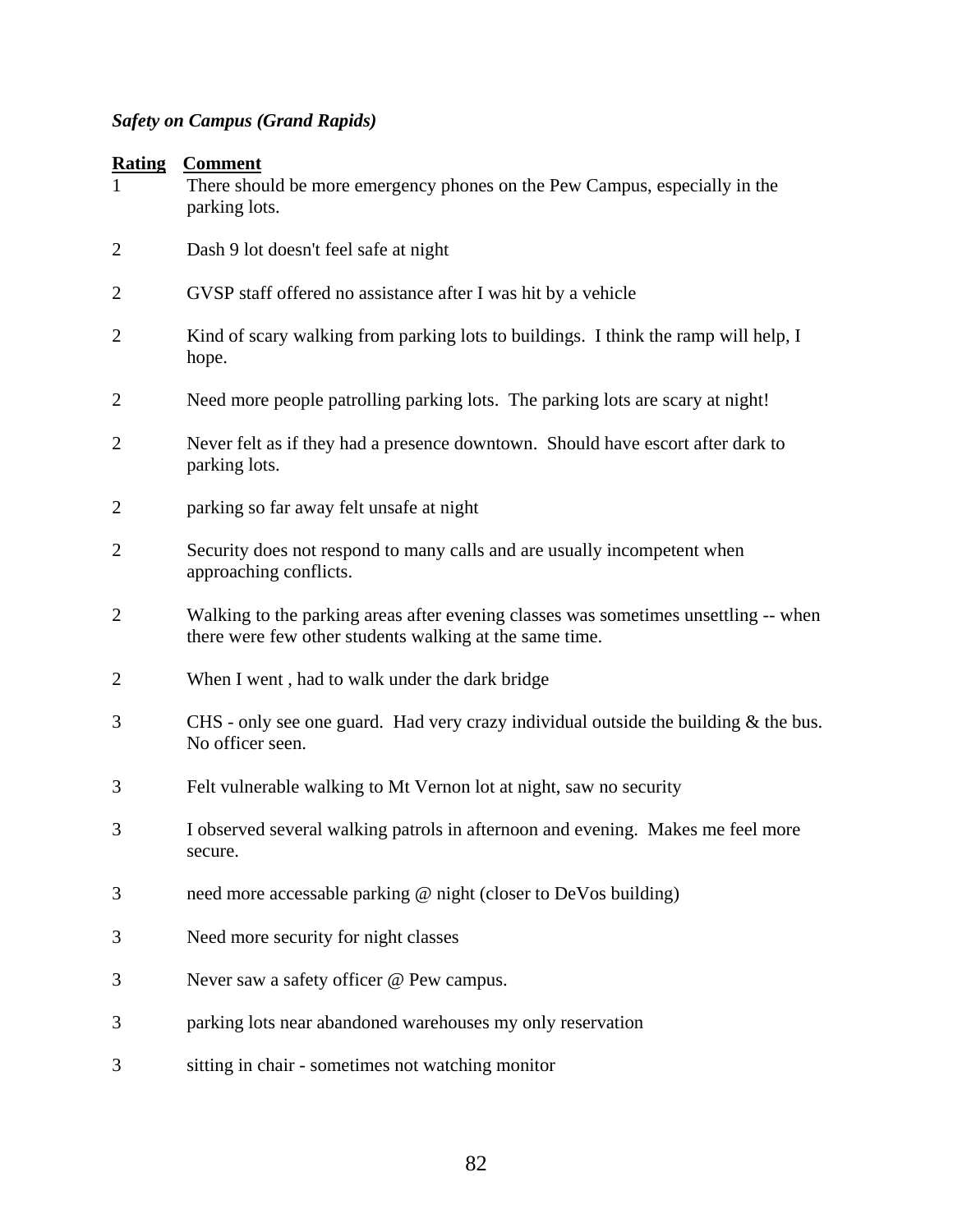| 3              | sometimes nervous at night walking to back parking lots                                                |
|----------------|--------------------------------------------------------------------------------------------------------|
| 3              | The farthest parking lots are well-lit, but usually there aren't many people out there                 |
| 3              | Too much security at CHS building, often rooms are not accessible until 10-15<br>minutes before class. |
| $\overline{4}$ | always felt safe                                                                                       |
| $\overline{4}$ | Always felt safe!                                                                                      |
| $\overline{4}$ | Excellent!                                                                                             |
| $\overline{4}$ | For a large city, great job                                                                            |
| $\overline{4}$ | I did feel a little unsure about walking to my car at night in this neighborhood.                      |
| $\overline{4}$ | No problems.                                                                                           |
| $\overline{A}$ | place phones on campus (the escort service was utilized $\&$ was well done)                            |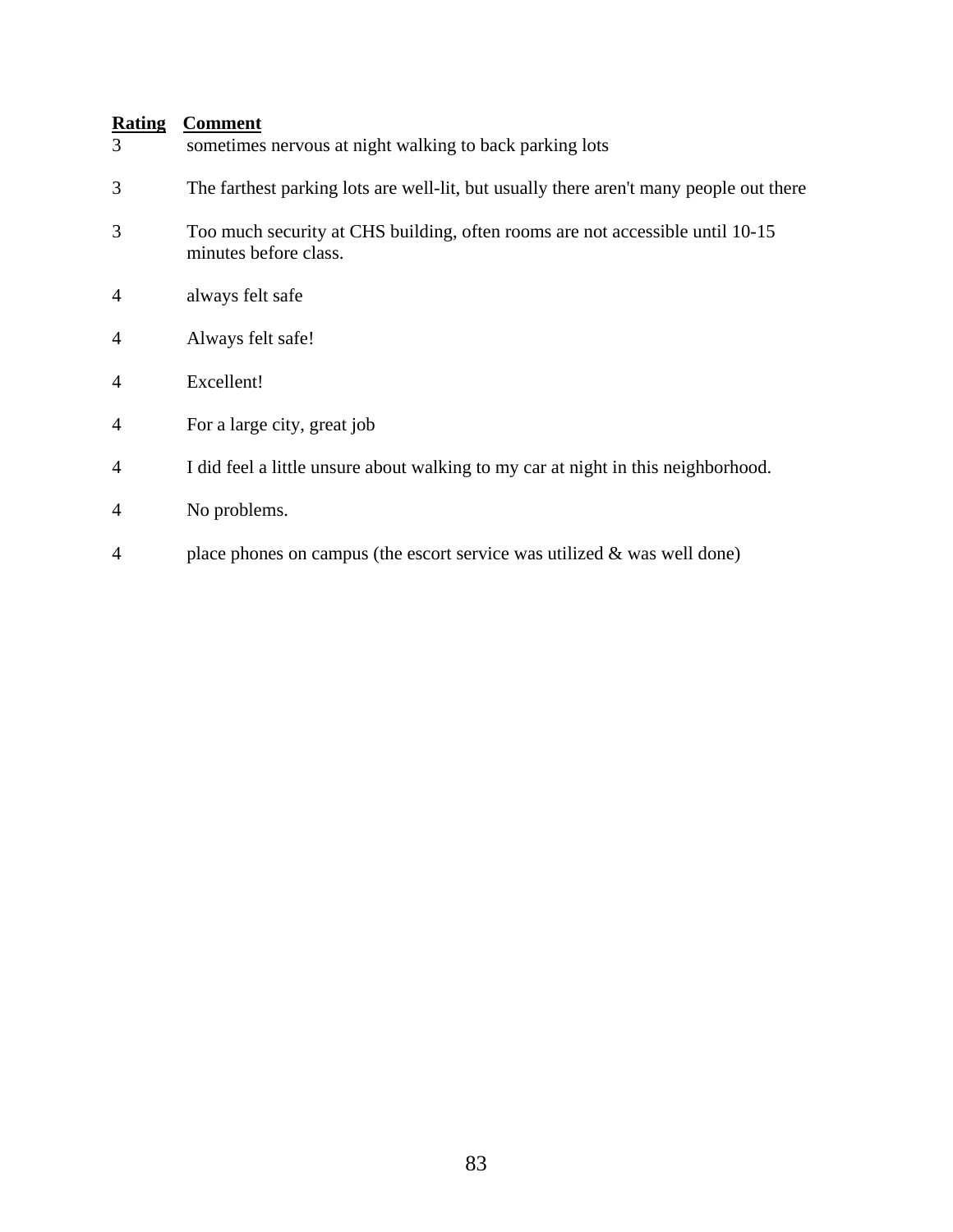# *General Appearance of Campus & Facilities*

| <b>Rating</b><br>$\overline{0}$ | <b>Comment</b><br>Allendale - 3<br>Grand Rapids - 4                                                                                                                                                                                                                                                |
|---------------------------------|----------------------------------------------------------------------------------------------------------------------------------------------------------------------------------------------------------------------------------------------------------------------------------------------------|
| $\overline{2}$                  | Eberhard - most classroom have poor ventilation $\&$ no windows $\&$ uncomfortable<br>desks!                                                                                                                                                                                                       |
| $\overline{2}$                  | think classrooms in Mackinak Hall are too small to hold classes in. I also think the<br>classrooms in Ausable hall aren; tbig enough to have classes held in them. Anyone<br>who struggles with clausterphobia would really struggle in both of these halls and not<br>be able to focus very well. |
| 3                               | B/c construction constantly                                                                                                                                                                                                                                                                        |
| 3                               | Bathrooms need improvement in some buildings                                                                                                                                                                                                                                                       |
| 3                               | Campuses are clean but too much art. I don't know if GV spends money on painting<br>& such but students don't need art. The want lower tuition.                                                                                                                                                    |
| 3                               | construction my whole college career                                                                                                                                                                                                                                                               |
| 3                               | Grand Rapids, 2-Allendale                                                                                                                                                                                                                                                                          |
| 3                               | I personally believe that GVSU spends too much money on largely irrelevant items.<br>For example, the COPPER arch, the GVSU sign by the highway, the alumni building,<br>these are areas where money could have been saved or used to improve campus in<br>other areas.                            |
| 3                               | improving though                                                                                                                                                                                                                                                                                   |
| 3                               | Mini lakes after heavy rain                                                                                                                                                                                                                                                                        |
| 3                               | Padnos & Kirkhof are attractive                                                                                                                                                                                                                                                                    |
| 3                               | Superior, Huron, Zumberge are dingy. But the new buildings are gorgeous.                                                                                                                                                                                                                           |
| 3                               | T.C.                                                                                                                                                                                                                                                                                               |
| 3                               | TC / Petoskey                                                                                                                                                                                                                                                                                      |
| 3                               | the campus out in Allendale is beautiful when its not all torn up by construction                                                                                                                                                                                                                  |
| 3                               | The grounds are pretty well kept, however details like floor cleaning and table/desk<br>cleaning is not done and should be.                                                                                                                                                                        |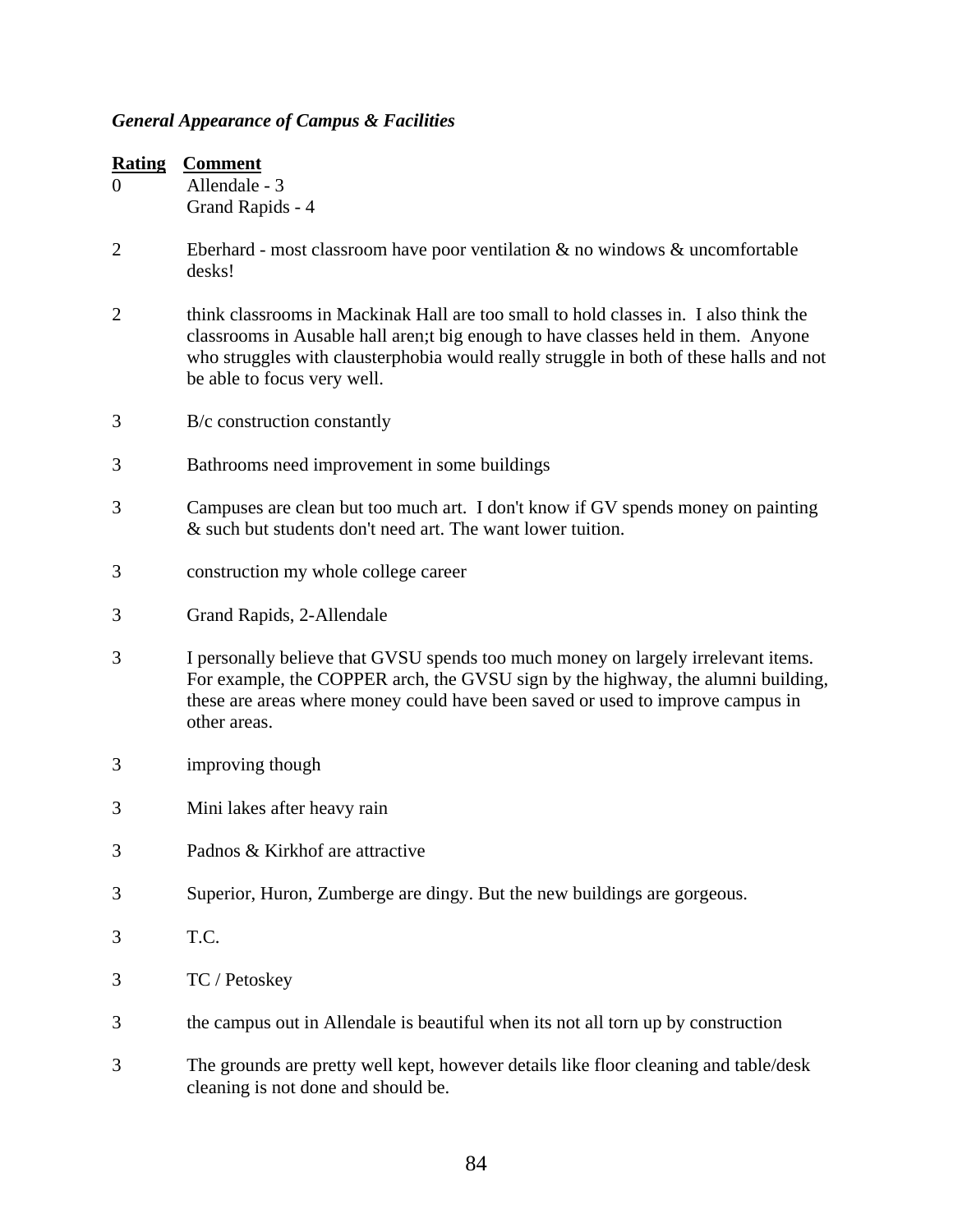- 3 Use native species!
- $4 \qquad \qquad$  [4+] awesome!
- 4 A most beautiful and well-groomed campus . . .in Allendale, Holland, & downtown.
- 4 All campuses are beautifal and well-kept.
- 4 Allendale campus is gorgeous any time of year!
- 4 although I really wish we could get some parking ramps and open up some more grass.
- 4 Although, I preffered the school when fewer buildings existed and there were more grassy areas b/c fewer students attended.
- 4 Always well-groomed and appealing.
- 4 Beatiful
- 4 Beautiful
- 4 beautiful
- 4 Beautiful & modern
- 4 BEAUTIFUL CAMPUS!
- 4 beautiful campus!
- 4 Beautiful campus! It was one of the things that drew me to GVSU
- 4 beautiful campus, best in Michigan
- 4 Beautiful!
- 4 Beautiful!
- 4 beautiful, well kept campus!
- 4 Beautifully landscaped campus
- 4 Best looking college in MI
- 4 Both campuses are beautiful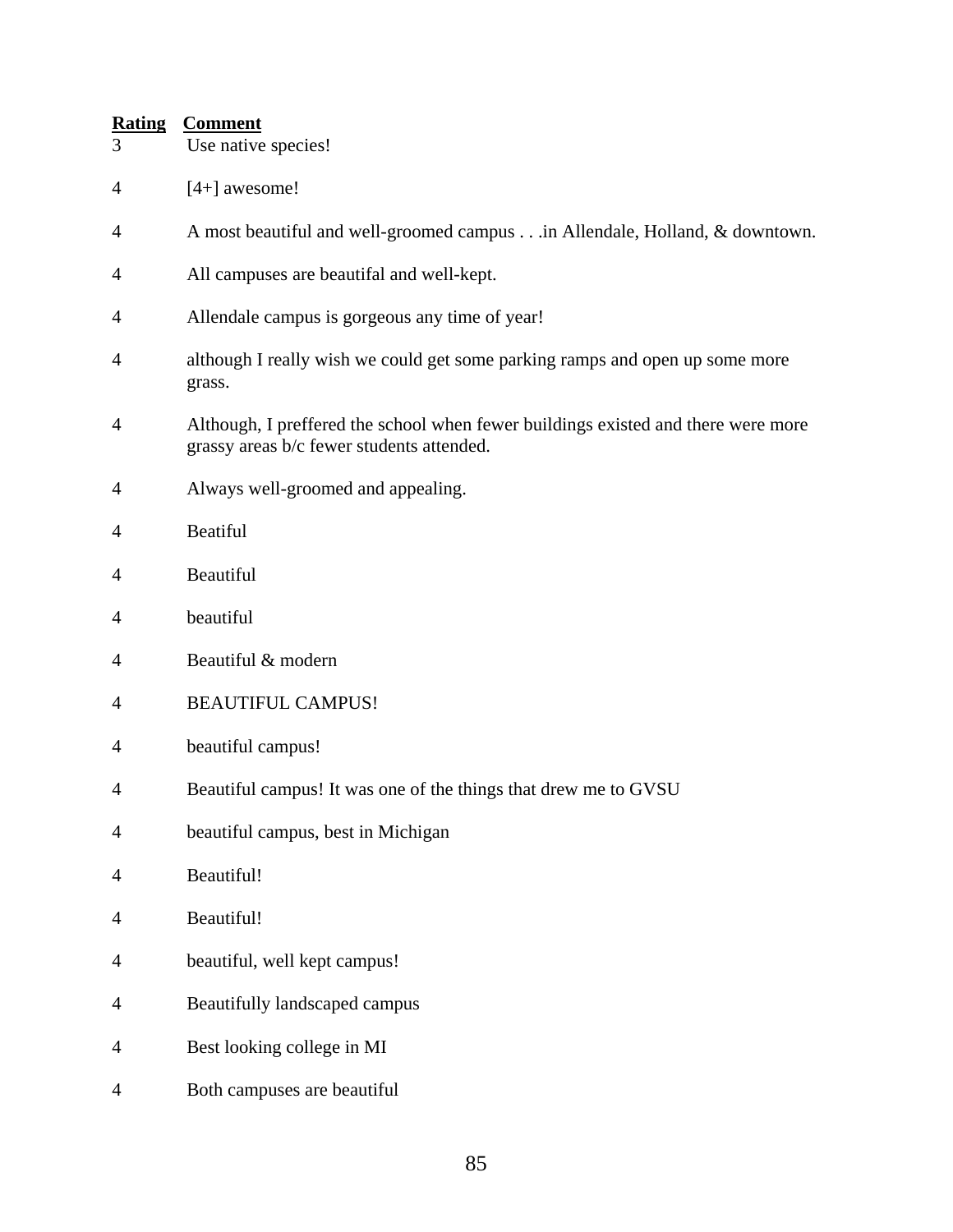| <b>Rating</b><br>4 | <b>Comment</b><br>clean, good looking campus                                                                                                |
|--------------------|---------------------------------------------------------------------------------------------------------------------------------------------|
| $\overline{4}$     | DeVos area is great!                                                                                                                        |
| 4                  | Extremely attractive in appearance                                                                                                          |
| 4                  | GR - DeVos is great!                                                                                                                        |
| 4                  | Great campus. Can tell awesome school pride.                                                                                                |
| 4                  | GVSU is always a beautiful campus. It looks great.                                                                                          |
| 4                  | GVSU is an absolutely beautiful place to go to school!!!                                                                                    |
| 4                  | I love Grand Valley! Always will!                                                                                                           |
| 4                  | I love visiting the campus expecially downtown!                                                                                             |
| 4                  | kept in good shape all around                                                                                                               |
| 4                  | Landscaping is gorgeous, especially the flowers                                                                                             |
| 4                  | LSH & other older buildings are ghastly in appearance on the inside.                                                                        |
| 4                  | Most beautiful campus in Michigan                                                                                                           |
| 4                  | Pew & downtown are beautiful some of Allendale needs some work                                                                              |
| 4                  | That's where all our money goes!                                                                                                            |
| 4                  | the aesthetics of both campus make it condusive for learning, always feels clean and<br>safe                                                |
| 4                  | The changes that have been made are beautiful. Ten years ago you (I) couldn't have<br>imagined what was going to happen to the G.R. campus. |
| 4                  | Van Andel campus is "AWESOME"!                                                                                                              |
| 4                  | very clean & modern                                                                                                                         |
| $\overline{4}$     | Very nice landscaping, sculpture and art. Nice new buildings and open spaces.<br>GVSU is one of the nicest campuses I have seen!            |
| 4                  | Very nice.                                                                                                                                  |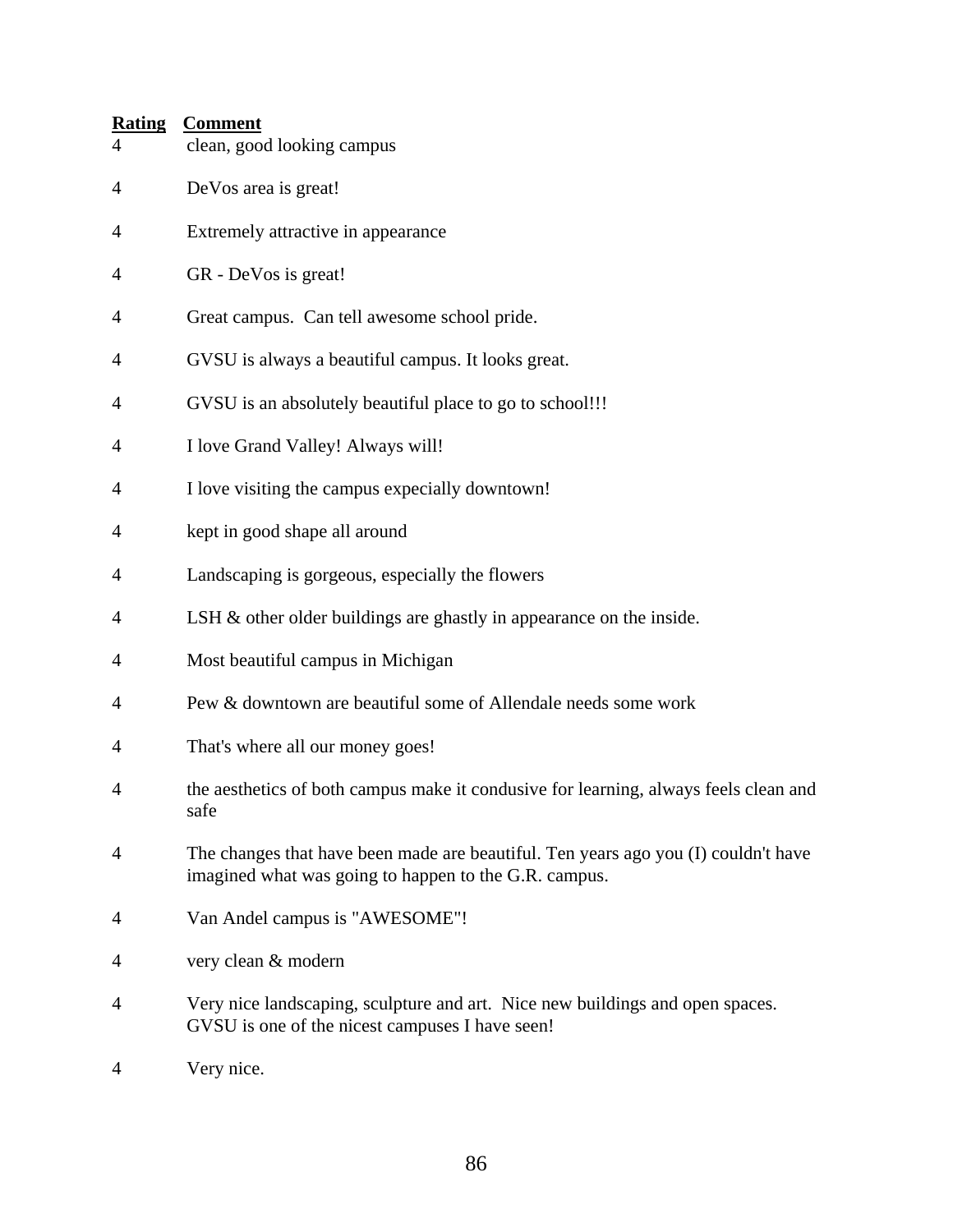- Wonderful -- the reason I chose GVSU
- 4 wonderful!
- 4 Wonderful!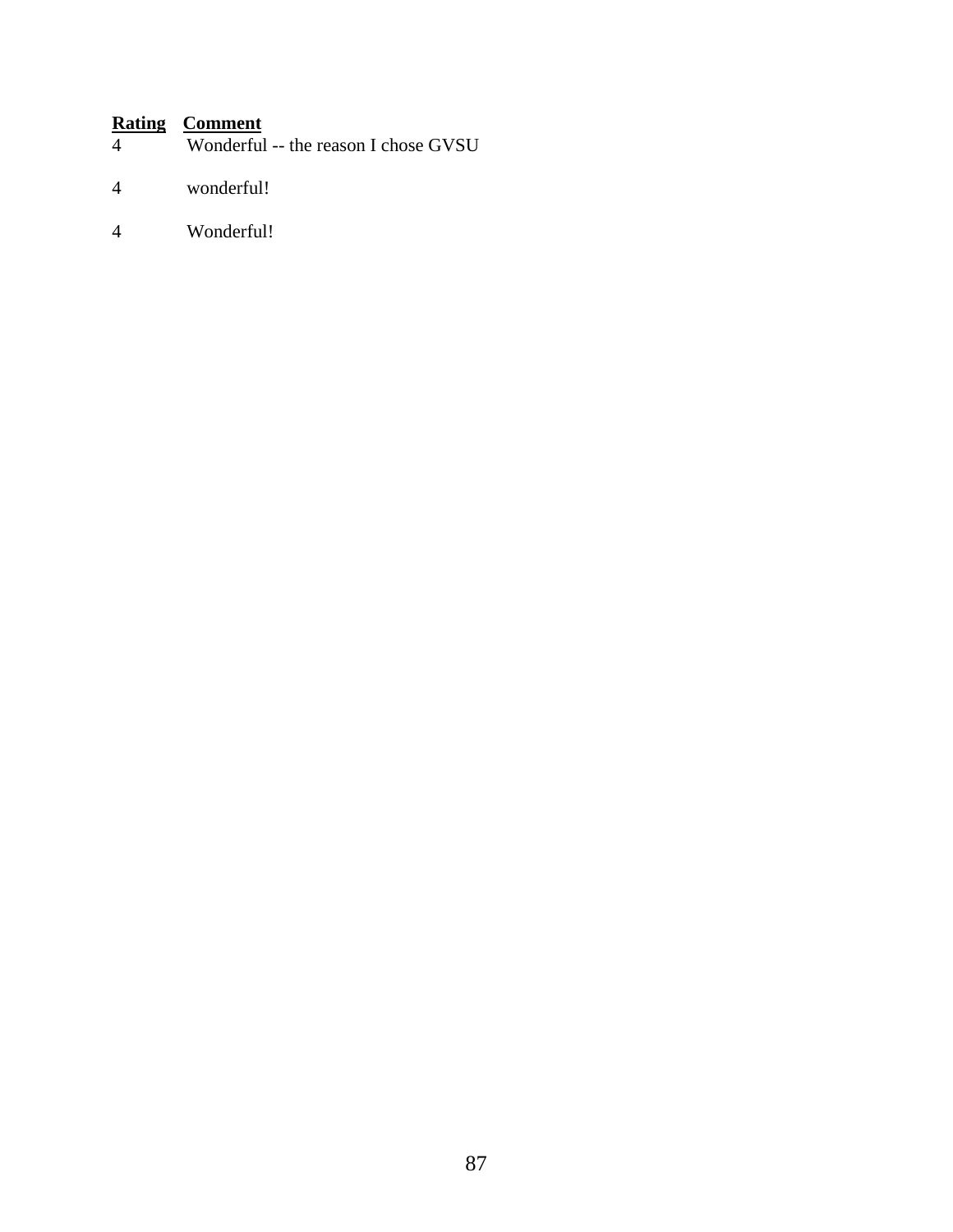# *Admissions Office*

| <b>Rating</b>  | <b>Comment</b>                                                                                                                                                                                                                                   |
|----------------|--------------------------------------------------------------------------------------------------------------------------------------------------------------------------------------------------------------------------------------------------|
|                | Not helpful                                                                                                                                                                                                                                      |
| $\overline{2}$ | One person was not helpful in getting AP credits transferred and was very rude. Rest<br>of the staff was OK.                                                                                                                                     |
| $\overline{2}$ | I was homeschooled throughout high school, and it seemed as though the admissions<br>office wasn't sure how to handle homeschooled students. They required me to take the<br>GED and go through other unnecessary processes before admitting me. |
| $\overline{2}$ | they almost didn't let me in because of criteria, but I was on the Dean's list every<br>semester and graduated at the top of my class.                                                                                                           |
| $\overline{2}$ | Unorganized - no one knows what's going on.                                                                                                                                                                                                      |
| 3              | always friendly                                                                                                                                                                                                                                  |
| 3              | Be more strict on transfer students.                                                                                                                                                                                                             |
| 3              | didn't know much about my major (music ed) $\&$ screwed up my classes first semester.<br>Music advisor had to fix it.                                                                                                                            |
| 3              | long time ago but was smooth and professional                                                                                                                                                                                                    |
| 3              | Nice, helpful.                                                                                                                                                                                                                                   |
| $\overline{4}$ | At times course offerings would not permit me to have an effective schedule. I was<br>forced to take classes I didn't really need.                                                                                                               |
| 4              | My admissions counselor was very nice and on top of things. Good job.                                                                                                                                                                            |
| 4              | Only dealt with them in the beginning. No problems.                                                                                                                                                                                              |
| $\overline{4}$ | very helpful & friendly when I came on a student visit - helped me make my decision<br>to come to GVSU                                                                                                                                           |
| 4              | Very helpful. Treated me as an individual, not part of a massive group                                                                                                                                                                           |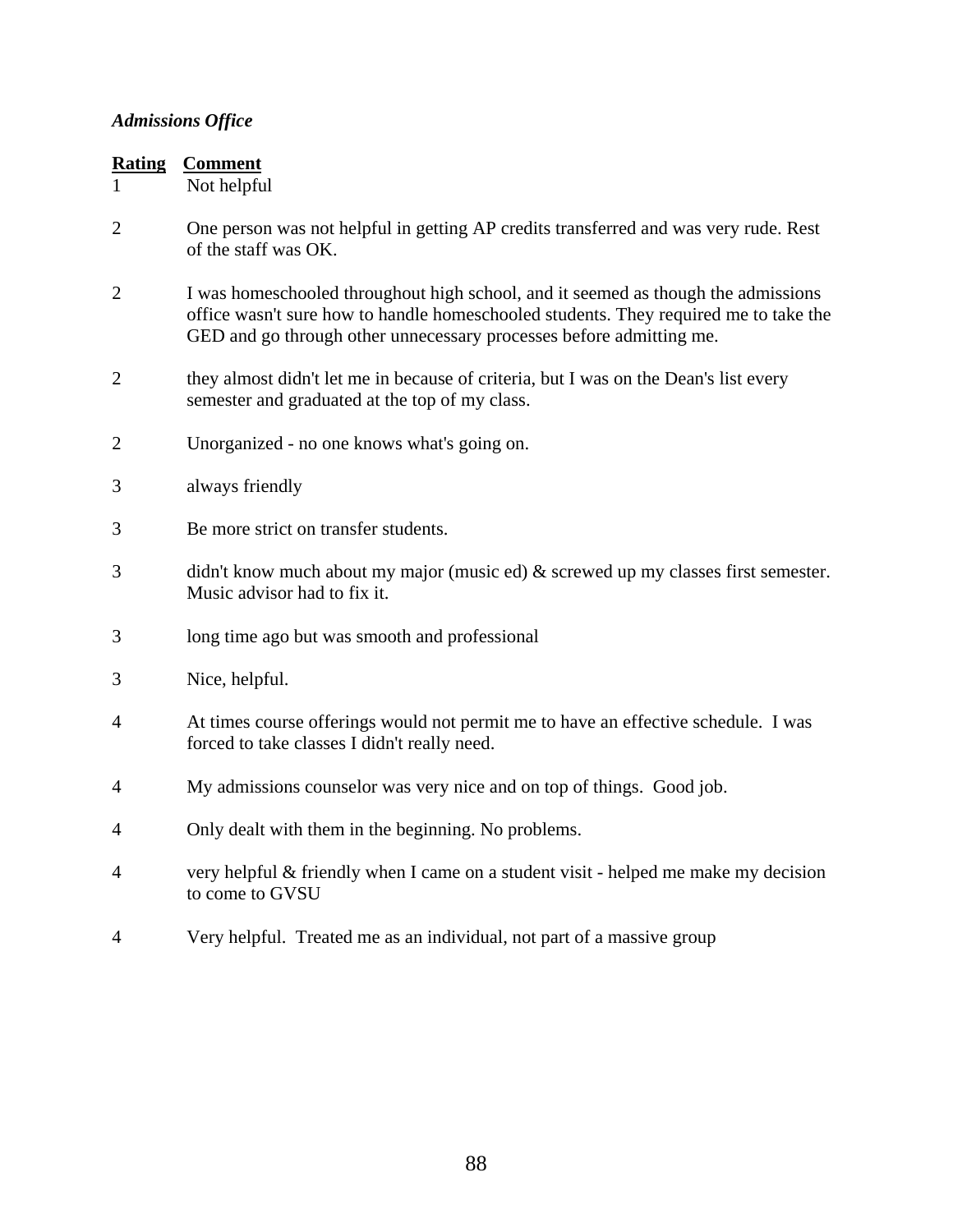#### *Academic Resources Center (ARC)*

#### **Rating Comment**

1 Had the hardest time receiving my writing test score! Still never did. 2 I had a resume reviewed & they made not corrections, but I made many that they overlooked 2 only have four academic advisors that are trained to help students pick out classes. As a result, they are swamped with students and other administrative tasks they do. Students get frustrated when they can't meet with someone and may drop out of college, which affects retention rate. 3 Great service! 4 Excellent service. 4 Fantastic writing center! 4 Great computer system and great staff. 4 Shantel Lofiogel is awesome! 4 Very helpful 4 Very helpful!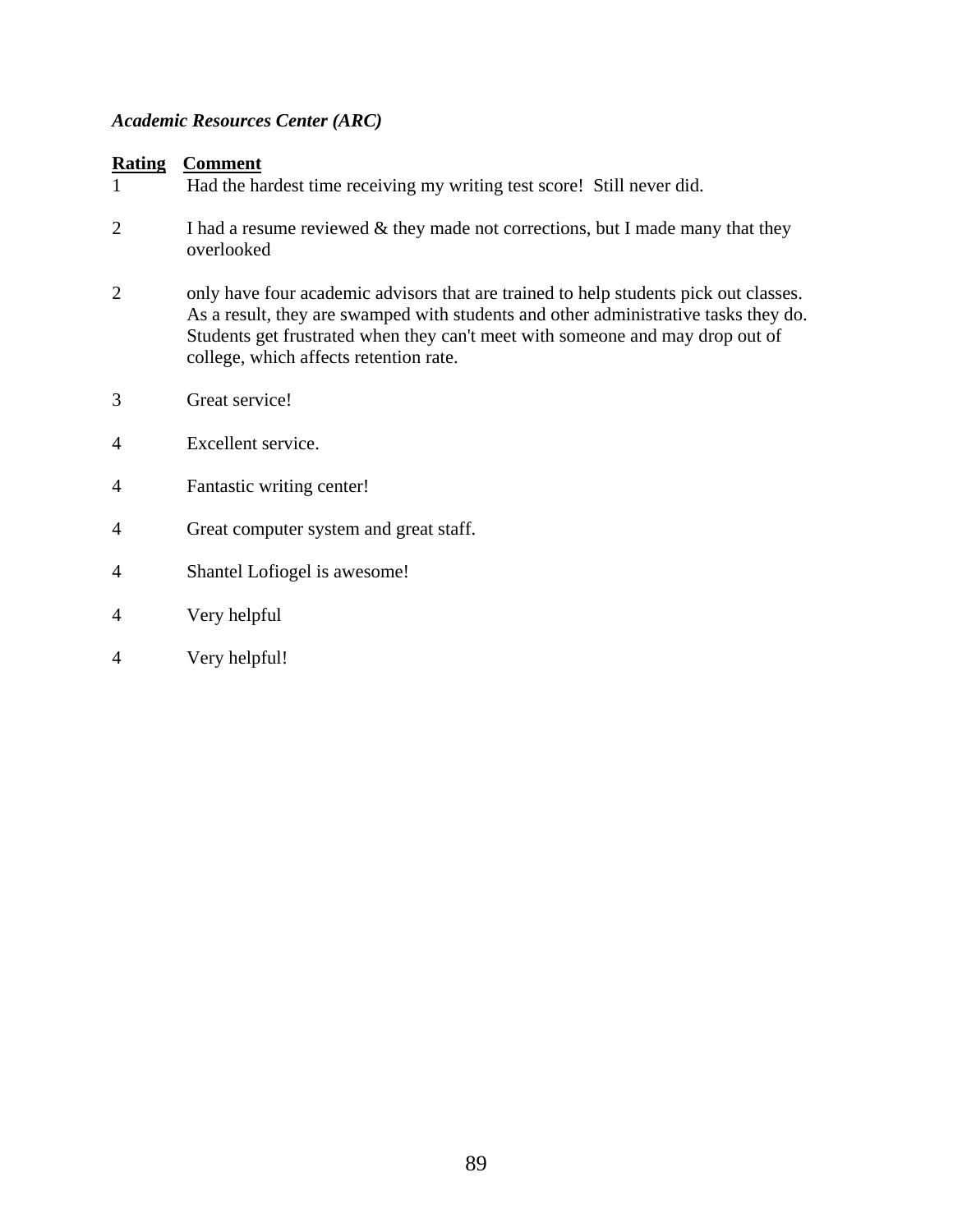# *Student Newspaper (Lanthorn)*

| $\theta$     | <b>Rating Comment</b><br>Many times there were words spelled incorrectly -- This brought down the image of<br>the articles. |
|--------------|-----------------------------------------------------------------------------------------------------------------------------|
| $\mathbf{1}$ | Didn't cover all things on campus.                                                                                          |
| 1            | every issue had errors in it, need better stories, current stories boring                                                   |
| 1            | Experienced inadequate reporting and false quotes.                                                                          |
| 1            | Highly biased; the student opinion page made me ashamed to be a fellow student of<br>many of those who wrote in.            |
| 1            | Horrible! I don't care how many awards they have won, the only thing I ever read<br>was the ads.                            |
| 1            | I read just to edit the articles                                                                                            |
| 1            | Kind of an embarassment. Do we actually have editors?!                                                                      |
| 1            | not many interesting articles, the editor must be illiterate since there are so many<br>errors.                             |
| 1            | Poor editing -- Do people read the paper before it is printed?                                                              |
| 1            | Poorly written, often irrelevent stories                                                                                    |
| 1            | Resources need to be directed toward more editors and proofreaders.                                                         |
| 1            | right-wing biased, doesn't discuss important topics on campus, or glosses them over                                         |
| 1            | so unorganized                                                                                                              |
| $\mathbf{1}$ | This paper is poorly written and the staff obviously has a liberal bias.                                                    |
| 1            | This paper needs to improve dramatically. Simple grammer errors and layout goofs<br>are silly for a college paper.          |
| 1            | this paper rarely published anything that wasn't useless dribble                                                            |
| $\mathbf{1}$ | Too biased. Bad stories                                                                                                     |

1 very poor representation of GVSU. Mistake filled.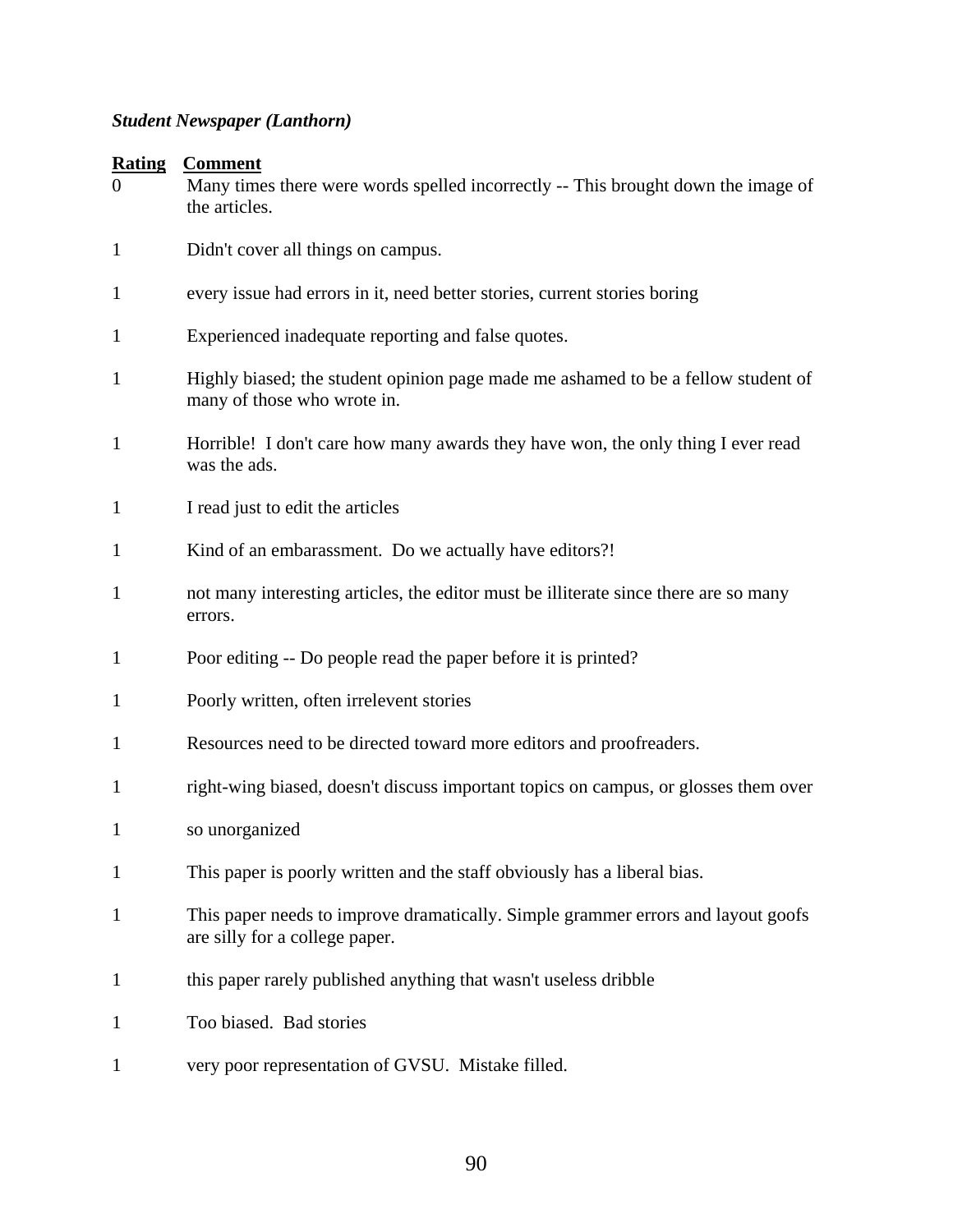| $\overline{2}$ | A lot of the same things published every week.                                                                                                                                                                                                                                                                                                                |
|----------------|---------------------------------------------------------------------------------------------------------------------------------------------------------------------------------------------------------------------------------------------------------------------------------------------------------------------------------------------------------------|
| 2              | Cheesey & cheap                                                                                                                                                                                                                                                                                                                                               |
| $\overline{2}$ | Comics are dull, lack wit. I enjoyed GRCC's collegiate much more.                                                                                                                                                                                                                                                                                             |
| 2              | editing needs help                                                                                                                                                                                                                                                                                                                                            |
| 2              | editing of the paper is pretty bad                                                                                                                                                                                                                                                                                                                            |
| $\overline{2}$ | Get an editor. The tremendous number of typos $\&$ grammatical errors hurts the<br>school's reputation.                                                                                                                                                                                                                                                       |
| 2              | I thought it was usually pretty dull/boring                                                                                                                                                                                                                                                                                                                   |
| 2              | Limited opinions and articles                                                                                                                                                                                                                                                                                                                                 |
| $\overline{2}$ | lots of misspellings                                                                                                                                                                                                                                                                                                                                          |
| $\overline{2}$ | Lots of typos/misspelling/grammatical errors. Some articles are good, others are<br>blatantly laced with left-wing nonsense.                                                                                                                                                                                                                                  |
| 2              | More grammatical errors than a paper written by a 1st grader. C'mon!                                                                                                                                                                                                                                                                                          |
| 2              | Need some more editors - has lots of mistakes                                                                                                                                                                                                                                                                                                                 |
| 2              | needs better writers                                                                                                                                                                                                                                                                                                                                          |
| 2              | not diversified to quality standards                                                                                                                                                                                                                                                                                                                          |
| 2              | Not enough substance - more facts $\&$ less opinions.                                                                                                                                                                                                                                                                                                         |
| $\overline{2}$ | poor editing                                                                                                                                                                                                                                                                                                                                                  |
| $\overline{2}$ | Reporters seemed very biased.                                                                                                                                                                                                                                                                                                                                 |
| $\overline{2}$ | Same issues every week                                                                                                                                                                                                                                                                                                                                        |
| $\overline{2}$ | the editor-in-chief took a week to get back to me after I emailed her about a question.<br>The students aren't held responsible enough for the work they do in their roles. The<br>students will not always report what people tell them when they interview them. I<br>typed out everything I knew we'd discuss so the writer could take that with her. This |

way she wouldn't write in an article some thing I didn't say.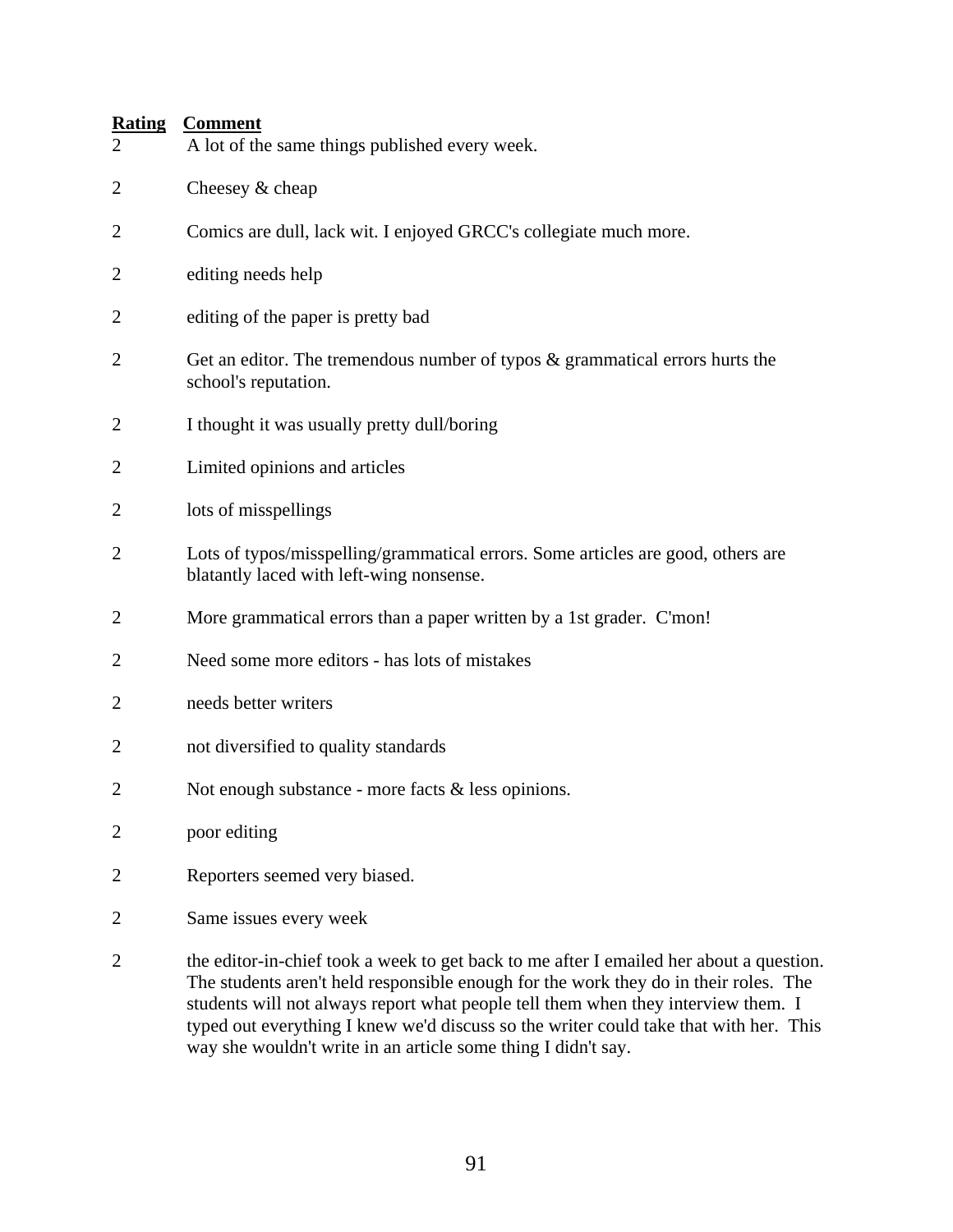- 2 This paper could deliver more, in terms of content. It has not reached its true potential. Articles are shallow/lack depth.
- 2 Too often there are simple mistakes such as spelling
- 2 very liberal
- 2 Was not much of an interest for me.
- 2 worked with them for a while but really don't think they can be called a news paper. Due to the fact they love to only voice opinions close to that of GVSU's money givers.
- 3 A lotta grammer, speling, and punctuation; errors.
- 3 Editorial comments were unprofessional and uneducated
- 3 Good for a college paper
- 3 Good forum for student voices
- 3 I admire its attempts to improve in the past year
- 3 I hated seeing it all over the hallways, on the floors (especially in Mackinaw bld).
- 3 I read it weekly.
- 3 Mistakes @ times. Nice to get an overview of what's happening on campus.
- 3 Nexus of Lunacy Rules!
- 3 Not very informative outside Grand Valley.
- 3 Overall, I love the Lanthorn. I just wish they would edit for mistakes.
- 3 Too many student opinions present, more objectivity would be nice.
- 3 Typos frequenty [sic]
- 3 Who's the editor?
- 4 Awesome writers
- 4 could use better editors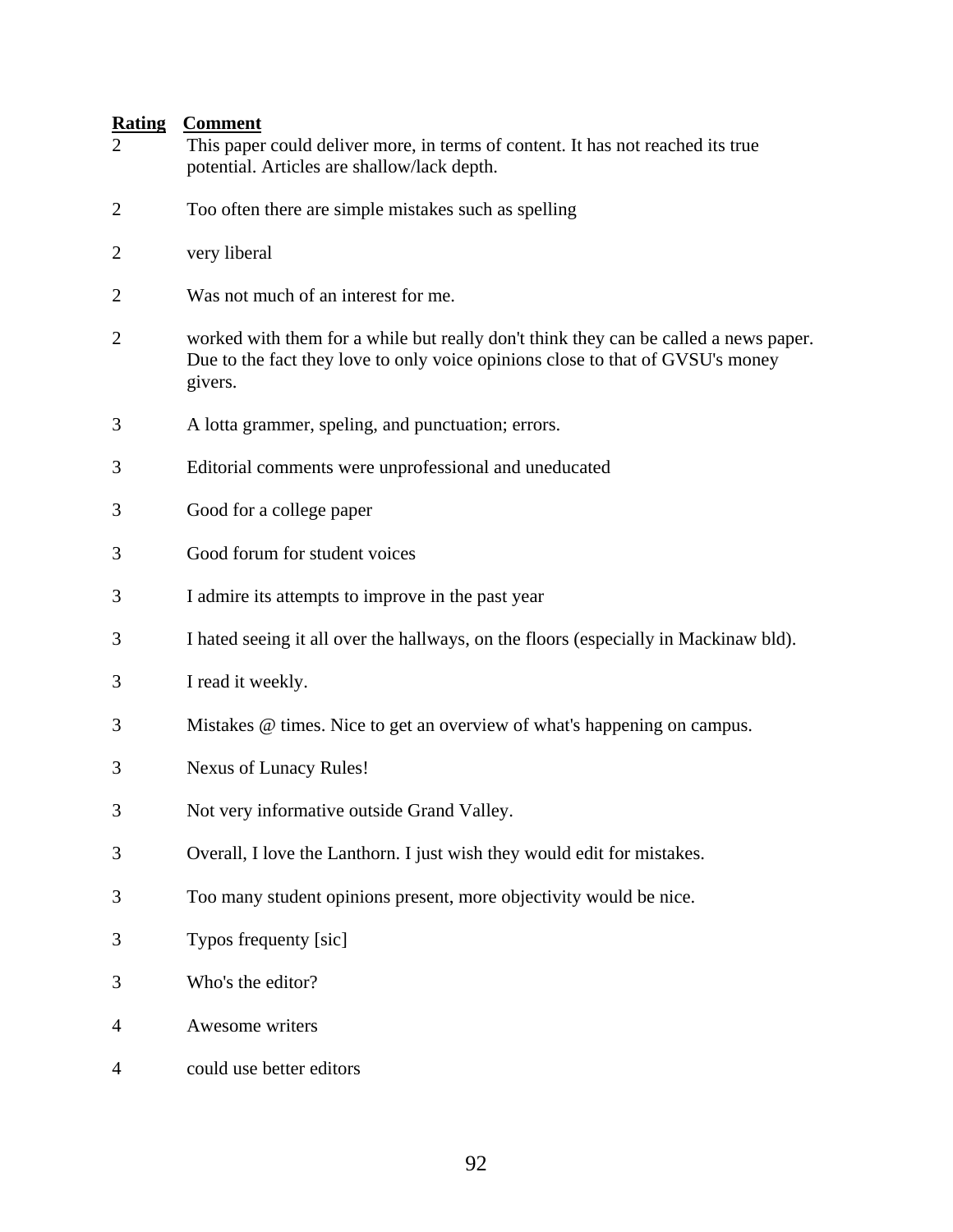- 4 Enjoyed reading it when there was nothing else to read. Not exactly what I would be considered accurate. You'd think the editor would check the reporters sources, but didn't seem like they did.
- 4 Great to read!
- 4 I enjoyed reading the paper each week.
- 4 I love it!
- 4 Informative AND intertaining
- 4 Informative for all my campus news and then some.
- 4 It's come a long way!
- 4 make sure to edit before printing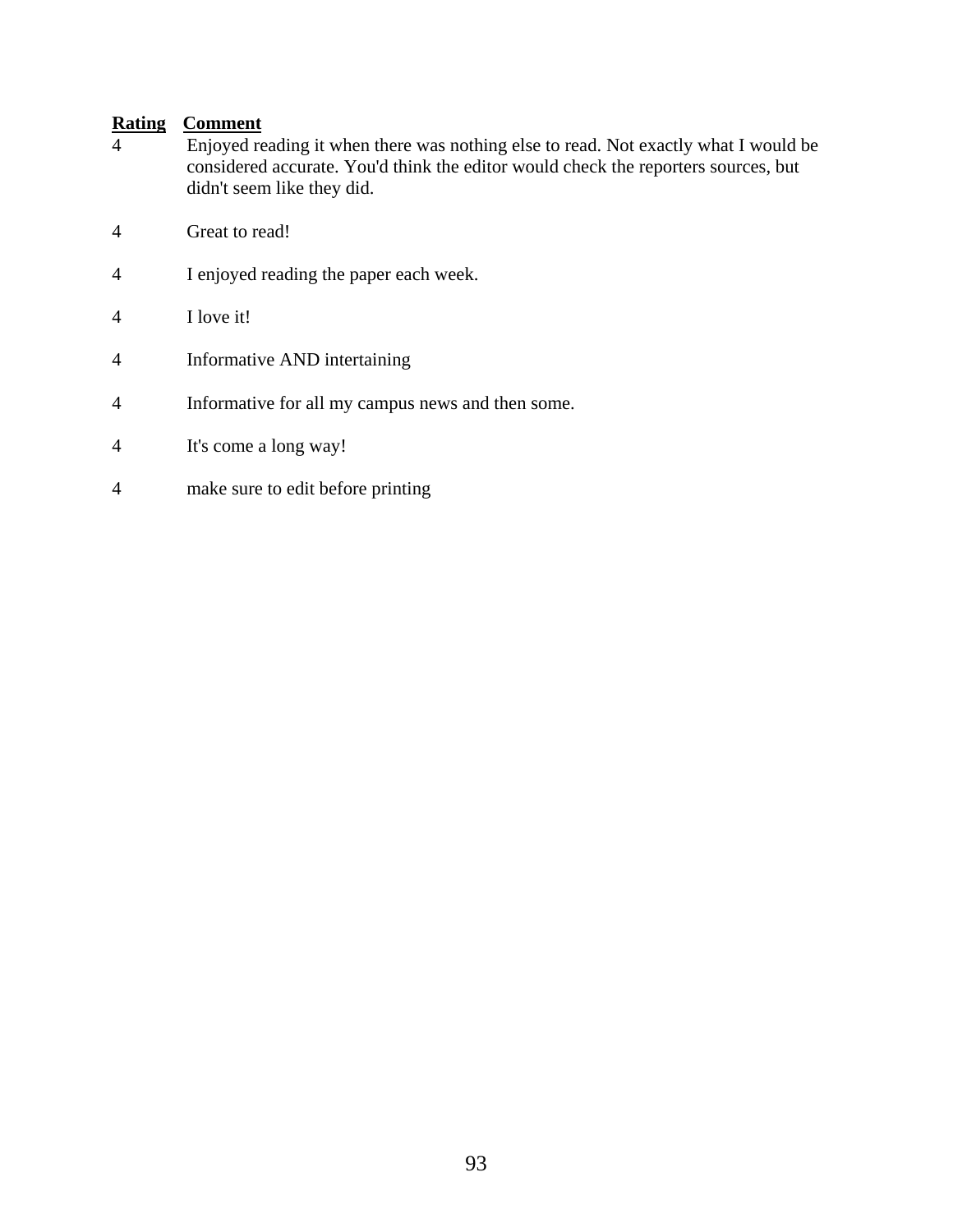# *Student Employment Office*

#### **Rating Comment**

|   | hard to deal with, website difficult to get around          |
|---|-------------------------------------------------------------|
| 1 | Have more jobs available for students not on financial aid  |
|   | <b>NO JOBS</b>                                              |
| 2 | not enough postings                                         |
| 3 | found me a very good off campus job                         |
| 3 | hard to find but people there are helpful once you find it. |
| 4 | Freshman year they found me a job fast!                     |
|   | Lorna Holland is fantastic                                  |
|   |                                                             |

4 wonderful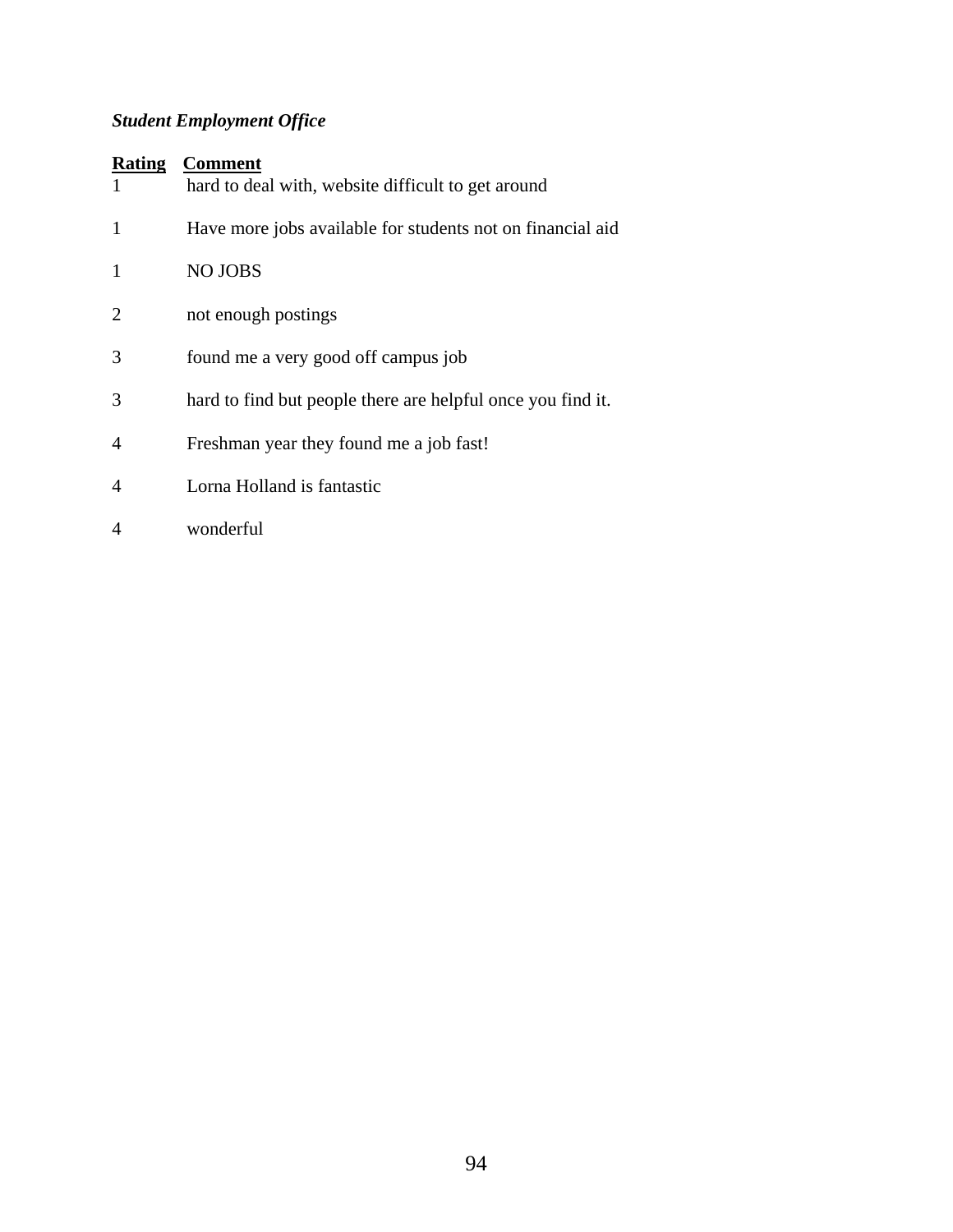# *Open Computing Labs*

#### **Rating Comment**

| <u>Natilig</u><br>$\overline{0}$ | <u>Commichi</u><br>I should have used this service, but I have my own computer and printer at home.                                                                                                               |
|----------------------------------|-------------------------------------------------------------------------------------------------------------------------------------------------------------------------------------------------------------------|
| $\boldsymbol{0}$                 | I'm CS. We have EOS and Arch.                                                                                                                                                                                     |
| $\mathbf{1}$                     | Henry is very hard to get a computer midday, Manitou also hard, faculty seminars &<br>5-10 attendees take up entire labs for hours                                                                                |
| $\mathbf{1}$                     | I prefered to use my major's lab, it was in an atmosphere that was safer and more<br>helpful.                                                                                                                     |
| $\mathbf{1}$                     | Lack of open computers -- classes that utilize computers should not be in the open<br>labs. Should have separate labs.                                                                                            |
| $\mathbf{1}$                     | long lines                                                                                                                                                                                                        |
| $\mathbf{1}$                     | Need a lab at Eberhard for Education students                                                                                                                                                                     |
| $\mathbf{1}$                     | Not enough computer labs open during the busy school hours.                                                                                                                                                       |
| $\overline{2}$                   | 24 hours - or lack of access                                                                                                                                                                                      |
| 2                                | Allendale need a lab on the other side                                                                                                                                                                            |
| 2                                | Build new library. Use old library as one big computer lab.                                                                                                                                                       |
| 2                                | CHS great. Allendale not enough computers!                                                                                                                                                                        |
| 2                                | Difficulty to get on a terminal in GR                                                                                                                                                                             |
| $\overline{2}$                   | Downtown has an empty lab w/no computers when it needs to be filled.                                                                                                                                              |
| 2                                | During certain times of day, finding an open computer is OK, but with the increase in<br>online assignments and the Blackboard site, more computers should have been added<br>to compensate. Maybe add a new lab. |
| 2                                | For the amount of students that keep coming each year, there should be more labs<br>opening for students but there does not seem to be.                                                                           |
| 2                                | Great computers, poor and unlepful students running the labs $\&$ not enough labs open<br>during middle of day!                                                                                                   |
|                                  |                                                                                                                                                                                                                   |

2 Great downtown, Bad in Allendale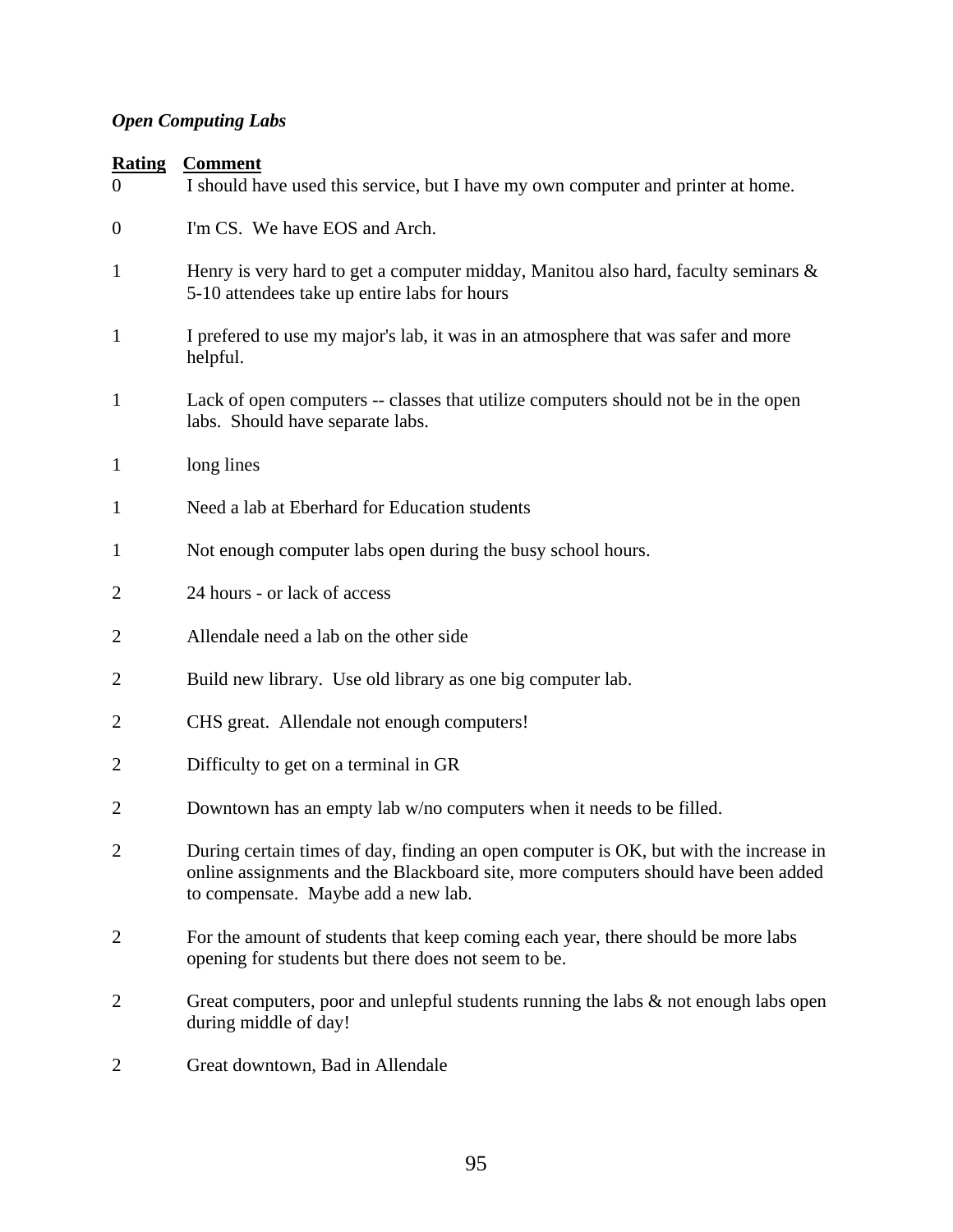- 2 Hard to find an open computer lab on campus during day hours and need to be open until 1AM regularly.
- 2 Hard to find open computer during finals week.
- 2 Has gotten better since more e-mail computers have been added. Its much easier to get into a lab to do work.
- 2 Holland campus is excellent
- 2 Improved greatly when new Mackinac wing opened!
- 2 It is hard to get on a computer at certain times of day.
- 2 It's hard to find an open lab during the day
- 2 Longer available hours needed.
- 2 More labs open during the day for public use.
- 2 most in Henry Hall were always full
- 2 Need 24 hours during finals, both in Allendale and downtown
- 2 need moe AVAILABLE computers, lots of computers but mainly not accessible
- 2 need more
- 2 Need more computers and better printers
- 2 need more in Allendale
- 2 need more labs @ CHS or don't schedule non-student classes there
- 2 need more open labs on DeVos campus! Especially during the daytime hours!!
- 2 Need more than one lab in Padnos / Henry open during the day.
- 2 Need more!
- 2 Need much more lab assistants that are helpful, especially for Macs and statistics programs.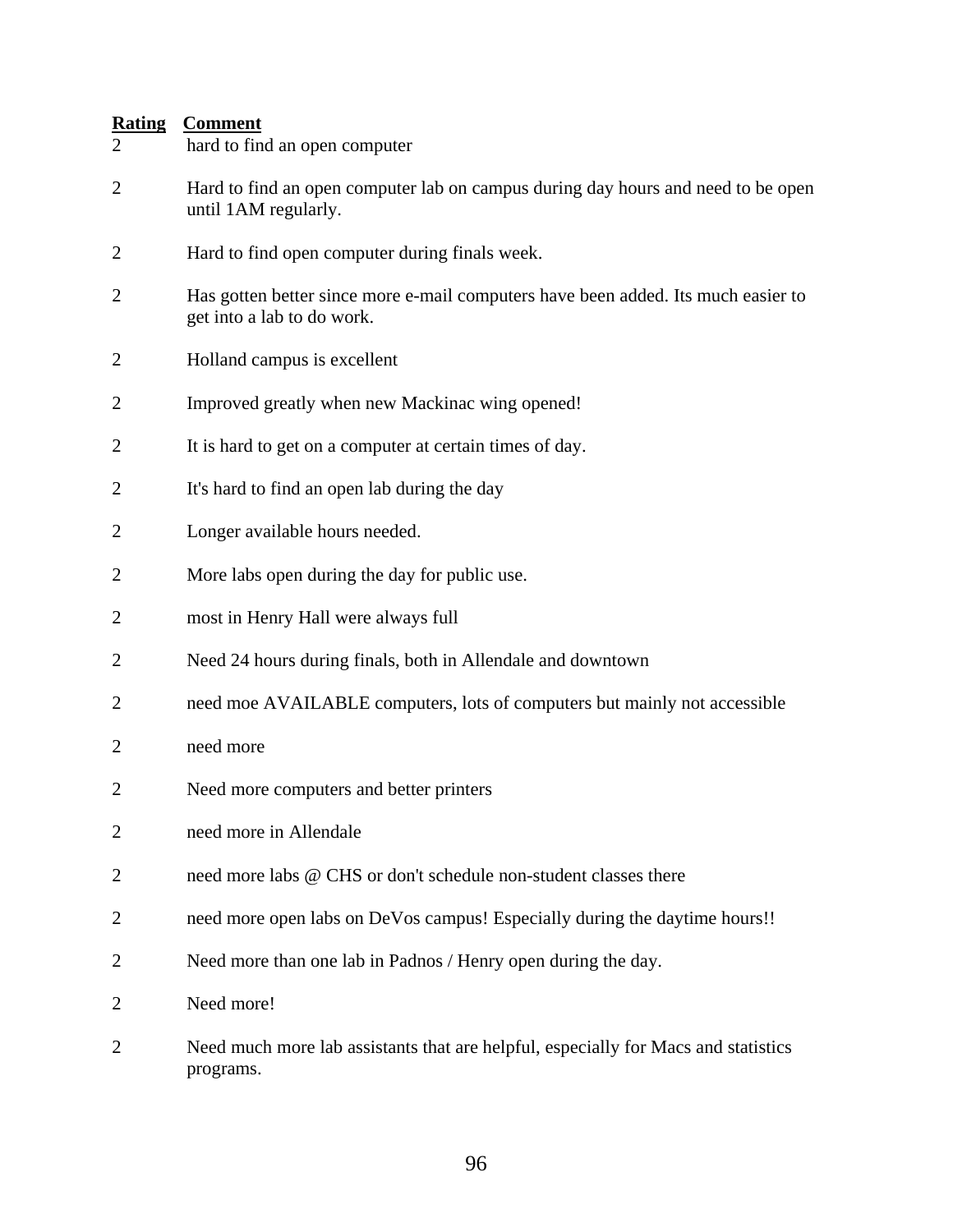- 2 Needs to be 24 hours/7 days
- 2 Not enough computers
- 2 Not enough labs. Had to wait in line for open computers all the time.
- 2 Not enough open on Pew Campus
- 2 Not enough. It'd be great if there were more open all the time, like in MAN and if they were spread out across campus so you wouldn't have to walk way across campus to find one.
- 2 often difficult to find an open computer but usually in working order
- 2 Often there were not enough computers and long lines!!!
- 2 On the Allendale campus there are only 2-3 labs on the library side and they almost always have classes scheduled. This was frustrating to me from freshman to senior year. For example, if I had a class in LSH, but needed to print a paper first, I'd have to hurry to the computer lab, wait in line, and hurry back.
- 2 Rarely there was an open lab
- 2 should be 24 hr availability
- 2 The equipment in the labs is excellent, but the lb assistants generally have no clue how anything works. The calder Art Center desperately needs a computer lab with no classes scheduled in it.
- 2 There are not enough computers on campus for use during the days.
- 2 There did not seem to be enough open labs at important times.
- 2 THERE WERE OPEN LABS?!
- 2 Too few computers @ peak times
- 2 Too many students, not enough computers.
- 2 Why no lab in Eberhart Center? Provided challenges for an education student.
- 3 A lot of the times waiting time exceeded more than 10 minutes.
- 3 Allendale computer tabs typically have a wait, would be nice to have more computer available for students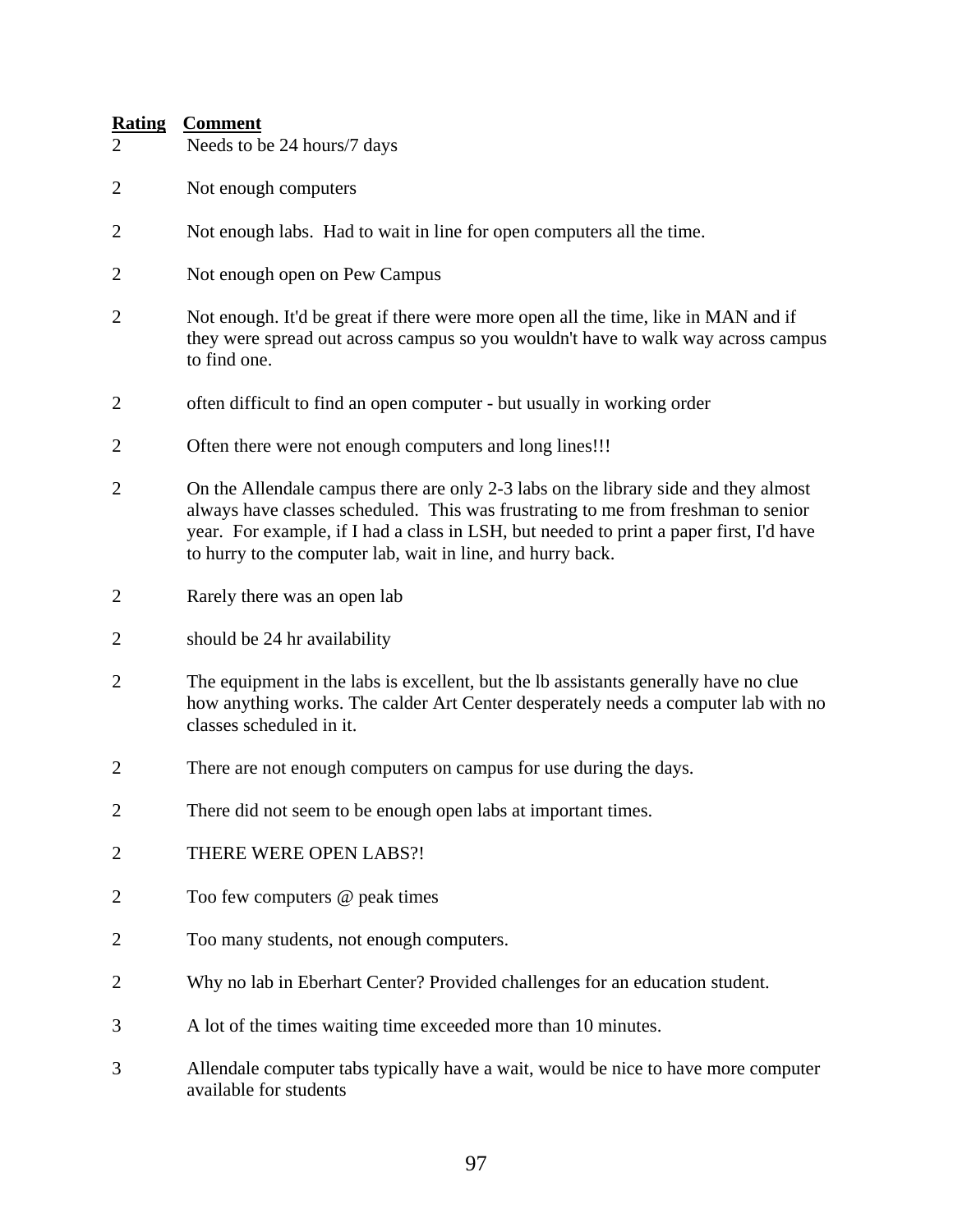| <b>Rating</b><br>3 | <b>Comment</b><br>Alright, they should always have Mannitou and Henry open. As in 24 hrs a day. All<br>week.                                                          |
|--------------------|-----------------------------------------------------------------------------------------------------------------------------------------------------------------------|
| 3                  | At the CHS Building there are usually enough computers in the 2 labs for everyone,<br>although the hours on the weekends are very limited for when the labs are done. |
| 3                  | can get packed, esp. in GR                                                                                                                                            |
| 3                  | Could use more open labs.                                                                                                                                             |
| 3                  | Every year there will be more student attending classes downtown campus. We need<br>more labs.                                                                        |
| 3                  | good but we need more as the school continues to grow                                                                                                                 |
| 3                  | Good network setup and computing equipment. However some IT staff are rude<br>toword students.                                                                        |
| 3                  | good, you just have to be patient                                                                                                                                     |
| 3                  | Great in Holland, HORRIBLE in Allendale & O.K. in G.R.                                                                                                                |
| 3                  | Great labs but always crowded at end of semester.                                                                                                                     |
| 3                  | great when not needed at peak times of day waiting in line was ridiculous                                                                                             |
| 3                  | GVSU is doing much better with this.                                                                                                                                  |
| 3                  | has improved over the last 6 years                                                                                                                                    |
| 3                  | I never had a problem except at peak times.                                                                                                                           |
| 3                  | library access was good worked fine                                                                                                                                   |
| 3                  | long wait in Manitou for available lab station, downtown as well                                                                                                      |
| 3                  | More need to be accessible (during peak hours especially).                                                                                                            |
| 3                  | More open computer labs                                                                                                                                               |
| 3                  | need lab in eborhard need more open labs                                                                                                                              |
| 3                  | Need more                                                                                                                                                             |
| 3                  | need more @ Allendale campus                                                                                                                                          |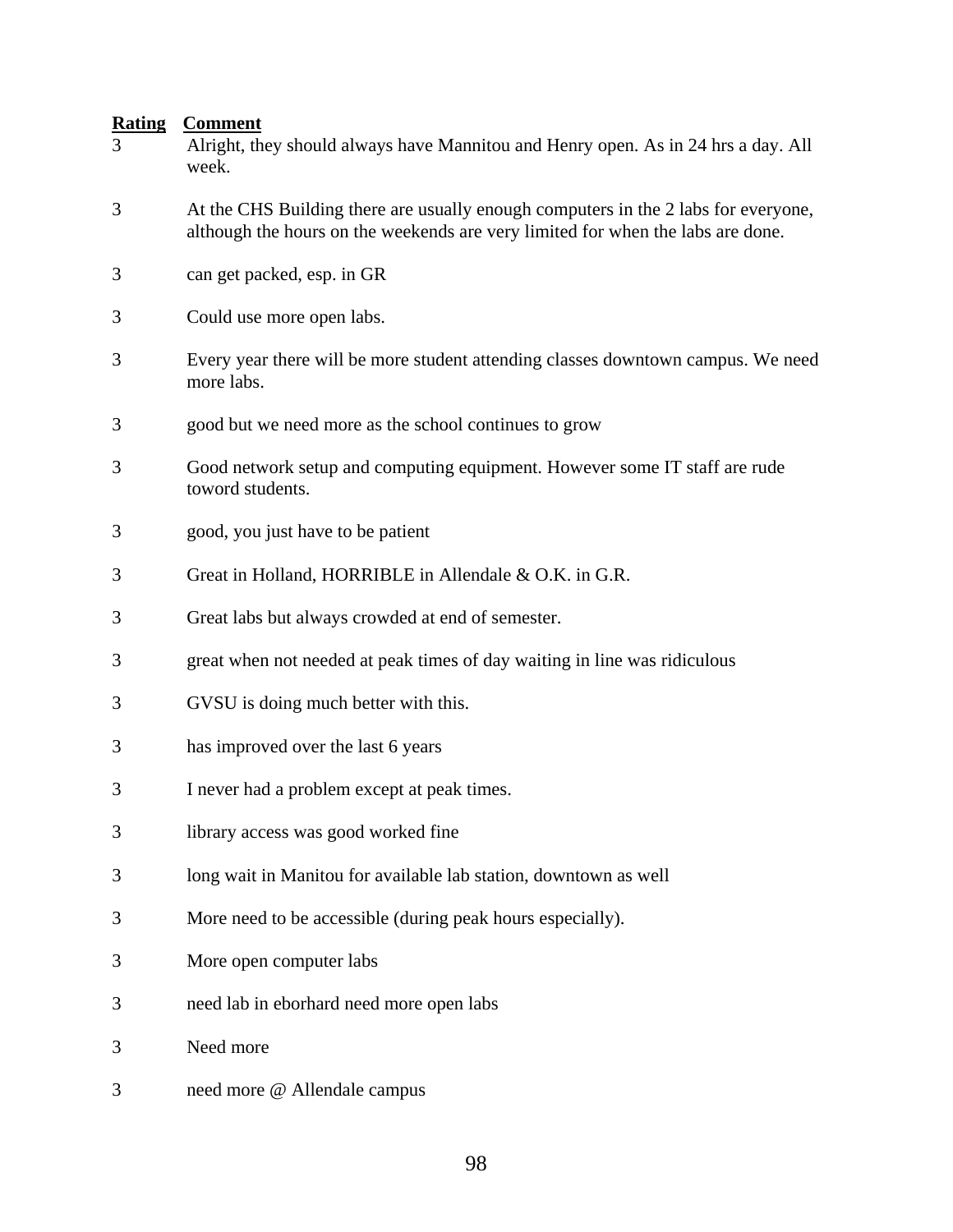| <b>Rating</b><br>3 | <b>Comment</b><br>Need more computers in GR                                                                                                                                                                                  |
|--------------------|------------------------------------------------------------------------------------------------------------------------------------------------------------------------------------------------------------------------------|
| 3                  | Need more computers!!!                                                                                                                                                                                                       |
| 3                  | need more hours @ CHS                                                                                                                                                                                                        |
| 3                  | Need more Mac labs for video editing                                                                                                                                                                                         |
| 3                  | Need to be opne longer                                                                                                                                                                                                       |
| 3                  | need to have one that is always open                                                                                                                                                                                         |
| 3                  | Nice lab in MAK                                                                                                                                                                                                              |
| 3                  | Not enough of them. Hard to find an open computer.                                                                                                                                                                           |
| 3                  | not enough printers (often have to wait $>10$ min just for something to print                                                                                                                                                |
| 3                  | often full at DeVos & Allendale during day, or there are classes                                                                                                                                                             |
| 3                  | Often hard to find an open computer on Allendale campus                                                                                                                                                                      |
| 3                  | starting to get a bit crowded                                                                                                                                                                                                |
| 3                  | Still at busy times students would have to wait to long                                                                                                                                                                      |
| 3                  | Students print way to much garbage. You should start charging change page set up<br>(margins) to 1" all around                                                                                                               |
| 3                  | There are often long waits, so they should be open 24 hrs all year, not just during<br>exams                                                                                                                                 |
| 3                  | There could be maybe 1 more open to students that has no classes assigned to it.<br>Otherwise exceptional.                                                                                                                   |
| 3                  | This service is wonderful and I took full advantage. However, I cannot express how<br>frustrating it is to stand 1/2 hour in line when a lab is closed for a class which contains<br>about 4 students and 36 open computers! |
| 3                  | Usually very crowded                                                                                                                                                                                                         |
| 3                  | very difficult to get into in Pew campus                                                                                                                                                                                     |
| 3                  | wait time should be based on priority - some student were playing games on the<br>internet when others waiting needed to print papers, etcthere should be time limits                                                        |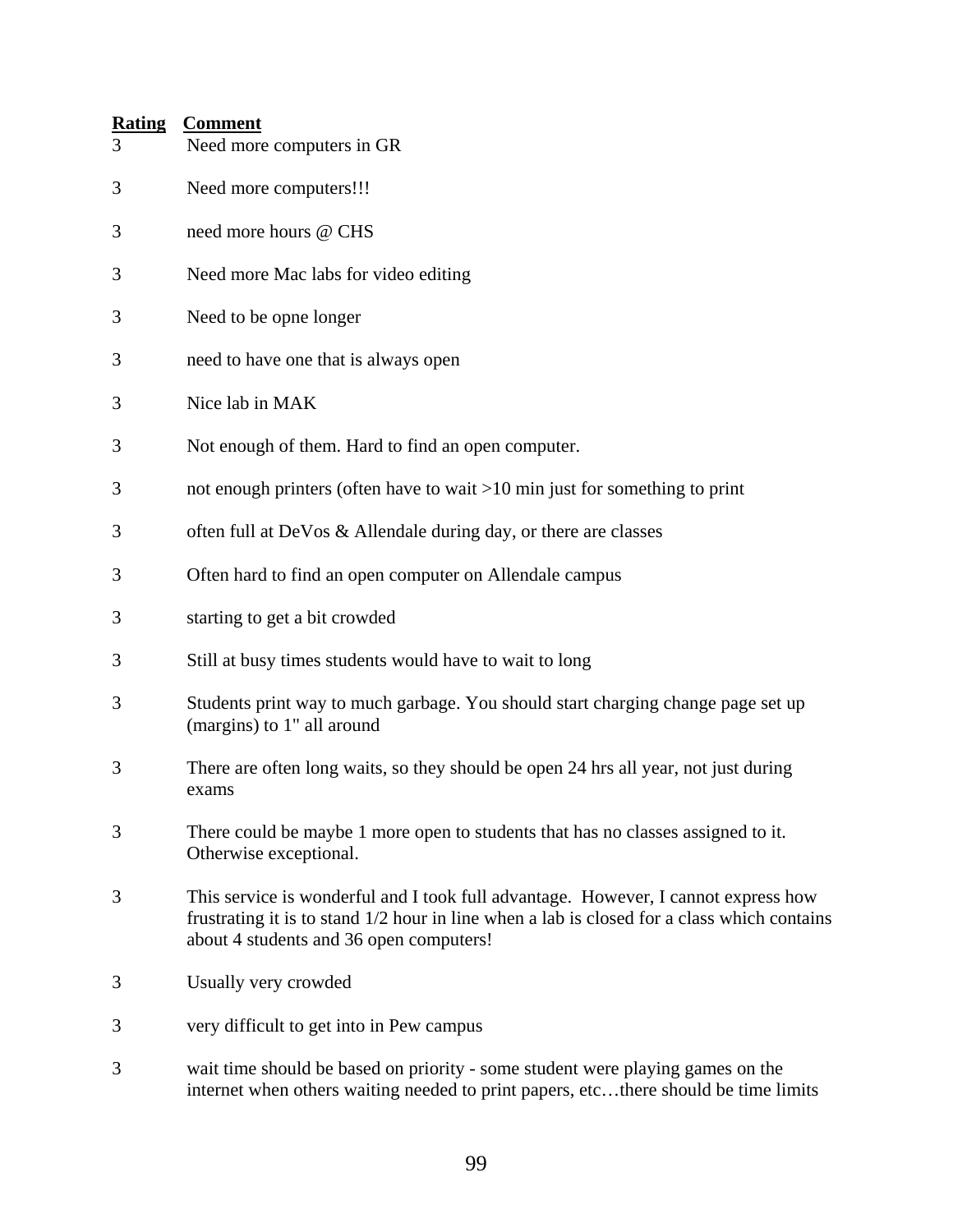| 3              | Wish there was more room somedays.                                                            |
|----------------|-----------------------------------------------------------------------------------------------|
| 3              | Word processing is not always readily available and is needed in the library BADLY!           |
| 4              | Beautiful Labs, wonderful equipment                                                           |
| 4              | could use either mac lab                                                                      |
| 4              | Good job of catering to student use and classroom use. Very helpful assistants.               |
| 4              | Great hours.                                                                                  |
| 4              | Great! I wouldn't have survived without these!                                                |
| 4              | It's great to have so many computers available in so many places.                             |
| 4              | Keep on top of the Student/Computer ratio. It was nice to always have a lab spot.             |
| 4              | Never a problem on the DeVos campus if you're willing to climb stairs.                        |
| 4              | Takes forever and there were a few times with no openings                                     |
| $\overline{4}$ | usually computers available, occasionally it was very difficult to find one (Grand<br>Rapids) |
| 4              | Wonderful. Good hours and availability.                                                       |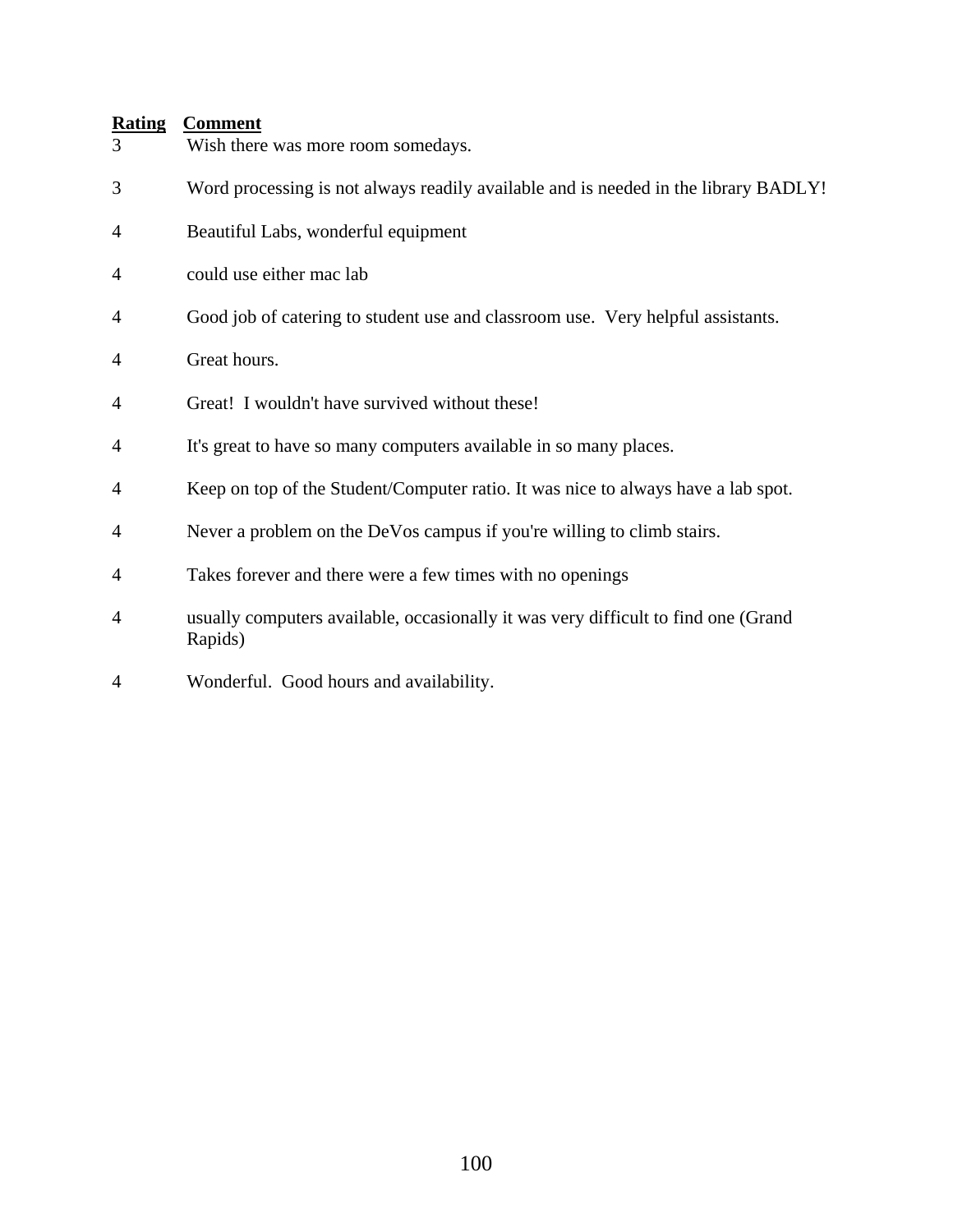#### *Parking (Allendale Campus)*

| <b>Rating</b><br>$\overline{0}$ | <b>Comment</b><br>avoided                                                                                                                                                                                                                                                                                                                                                                                         |
|---------------------------------|-------------------------------------------------------------------------------------------------------------------------------------------------------------------------------------------------------------------------------------------------------------------------------------------------------------------------------------------------------------------------------------------------------------------|
| $\boldsymbol{0}$                | Students who complain about the parking situation need to get off their lazy butts and<br>walk a few extra feet with the ample parking spaces provided further away from<br>campus. I can walk from the southernmost point of the front lot, parked with 40<br>spaces open around me at peak hours and beat student to the door who is still driving<br>around Seward and Winter looking for someone to pull out. |
| $\mathbf{1}$                    | A parking structure should be strongly considered for each location                                                                                                                                                                                                                                                                                                                                               |
| $\mathbf{1}$                    | Always hard to find a spot near Padnos/the fieldhouse                                                                                                                                                                                                                                                                                                                                                             |
| $\mathbf{1}$                    | always terrible @ peak times                                                                                                                                                                                                                                                                                                                                                                                      |
| $\mathbf{1}$                    | As a commuter from Musk. I would spend 1/2 an hour and missing the class I paid<br>for.                                                                                                                                                                                                                                                                                                                           |
| $\mathbf{1}$                    | Awful! The sticker policy was so frustrating                                                                                                                                                                                                                                                                                                                                                                      |
| $\mathbf{1}$                    | bad                                                                                                                                                                                                                                                                                                                                                                                                               |
| $\mathbf{1}$                    | Bad and only to get worse as more students come to GVSU                                                                                                                                                                                                                                                                                                                                                           |
| $\mathbf{1}$                    | bigger issue when snow is on the ground.                                                                                                                                                                                                                                                                                                                                                                          |
| $\mathbf{1}$                    | commuters don't get good spots b/c people living on campus drive 2 sec. to class                                                                                                                                                                                                                                                                                                                                  |
| $\mathbf{1}$                    | Did someone say parking garage?? Good luck finding a spot b/t 10 a.m. & 1 p.m.                                                                                                                                                                                                                                                                                                                                    |
| $\mathbf{1}$                    | Extremely poor. Driving around for 15 minutes and following students to their cars<br>says that. Extremely frustrating, especially when you get to campus early & get to<br>class late b/c you can't find a spot anywhere.                                                                                                                                                                                        |
| $\mathbf{1}$                    | horrendous                                                                                                                                                                                                                                                                                                                                                                                                        |
| $\mathbf{1}$                    | Horrible time finding a spot $\&$ no one ever got fined for parking illegally                                                                                                                                                                                                                                                                                                                                     |
| $\mathbf{1}$<br>$\mathbf{1}$    | I am a graduate assistant and so work in a professional role at GVSU. GA's should be<br>able to park where AP staff park.<br>I would rather have more parking and less decorative grass                                                                                                                                                                                                                           |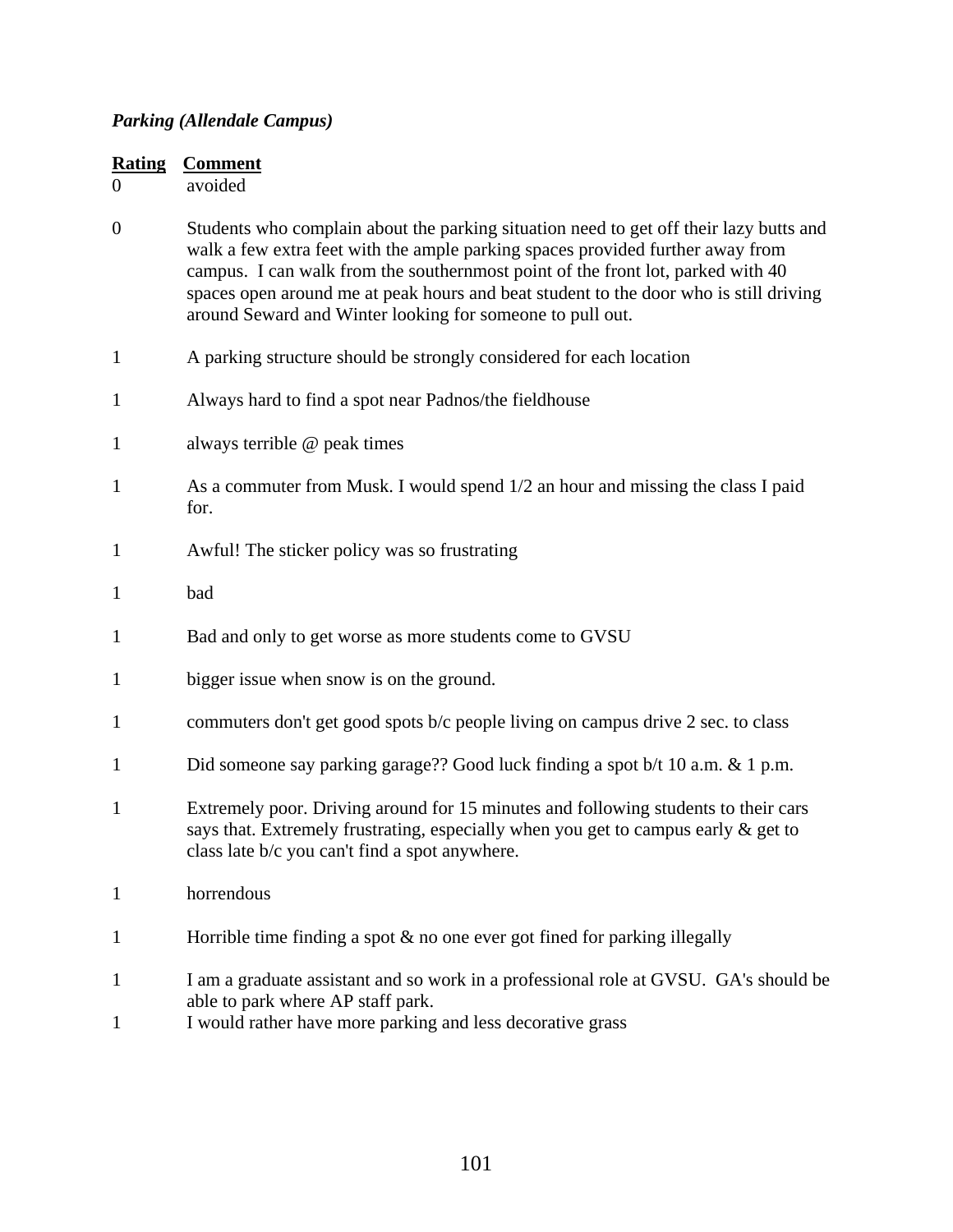- 1 Just an absolute mess/joke. Stop building freshman housing and service vehicle garages in valuable aprking spaces/lots. How can you justify going from free parking to \$200 parking in one year. Do it gradually, not drastically.
- 1 lack of parking
- 1 Need more
- 1 need more
- 1 need more availability
- 1 need more parking
- 1 Need more parking
- 1 need more parking, especially for MAC building
- 1 Need more spots closer to Mackinaw Hall
- 1 Need more that is closer
- 1 Never able to park at or near Rec center if going there during the day
- 1 Never find a spot that is not miles away after 8:15 AM
- 1 NOT ENOUGH!
- 1 Often had to drive around for 20 mins. to find parking. Would be nice if parking structure were uilt here too.
- 1 Parking by the Calder Art Center is horrible & I can't believe you're gong to start charging students for parking.
- 1 Parking is BAD!!! It took me 1 1/2 hours to park several times each week, and now you want to take away a lot to build more student housing?!
- 1 Parking is horrible at GVSU! It seems as there are more faculty parking spots than there are faculty. Often many of these reserved spots are open. This is very frustrating when you are spending 30 minutes + looking for a parking spot and end up on the opposite end of campus. You have to arrive an hour early in order to park and get to class on time. This is not acceptable.
- 1 Parking ramp??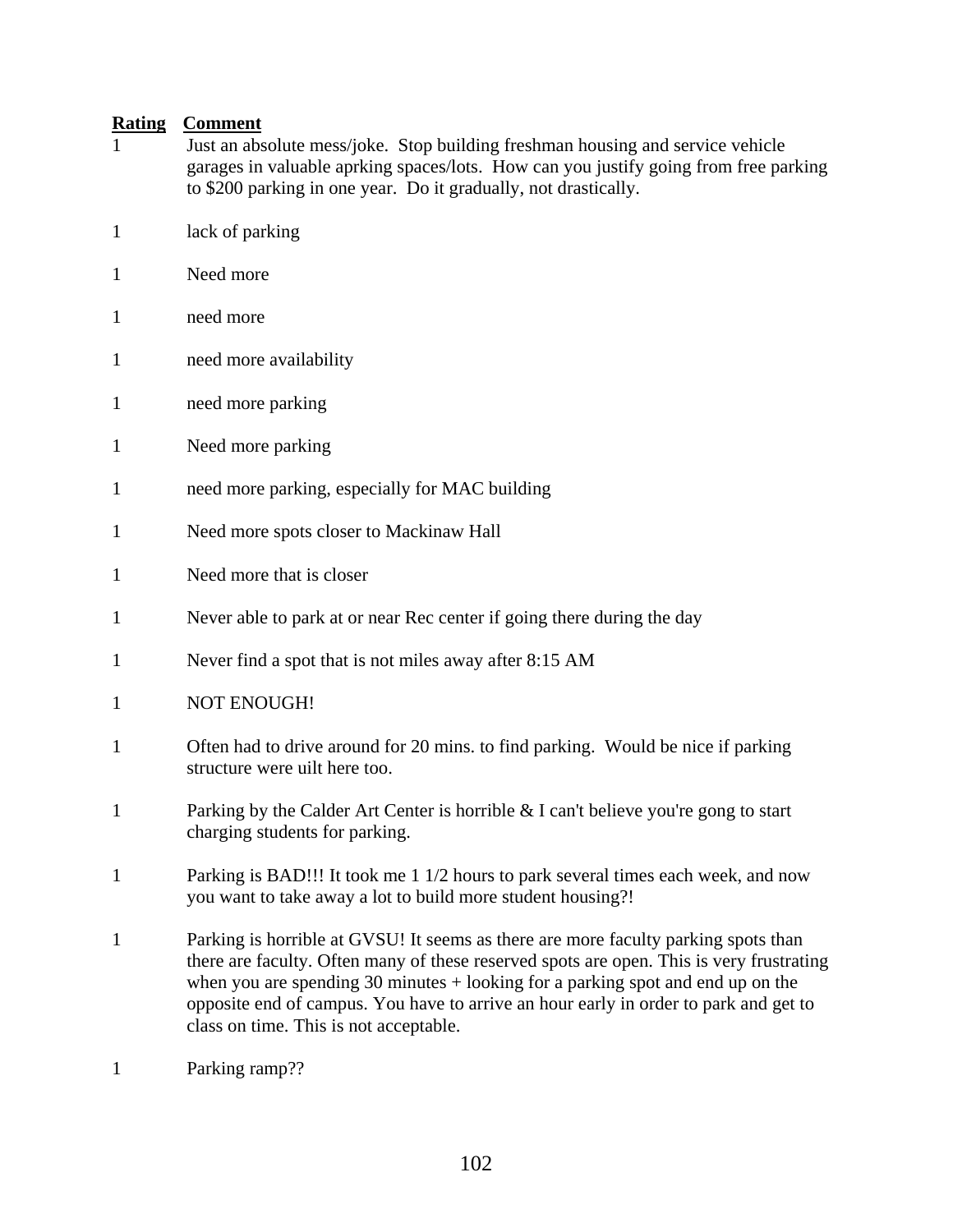| $\mathbf{1}$                     | Parking structure please!                                                                                                                                                                                                                                                                                                                                                              |
|----------------------------------|----------------------------------------------------------------------------------------------------------------------------------------------------------------------------------------------------------------------------------------------------------------------------------------------------------------------------------------------------------------------------------------|
| $\mathbf{1}$                     | Seriously, it's horrible and can deter students from attending your university                                                                                                                                                                                                                                                                                                         |
| $\mathbf{1}$                     | The parking was crazy. They need more!!                                                                                                                                                                                                                                                                                                                                                |
| $\mathbf{1}$                     | to little parking                                                                                                                                                                                                                                                                                                                                                                      |
| 1                                | Too many students, not enough parking.                                                                                                                                                                                                                                                                                                                                                 |
| $\mathbf{1}$                     | unless you arrive at 8 am parking was a headache everyday                                                                                                                                                                                                                                                                                                                              |
| $\mathbf{1}$                     | very difficult to find a parking spot unless it's after 5 pm                                                                                                                                                                                                                                                                                                                           |
| $\mathbf{1}$                     | Very difficult to find parking space after 8 am.                                                                                                                                                                                                                                                                                                                                       |
| $\mathbf{1}$                     | very hard to find parking for students, seemed to be twice as many faculty spots than<br>actual faculty.                                                                                                                                                                                                                                                                               |
| $\overline{2}$                   | [1.5] Either full or empty no in-between                                                                                                                                                                                                                                                                                                                                               |
| 2                                | [2.5] Compared to Cook-DeVos it's great!                                                                                                                                                                                                                                                                                                                                               |
| $\overline{2}$                   | 6 yrs of cummuting and always a 20-30 min hunt for parking                                                                                                                                                                                                                                                                                                                             |
| $\overline{2}$                   | A nightmare!                                                                                                                                                                                                                                                                                                                                                                           |
| $\overline{2}$                   | A parking garage would be very beneficial                                                                                                                                                                                                                                                                                                                                              |
| $\overline{2}$                   | As a diabled person, parking is difficult. On campus I was flipped off and yelled at<br>because, I assume, people thought I was not disabled. Also, the parking is acceptable<br>to those in chairs or similar devices, but not very convenient to people like myself<br>who walk with assistive devices. Often cars in disabled spots had no handicap plate,<br>sticker, or rearview. |
| $\overline{2}$                   | Campus is growing fast. A parking ramp downtown won't help parking situatiion in<br>Allendale                                                                                                                                                                                                                                                                                          |
| $\overline{2}$                   | Could be better.                                                                                                                                                                                                                                                                                                                                                                       |
| $\overline{2}$                   | Could rarely find a spot!                                                                                                                                                                                                                                                                                                                                                              |
| $\overline{c}$<br>$\overline{2}$ | could use a parking structure next to fieldhouse<br>getting worse                                                                                                                                                                                                                                                                                                                      |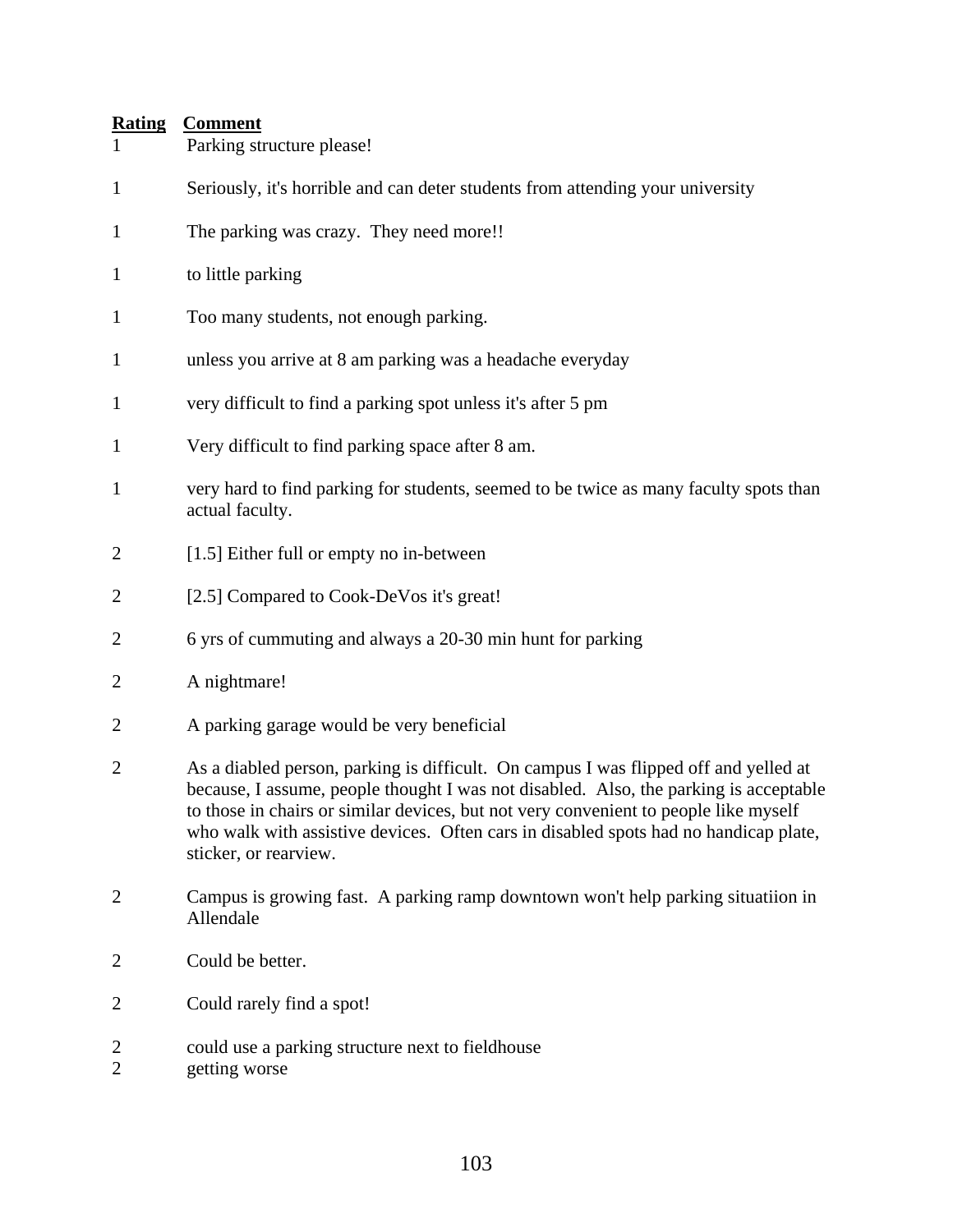| $\frac{1}{1}$  | <b>COMMITMENT</b>                                                                                                                                                                                              |
|----------------|----------------------------------------------------------------------------------------------------------------------------------------------------------------------------------------------------------------|
| $\overline{2}$ | had to walk so far to class                                                                                                                                                                                    |
| $\overline{c}$ | Hard to find if you don't have an 8 am class                                                                                                                                                                   |
| $\overline{c}$ | However, I've never been on a campus that did have good parking!                                                                                                                                               |
| $\overline{c}$ | I don't have any suggestions other than the lot by KMH should expand NOT decrease.<br>Also, when going to campus health, no parking! This is a major issue.                                                    |
| $\overline{2}$ | I'm glad I graduated before the parking permit is in place. Needs to be more visitor<br>spaces now.                                                                                                            |
| $\overline{c}$ | need more parking                                                                                                                                                                                              |
| $\overline{c}$ | Need to build a structure. Not enough parking and miles of lots is unattractive and<br>waste of space.                                                                                                         |
| $\overline{c}$ | Needs additional help                                                                                                                                                                                          |
| $\overline{c}$ | Needs more parking (parking ramp??)                                                                                                                                                                            |
| $\overline{c}$ | needs to be more                                                                                                                                                                                               |
| $\overline{c}$ | Not enough parking space                                                                                                                                                                                       |
| $\overline{c}$ | not nearly enough -- so I only took the bus -- although I liked not having to pay!                                                                                                                             |
| $\overline{c}$ | Parking remains a problem on campus and additional housing creates less parking<br>places                                                                                                                      |
| $\overline{c}$ | Thank God for the bus                                                                                                                                                                                          |
| 2              | The parking is frustrating on campus.                                                                                                                                                                          |
| $\overline{2}$ | The set up is very inconvient unless you plan on being on campus for many hours. If I<br>needed to drop something off to a prof. I had to walk a mile or risk a 20.00 ticket.<br>Neither option was appealing. |
|                | There is definitely a need for more                                                                                                                                                                            |
| $\overline{c}$ | There were many times $@$ around 9-2 that parking was very hard to find (especially<br>in the winter)                                                                                                          |
| $\overline{c}$ | Too crowded!! Need a parking structure                                                                                                                                                                         |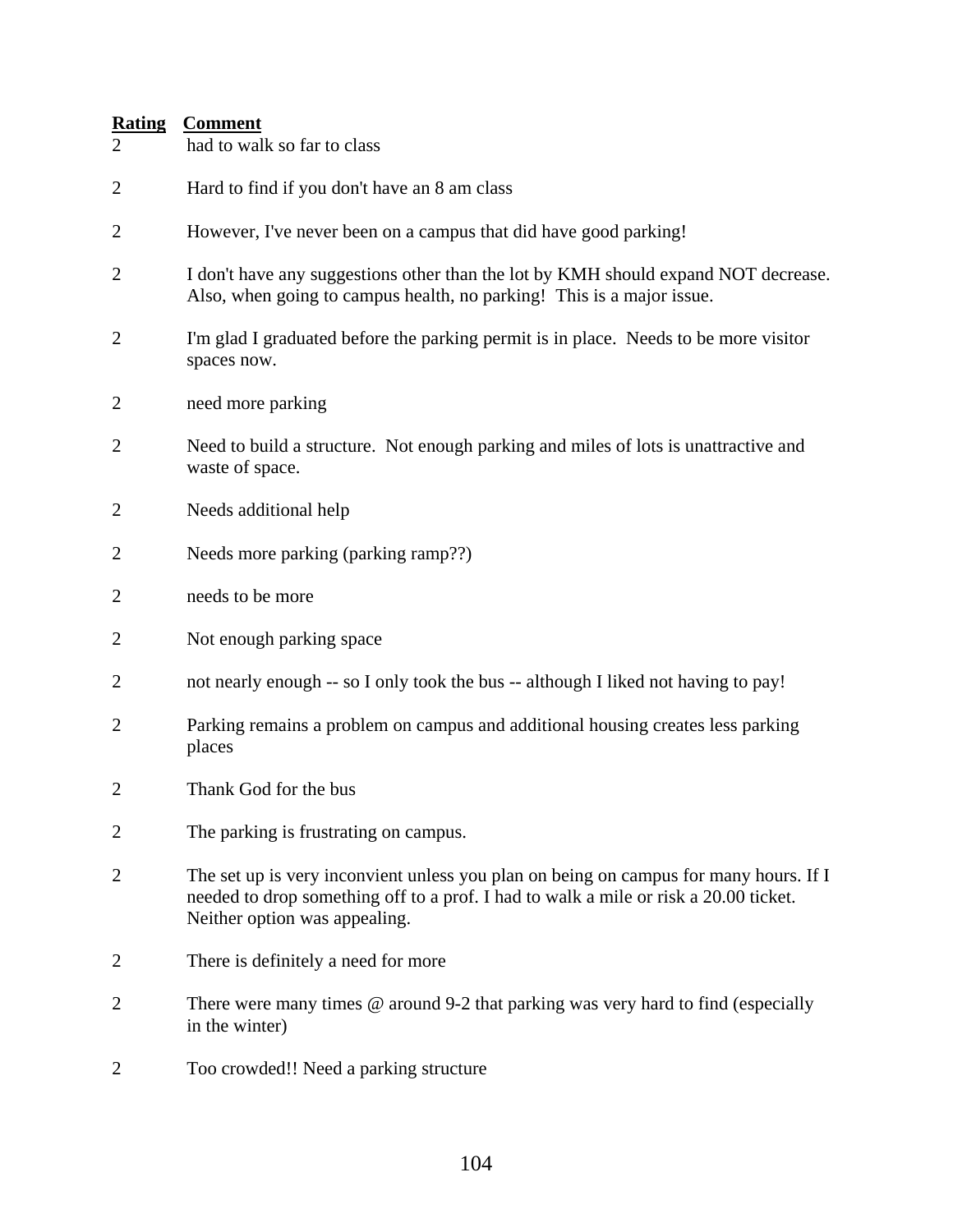| $\overline{2}$ | Unable to find spots after 8 am to 6 pm.                                                                                                                        |
|----------------|-----------------------------------------------------------------------------------------------------------------------------------------------------------------|
| $\overline{2}$ | very full and cramped                                                                                                                                           |
| $\overline{c}$ | Very lacking in all aspects, and only getting worse.                                                                                                            |
| $\overline{2}$ | Were not enough spots by rec. area                                                                                                                              |
| $\overline{c}$ | wish there was less walk time especially in winter                                                                                                              |
| $\overline{2}$ | would really benefit (both w/respect to space $\&$ convienance from a structure)                                                                                |
| 3              | always got a spot even if it was far away.                                                                                                                      |
| 3              | an occasional long walk but no complaints                                                                                                                       |
| 3              | As a commuter, I had to park far away, but I enjoyed the walk. I disagree w/permits<br>for the 04-05 year that cost so much. Parking should remain FREE!!       |
| 3              | Build a PARKING GARAGE!! PLOW THE LOTS during the winter. The cones help<br>a little, but not much.                                                             |
| 3              | Crowded, but OK.                                                                                                                                                |
| 3              | Despite many complaints, I was ALWAYS able to find parking as a commuter.                                                                                       |
| 3              | Good job with ramp                                                                                                                                              |
| 3              | Good job with so many students                                                                                                                                  |
| 3              | hard to find a spot, but you sill can - every parking spot is a hike                                                                                            |
| 3              | Hard to find parking in winter due to cars being spaced too far apart (can't see lines<br>under snow)                                                           |
| 3              | has gotten worse over the years. Also, if I have to pay to park as a resident on<br>campus, I should be able to park where others can park for free w/o a pass. |
| 3              | If you get to know when and how to find parking spaces it is fine, but there were<br>times of frustration. We need more!                                        |
| $\mathfrak{Z}$ | It is necessary to park far away from classes, especially during peak hours, but I didn't<br>really mind.                                                       |
| 3              | More praking is needed.                                                                                                                                         |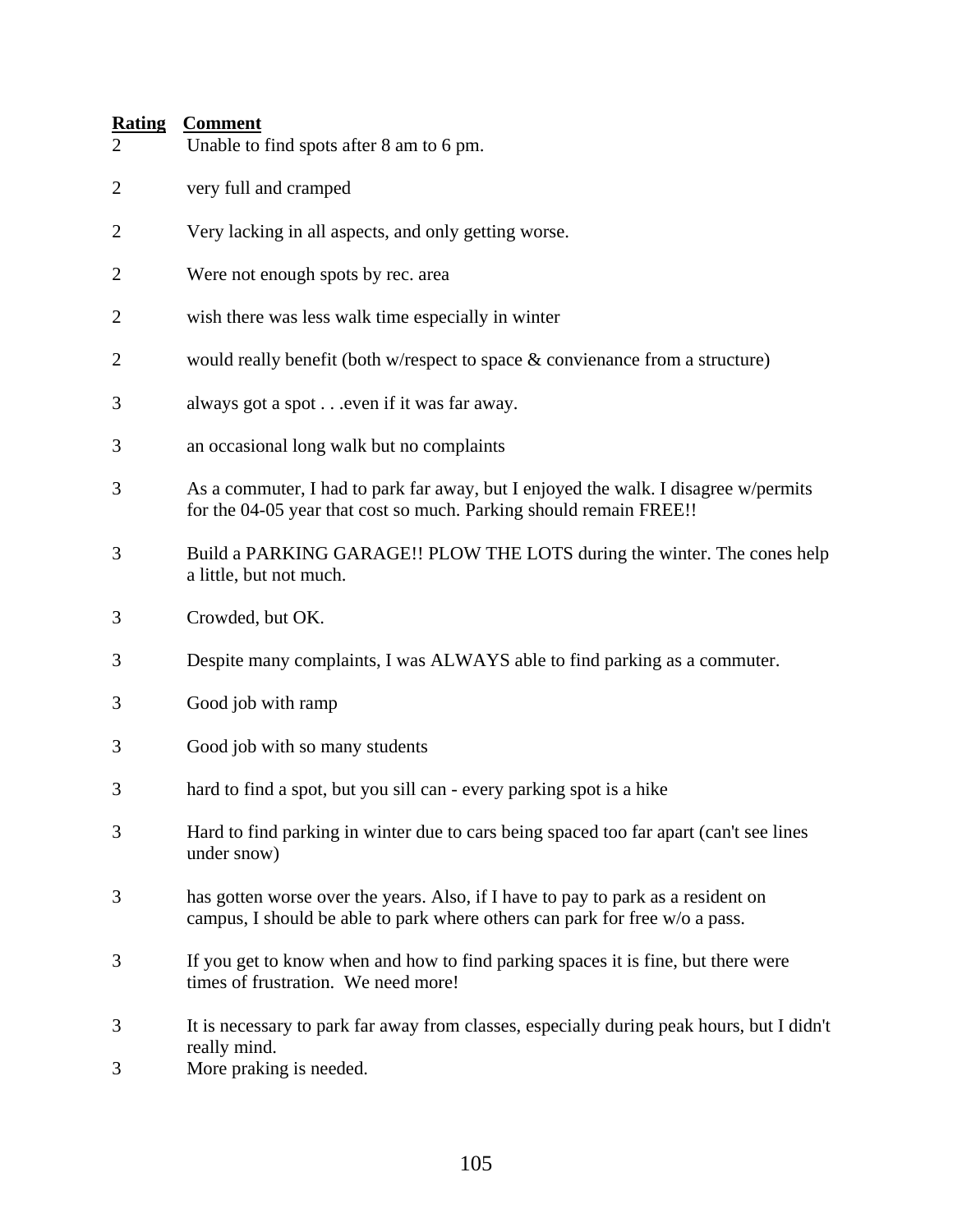| 3 | Never a problem b/c I took early classes.                                                                                                   |
|---|---------------------------------------------------------------------------------------------------------------------------------------------|
| 3 | PARKING RAMPS!                                                                                                                              |
| 3 | resident                                                                                                                                    |
| 3 | Sometimes limited at Ravines                                                                                                                |
| 3 | sometimes very difficulty - often stalking those leaving                                                                                    |
| 3 | Thanks for 3 1/2 years of free parking                                                                                                      |
| 3 | There are spaces! Why charge commuters? People just don't want to walk                                                                      |
| 3 | There never seemed to be enough parking                                                                                                     |
| 3 | Too many restriction on residential parking.                                                                                                |
| 3 | Too much parking. It looks terrible, and if we're not careful campus will be one big<br>parking lot. Students are too lazy make them walk!! |
| 3 | We will be needing more however. Parking structure in Lot D, possibly.                                                                      |
| 3 | You will be runnig out of spaces soon.                                                                                                      |
| 4 | Anyone who complains about parking is too lazy to walk distances greater then a half<br>mile.                                               |
| 4 | resident parking, so it was good.                                                                                                           |

4 TC, Petoskey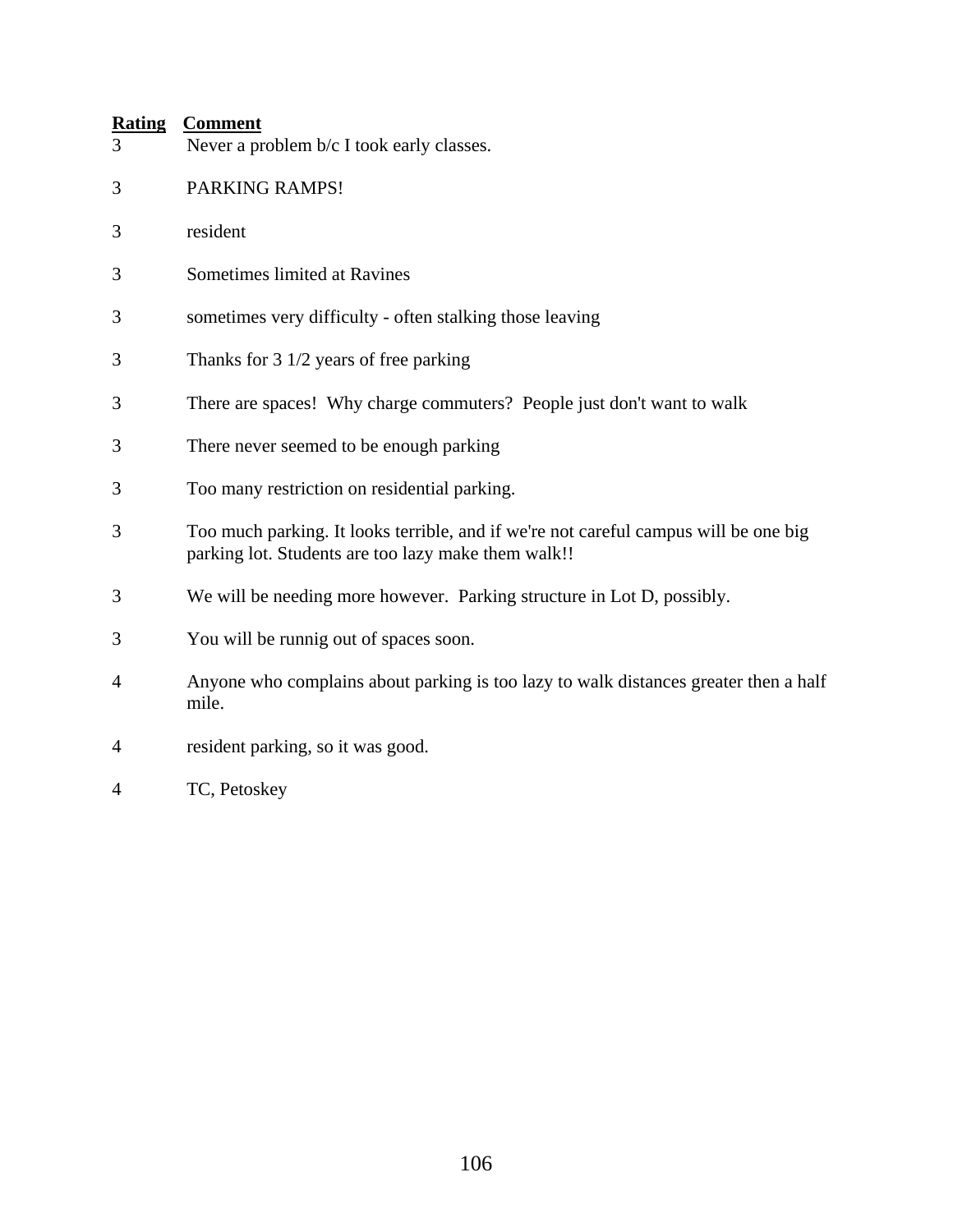# *Parking (Grand Rapids)*

| $\boldsymbol{0}$ | Anyone who complains about parking is too lazy to walk distances greater then a half<br>mile.                             |
|------------------|---------------------------------------------------------------------------------------------------------------------------|
| $\overline{0}$   | becoming more annoying                                                                                                    |
| $\boldsymbol{0}$ | I rode the bus to my downtown classes.                                                                                    |
| $\boldsymbol{0}$ | there don't seem to actually be any lots that don't require a permit.                                                     |
| $\mathbf{1}$     | Absolutely horrible -- very frustrating. Extreme negative in my perspective.                                              |
| $\mathbf{1}$     | always terrible @ peak times                                                                                              |
| $\mathbf{1}$     | Build a structure near the campus to avoid buses.                                                                         |
| $\mathbf{1}$     | depending on buses is not good time management                                                                            |
| $\mathbf{1}$     | Don't start building ramp during finals week!                                                                             |
| $\mathbf{1}$     | Good luck getting a spot!!                                                                                                |
| $\mathbf{1}$     | HORRIBLE!! fight to park every day, shouldn't be like that                                                                |
| $\mathbf{1}$     | Horrible, especially at night with lack of safety patrolling parking lots that are far<br>away.                           |
| $\mathbf{1}$     | I am a graduate assistant and so work in a professional role at GVSU. GA's should be<br>able to park where AP staff park. |
| $\mathbf{1}$     | I could not find parking in the lot - had to park on side street and felt unsafe                                          |
| $\mathbf{1}$     | I had to park on side streets all of the time for my GV internship.                                                       |
| $\mathbf{1}$     | I hope the new rap helps parking was bad. I will not miss trying to find a parking spot.                                  |
| $\mathbf{1}$     | I usually paid for the ramp in winter. The Seward lot being unavailable was a real<br>problem.                            |
| $\mathbf{1}$     | Need more                                                                                                                 |
| $\mathbf{1}$     | need more short term parking @ CHS                                                                                        |
| $\mathbf{1}$     | no enough                                                                                                                 |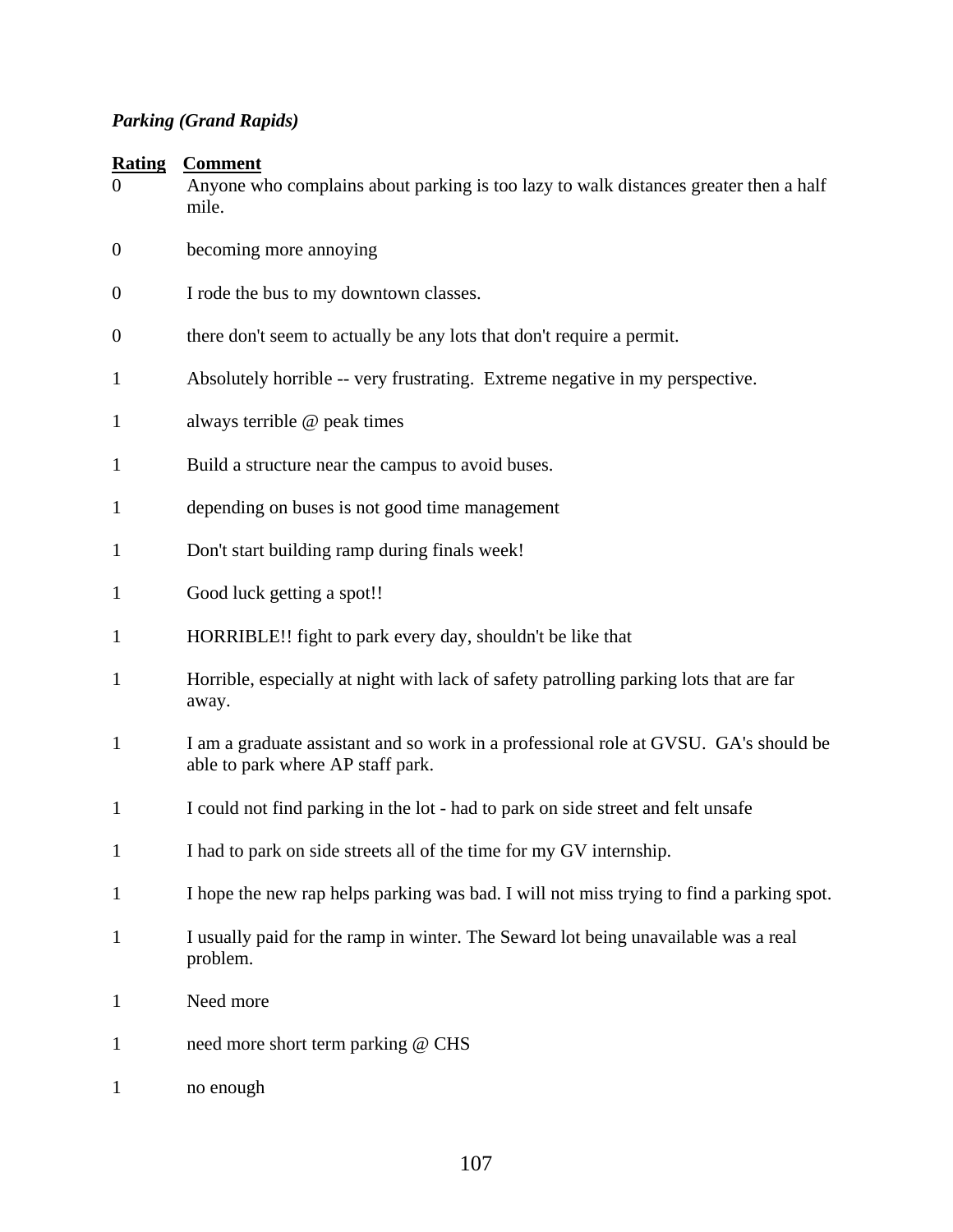- 1 no enough spaces
- 1 NOT ENOUGH
- 1 not enough & tearing apart 1/5 of it during winter months when construction couldn't happen was ludicrous! It made a big problem worse
- 1 Not enough parking around CHS Building, should use Crawford Lot for students instead of just faculty, as I have never seen any faculty park there. By having "Faculty Only" signs up, the lot remains empty when it could be put to better use.
- 1 Not enough parking period.
- 1 Parking for new building is horrible
- 1 students should be able to park on campus
- 1 The amount of time to take the shuttle to and from the CDV science center is ridiculous. The waiting time is too long. GVSU should investigate building a ramp w/ Butterworth at the current Spectrum Health McDonalds lot and share the cost and space.
- 1 There is no parking (CHS)
- 1 to little parking
- 1 Too many students, not enough parking.
- 1 Very little parking. Need more!
- 1 what parking? I got ticketed in the crawford lot because they did not announce the changes in parking. Now they have a perfectly good lot that is completely empty. Get a clue. Why do you work against the students and take away what little parking there was at the CHS
- 2 (Graduated before new parking structure)
- 2 Better then in Allendale
- 2 Did not enjoy bus rides
- 2 Gates, passes, permits… oh my! Confusing.
- 2 great but better if permit tag sent to those who need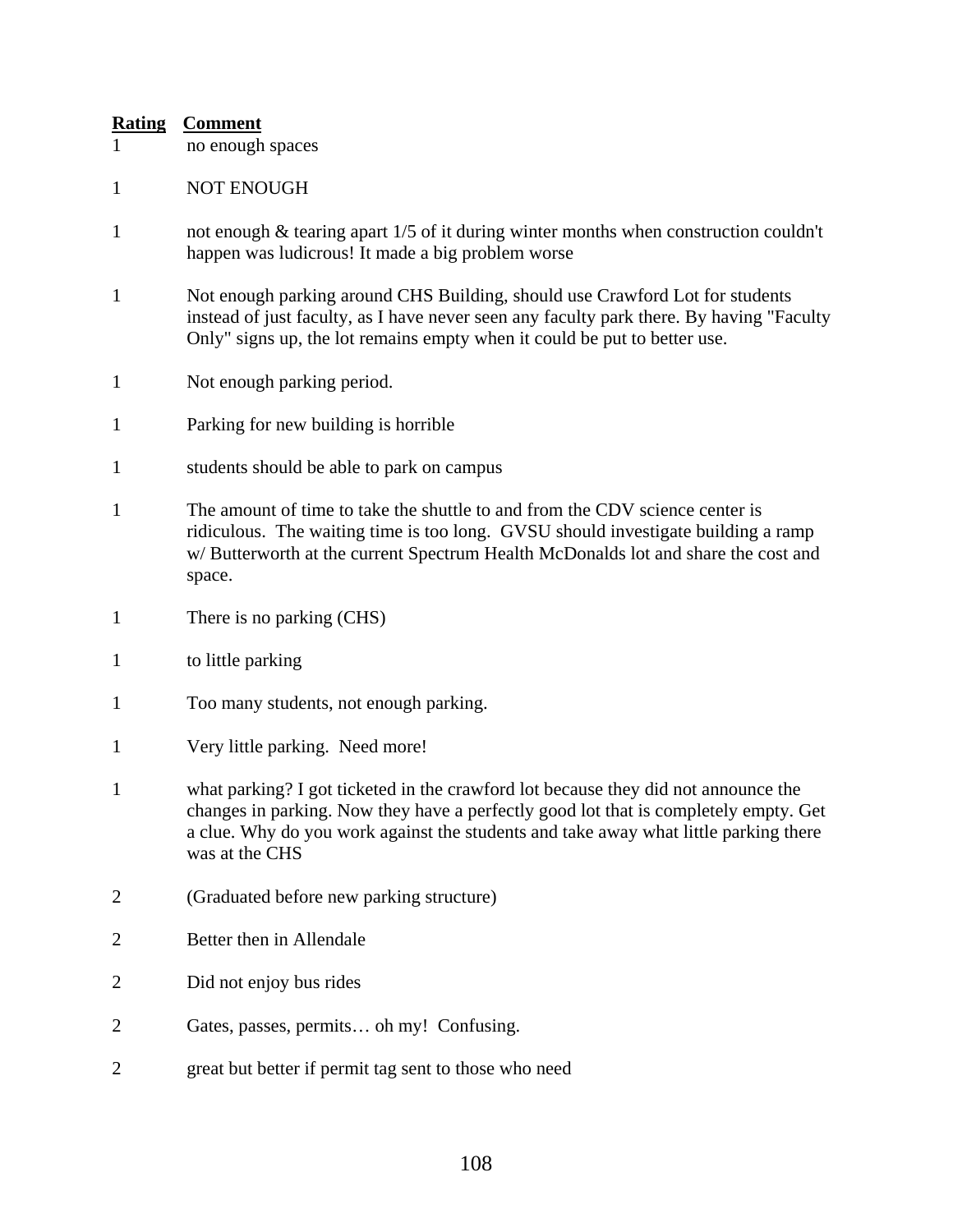## **Rating Comment**

| $\overline{2}$ | hard to find a spot anywhere at certain times                                                                                                      |
|----------------|----------------------------------------------------------------------------------------------------------------------------------------------------|
| $\overline{2}$ | hard to find spots                                                                                                                                 |
| $\overline{2}$ | Hopefully the new layered parking garage will help.                                                                                                |
| $\overline{2}$ | I did not like the process of shuttling to the CHS building. Would have liked a direct<br>route better (not picking up/dropping off GRCC students) |
| $\overline{2}$ | I felt it was poor to "build" a garage over winter semester when the ground's frozen<br>anyway. Too many students! Do this in the summer.          |
| $\overline{c}$ | I know they're working on it.                                                                                                                      |
| $\overline{2}$ | I lived on DT campus. Resident parking is unsafe and inconvenient                                                                                  |
| $\overline{2}$ | I never could understand why the parking lot had so many faculty spots that were<br>never used. Yet students couldn't park there either.           |
| $\overline{2}$ | I tried not to have to drive there                                                                                                                 |
| $\overline{2}$ | It will be better soon!                                                                                                                            |
| $\overline{2}$ | lack of                                                                                                                                            |
| 2              | Need more parking                                                                                                                                  |
| $\overline{2}$ | Need more for students AND faculty/staff.                                                                                                          |
| $\overline{2}$ | needs to be more                                                                                                                                   |
| $\overline{2}$ | Never enough space - always had to search & search.                                                                                                |
| $\overline{2}$ | No parking @ CHS                                                                                                                                   |
| $\overline{2}$ | Not enough CONVENIENT parking for CHS.                                                                                                             |
| 2              | Not enough parking space                                                                                                                           |
| 2              | not enough spaces but you already know that                                                                                                        |
| $\overline{2}$ | pretty crowded                                                                                                                                     |
| $\overline{c}$ | Ramp should help. Need more spaces for Secchia residents.                                                                                          |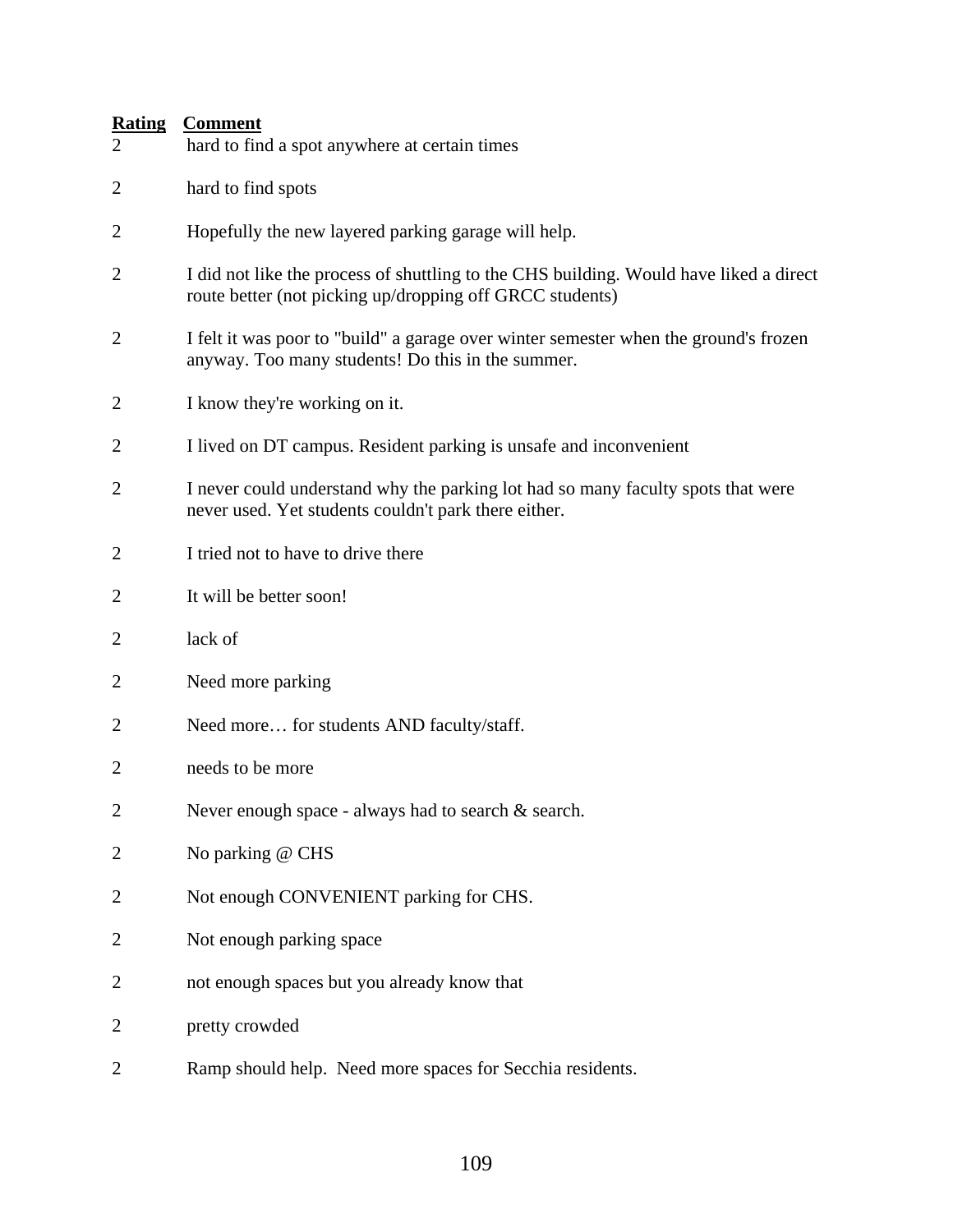## **Rating Comment**

| $\overline{2}$ | Scary people hang around lot. (CHS DASH lot) Suggest security.                                                            |
|----------------|---------------------------------------------------------------------------------------------------------------------------|
| $\mathbf{2}$   | Somewhat restricted, not enough slots                                                                                     |
| $\overline{2}$ | takes too long to find an available space                                                                                 |
| $\overline{c}$ | The parking is frustrating on this campus as well.                                                                        |
| $\overline{c}$ | The structure will be a great help.                                                                                       |
| $\overline{c}$ | There is definitely a need for more                                                                                       |
| $\mathbf{2}$   | There is often not enough spaces open $&$ I sometimes felt unsafe in the far-away<br>parking spots and walking to campus. |
| $\mathbf{2}$   | to many faculty parking spots that go unused                                                                              |
| $\mathbf{2}$   | VERY unfortunate that there is NO parking for students at CHS!                                                            |
| $\overline{2}$ | Was good until recently.                                                                                                  |
| $\overline{2}$ | will be connected w/new garage, and safety ?? Is ?able                                                                    |
| 3              | Better now, with the new parking lot open.                                                                                |
| 3              | bussing is a pain                                                                                                         |
| 3              | Easier than Allendale                                                                                                     |
| 3              | Good lots but GVSU needs to keep up with sidewalk shoveling in the winter to<br>minimize the treacherous walk in.         |
| 3              | I never had a problem. Those who complain about parking are just too lazy to walk<br>more than 100 yards.                 |
| 3              | I never had an issue                                                                                                      |
| 3              | I'm glad I'm done so I don't have to pay for the parking ramp.                                                            |
| 3              | It appears that a parking structure is being built. Nice use of the limited space!                                        |
| 3              | Just don't like having to use bus system for DeVos Building                                                               |
| 3              | Never a problem b/c I took early classes.                                                                                 |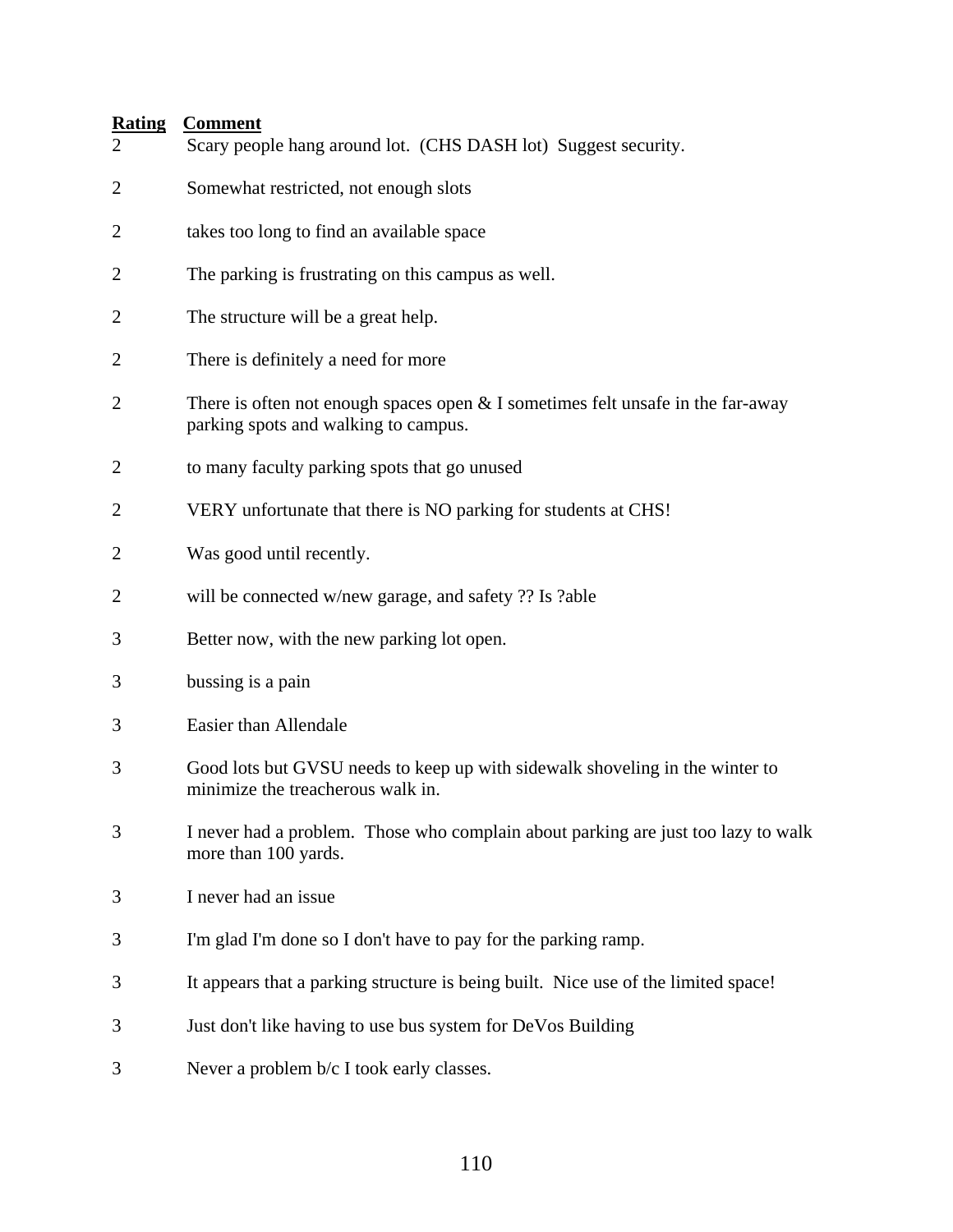# **Rating Comment** 3 never had a problem really 3 Never had an issue 3 not as bad as everyone makes it out to be 3 Parking garage is a terrible idea. 3 Parking was good, but it is becoming more difficult. 3 should have metered parking so you can run in for 15-30 min. to pick something up or drop something off. 3 Sometimes had trouble finding parking space. 3 The only thing I didn't like was having the resident overflow parking gin the Watson Lot. Mt. Vernon Lot may have been a better place for resident parking. 3 The parking ramp will improve things 3 There never seemed to be enough parking 3 Wasn't enough 4 Always was able to park within 1 block 4 I had a parking ramp next to the building I was in - that was very nice. 4 I have never had a problem w/parking & the only people (generally) that do are the people that refuse to walk the extra 2 miles to park in a different lot than the closest to their building. I do find it amazing that students in campus view, campus west, etc. still drive to campus when it's close enough to walk. If they were not allowed to drive & had to walk or ride the bus, parking would be even better. 4 never a hassle 4 Never had a problem. 4 Never really had a problem finding a spot, but think it's ridiculous what you planning on making students pay for parking after the ramp is built 4 You're making it even better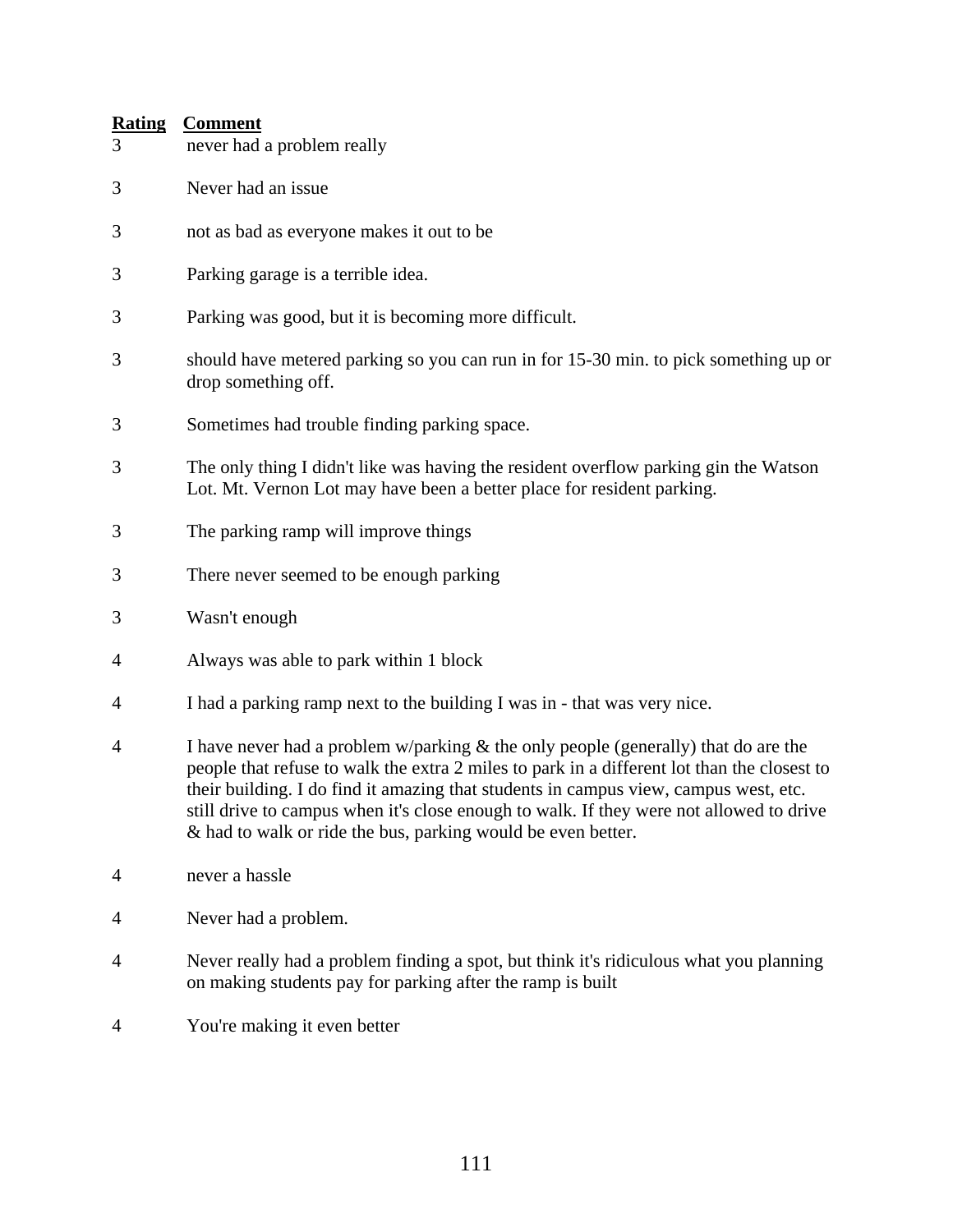## *Campus Recreation Facilities & Programs*

| <b>Rating</b><br>$\theta$ | <b>Comment</b><br>but why charge for climbing wall?                                       |  |
|---------------------------|-------------------------------------------------------------------------------------------|--|
| $\boldsymbol{0}$          | Make climbing wall available more                                                         |  |
| 1                         | I don't need an educational organization "helping" me entertain myself.                   |  |
| $\mathbf{1}$              | need health/fitness facilities for downtown GR students                                   |  |
| $\overline{2}$            | Downtown campus does not have facilities                                                  |  |
| $\overline{2}$            | Have some sort of facility @ downtown campus!!!!!! Have more swim hour during<br>the day. |  |
| $\overline{2}$            | Make Pew Rec Center available to all students                                             |  |
| $\overline{2}$            | Need better program leader                                                                |  |
| 2                         | Need more GR events. Need to incorporate city events.                                     |  |
| $\overline{2}$            | Never have open basketball courts due to aerobics scheduled or team practices!            |  |
| 3                         | A little more advertising would be helpful                                                |  |
| 3                         | Great fieldhouse and events and programs for a university.                                |  |
| 3                         | I don't think the recent expansion was nearly big enough.                                 |  |
| 3                         | Need more DANCE STUDIOS!!                                                                 |  |
| 3                         | need stuff at downtown GR campus & CHS                                                    |  |
| 3                         | Programming is top notch! Increase the facilities though.                                 |  |
| 4                         | A little over the top                                                                     |  |
| 4                         | Awesome workout facility and courts - need indoor soccer arena.                           |  |
| 4                         | Awesome!                                                                                  |  |
| 4                         | Great environment                                                                         |  |
| 4                         | Great Rec Center and Intramural activities                                                |  |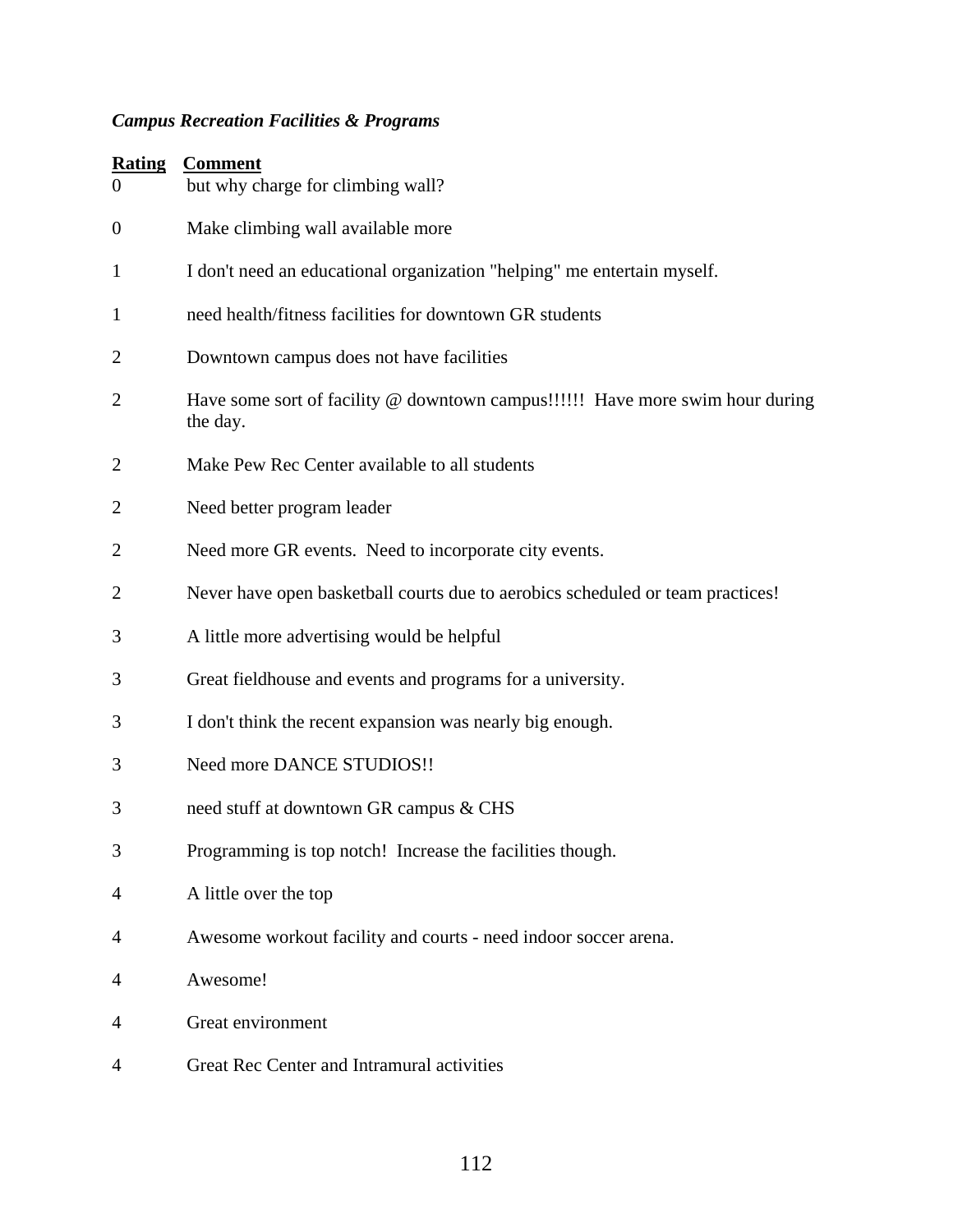#### **Rating Comment**

- 4 I love the long hours and many choices, good way to fight obesity.
- 4 impressed by rec center, used frequently
- 4 Rec center is great
- 4 Rock climbing wall is good!
- 4 services offered by campus wellness were wonderful
- 4 There should be more positngs of available programs and times.
- 4 They are AWESOME!!
- 4 Utilized it a lot!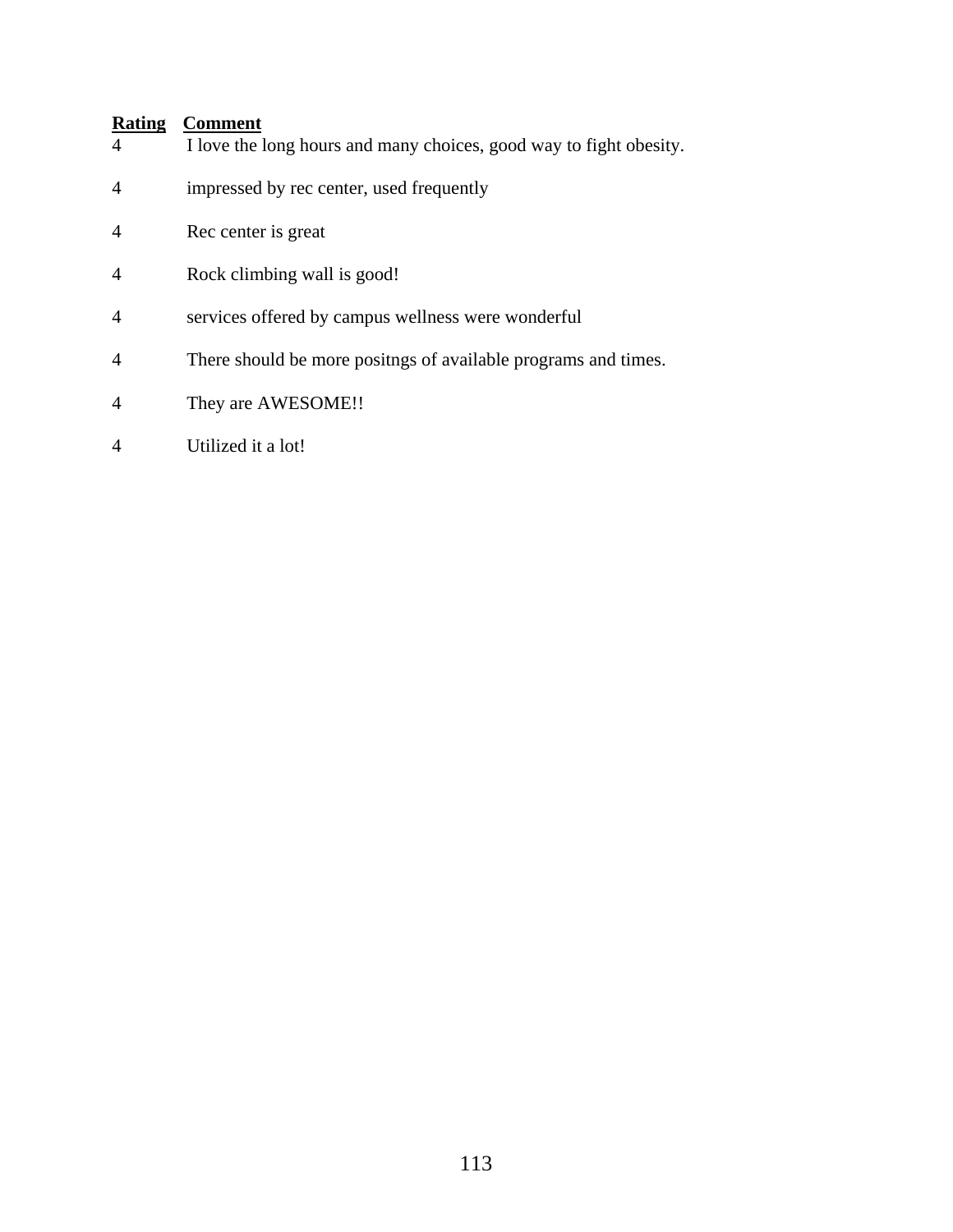## *Overall Rating of Grand Valley*

| <b>Rating</b><br>$\mathcal{D}_{\cdot}$ | <b>Comment</b><br>[2.5] The lack of diversity $\&$ tolerance is a big turn-off. It's no fun going to class every<br>day & you're practically the only minority and then you have to fight for who you are<br>in addition to that. Not an environment I would recommend to other minorities. |  |
|----------------------------------------|---------------------------------------------------------------------------------------------------------------------------------------------------------------------------------------------------------------------------------------------------------------------------------------------|--|
| $\overline{2}$                         | For distance grad option                                                                                                                                                                                                                                                                    |  |
| $\overline{2}$                         | For the cost, GVSU offers a lot but many hassles w/administration, hoop jumping and<br>bueraucracy were unnecessary.                                                                                                                                                                        |  |
| $\overline{2}$                         | In general Dissapointed w/faculty's lack of concern for students as individuals. It<br>seems faculty doesn't genuinely care about students educational success.                                                                                                                             |  |
| $\overline{2}$                         | Nice staff, beautiful facility but the programs seem disorganized. I think GVSU is<br>trying the best it can, but gets big too quickly and can't keep up.                                                                                                                                   |  |
| 3                                      | Distant learning                                                                                                                                                                                                                                                                            |  |
| 3                                      | Enjoyed - but a lot of things I would have changed                                                                                                                                                                                                                                          |  |
| 3                                      | I came to Grand Valley because it was a small university that gave individual<br>attention to students. I feel that the university is getting too big and less interested in<br>the individual.                                                                                             |  |
| 3                                      | I had a great experience and I recommend it to incoming students.                                                                                                                                                                                                                           |  |
| 3                                      | I love the students of GVSU. However, the faculty was a large disappointment.                                                                                                                                                                                                               |  |
| 3                                      | Library should have more resources for minorities. Was difficult to do my capstone<br>project. Library did not cater to minorties needs.                                                                                                                                                    |  |
| 3                                      | Parking is the major issue.                                                                                                                                                                                                                                                                 |  |
| 3                                      | There was very little room for flexibility in Petoskey                                                                                                                                                                                                                                      |  |
| 4                                      | All things considered, I couldn't have asked for a better experience at college. GVSU<br>is one of the best.                                                                                                                                                                                |  |
| 4                                      | Great school -- Enjoyed all 7 years as an undergrad and grad student!                                                                                                                                                                                                                       |  |
| 4                                      | GVSU was great!                                                                                                                                                                                                                                                                             |  |
| 4                                      | I am very pleased with my experience at GVSU.                                                                                                                                                                                                                                               |  |
|                                        |                                                                                                                                                                                                                                                                                             |  |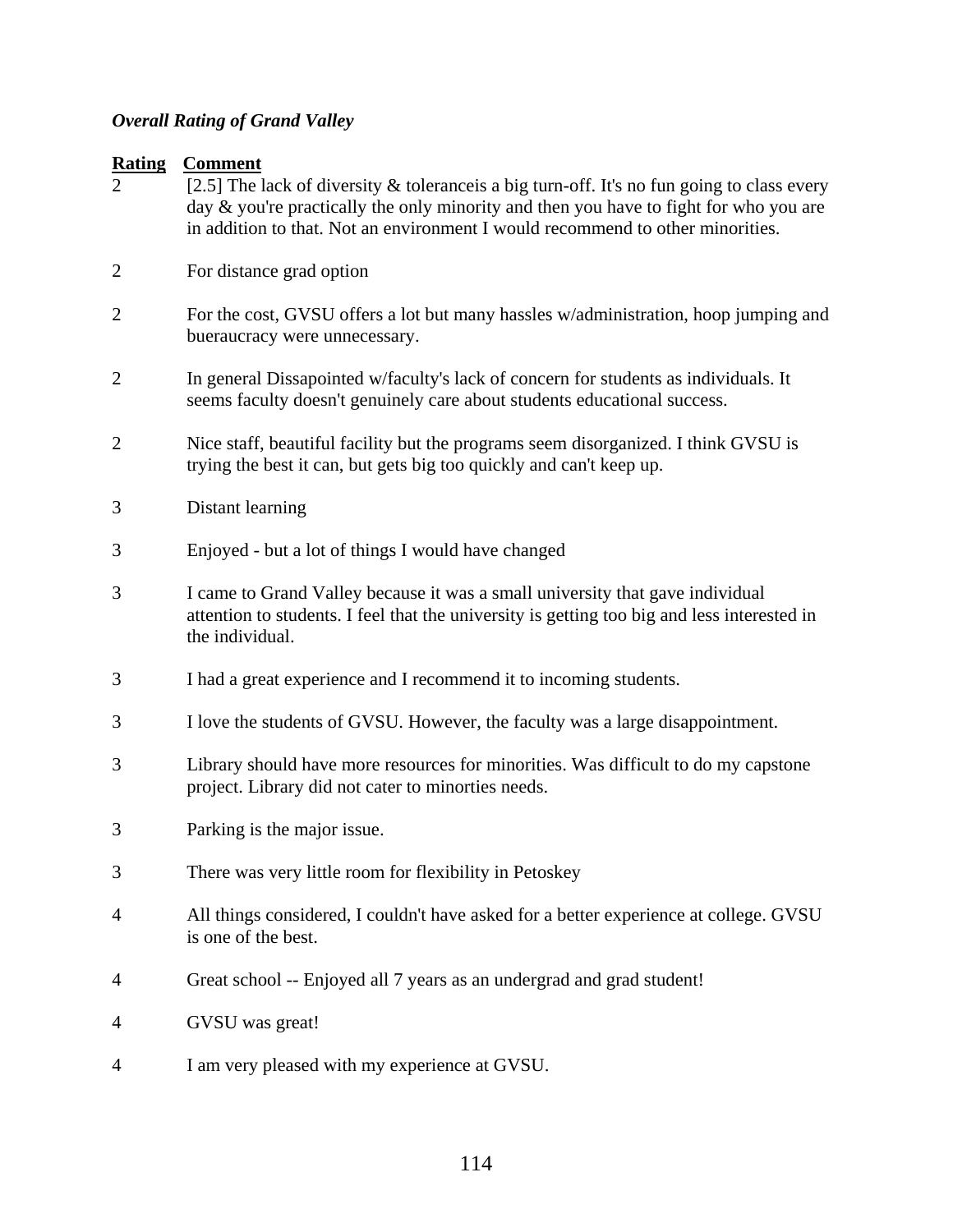#### **Rating Comment**

- 4 I enjoyed my time at GVSU. Have recommended it to friends and family.
- 4 I love it.
- 4 I loved GVSU!
- 4 I loved it!!
- 4 I would recommend GVSU to anyone. It was a wonderful experience for me.
- 4 Overall, great experience would not have choosen another college to attend
- 4 Overall, I believe GVSU gets outstanding recognition of the community. I am proud to be graduate of the Business school.
- 4 School of Ed.  $= A +$
- 4 Should have more then one graduation ceremony so it is shorter, and less painful for guests. There should not be a writing test, nor english 305, most people I know that are required to take 305 say it is easier than english 150.
- 4 transferring from other univ's GVSU was by far the most impressive.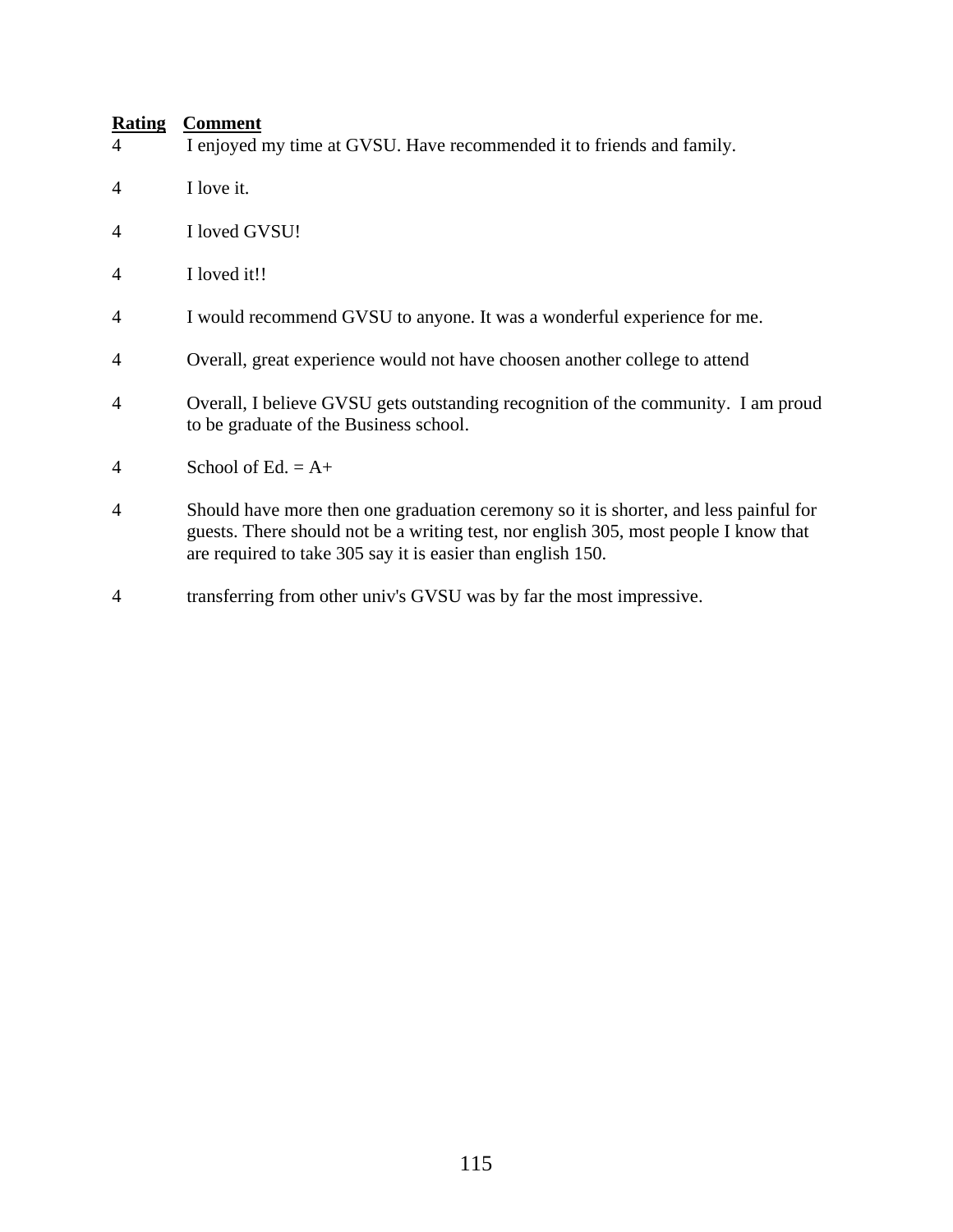#### *General Comments*

(All relating to the downtown campus:) --Lower cost of food; -- necessity to increase parking (& not w/ additional costs to students!!); -- Very professional in appearance; -- Great respect of community.

\*more parking needed, build up instead of out.

\*enlist specific profs to be advisors - those that want to take the extra time to help a student

A wider variety of class times (days and time of day) offered is GREATLY needed. For those of us who work while attending college, flexibility in course days & times is key to our success .. Or failur.

advertise more of the campus events at the art center. I often felt out of the loop when I found out a concert or something had happened a day before I would have gone to. Some art students rarely leave the building.

All professors should have to speak FLUENT English. Degrees are difficult to receive and it should not be more difficult for the students because of a professor that doesn't communicate txhoroughly with them. English is the main language in this country, and the vast majority of the students use English as their primary language. Their [sic] should be NO discrepencies when trying to understand what a professor is trying to teach. FLUENT English should be a most when considering a professor to teach a class.

Although GV has much more to offer students now, it was a better school academically 4 years ago. Classes are overcrowded now and difficult to get into. Space is a major issue for housing & parking also and destroys the attractiveness of the school. Admission criteria should heightened so that GV becomes more competitive, more respectable and less crowded.

Another issue is the continually tuition hikes and the very high price for textbooks.

As more students are living on campus, perhaps it is time to restrict parking for underclassmen (as many campus' currently do). It may also be time to require certain majors to have laptops (this may help ease computer lab congestion in the future).

Attending Grand Valley was a pleasant experience for me. I have made some long-lasting friendships with both my peers and faculty. However, I wish that that student body was more diverse so as to open up more studetns' minds.

Awesome to have availability in N. Michigan.

Being a commuter for 5 years (my whole college career) I would have liked to see less oncampus-housing parking, more commuter parking. I appreciate the library's hours, and (now) the internet access from all on-campus computers. Many classes were too dependent on internet for class work/communication.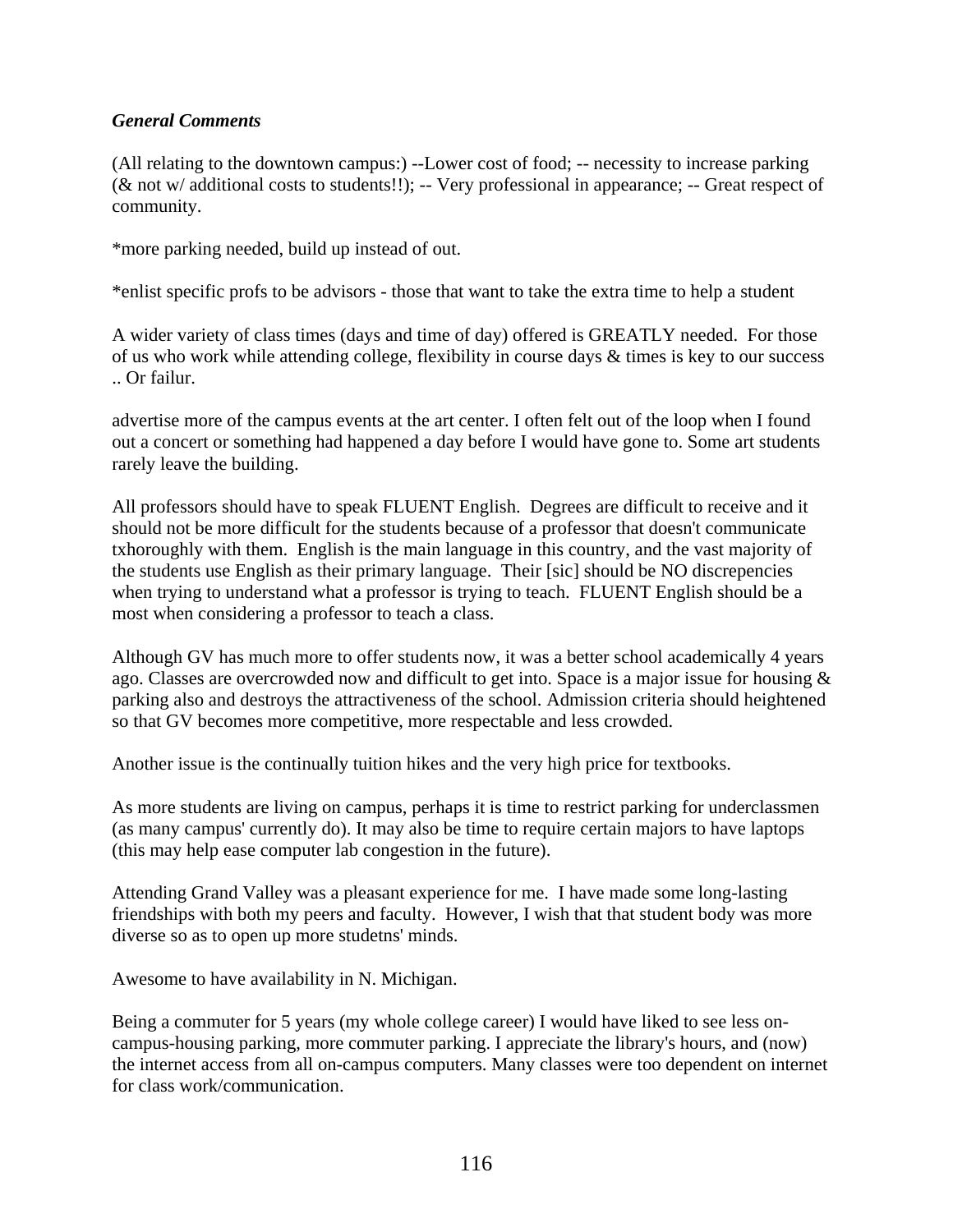Cohort students have no chance to return books without traveling to campus, which requires us to drive over 120 mi roundtrip - gas expenses, time allocation - to receive little money.

Could use more traffic guards to smooth vehicle and bus travel

Departments need to communicate better. There should not be different spellings of names at one college.

Distance grad programs suffer if a cohort sys. With few faculty gets incestuaous. Need more faculty willing to commute to TC. Teacher eval sys. Does not "work" either. Watch carefullyy. Ethical issues exist.

During my time at Grand Valley I was able to experience many things that prepared me for life beyond college. I'm proud to be a GVSU alumni. Thank you!

Except for the comments to  $\#10 \& \#14$ , my experience has been virtually hassle-free. My enrollment in, participation  $\&$  experience in my classes was positive. The convenience  $\&$  ease & availability of coursework was appreciated.

Focus more on practical use. The focus of my education was theory. There needs to be a balance between the two.

Friendly staff for the most part (had a disagreement w/the English Dept. chair about the "theme" issue) otherwise, I would highly recommend GVSU as a innovative and diverse university w/ many avenues & opportunities to pursue within.

Going to Grand Valley was one of the best choices I have ever made. Hopefully all my hard work will soon land me a job!

Good Job.

Graduation was overall a very negative experience for me. It was way too long and the lack of respect shown by students and families/guests was appalling. By the time I waited the ceremony out (to be polite) my family was hungry, bored tired, and grumpy. Please evaluate the graduation process to make it a more enjoyable event for others. Perhaps it's time to break up commencement into different divisions/schools (MSU does this). Whatever your solution, you need to do something. By the time commencement was over, less than half of the graduates were still there and most of the audience was gone. Graduation deserves more respect than this.

Grand Valley is a great place and I truly enjoyed my time there. The University has so much to offer. I hope that the growth slows down though - I enjoyed the smaller class sizes and the community feel to the campus.

Grand Valley is a great source for knowledge and experience. I had the opportunity to work oncampus and the faculty and staff contact was great. I really had a very good experience while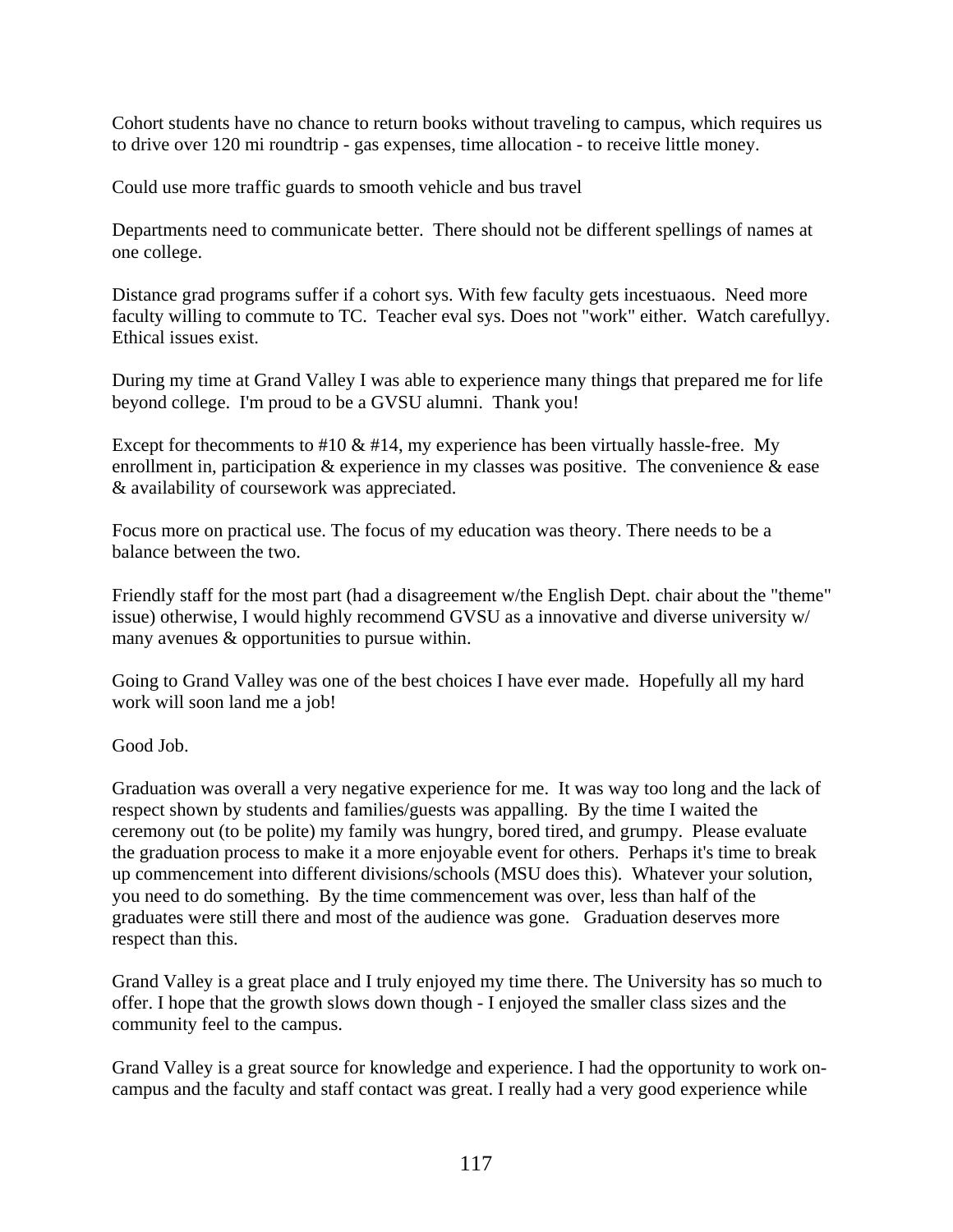studying here.

Grand Valley is a great University, I am very proud to be an alumni of GVSU!

Grand Valley is a wonderful place to enjoy one's college years. Friendly and pleasant atmosphere!

Grand Valley is a wonderful university.

Grand Valley needs to improve faculty-faculty relations in PAS program. Too much turn-over of faculty.

Grand Valley State University was a wonderful place to complete my undergraduate degree. I thoroughly enjoyed my time there and am considering getting my masters degree there as well.

Grand Valley was northing but a positive experience for me. The teachers, facilities and opportunities are first class. I would not change anything about my experience @ GVSU.

Grand Valley would be much better if Career Services and Advising improve on focusing on helping their students. There also needs to be more people available before 9AM or after 5PM for students who work full-time.

Great experience. Best 4 years of my life. Grand Valley isn't only a beautiful campus but the education provided is life long. You can tell the professors truly care about students!

Great students & staff made my experience. Keep remembering how important people are to GVSU.

GVSU has a great reputation and I definitely enjoyed my times there. Keep up the good work.

GVSU is a great place to be.

GVSU provided me with a great education that provided me with the skills to succeed as a professional. GVSU has a beautiful campus, both in Allendale and in Grand Rapids!

I absolutely loved GVSU. The prof. were excellent and understanding. I did my undergrad at WMU & wasn't happy with instruction or quality of services. I was very pleased with the care & respect GVSU showed their students.

I am a teacher and after gong through your program at the masters level will be pleased to take GVSU Student teachers.

I am extremely happy with the Grand Valley services. I appreciate getting help over the phone from the College of Ed. And Student Accounts. I had to call on several occassions and was greeted with polite, accurate service. Also, communication by mail is clear and prompt. Thank you for supplying us w/needed information.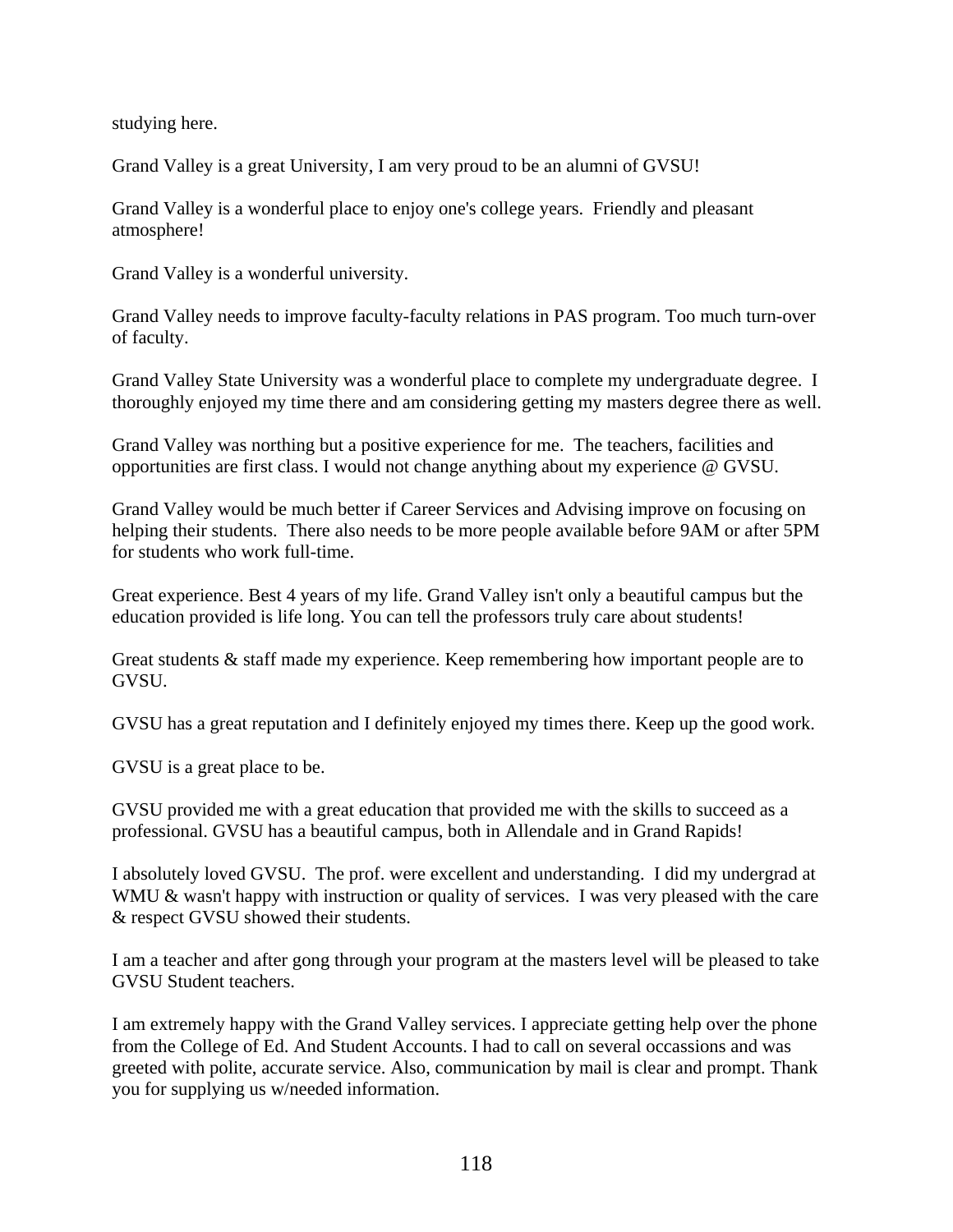I am grateful for the opportunity Grand Valley afforded me, however GVSU has a long way to go if it wants to call itself a "progressive" university. The lack of diversity and blatent racism is much too prevalent on campus. It's going to be difficult for you in such a conservative town. I'm glad to be out of Grand Rapids!!

I am proud to have graduated from GVSU and feel as though I have had a very solid undergraduate education.

I am very proud of Grand Valley State University and have recommended their programs to many.

I appreciated my instructors & advisor very much. For the most part, they were all willing to go the extra mile to help students. They were also very knowledgeable and well prepared for each class.

I attended GVSU for my undergraduate & graduate programs. I believe GVSU has excellent professors who took the time to personally get to know my by name and generally cared about my education. GVSU has phenomenal resources for students both academically & in the athletic realm as well. I would and do recommend GVSU to anyone interested in collegiate studies.

I can not imagine a better all around institution. I brag about it to anyone I can. Education is top quality, individual attention is appreciated. Yet, it still has benefits of a major state school. I wish I would be there forever. An A+ University that has improved my life and will forever hold a special place in my heart.

I got a great education for a small amount of money. GVSU's professors and facilities are by far better than Calvin College's who charges @ least twice as much for tuition. I feel as though the faculty @ GVSU truly wanted me to succeed - They work hard for their students. Someday, if I have money to burn, I'll give something back to GVSU for all they years of excellent education GVSU gave to me.

I had a different situation as far as obtaining my degree & everyone at GVSU helped me reach my goal. I am very appreciative of that & always will be. So thank you very much. Have a wonderful day!!

I had a great experience at Grand Valley with many wonderful memories.

I had a great time at GVSU. I have many memories and GVSU will always be the #1 university on my list!

I had a overall great experience! The worst thing I saw was the advising at GVSU - terrible. The all have different info and was of doing advising. Needs help!

I had a wonderful experience at GVSU. It will always hold a high place in my heart and mind.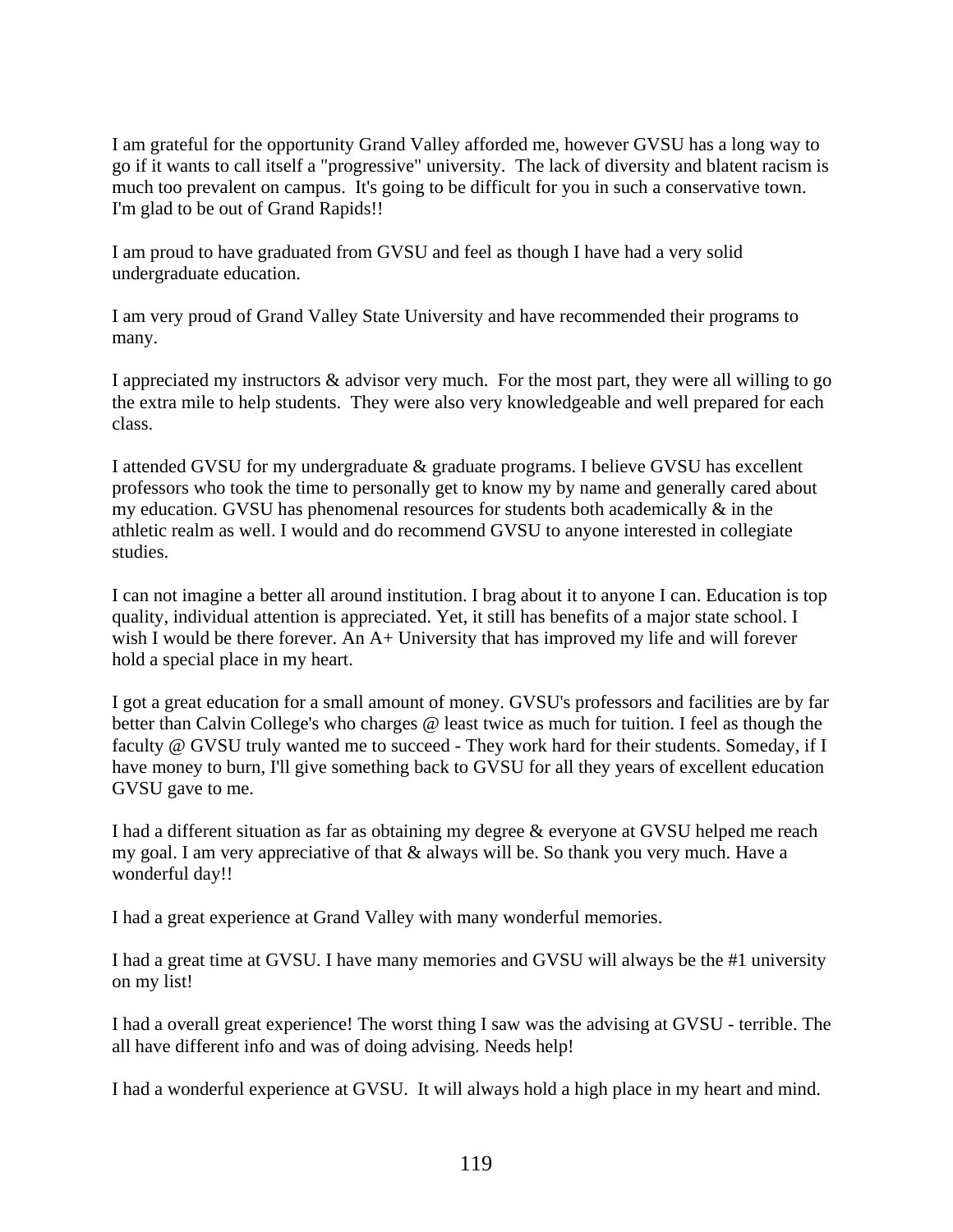The one thing I would change is to hire professors who not only know their subjects but have training as teachers. That is my number one complaint if any.

I had a WONDERFUL experience overall! I am very proud to be a graduate of GVSU!!

I had many experiences when one person tells me one thing (advisor, professor) and the records office or someone else tell me another. This is frustrating. Everyone needs to be on the same page.

I have found GVSU a very user-friendly university. I took most of my classes through ITV and it was very good. The coursework met my learning capabilities and contact with instructors was just like a regular classroom. Using technology from email to ITV was most helpful.

I have had a wonderful experience at Grand valley

I have now gone to another gym because of the bad parking & because of the amount of people who use the gym. Just to make you aware of other problems associated with lack of gym attendance. Great facilty, but need more parking.

I hope that all the changes that are occuring within this campus is for the best. As the faculty and students on this campus become more liberal it seems the bigwigs in the upper offices got more conservative.

I just have to say that GVSU has a beautiful miliend  $(?) \&$  the people are so courteous. There is no other university like GVSU!

I love Grand Valley. We do need to increase minority/multicultural enrollment & retention, but overall, it is an excellent university.

I loved my 5 yeas at GVSU. Some things need to be more wallet-friendly, and there needs to be more done to reach the students who live off campus. I was never notified of on-campus entertainment or other events.

I loved my four years at Grand Valley, good & bad, & will always remember it fondly. It prepared me for the next phase of my life  $& 1$  will always be grateful to the university, staff  $& 1$ faculty

I LOVED my time at Grand Valley. I would recommend GV to everyone.

I loved my time at GVSU however I feel it has grown to fast and needs to level out. Your financial aid departments and housing needs to be totally redone in order to accomidate the students. My sister - attending the University of Michigan had an easier time dealing with administration then I ever did and that is 2 times the size of GVSU - you might want to take some lessons!

I really enjoyed Grand Valley. Here are my suggestions: 1) Student Senate should fund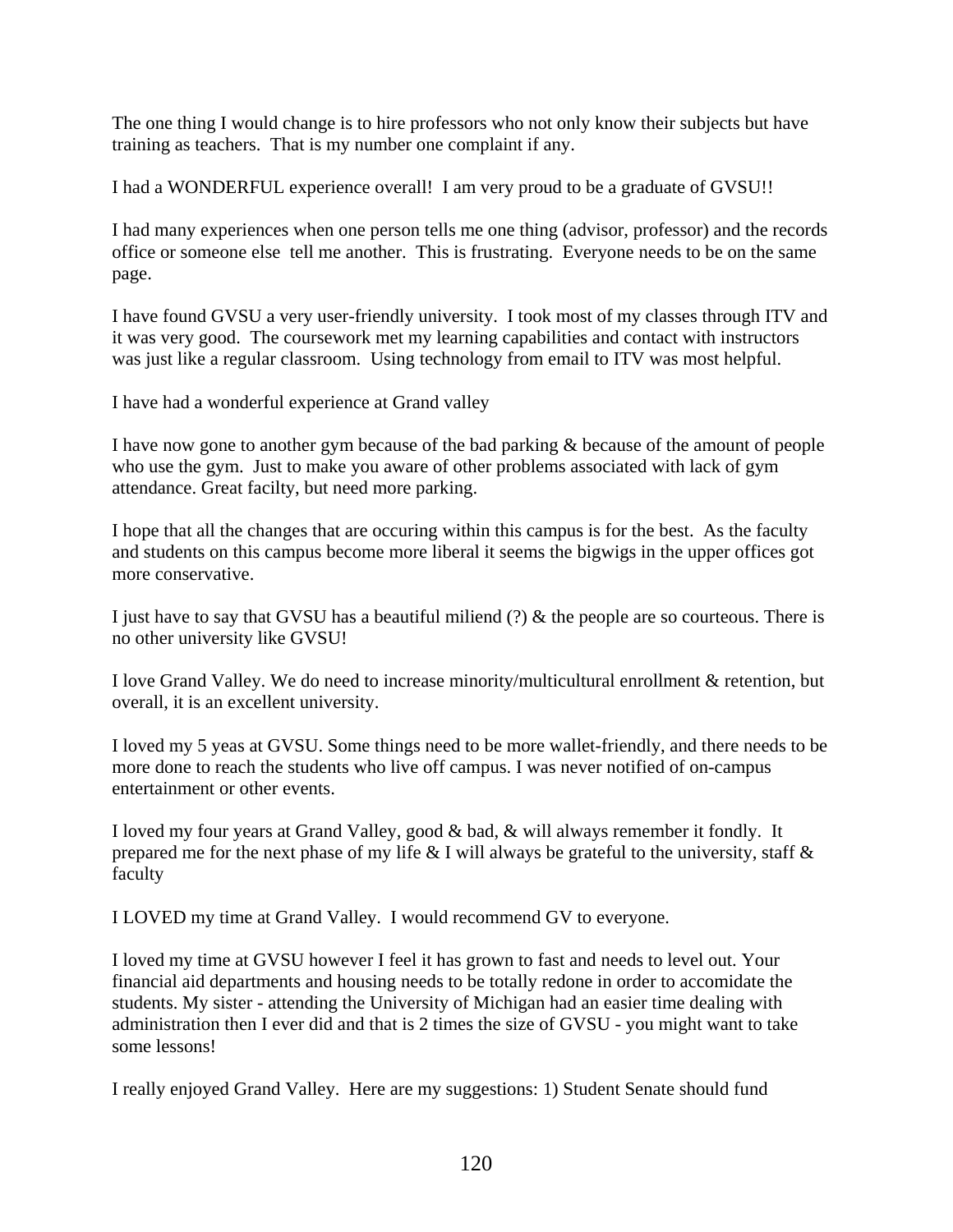professional organizations - like Seidman groups; 2) Need more large campus activities and events - should buy tickets at Van Andel concerts/events and sell to students at reduced prices; 3)Need full gym downtown - students should get reduced membership at the new YMCA; 4) need more summer courses.

I think GVSU will be a wonderful school for future generations. It is nice and new and clean. Class size is decent and there is a variety of majors and resources available to students. I may do my professional degree here also.

I think it is wonderful that more housing is being built, but where are those students going to go to class!? Take the School of Comm. For example. The editing bays and studio are overloaded already. What ever happened to the new School of Comm building? That would be a huge asset for GVSU!! Build it!

I think some of the adjunct professors were not at GVSU's quality expectations. All of my full time professors were excellent.

I truly enjoyed my educational career at GVSU

I wanted to learn about ERP systems but, classes were not available.

I was a distant learning student in Petoskey so I did not have contact with many of the things listed.

I was downtown for masters program - I enjoyed working with all of the professors in the Communication Department.

I was in the Petoskey "Up North" program and a lot of these item were non applicable

-I was never offered help looking for a career

-Campus police are harrassing

-It was hard to make a schedule my senior year, classes required to graduate were offered during the same time slots.

I was part of Battle Creek / Centreville cohort! Improvement needed in communication!

I was very happy and impressed with Grand Valley. Most of the professors were EXCELLENT! Great opportunities and education.

I was very pleased with Grand Valley and the quality of instruction I received. I think it is a fantastic and would not hesitate to recommend it to others.

I wouldn't have gone anywhere else. Despite rising tuition costs, this college delivers that best academics for your money. I have no reason not to recommend GVSU to future high school graduates. I will say that it was difficult for me to succeed as a part-time student at GVSU but if I could do it, anyone else could as well.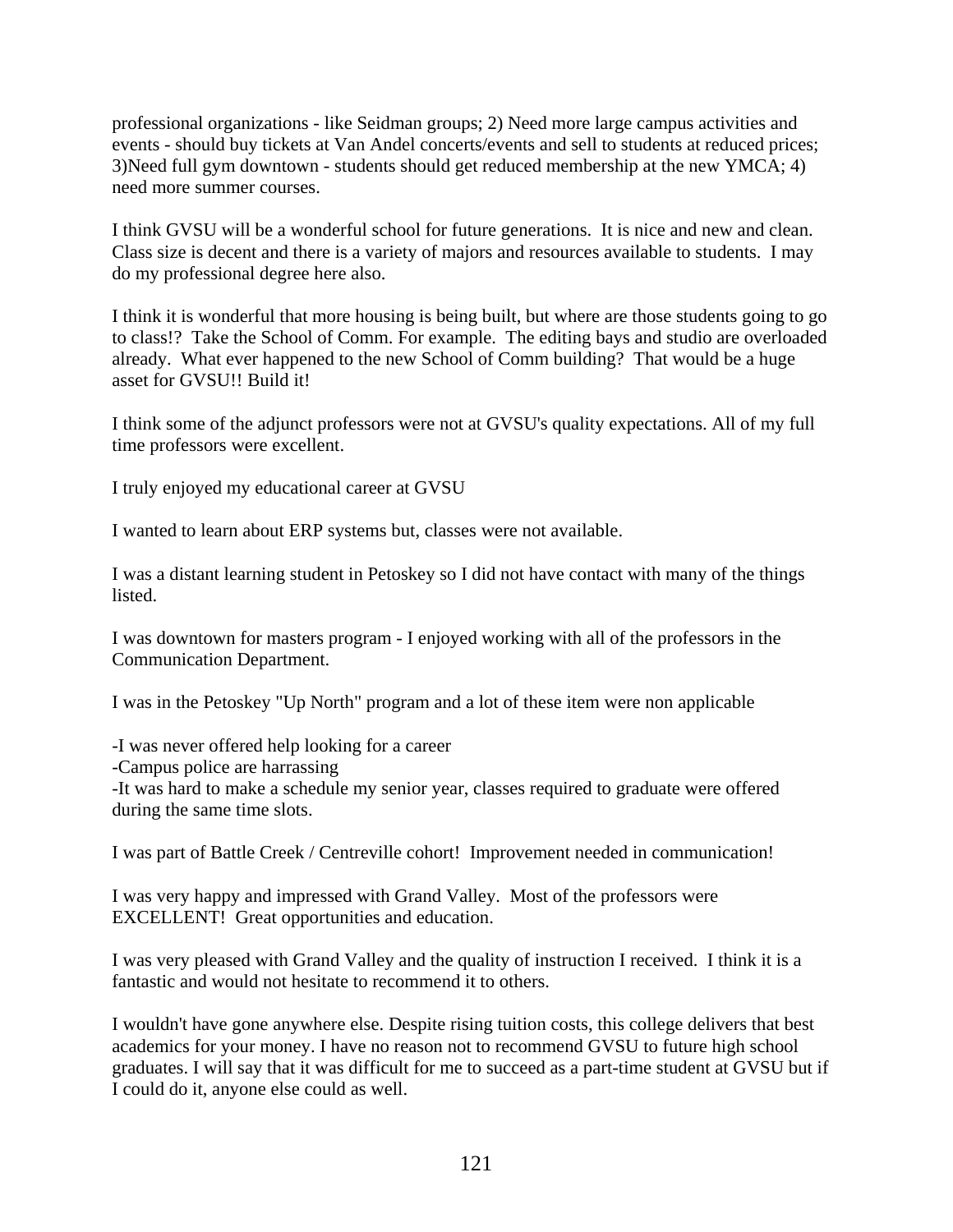I'm not sure if this is the appropriate place to comment on this but… Commencement is WAY too long!! My suggestion is to divide the graduates in half like they do at most major universities, and have 2 ceremonies. It worked great at Central Michigan!!

I'm very proud of my degree. The Social Work staff were awesome!

In my two years at GVSU - I found it an outstanding university.

Increase admission standards for the MBA program. Invest heavily in career services.

Increase campus life by not permitting freshmen to have cars so they can't all leave on weekends. Increase bus services to take students to meijer during week to help compensate. Reduce frivolous expenses (i.e. webcams) so maybe tuition won't keep going up. Small classes & good teachers is what makes the difference, keep these qualities to ensure good education for all students.

It was great going to a school with new "state of the art" facilities and always being surrounded by fancy plush things. However, in an effort to stop increasing tuition and limit costs, I'd say STOP with the expensive housing building. We really don't care. We're there for the education.

It's nice to have so many locations for classes. The Holland campus especially is very close and convenient for me.

Just a note, that I changed my faculty advisor on my own, due to more flexible times and  $\&$ more understanding of my needs.

More flexible class times neede in MSW program, more 6PM and later classes.

Just wanted you to know that my experience here at GVSU has been excellent. The Profs are wonderful. They give you the attention you need. The campus is beautiful and one to be proud of. I will miss campus life. My only suggestion is to keep working on the parking situation at the Grand Rapids Camps. I had continual difficulties finding a parking spot. Thanks for a wonderful 3 years.

Keep striving for diversity of student body, excellence in teaching and perserve or build to notch facilities.

Loved GVSU faculty, campus, & classes. GVSU School of Ed coordinator did not do her job suffeciant. (Had to find my own placements) I recommend GVSU but not School of Ed program due to [coordinator]. Also, advising was not available EVER. No one was ever willing to meet with me.

Merchandise and small items at the bookstore are fine, but please try to find a way to keep students from being ripped off by high book prices.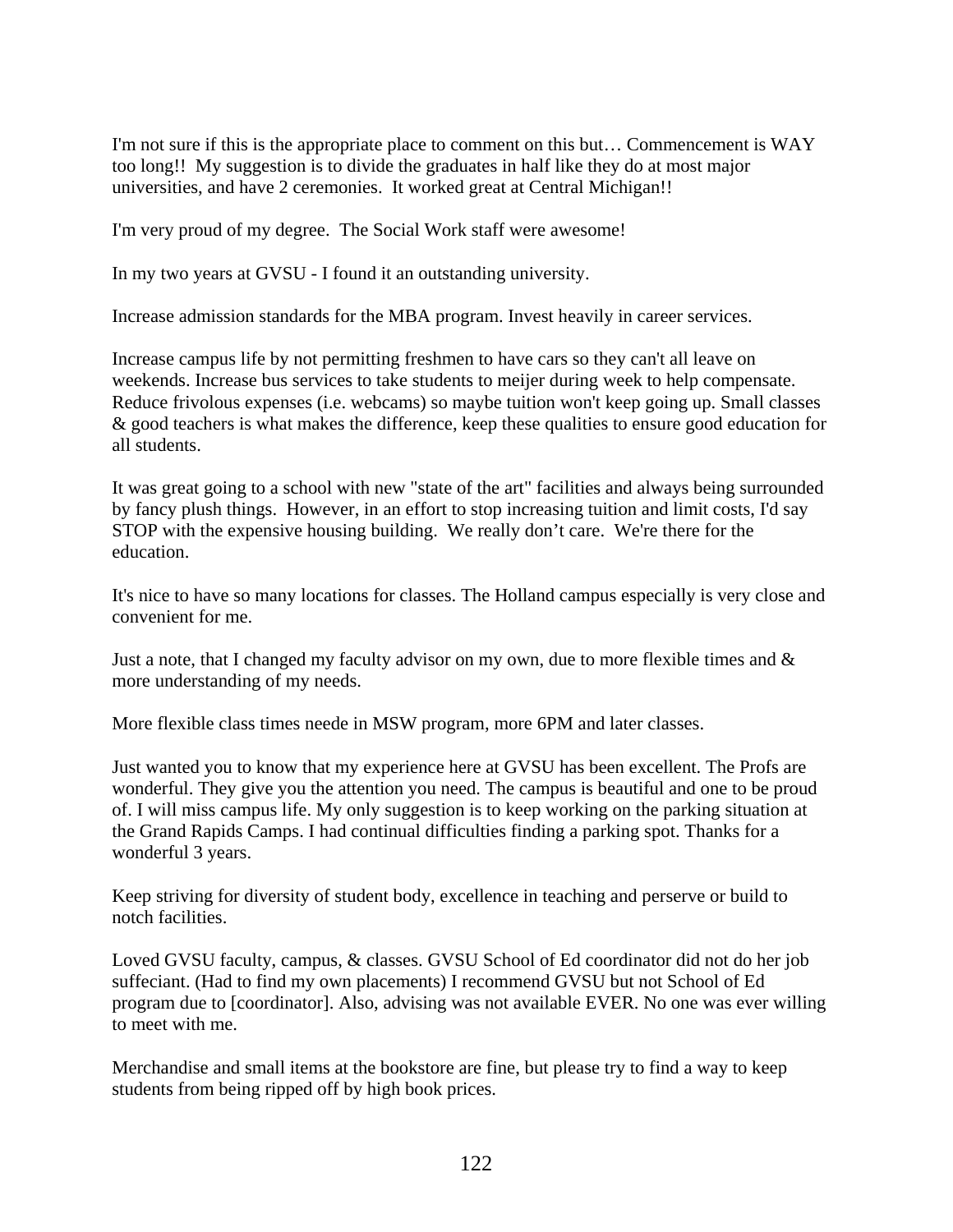More facilities in the FH & Rec Center would be nice. A larger and up-to-date library is needed as well. Overall, GVSU was a great place. Please continue to improve, but not necessarily grow in population.

More parking (A-dale). Lower health food prices.

Most of my frustrations at GV were from parking. Also, I think there needs to be better guidance in selecting courses to complete degree. Often students are very confused or taking unnecessary classes. The only other thing I would have listed was a more friendly library in Allendale. Meaning brighter, more cozy atmosphere.

My experience at GVSU was a wonderful one. I never felt like a number, I was always treated as an individual.

My experience at GVSU was the most rewarding and fulfilling undertaking of my life. Thank you.

- My faculty advisor was terrible.
- When applying as a transfer student, nobody seemed to know what classes I needed to take, they just handed me the book of classes.
- The education (teaching) program was excellent.

My MBA studies was a big help in my work. I have many good things to say about my experience. Nearly all teachers were great with good content. Very good program. Lots of people complain about the background courses -- I had to take them all. They were very helpful to me. I needed them.

My only complaint is the business departments academic advising services. One person there was very rude to me on several occassions. She really hurt my feelings and made me question why I was attending GVSU. The faculty in the business department are great I very hospitable and all wanted to help me succeed. I really enjoyed attending GVSU because of the faculty.

My overall experience at GV was very positive. I have recommended the school to many future students.

My overall experince at GVSU was good. Any reservations I have are the same if not less than any other place I would ave attended. I previously attended Calvin College and my experience at GVSU was much better.

My overall rating of GVSU would have been higher if the school as a whole was focused more exclusively on a quality education instead of on "fluff" courses, student activities, and attempting to look good only.

My years and experience at GVSU were well spent! I learned a lot and had fun! Great school!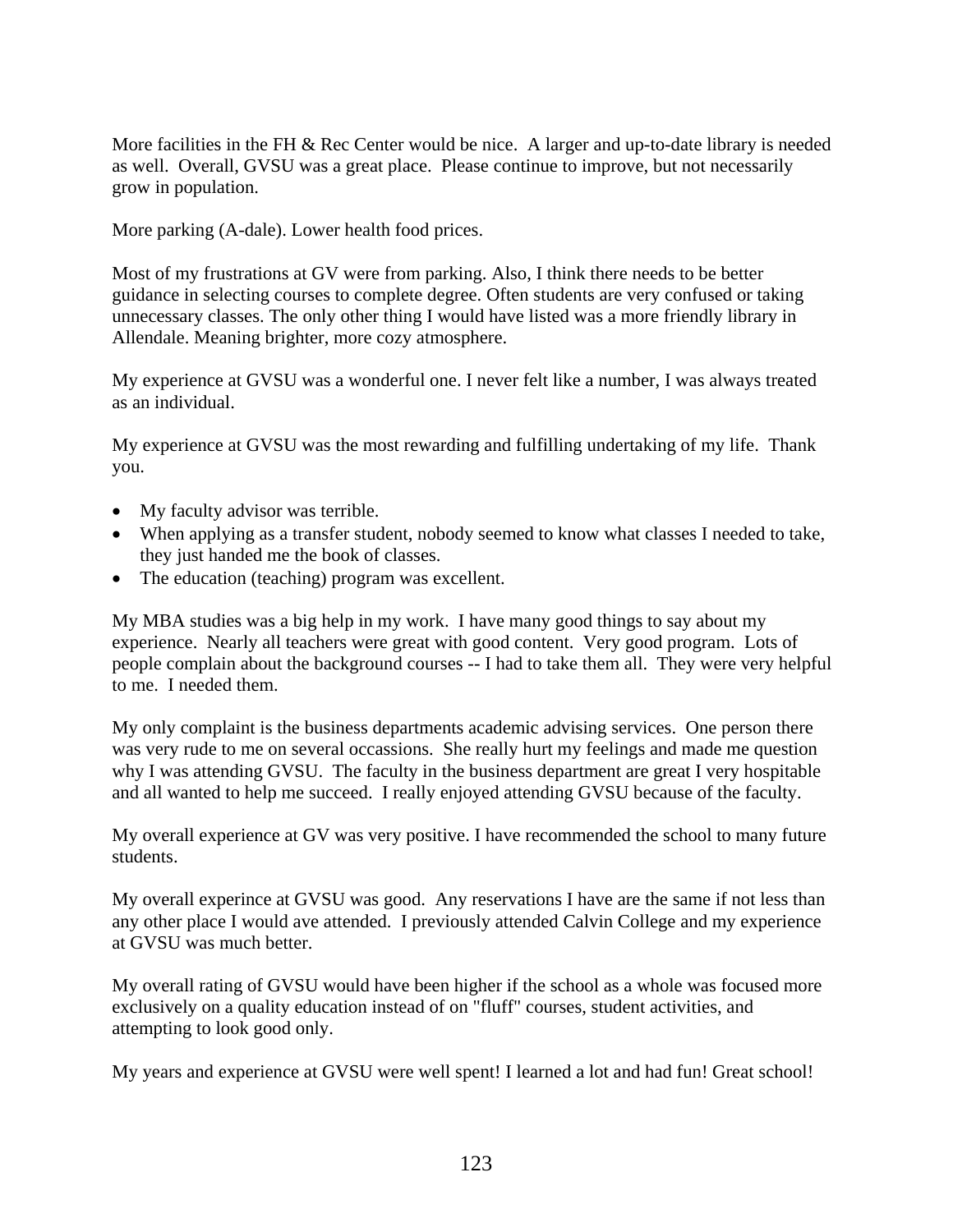Need more parking by fieldhouse for students who just want to work out. Need to make it so students can't register for the same class winter & fall semesters & then drop one later one. All the classes are full/hard to get into. Need to offer classes more than one semester a year.

Need to improve on parking, open computer labs, the lanthorn, ARC, general appearance of campus and availability of classes. In addition, more attention needs to be placed on the other campuses- Holland, Muskegon, Traverse City - even this survey doesn't touch on them at ALL. These aforementioned campuses should be mentioned much more because students are also attending these campuses.

Offer more guidance a semester / year before graduation. Follow up contacts as well.

One office that I got excellent service from was the Counseling Center. They were probably most helpful with all of my academic concerns.

Overall a good experience and value. One suggestion might be to implement better training for AP and COT staff members to remind them that students are the end customers of GVSU and should be treated accordingly.

Overall good. Few problems. Professors were great!!

Overall Grand Valley was a good experience. It has it's problems but every college does. Please seriously consider my above comments. Final thought -- didn;t like how campus was spread out between Allendale, Grand Rapids & Holland.

Overall I am happy w/my experience. It was a few stupid things that just didn't make sense. I hope GVSU continues to strive to better itself. The School of Ed needs to take a close look at itself & fix it's internal problems.

Overall I had a good experience at GVSU. I have a few reservations but I think that I addressed them in my above comments.

Overall I had a very enjoyable and educational journey while attending GVSU.

Overall I thought GVSU was an okay school & my experience there was decent. Some of the people that work there shouldn't, in my opinion, but I guess that's life.

Overall my experiences were very good. The big issues were near the end of my college experience in the School of Education. I know I received the best education and I had excellent professors however it was difficult to get a placement. There was one person who created a lot of problems for me and a number of other students. She was rude when you called and didn't seem to care whether I got a placement or not. When people ask about my GVSU experience I always say it was good but always double or triple check the answer when you ask a question and if your going for education beware of this person!

Overall, I enjoyed my time at GVSU. The only thing that I found somewhat disappointing was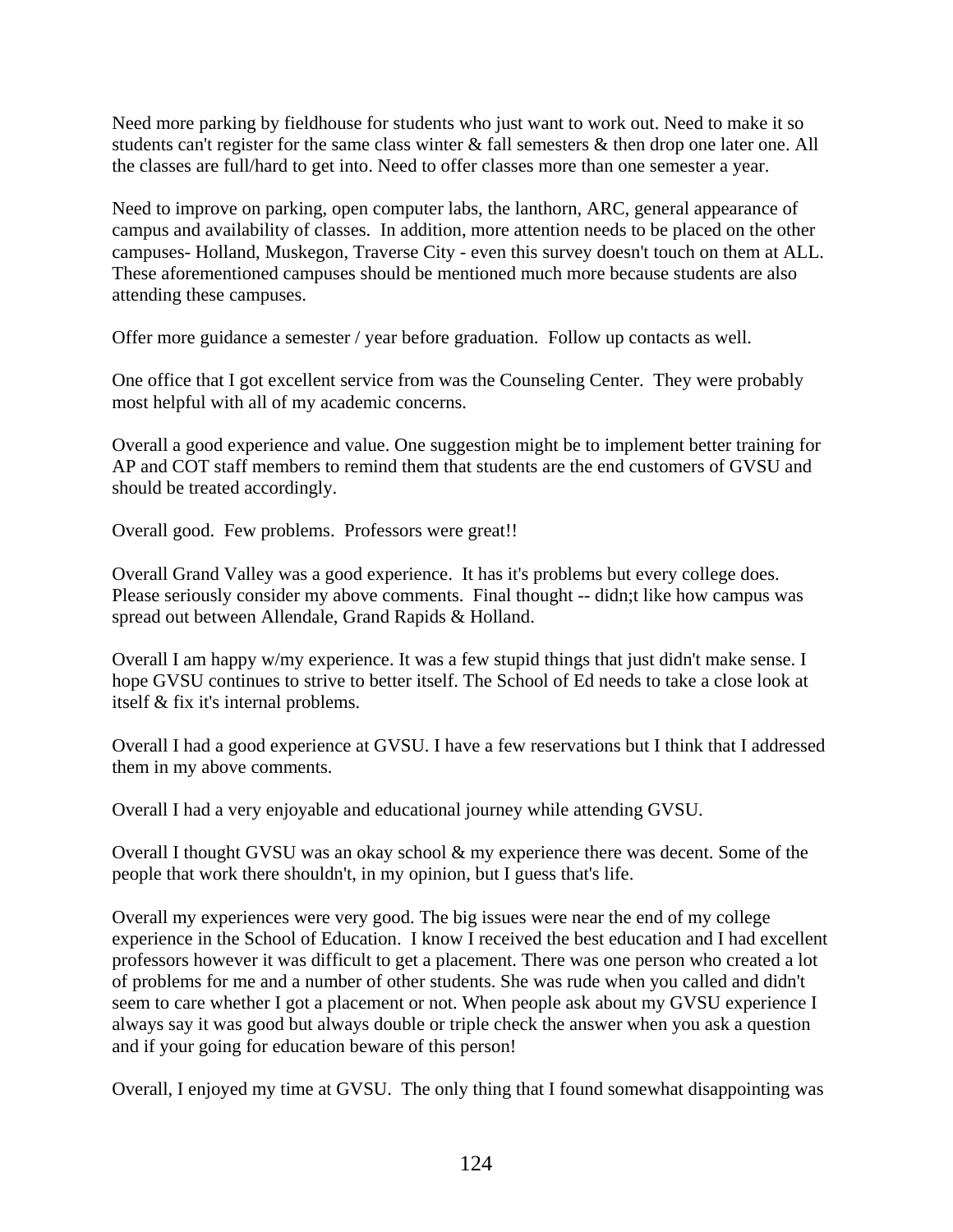the advising for grad school. Professors seemed to be "out of the loop" . .. But this is likely isolated in its incidence.

Paper towel dispensers in bathrooms, there is too much waste created because it is difficult to only grap 1 or 2 sheets at a time, usually 5 or 6 come out. Way to much garbage mail was mailed home. Save the Univ. some money on postage.

Parking -- I believe commuters are now paying for parking and I agree 100% that they should. I also think that freshmen either shouldn't be allowed to have a car or should pay an un-godly amount to park.

Parking and riding the bus to CHS really needs to be reevaluated. The buses are not pleasant and never on time, hampering class schedules. Especially if you are going to another campus.

Parking is a big problem on both campus'

Parking on campus is the only complaint that I would have for GVSU. Otherwise an excellent experience for me overall.

Perhaps instead of raising tuition (especially in the middle of the semester after financial aid has been issued) and constantly tearing up the campus, the university should raise its admission standards, limit the number of increasing students, and invest in existing resources, such as the library. This is a university after all, and not a business. (or at least it should be).

Pizza was good so were the soups Parking was not fun. The instructors I had were excellent.

Please continue to keep up the great reflective process I see. Also, I have wondered about recreational / fieldhouse facilities for the downtown campus. Thank You.

Please don't let admission standards get too high. This is a great school and many people should be allowed to experience it.

Please don't mail every little thing - save my tuition money for something important.

Please take into account that I am an off-site student. I have taken classes from Traverse City, Petoskey, and Sault Ste Marie, all being a positive experience. Thank you for providing the opportunity. I will be forever grateful. Thank you.

Political Science department is amazing at Grand Valley. Very knowledgeable professors who care abouttheir students.

School of Ed management needs improvement. Unorganized staff needs to realize the importance of their job. However my coordinator was great and really enhanced the student teaching experience.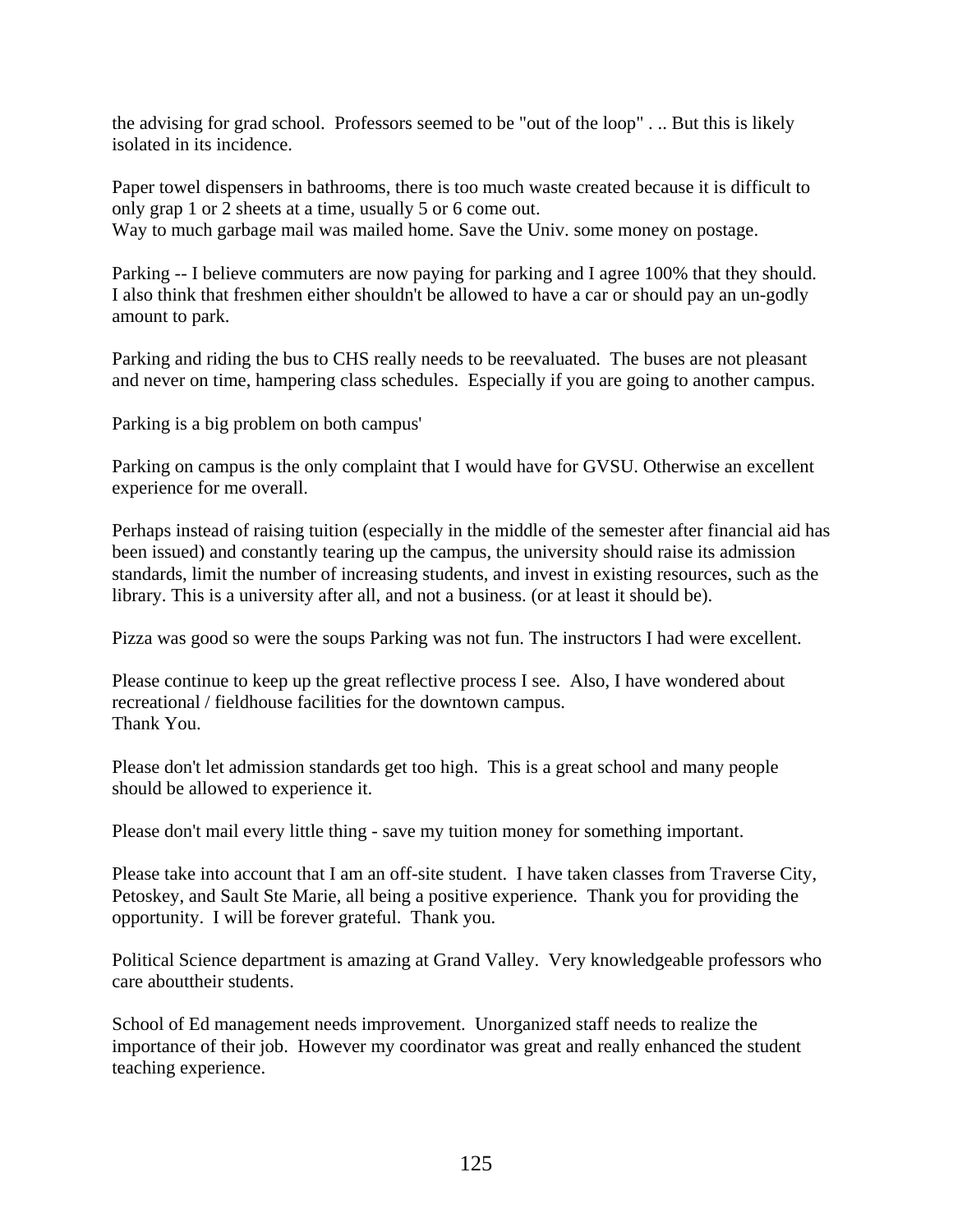Should have library parking by the library (meters?) Dislike the strict attendance policy that has become widespread since my first semester here.

Some of the gen ed classes nad the theme seemed irrelevant to my education, felt like they could have been replaced with classes more relative to my major.

Some of the professors make demeaning  $\&$  racial comments toward blacks in classes where there would be one maybe two people of color. Students would not speak out of fear of retribution. Nees to be revisited & discussed!

Some of the School of Education counseling staff were discouraging. They told me I would have to consider relocating to a different state to teach. While I appreciated their honesty, I just got married and bought a home. I was distraught & dissapointed.

Special allowance for graduate parking for master's degree students. Reserved spaces - different sticker or different lot @ GR campus.

SSB faculty is good. The finance department's faculty is exceptional. Overall, I was very pleased with GVSU and am proud of its progress.

Thanks for everything. Go Lakers!

The academic advising is my biggest complaint. SOE students should have an advisor within the school of Ed. My experience was great - very personal  $\&$  close community campus. I feel proud to be a GVSU Alumni.

The advising (by faculty advisor) was not all that helpful in planning my major/minor  $\&$  class schedules. As a Education minor (Psych/Sped. Major), you are put w/your major for advising. The Psychology faculty were not very helpful for me as an education student.

The campus Police leave a bad taste in my mouth. I was given a "Ticket." The only problem is that when the Ticket was given I was in Alaska for work. I called them up and told them this information and after a year of calling, they told me they would take care of it" but only mailed it to my brother instead. This incident has left me w/little to no confidence in them.

The Counseling Center is excellent. When I had problems the staff was helpful and comforting, and the therapist helped me greatly. Please let the Records office know what a great job they do. When I needed help they were very understanding and personable. Thanks.

The downtown campus needs Rec center or access to downtown YMCA!

the housing office needs to realize that people LIVE in apartments. If people move out and new people move in, the residents should be notified of when this will happen. Also regardless of waiting list if 1 person drops contract and other 3 request a certain person, that person shuld be allowed to move in!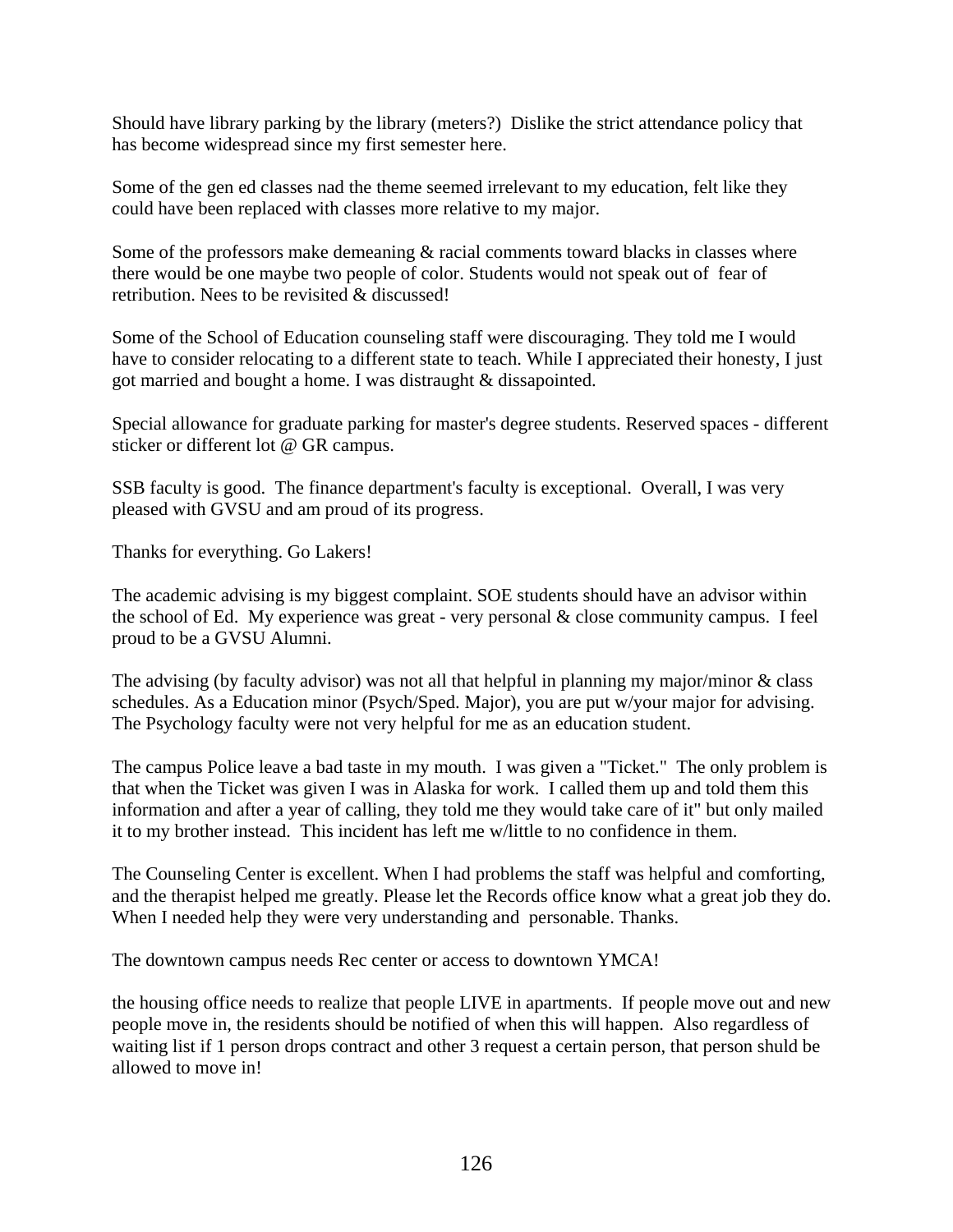The new parking stickers are insane! From what I understand, everyone will have to purchase one. What about commuters? They can take the bus… What if they live in Grand Haven?

The only reservation I had was a lack of follow-up on advising. Trying to meet at times was impossible with my working schedule - was able over the phone to talk to people I needed. Only suggesting would be to have some after hours advising or meeting times for advisors. My thesis advisor and I were able to work this out but for working adults it can be trying.

The overall perfomance of GVSU is excellent. You asked about appearance - though this is not a high priority for me. I feel there was too much trash (cigarret butts, gum, garbage) on the ground, ruining the beauty of the Allendale Campus. The services and rest were well worth the money.

The professors were caring and thorough. Vickey in financial aid worked hard for me. I appreciated my student advisor also. \*Improve communication with cohorts.

The programs at Grand Valley are very good, but offer little experience. I have personally found it difficult to find a job due to the fact that I possess a bachelor's degree but no real experience. Companies refuse to hire without real-world experience

the School of Ed / teaching program stinks. It's way too long. It only takes one semester to complete @ Aquinas. G.V. should look into that.

The Services provided at the University Center in Traverse City were of high quality. I appreciate the level of professionalism and quality instruction time provided by compassionate individuals.

There is a definite need to keep/hire quality professors & monitor cirriculum so that the reputation of GVSU and its graduates remains at the highest level.

There should be more access to computer labs. Many times I couldn't get a seat in the lab for some time. This is very difficult for all, especially full-time workers who have families and are in school. Time is precious. Also, parkingis VERY difficult  $\&$  there are very few open spaces in the lots.

There were times when I felt the faculty were out of touch with what goes on in the lives of students. Some were rigid, others just not realistic.

This really does not apply to distance learning experiences. You may want to have a form that evaluates the effectiveness of distance learning.

Too many tuition increases with NO results. Horrible parking registration experiences.

Use the same statistical through the stats (215) class and all upper Biology classes. Professors don't even know now to use some of the programs they are forced to use (i.e. Prism). Just teach "EXCEL" and stick with it!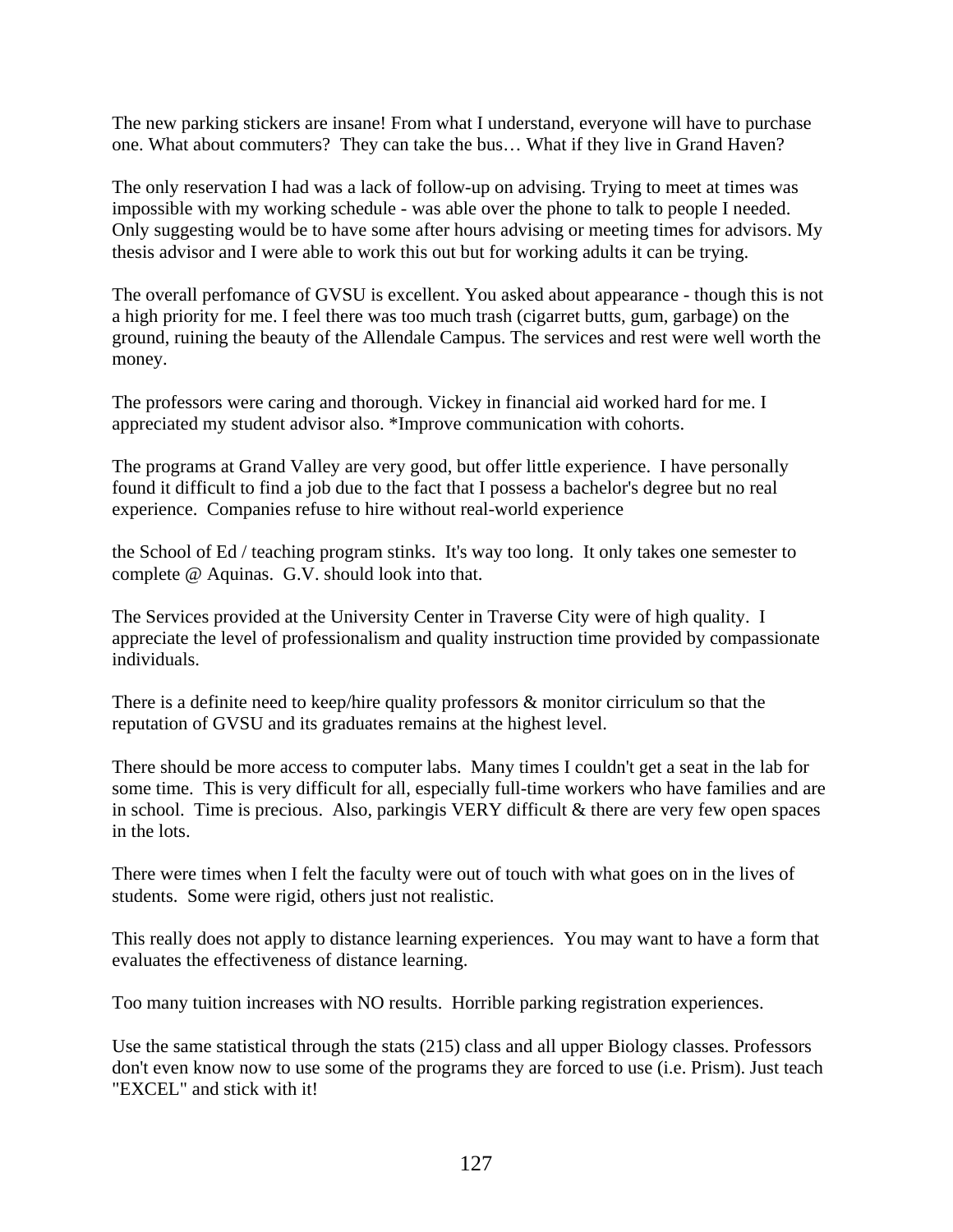Very poor at coordination of servies for off campus cohorts. Unsympathetic to needs or resources. Didn't provide timely information on location of classes.

We have a great elementary education in TC; however, I think it would be better served if the program was staffed with a PhD rather than former administrator. There were so many things that we missed out on not being in the Ed dept. "loop"

Whatever you do, DO NOT get rid of the Anatomy lab (cadaver lab HS 309). Possibly pay the great teachers more, because a lot of the teachers that I liked most left Grand Valley.

With it's torrid growth rate, keep GVSU class sizes small in order to maintain a personal learning experience w/professors & obtain a quality liberal art education that you would from smaller schools.

You need more helpful and caring employees! Everyone is there for themselves and not willing to help others. You also need better class time periods.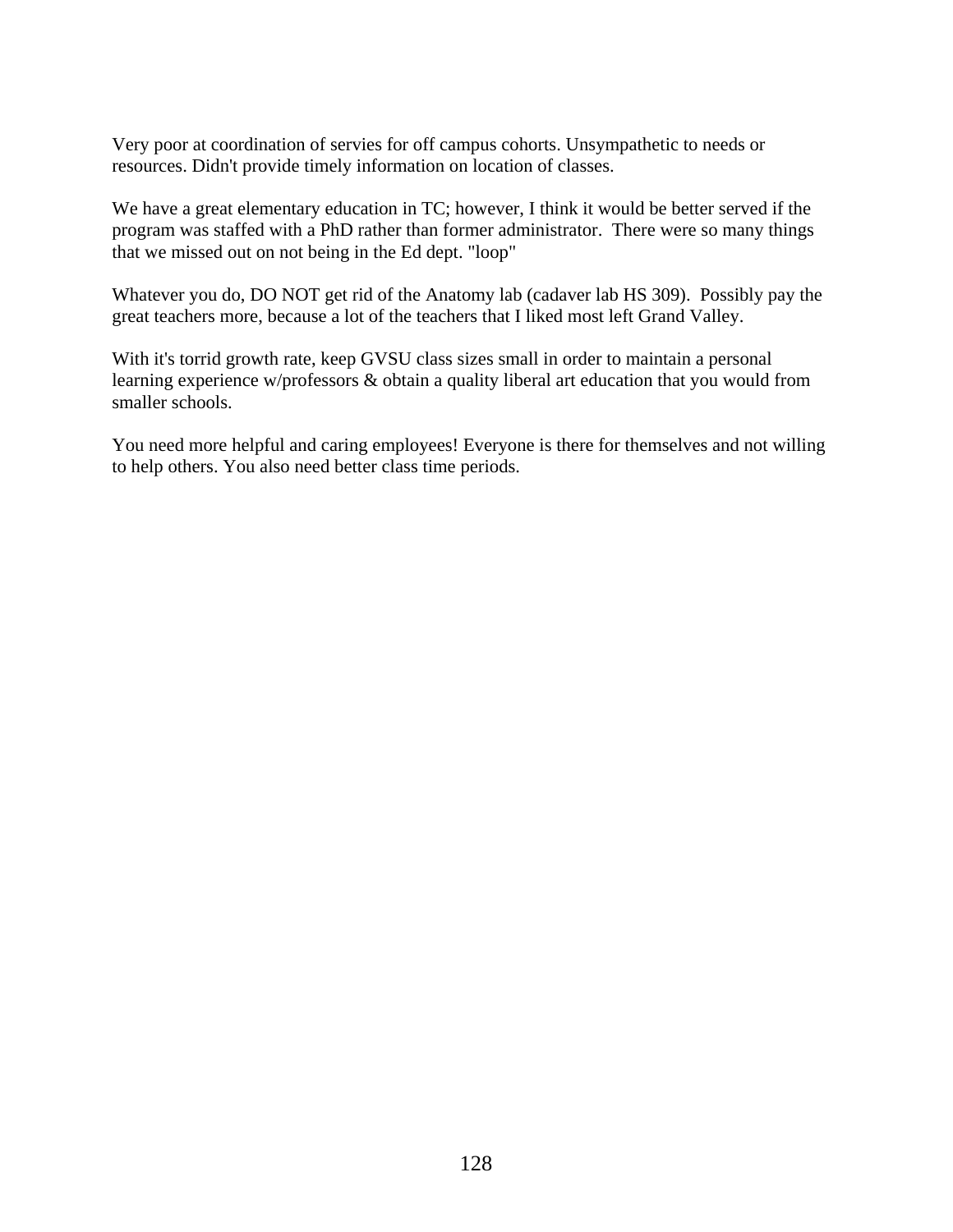

#### *Congratulations on the completion of your degree program!*

*Now that you have passed that milestone, we would like to have you look back on your experience at Grand Valley. In doing so, you are uniquely qualified to rate the quality of services we have provided during your tenure here.* 

*Will you please take a few minutes to help us in this project? Your impressions will help us to better serve the needs of current and future students at Grand Valley.* 

*When you have completed the questionnaire, please use the enclosed postage paid business reply envelope and drop it in the mail.* 

*Thanks for your help.* 

*Sincerely,* 

*Philip Batty, Director Office of Institutional Analysis* 

 *(questionnaire begins on next page)*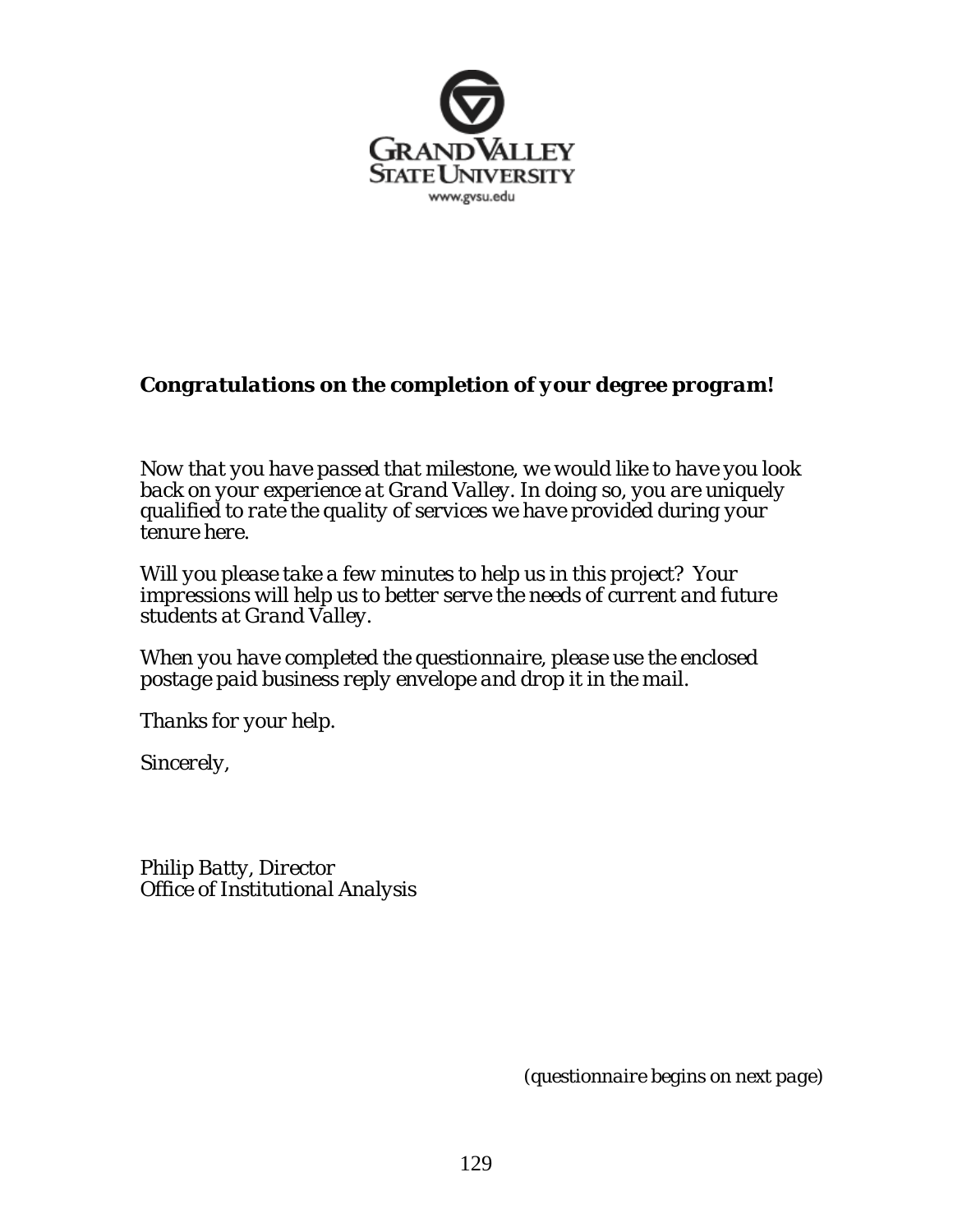#### GRAND VALLEY STATE UNIVERSITY

Survey of Graduates

Please rate each of the following services or programs by placing the appropriate code number in the space provided, using the following scale.

- 4 excellent, few reservations
- 3 good, some reservations
- 2 fair, several reservations
- 1 poor, many reservations
- 0 no contact, can't rate

In addition to the ratings, space is provided for your comments and/or suggestions for improvement.

Place Rating **Codes** 

Here Service or Program Please Write Comments Here

- 1. ACADEMIC ADVISING<br>(by faculty advisor)
- 2. AVAILABILITY OF COURSES
- 3. QUALITY OF INSTRUCTION
	- 4. CAREER COUNSELING (by faculty advisor)
- 5. STUDENT TRANSACTION CENTER<br>(STU Building)
- 6. FOOD SERVICE
- 7. INTERCOLLEGIATE ATHLETICS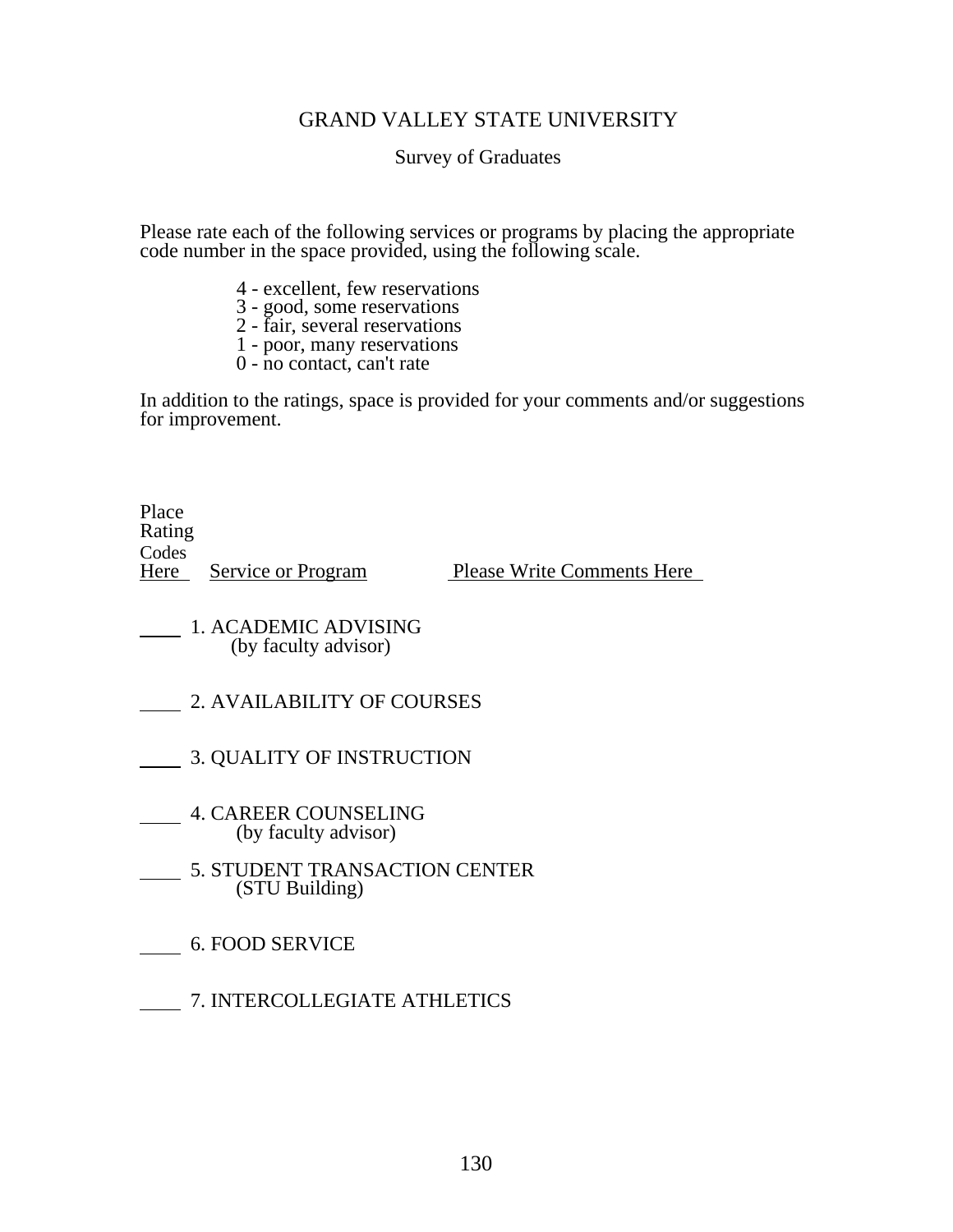Place Rating **Codes** 

Here Service or Program Please Write Comments Here

- 8. FINANCIAL AID OFFICE
- 9. BUS SERVICE
- 10. LIBRARY
- 11. BOOKSTORE
- 12. CAREER SERVICES OFFICE
- 13. HOUSING (dorms, living centers, apartments)
- 14. RECORDS OFFICE
- 15. NEW STUDENT ORIENTATION PROGRAM
- 16. REGISTRATION PROCESS
- 17. STUDENT ACTIVITIES
- 18. CAMPUS POLICE
- 19. SAFETY ON CAMPUS (Allendale)
- 20. SAFETY ON CAMPUS (Grand Rapids)
- 21. GENERAL APPEARANCE OF CAMPUS & FACILITIES